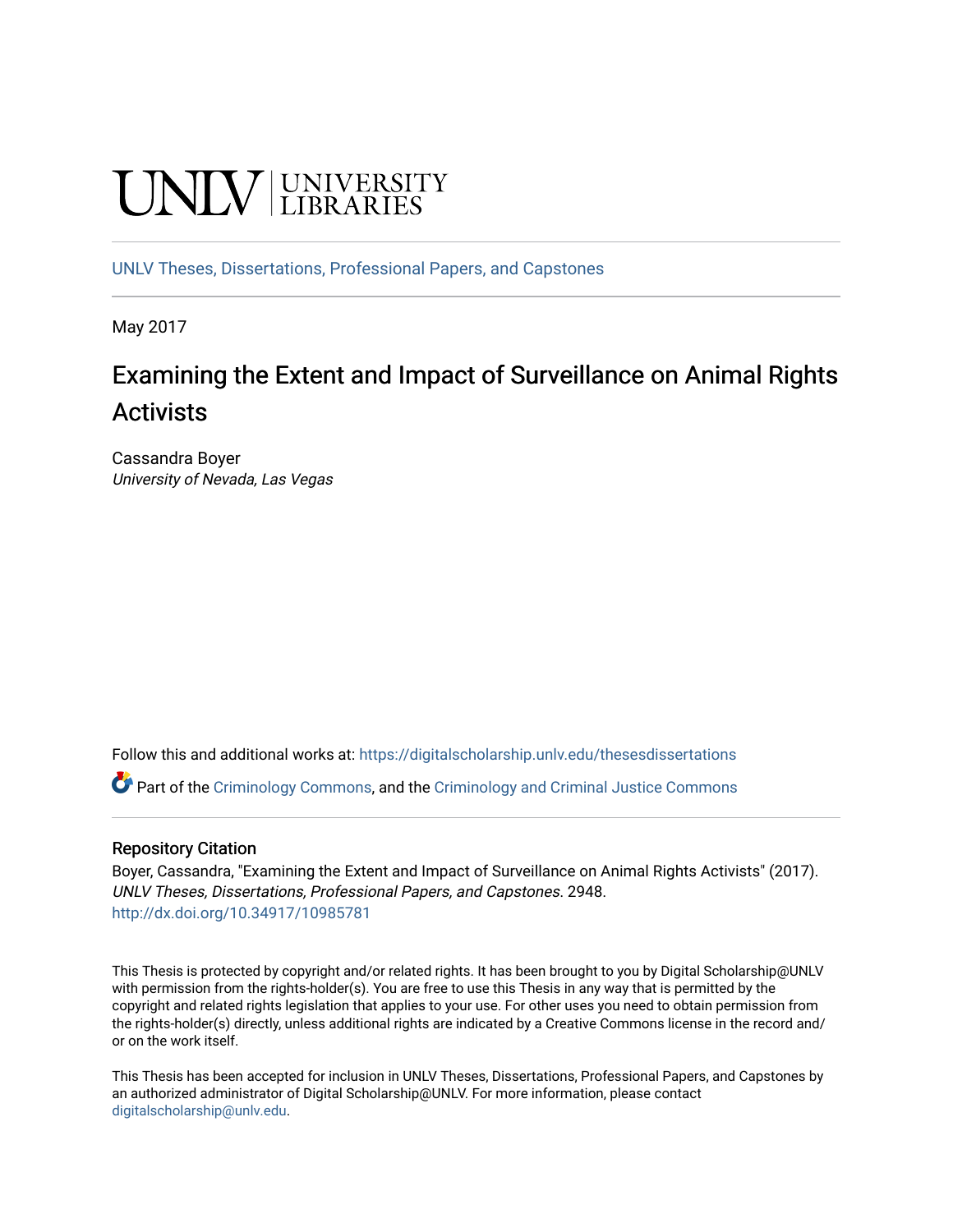#### EXAMINING THE EXTENT AND IMPACT OF SURVEILLANCE ON ANIMAL RIGHTS

#### **ACTIVISTS**

By

Cassandra Boyer

Bachelor of Arts – Criminal Justice University of Las Vegas, Nevada 2014

A thesis submitted in partial fulfillment of the requirements for the

Master of Arts – Criminal Justice

Department of Criminal Justice Greenspun College of Urban Affairs The Graduate College

University of Nevada, Las Vegas May 2017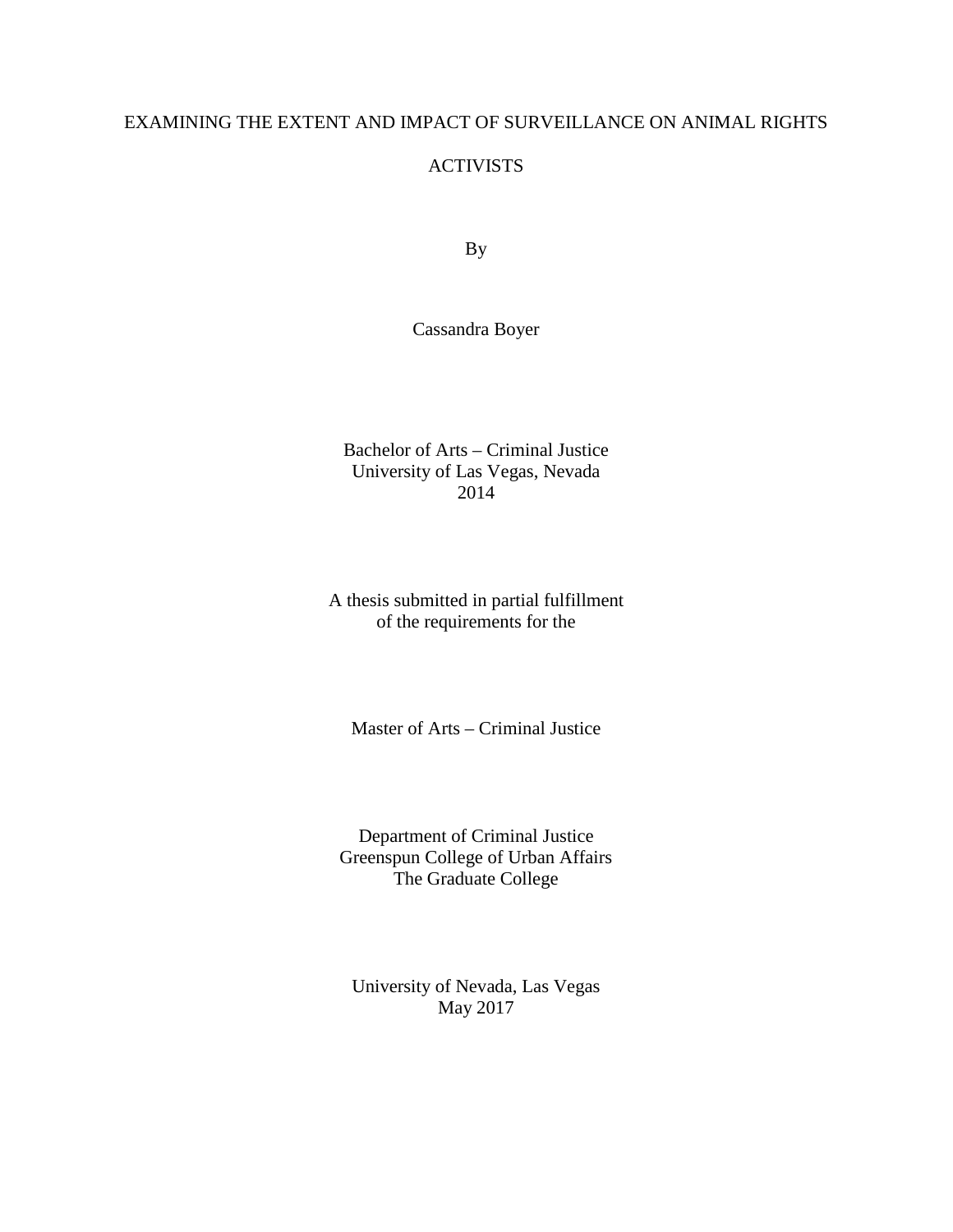

The Graduate College The University of Nevada, Las Vegas

April 17, 2017

This thesis prepared by

Cassandra Boyer

entitled

Examining the Extent and Impact of Surveillance on Animal Rights Activists

is approved in partial fulfillment of the requirements for the degree of

Master of Arts – Criminal Justice Department of Criminal Justice

Melissa Rorie, Ph.D. *Examination Committee Member*

Terance Miethe, Ph.D. *Examination Committee Member*

Robert Futrell, Ph.D. *Graduate College Faculty Representative*

Emily Troshynski, Ph.D.<br>
Examination Committee Chair<br>
Graduate College Interim Dean *Examination Committee Chair Graduate College Interim Dean*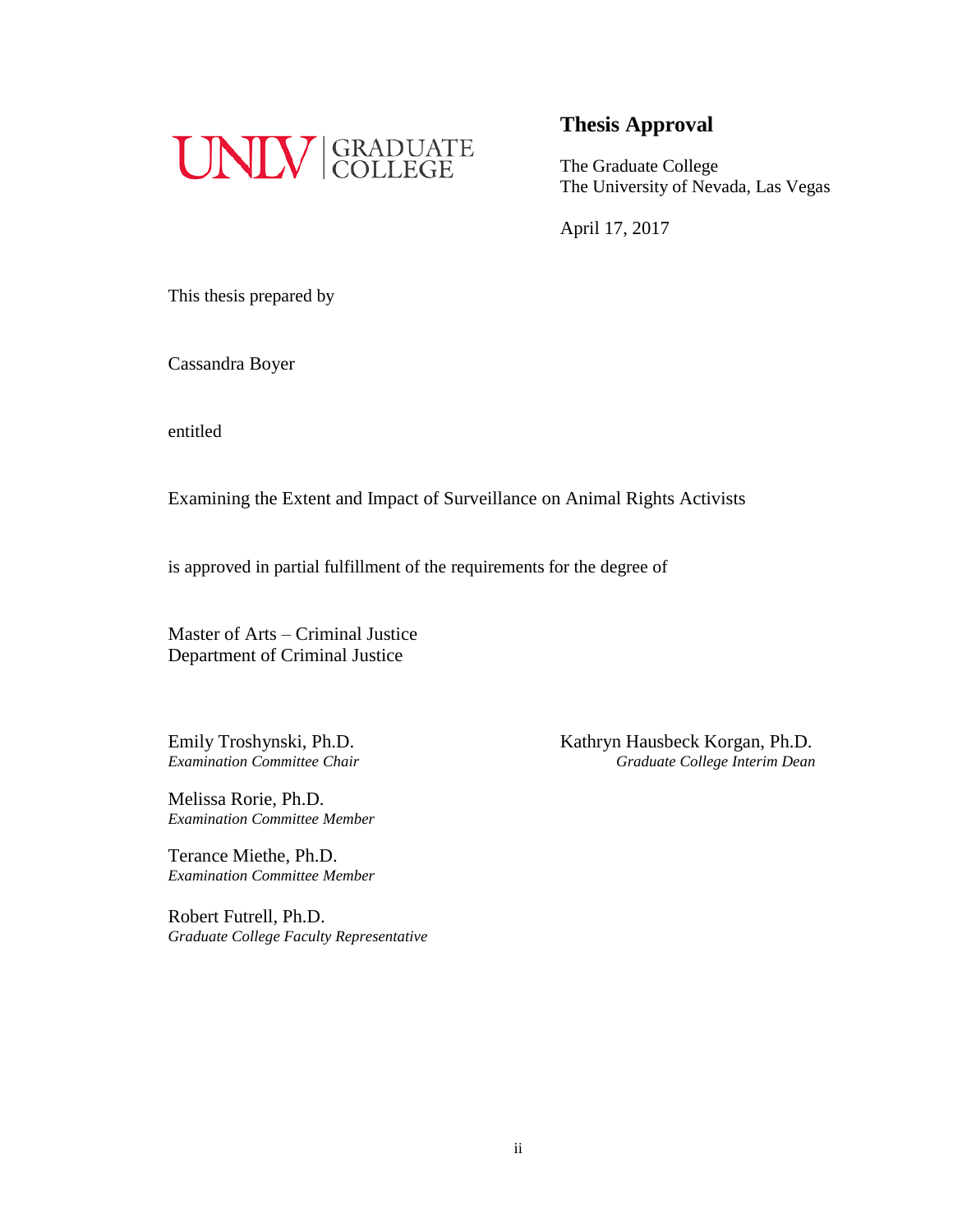#### ABSTRACT

In the post-9/11 era, the USA PATRIOT Act provided law enforcement agencies broad powers to investigate citizens believed to be potential or perceived domestic terrorist threats. Preceded by the Animal Enterprise Protection Act (AEPA) of 1992, the Animal Enterprise Terrorism Act (AETA) of 2006 delivered to these same agencies laws under which animal rights (AR) activists could be charged as domestic terrorists. Considered to be potential domestic terrorist threats under the Green Scare era, AR activists became prioritized as state-sponsored surveillance subjects.

This thesis seeks to determine the extent of surveillance on AR activists as well as its impact in regard to the progression of this social movement through the use of qualitative methods. It also questions whether the Green Scare still has relevance today. The researcher conducted face-to-face and phone interviews with 11 activists in the states of Nevada, Oregon, and Colorado. The researcher found that the majority of the sample in the study had experienced different indicators of surveillance. Many activists expressed the view that surveillance was an inevitable part of being an activist. Despite their exposure to surveillance, it does not appear that state-sponsored surveillance has stifled the willingness of activists to participate in the AR movement.

*Keywords*: Animal Rights Activists, Surveillance, Repression, Social Movements, Animal Enterprise Terrorism Act (AETA), Animal Enterprise Protection Act (AEPA), Eco-Terrorism.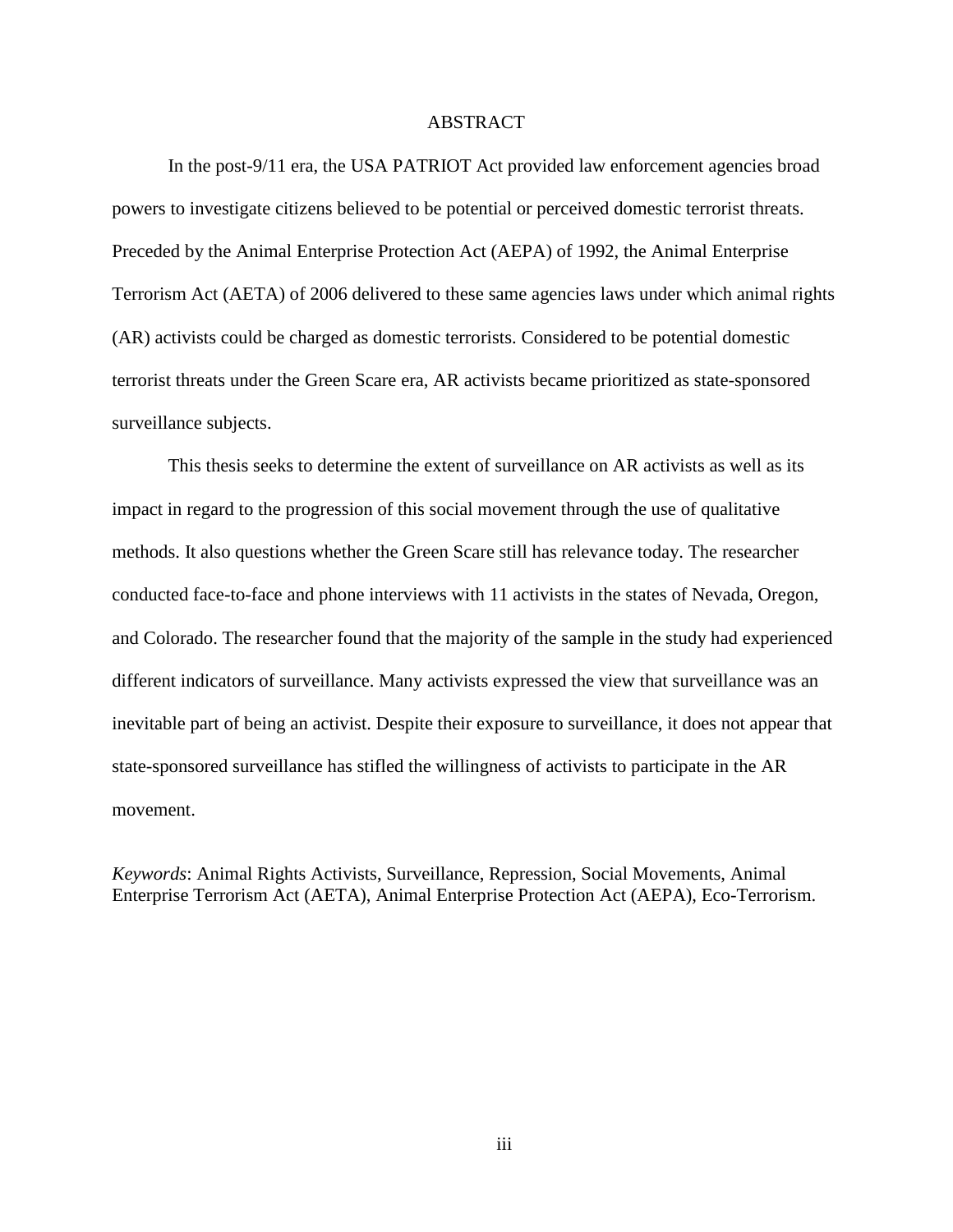#### ACKNOWLEDGEMENTS

I would like to extend my sincerest thanks to the chair of my committee, Dr. Emily Troshynski, for her patience and encouragement in helping me complete this project. She has worked tirelessly in helping me (as well many other graduate students under her advisement) edit, revise, and perfect my thesis. Without her support, I would not have been able to complete this project. I am utterly grateful for Dr. Troshynski's commitment to her students. I would also like to thank my committee members, Drs. Melissa Rorie, Terance Miethe, and Robert Futrell for their time, input, and advice.

I would also like to thank the activists and advocates who, at no benefit to themselves, took the time to meet a complete stranger for an interview. Thank you. I am indebted to these kind souls.

Last, I would like to thank my husband who has cheered me on since I began college so many years ago. Thank you for your generosity and hard work which has made my college career a possibility. Thank you for supporting my tree-hugging tendencies and eating my vegan meals. I couldn't have done this without you.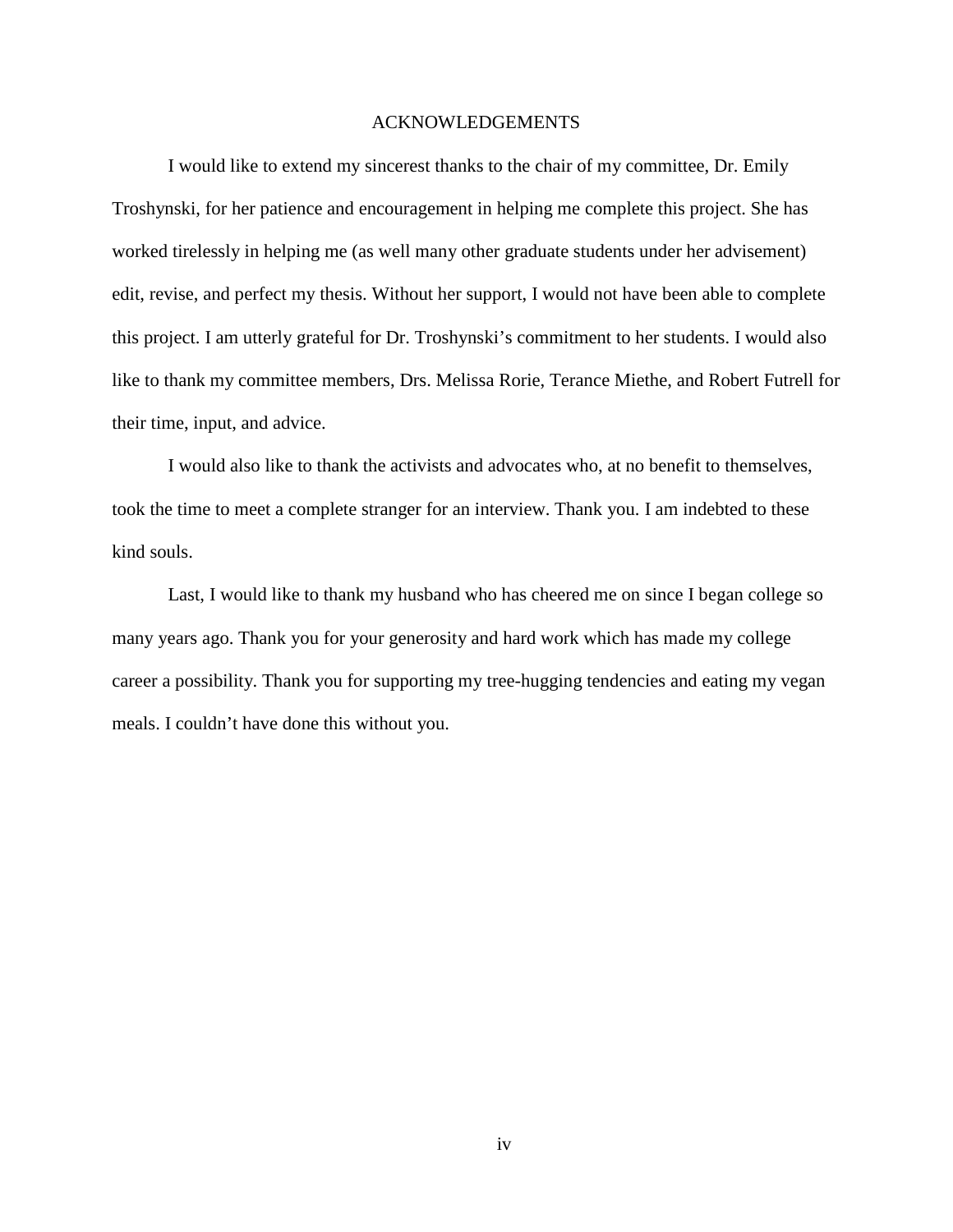#### **DEDICATION**

To my three rambunctious little brothers, Andrew, Matthew, and Joshua – my eldest brother didn't get the chance to go to college but it is my sincerest hope that my younger two brothers will attend college and excel in their studies.

To the compassionate tree huggers and animal lovers who devote their time and energy to protecting the environment and the rights of the voiceless. Keep fighting the good fight.

To the animals and creatures whose short lives may or may not know kindness in the world. Choose to be a force for kindness.

"We have to speak up on behalf of those who cannot speak for themselves." – Peter Singer, Animal Liberation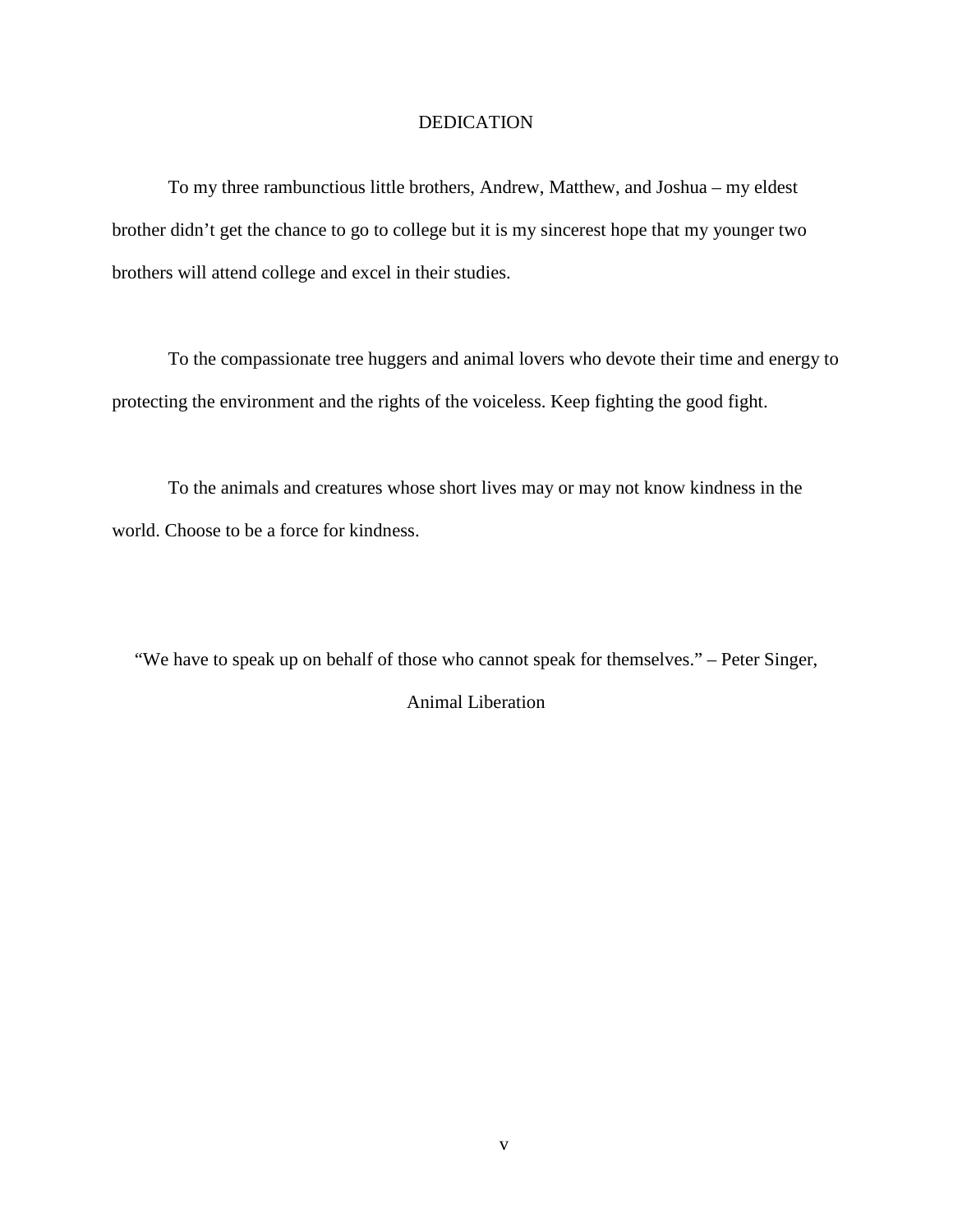| Repressing Dissident Groups: From Anarchists and Socialists to Animal Rights (AR) Activists. 8 |
|------------------------------------------------------------------------------------------------|
| From the Red Scare to the Green Scare: AR Activists Perceived to be a Growing Threat 11        |
| CHAPTER 3: LAWS SPECIFIC TO AR ACTIVISTS AND RELEVANT PROSECUTIONS16                           |
|                                                                                                |
|                                                                                                |
|                                                                                                |
|                                                                                                |
|                                                                                                |
|                                                                                                |
| CHAPTER 4: DEFINING ANIMAL RIGHTS (AR) ACTIVISTS AND AR ACTIVISM 32                            |
| Research on the History of Modern Animal Rights (AR) Protests and Movements 37                 |
| CHAPTER 5: REVIEW OF RELATED THEORETICAL PERSPECTIVES  41                                      |
|                                                                                                |
|                                                                                                |
|                                                                                                |
|                                                                                                |
|                                                                                                |

### TABLE OF CONTENTS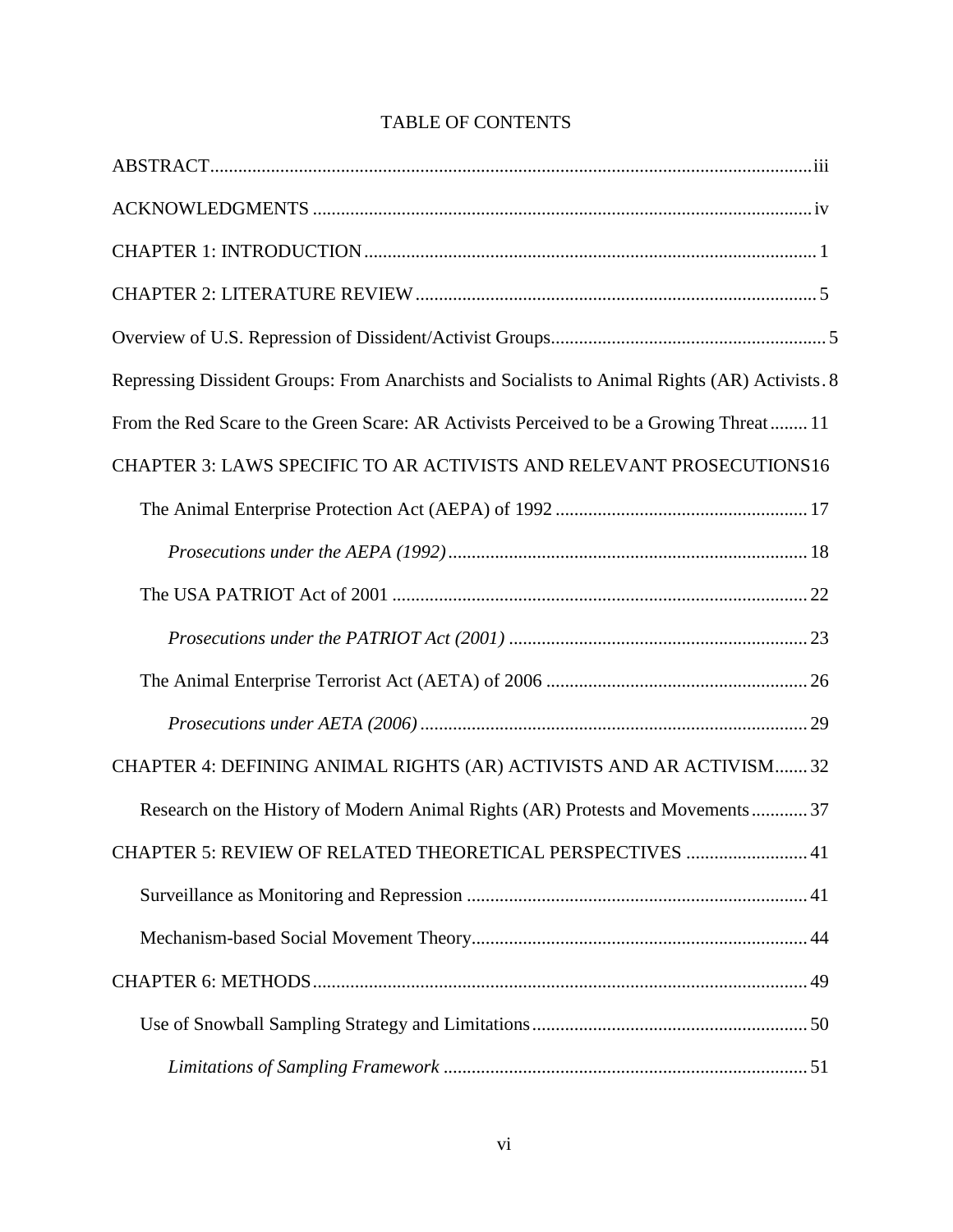| Theme 1: A Lack of Awareness among Activists on AR-Specific Legislation  61           |  |
|---------------------------------------------------------------------------------------|--|
|                                                                                       |  |
| Theme 3: Surveillance on Three Fronts - Law Enforcement, Private Entities, and Animal |  |
|                                                                                       |  |
|                                                                                       |  |
| CHAPTER 8: DISCUSSION & CONNECTIONS TO SIMILAR RESEARCH 85                            |  |
|                                                                                       |  |
|                                                                                       |  |
|                                                                                       |  |
|                                                                                       |  |
|                                                                                       |  |
|                                                                                       |  |
|                                                                                       |  |
|                                                                                       |  |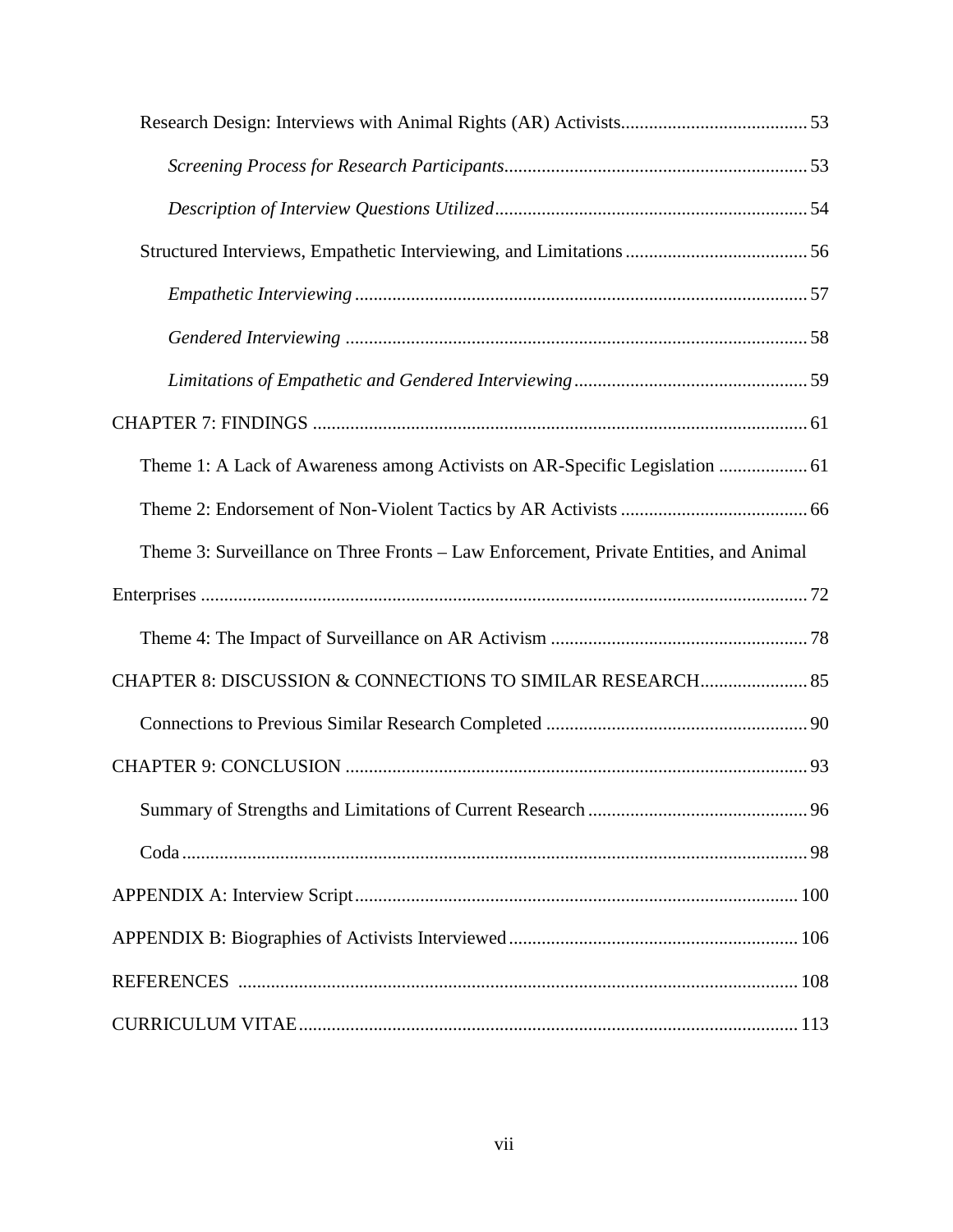#### **EXAMINING THE EXTENT AND IMPACT OF SURVEILLANCE ON ANIMAL RIGHTS ACTIVISTS**

*"The people can always be brought to the bidding of the leaders. That is easy. All you have to do is tell them they are being attacked and denounce the pacifists for lack of patriotism and exposing the country to danger. It works the same way in any country". – Herman Goring, second in command to Adolf Hitler[1](#page-8-0)*

#### CHAPTER 1

#### **INTRODUCTION**

The knowledge and even fear of surveillance can impact activists and social movement organizations' (SMOs) resources, both material and human capital. Additionally, surveillance of activists can stigmatize group members publicly and, on an individual level, create internal discord. Surveillance mechanisms can also foster conflict between like-minded SMOs, and may make activists or SMOs more hesitant to participate in political activities because of a fear that their actions will incur a negative response from the state (Boykoff, 2007a; Starr, Fernandez, Amster, Wood, & Caro, 2008). A final impact of surveillance is the outright withdrawal of activists from engaging in dissent, which may lead to the potential dissolution of their SMOs (Boykoff, 2007a; Starr et al., 2008). Intelligence gathering operations conducted by local, state, and federal agencies include the surveillance of activists to investigate crimes as well as to gather information preemptively on persons of interest (Starr et al., 2008). Animal rights (AR) activists, in particular, have been the targets of state-sponsored surveillance since they were first defined as domestic terrorists in 1992 under the Animal Enterprise Protection Act (AEPA).

There are myriad forms of state repression on individual citizens (i.e., the intensive surveillance of Martin Luther King, Jr.) as well as on protest groups (i.e., the suppression of civil

<span id="page-8-0"></span> $1 \text{ Smith}$ , R. K. (2008). Ecoterrorism: A critical analysis of the vilification of radical environmental activists as terrorists. Environmental Law, 38, 563.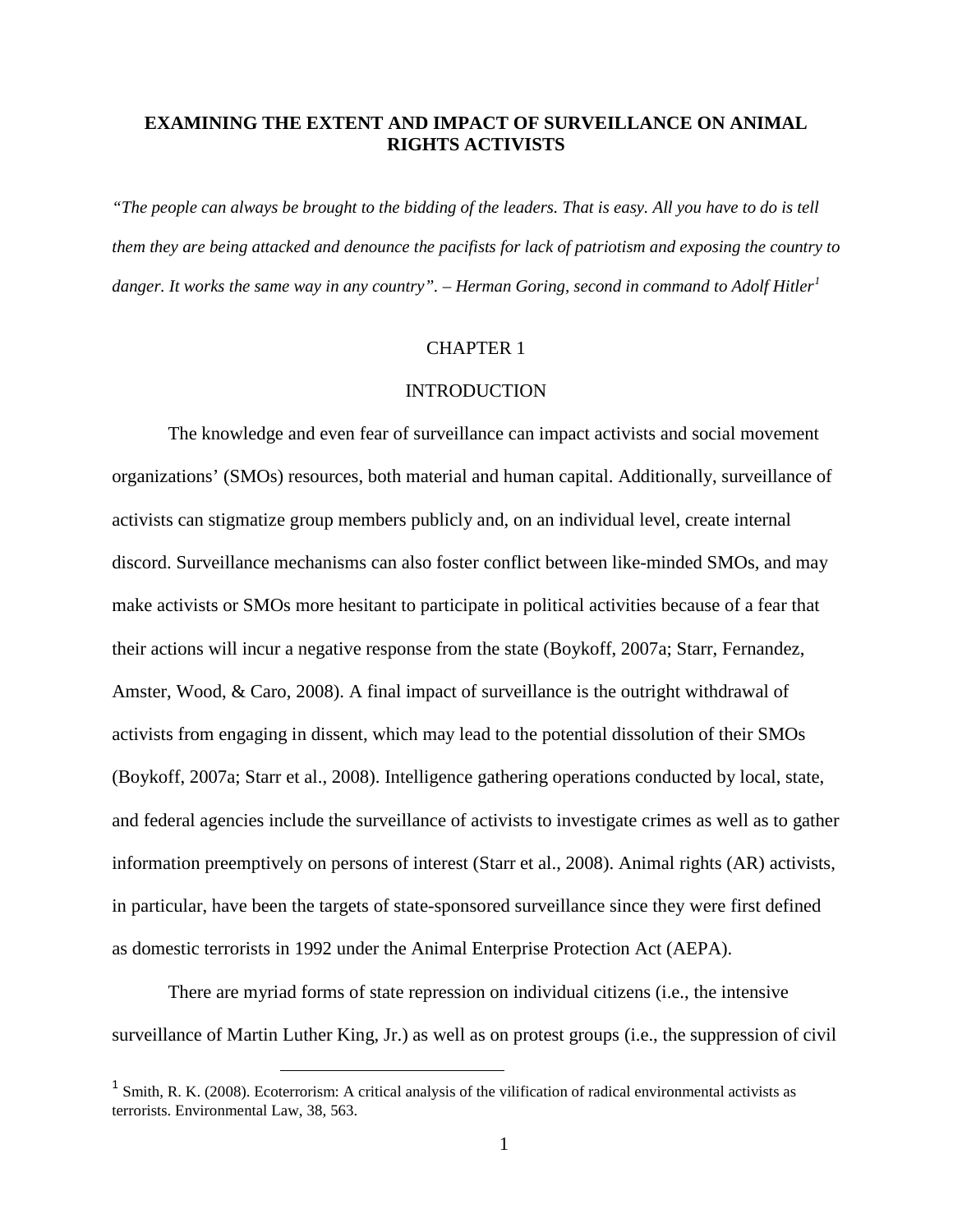rights and American Indian Movement activists through force). This thesis will focus specifically on the state sponsored surveillance of AR activists driven by legislation that redefines acts against property (such as vandalism) as domestic terrorism. Although the surveillance of AR activists has been undertaken by private security agencies employed by pharmaceutical and medical corporations (Walby & Monaghan, 2011), this thesis focuses on the surveillance efforts directed by local and federal policing or law enforcement agencies.

This study seeks to extend the line of research on state sanctioned repression against the AR movement and will contribute to the existing literature in social movements because it focuses on an understudied population. The researcher seeks to better understand the link between repression and mobilization for this specific group. Methods of the study will be qualitative and will utilize oral data obtained from interviewed participants in the AR community. Respondents will speak to their personal experiences with surveillance and highlight how the investigation of actors in the AR movement has affected the movement, AR organizations, and their motivation to continue participating in the political claims making process.

Understanding the active state repression of animal rights activists is relevant for several reasons. First, in documenting legislative history as applied to animal rights protesters, this research helps clarify the link between corporate interests and politics via legislation. Second, it highlights how state repression has often been used to silence dissident groups in the United States, particularly those who challenge state interests. Third, it highlights how political protests and civil disobedience tactics utilized by the animal rights movement are (now) criminalized as domestic terrorism, thus posing a threat to political expression and freedom of speech of those who engage in the political process or civil disobedience tactics to challenge the status quo.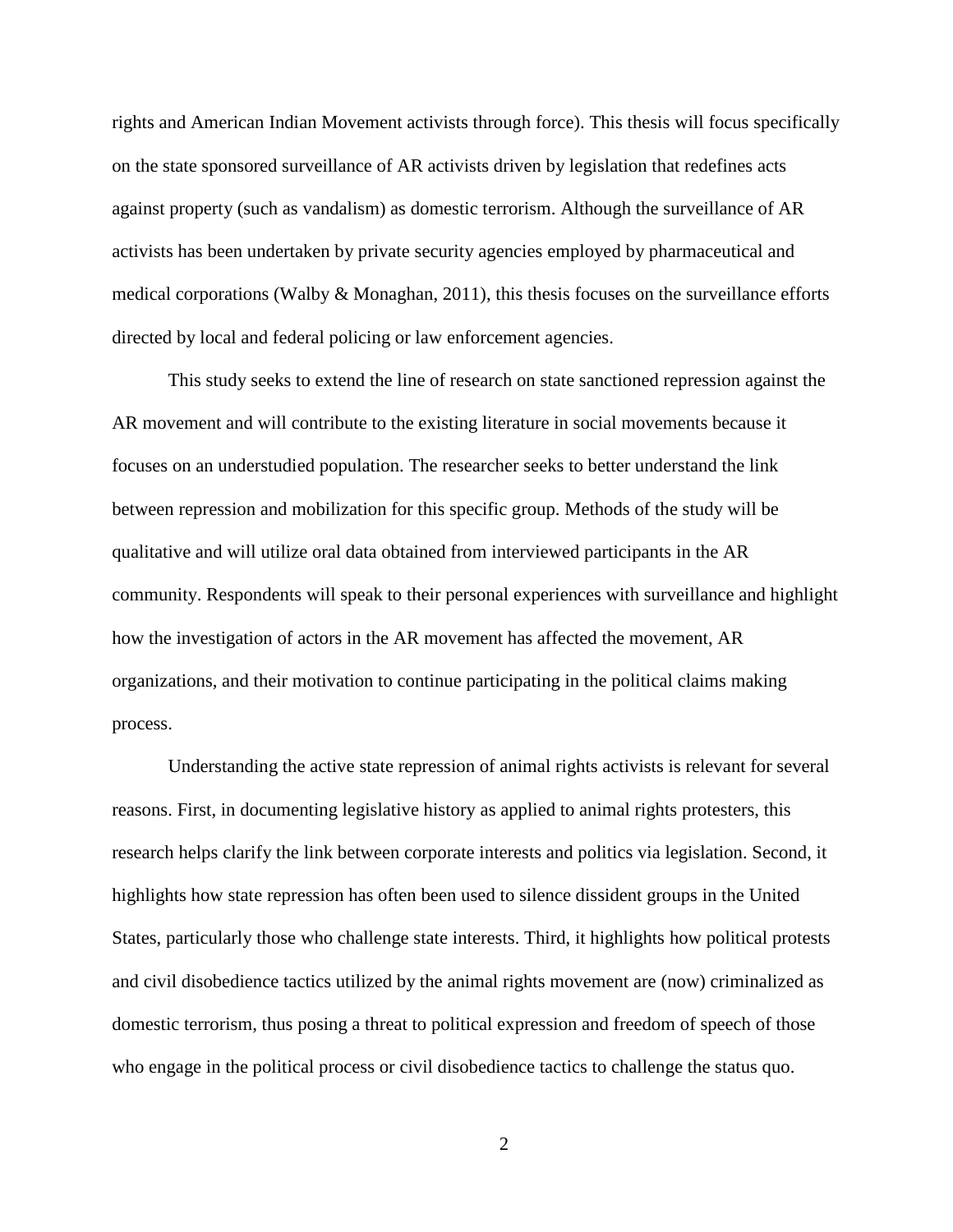Labeling dissident groups who overwhelmingly adopt nonviolent political tactics (Carson, LaFree, & Dugan, 2012) as "domestic terrorists" diminishes the true meaning of domestic terrorism (Amster, 2006), and more importantly, diverts state resources away from more credible threats of domestic terrorism (Potter, 2008).

Therefore, the purpose of this research is to explore the context in which animal rights activists have come to be seen as domestic terrorists in the United States, examine the extent of surveillance of AR activists, and discern the impact of surveillance on those activists. Much of the literature asserts that the legislation that specifically targets the activities of animal rights activists has created a chilling effect on the movement (Goodman, 2007, 826; Hill, 2010; Kahn, 2009; McCoy, 2007; Sorenson, 2009). Additionally, the repression against animal rights and environmental activists embodied in the Green Scare creates the impression that these movements are heavily policed and at high-risk of being surveilled (Amster, 2006; Greenberg, 2011; Potter, 2008; Smith, 2008). Under the Green Scare, the efforts of animal rights and environmental activists are targeted by legislation and investigated by law enforcement agencies as domestic terrorism threats (Kahn, 2009; Potter, 2011; Walby & Monaghan, 2011). Therefore, this thesis also seeks to answer the question of whether the Green Scare is still a relevant phenomenon in 2017.

First, a review of relevant literature will summarize the history of repressing dissident groups. Then, those federal Acts associated with targeting and repressing animal rights activists specifically (i.e. the Animal Enterprise Protection Act (AEPA) of 1992, the U.S.A. PATRIOT Act of 2001, and the Animal Enterprise Terrorism Act (AETA) of 2006) will be discussed including the surveillance, policing, and sentencing associated with charged animal rights activists. Then, a review of research related to modern-day animal rights protests will include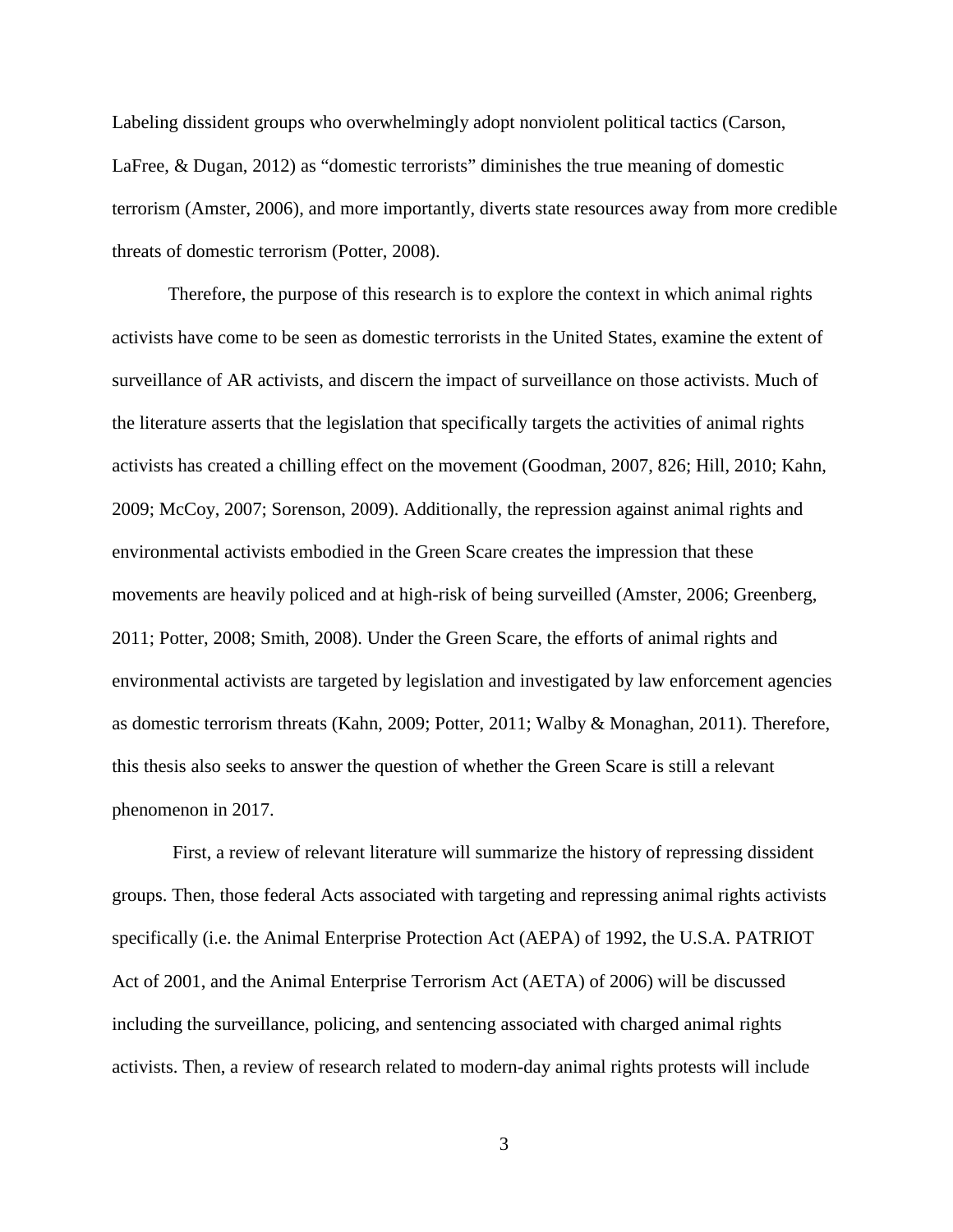conversations about the most recognized radical animal rights movement, the Animal Liberation Front (ALF), including the organizations guiding principles, activities, and research that documents how the U.S. government has targeted members of ALF for domestic terrorism and broader connections to the Green Scare experienced today.

After a review of these three (3) literatures, this thesis will then outline theoretical perspectives of surveillance and social movements that include forms of surveillance, monitoring of activists, and social mechanisms utilized by social movement groups to curb these state sponsored activities. Then, the methods of the thesis research will be discussed including definition of terms used, sampling of participants, structured interviews, and the strengths and limitations of each. Findings from interviews with animal rights activists indicate that the majority of activists in the sample (91%) have experienced at least one experience of surveillance, supporting the contention from the literature that the Green Scare has brought AR and environmental activists under widespread investigation and surveillance. Many of the participants (73%) also reported experiencing some kind of impact on themselves or their group due to fears of surveillance in ways concurrent with previous research (Carson et al., 2012; Starr et al., 2008). Additionally, in contrast to prior research (Boykoff, 2007a; Starr et al., 2008), findings presented herein also suggest that activists are primarily concerned with the actions of animal enterprises and private entities rather than local, state, and federal policing agencies. Based on these findings, a detailed discussion will highlight the extent to which activists experience indicators of surveillance on three fronts (by policing agencies, animal enterprises, and private entities) and the ways in which fears of surveillance has impacted AR activists and SMOs. Lastly, final chapters of this thesis will detail support for the argument that the Green Scare is not over yet.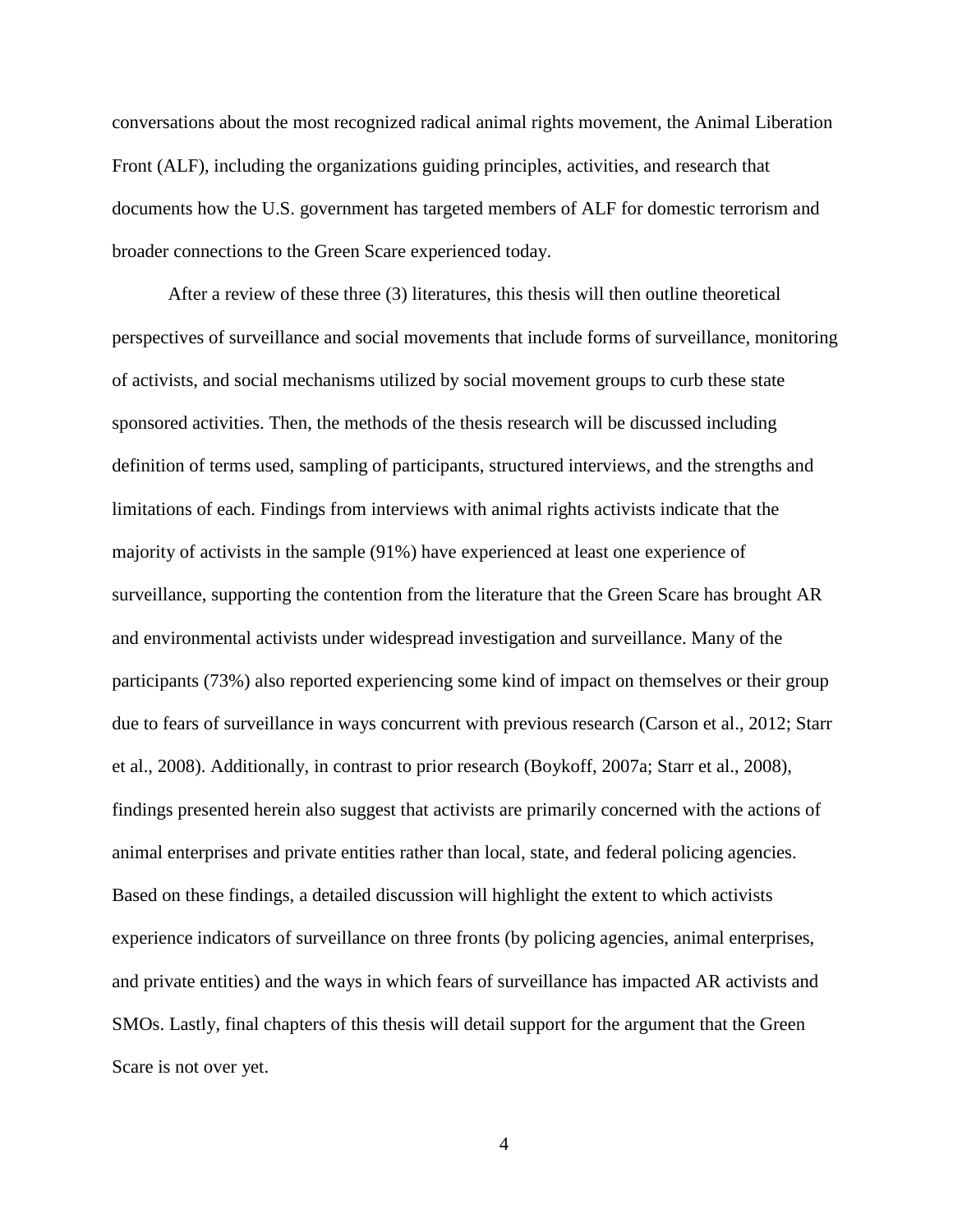#### CHAPTER 2

#### REVIEW OF RELEVANT LITERATURE

The U.S. has actively suppressed dissidents who are perceived as espousing ideals that are threatening to the status quo (Barkan, 2006). Repression has occurred at different points in time throughout U.S. history, most notably during the first and second Red Scares, at the height of the civil rights movement, and amidst anti-war fervor in protest of the Vietnam War. The techniques in which the U.S. government employs to repress dissidents have varied, ranging from legislation that intends to stifle out dissent, to arrests and the jailing of activists, and even the state-sanctioned murder of prominent figures of SMOs. The methods of repression utilized by the U.S. government in addition to periods where repression was highly evident is discussed in further detail below.

#### Overview of U.S. Repression of Dissident/Activist Groups

The practice of repression against dissident groups and perceived domestic threats has been firmly entrenched in world history since the eighteenth century (Boykoff, 2007a). The U.S. is not exempt from repressing dissidents and, in fact, has a long and checkered history of doing so (Barkan, 2006). The state has commonly used legal procedures such as prosecutions, arrests, and injunctions to silence dissidents (Barkan, 1984; Salter, 2011). In the early twentieth century, the U.S. government prosecuted anarchists, socialists, and labor radicals for crimes of subversion, a trend that still continues today. According to the Department of Defense (2010), subversion is defined as "actions designed to undermine the military, economic, psychological, or political strength or morale of a governing authority" (228).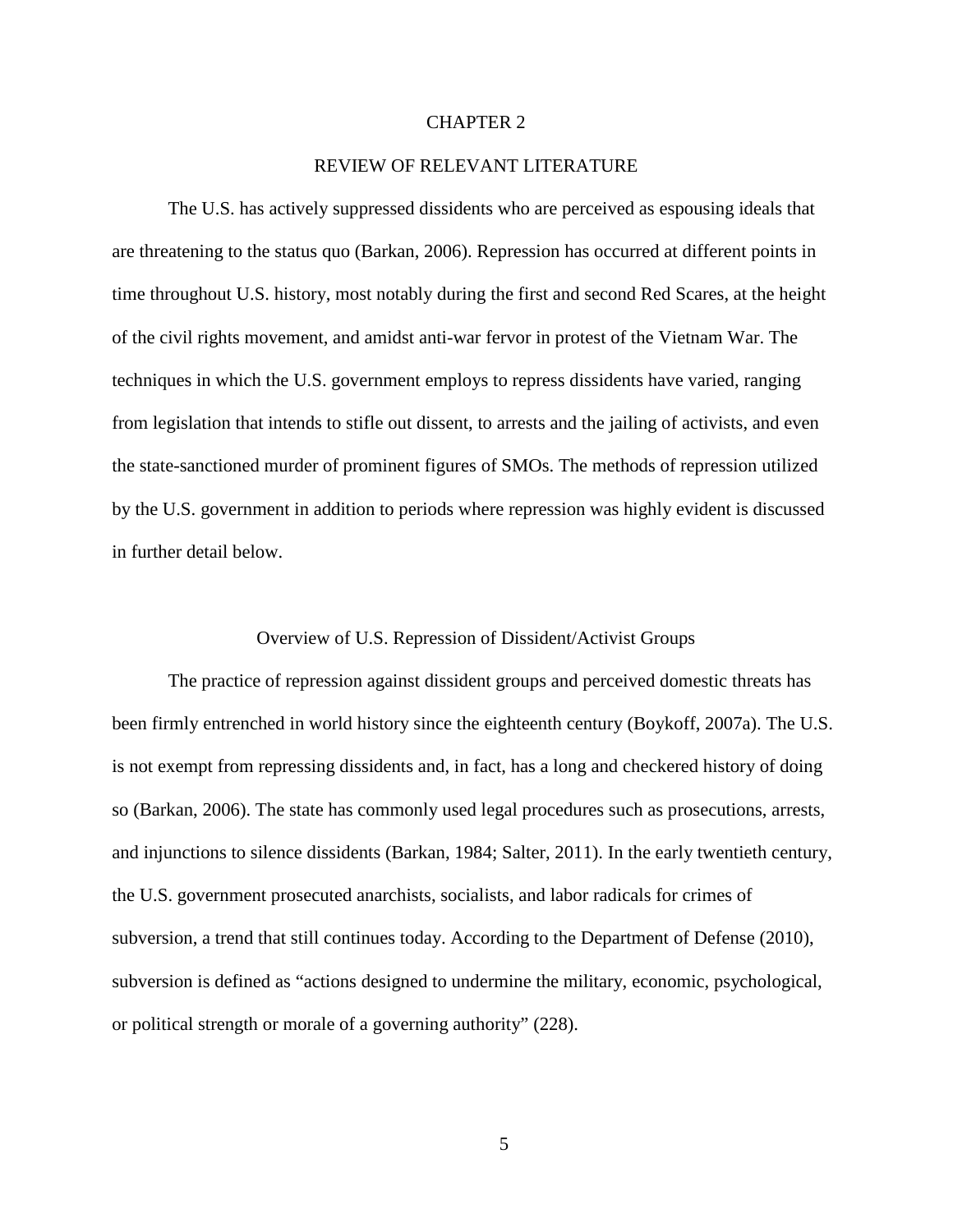In addition to legal mechanisms associated with arrests, the U.S. government has passed legislation to stymie the growth of certain political viewpoints and curb subversive beliefs. For example, the 1940 Smith Act criminalized advocating for the violent overthrow of the U.S. government and made it illegal to be a member of any organization that espoused such beliefs, thus allowing for the prosecution of anarchists and communists (Siggelakis, 1992; Starr, Fernandez, Amster, & Wood, 2008). A reported 138 individuals were indicted for conspiring to violate the Smith Act, with 109 of those convicted (Siggelakis, 199[2](#page-13-0)).<sup>2</sup>

The use of legislation to squelch specific political groups continued with the enactment of the Subversive Activities Control Act of 1950 which intended to prevent the growth of communism. This Act forced communist organizations to register on a member list and prohibited their employment in labor unions and defense plants as well as forbade them from applying for U.S. passports. Indeed, the U.S. government has a history of using a range of legislative techniques to control and, in effect, punish American citizens for activist activities.

The most documented example is that of the second Red Scare and the McCarthyism era of the 1940s and '50s. The Red Scare arose from the contention between the Soviet Union and the U.S. during the Cold War.<sup>[3](#page-13-1)</sup> American society and politicians were quick to criticize and ostracize those who espoused political beliefs that departed from capitalism (Salter, 2011). During this time, then Senator Joseph R. McCarthy capitalized on the politically intolerant mood of the era and actively sought out communist sympathizers that were either operating in the U.S. government at the time or were U.S. citizens considered to be "un-American" in their ways of

<span id="page-13-0"></span> $2$  New York State's Criminal Anarchy Act of 1902, which similarly prohibited advocating, teaching, or printing materials about overthrowing the U.S government preceded the Smith Act.

<span id="page-13-1"></span><sup>&</sup>lt;sup>3</sup> Some scholars suggest that there were two Red Scares. The first was during the 1920s and included an emphasis on socialist labor movements and political radicalism. The second Red Scare (1940s and '50s) included a focus on communism and perceptions of the Soviet Union at the time. This review discusses the second.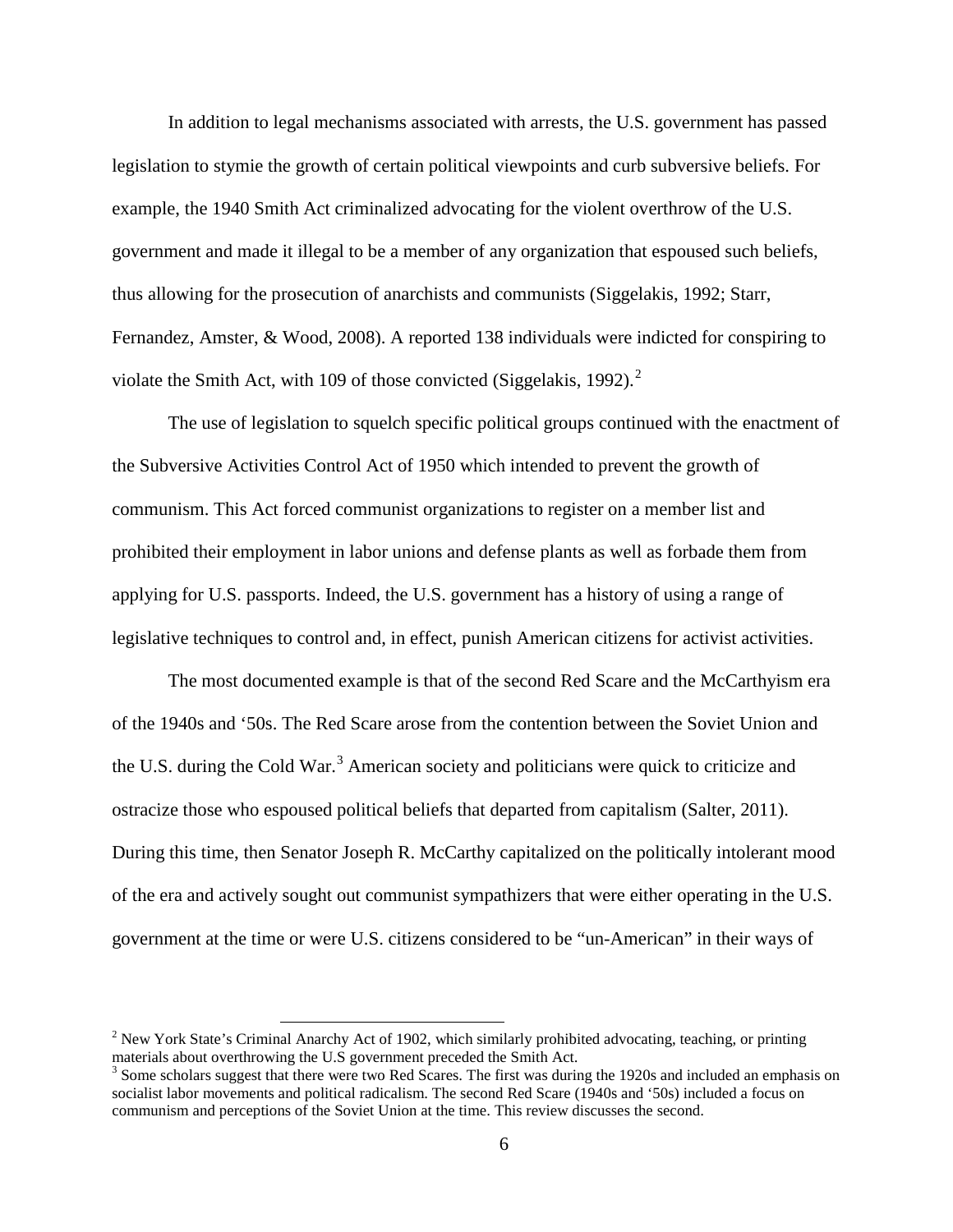thinking. For example, the House Un-American Activities Committee (HUAC) was established during this time with its main goal of investigating Americans for subversive activities.

During the mid-twentieth century, when the Red Scare was at its height, the federal government sought to prosecute communists and perceived communist sympathizers under the HUAC and the Senate Committee, chaired by Senator McCarthy. In 1949, in an attempt to restrict dissent and political activism, several individuals were ordered to appear in front of the HUAC activities, including members of the Hollywood community known as the "Hollywood Ten" who were subsequently blacklisted (Boykoff, 2007a). Playwright Arthur Miller, author of *The Crucible*, was one of the more notable Hollywood members targeted by Senator McCarthy's campaign (Salter, 2011).

Within the United States, individuals involved with and/or associated with other notable social movements have also faced repression similar to that during McCarthyism. These include Vietnam anti-war protestors, the Black Panther Party, and civil rights activists. For example, Vietnam anti-war protestors were publicly prosecuted as dissidents and, as in the case of Vietnam Veterans against the War (VVAW), had their organizations infiltrated by FBI informants (Boykoff, 2007a; Walker, 2014). Additionally, during the Montgomery, Alabama bus boycott sparked by Rosa Parks, police harassed and cited activists who were participating in the boycott and arrested approximately 100 boycott leaders (Barkan, 1984). During this same timeframe, over 1,200 activists were arrested for participating in marches, demonstrations, and sit-ins in the large-scale effort to desegregate Albany, Georgia. These arrests practically immobilized the entire civil rights movement due to rising bail and court fees faced by these activist defendants. The leader of the civil rights movement himself, Martin Luther King Jr., was actively surveilled by the Federal Bureau of Investigations (FBI) for over a decade with the sole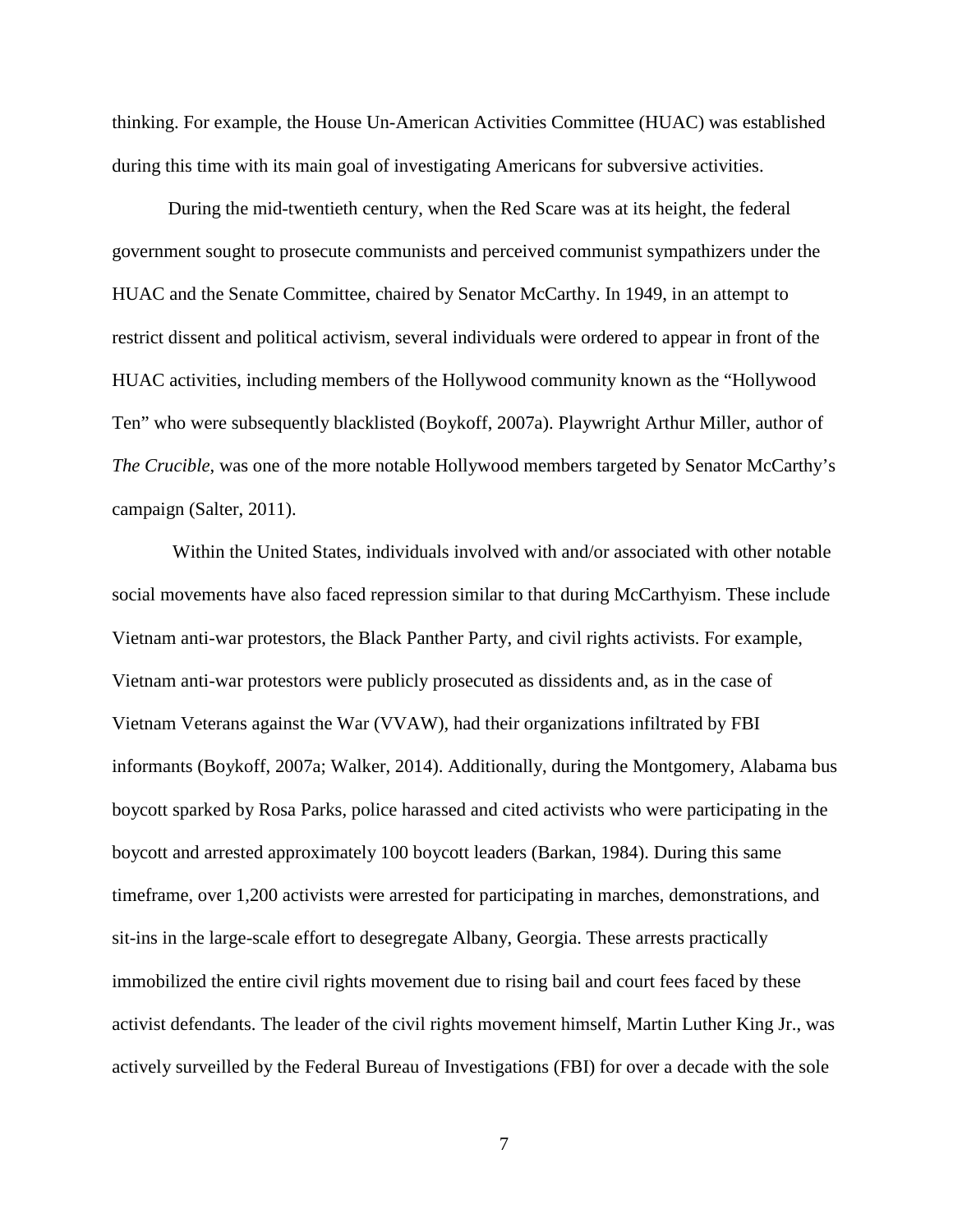intent to undermine the civil rights movement and discredit King (Boykoff, 2007a; Boykoff, 2007b).

In some of the most extreme forms of repression, protestors are subject to physical violence and even death, often at the hands of state militia. For example, in 1963 police responded to civil rights activists in Birmingham who participated in marches with the use of fire hoses, dogs, and baton beatings to repel the marchers. In 1969, two members of the Black Panther Party were murdered during a joint tactical unit raid comprised of FBI agents and the Chicago Police Department<sup>[4](#page-15-0)</sup> (Boykoff, 2007a; Smith, 2008). Again, during the same timeframe, National Guardsmen fired upon university students at Kent State, Ohio who were engaged in anti-war protests, leaving four (4) dead and ten  $(10)$  wounded in the aftermath.<sup>[5](#page-15-1)</sup>

This review of literature demonstrates that the United States does have a long history of repressing activists. This history continues today with the surveillance, policing, and legal policy making that specifically target members of the animal rights (AR) community. A brief review of the FBI's involvement in surveilling activists from the mid-twentieth century to the present will follow to demonstrate the bureau's dedication of resources to surveilling activists, especially those in leftist SMOs.

Repressing Dissident Groups: From Anarchists and Socialists to Animal Rights (AR) Activists The height of repression in the United States occurred in the mid-twentieth century when the FBI launched an intensive surveillance program of social movements under J. Edgar Hoover

<span id="page-15-0"></span><sup>&</sup>lt;sup>4</sup> Democracy Now! (2004). The assassination of Fred Hampton: How the FBI and Chicago Police murdered a Black Panther. Retrieved from [http://www.democracynow.org/2014/12/4/watch\\_the\\_assassination\\_of\\_fred\\_hampton.](http://www.democracynow.org/2014/12/4/watch_the_assassination_of_fred_hampton) Accessed 8/2016.

<span id="page-15-1"></span><sup>&</sup>lt;sup>5</sup> Newsweek (2015). 'My God! They're Killing Us': Newsweek's 1970 Coverage of the Kent State Shooting. Retrieved from [http://www.newsweek.com/my-god-theyre-killing-us-our-1970-coverage-kent-state-328108.](http://www.newsweek.com/my-god-theyre-killing-us-our-1970-coverage-kent-state-328108) Accessed 10/6/2016.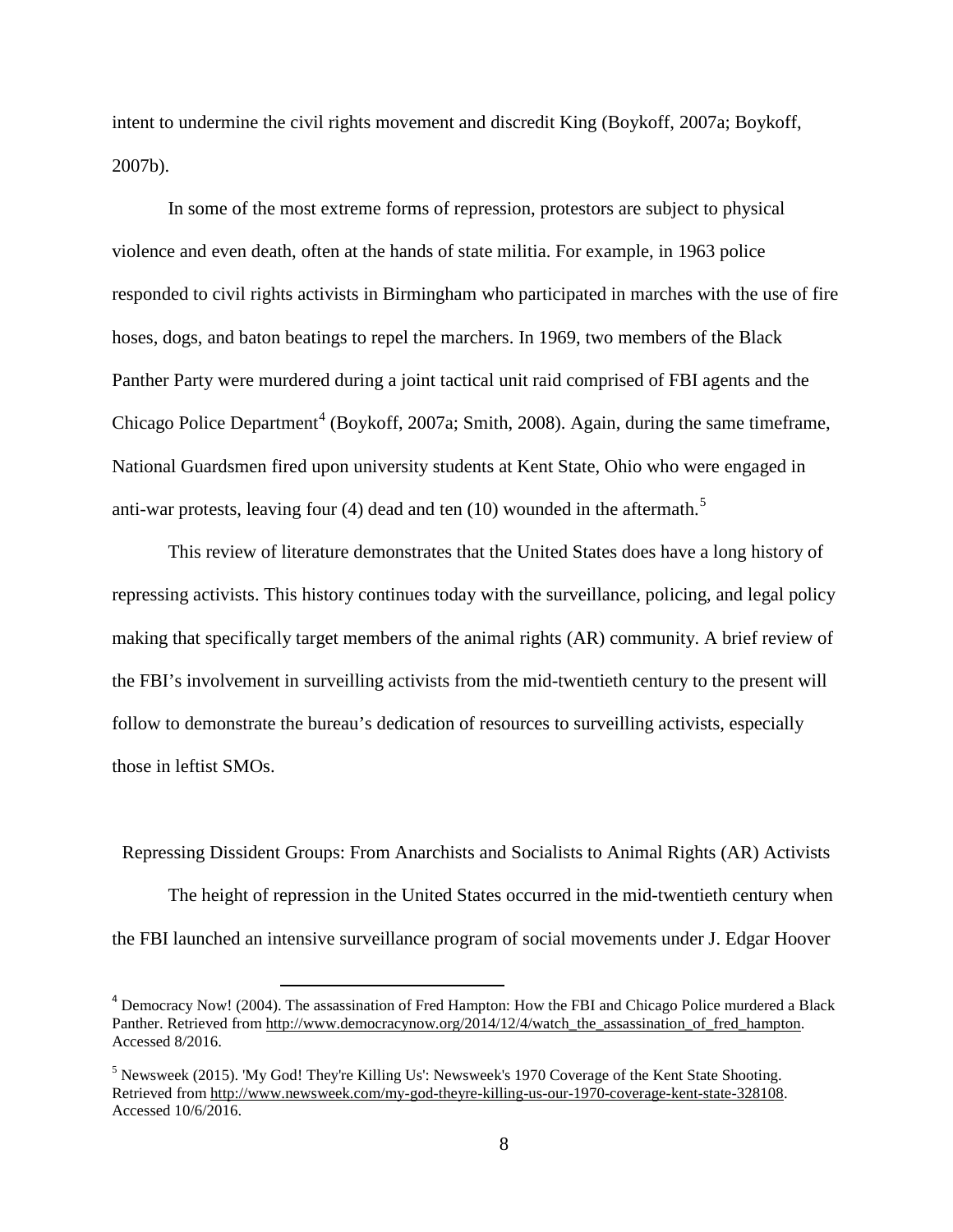in 1956 called COINTELPRO, or the Counter Intelligence Program (Greenberg, 2011). Carley (1997) described COINTELPRO as the "major domestic counterinsurgency organization" operating within the U.S. (153). An FBI memo explicitly outlined the function of COINTELPRO: "The purpose of this new counterintelligence program is to expose, disrupt, misdirect, discredit, or otherwise neutralize the activities of … organizations and groupings, their leadership, spokesmen membership, and supporters" (155).

Initially, this state sponsored surveillance program was created and used to investigate and dismantle the U.S. Communist Party, the Socialist Workers Party, and the Young Socialist Alliance (Carley, 1997; Greenberg, 2011). These aforementioned organizations adhered to an ideology that threatened the capitalistic goals of the U.S., and so were labeled as subversive. The focus of COINTELPRO then switched to leftist social movement organizations in general, such as the Student Nonviolent Coordinating Committee, the Southern Christian Leadership Conference, and the American Indian Movement (Carley, 1997). These organizations were leftist dissident groups that challenged the status quo at the time by advocating for civil rights for marginalized groups in the U.S. COINTELPRO operated until 1971, initiating over 2,300 warrantless wiretaps, nearly 700 cases of bugging, and collecting over 57,000 pieces of correspondence from the CIA during its tenure (Carley, 1997). Even though COINTELPRO was created well over fifty years ago, state sponsored surveillance still occurs today.

The FBI renewed its intensive surveillance efforts against dissidents with the passage of the Uniting and Strengthening America by Providing Appropriate Tools Required to Intercept and Obstruct Terrorism Act (USA PATRIOT Act) in 2001 after the 9/11 attacks. Then, in 2002, the Joint Task Terrorism Force (JTTF) in Denver, Colorado was found to be actively surveilling the Denver Justice and Peace Committee, the Human Bean Company, the Colorado Native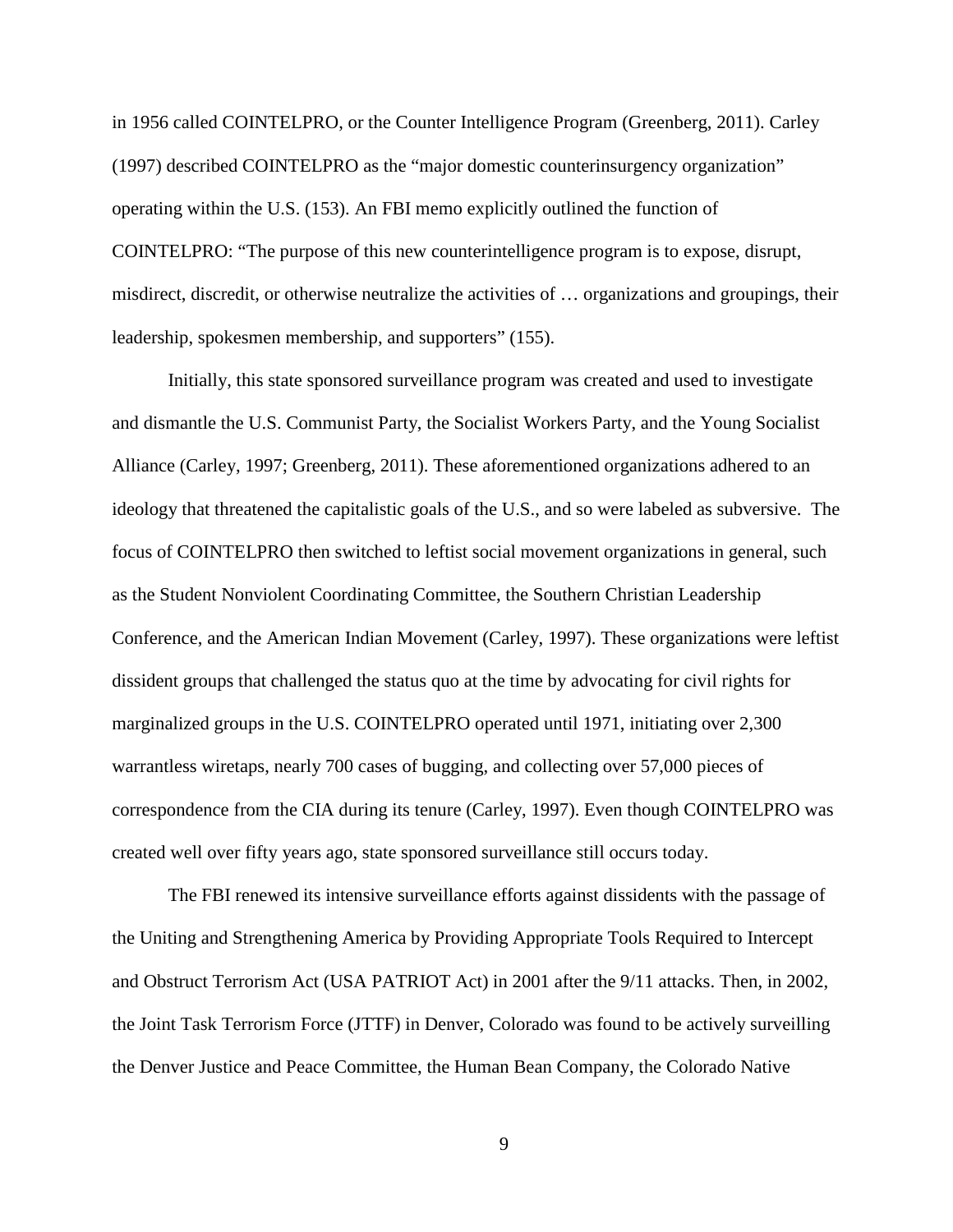American Indian Movement, and the Colorado Campaign for Middle East Peace, to name a few (Greenberg, 2011). Later in 2004, it was discovered that the JTTF and the FBI were surveilling members belonging to Food Not Bombs (FNB), a national peace group known for providing vegan and vegetarian meals to the homeless. Sarah Bardwell, a young FNB member, was put on twenty-four hour surveillance and was visited by FBI agents at her home for questioning. Members of FNB were surveilled from 2002 to 2004, and no criminal charges for violent offenses were ever filed against them (Greenberg, 2011). Broadly, the aforementioned organizations placed under government surveillance can be described as anti-war coalitions and social justice organizations. Because the ideologies motivating these organizations conflicted with the views of the state, repression in the form of state surveillance was elicited against them (Carley, 1997).

Then, in 2004, the Bush administration gave authorization to the FBI and CIA to "prevent, preempt, and disrupt terrorist threats" against the United States in the "Further Strengthening Federal Bureau of Investigation Capabilities" memorandum (Greenberg, 2011). Under this framework, these federal agencies investigated the ACLU, the American-Arab Anti-Discrimination Committee, and United for Peace and Justice. Additionally, in 2005 the *New York Times* reported that the FBI was actively surveilling larger, more mainstream organizations such as Greenpeace, the Catholic Worker Movement, and People for the Ethical Treatment of Animals (PETA) (Amster, 2006). Again, similar to the Colorado organizations, these groups can also be described as anti-war coalitions, social justice organizations, and environmental and animal rights groups, all of which hold competing ideologies from the state.

In a current study on the surveillance of leftist organizations in the U.S., researchers compared the recent levels of surveillance to the heights of the COINTELPRO era (Starr et al.,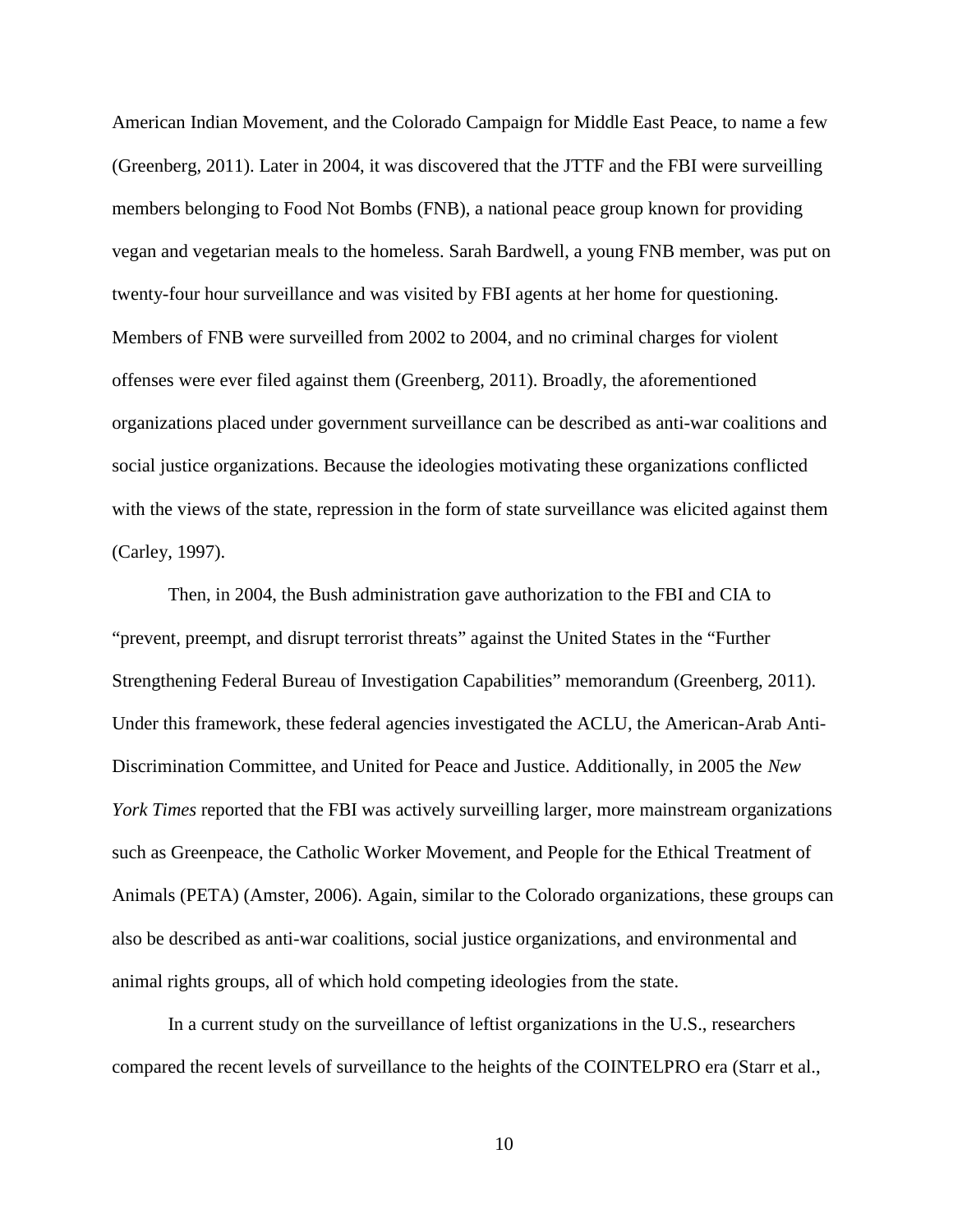2008). This research asserted that the political climate after 9/11 has empowered the FBI to engage in levels of surveillance activities that virtually equals the levels seen during Hoover's COINTELPRO reign. The FBI can now engage in "preemptive" operations where agents can infiltrate organizations without cause and in the absence of evidence of illegal activity (Starr et al., 2008, 5). It appears that history has come full circle with the continued intensive surveillance of dissident groups. A review of research specific to this activist community continues and includes summaries of federal Acts aimed at controlling and punishing their actions.

From the Red Scare to the Green Scare: AR Activists Perceived to be a Growing Threat

AR activists have become a major target of investigation by policing agencies in the United States in the late twentieth and early twenty-first century. Researchers have commented that the federal government's preoccupation with AR organizations, specifically the Animal Liberation Front (ALF), draws many parallels with the Red Scare (Eddy, 2005; Kahn, 2009; McCoy, 2007; Sorenson, 2009). The similarities between the policies of the Red Scare and the current tactics of the federal government in surveilling and policing animal rights activists has created a new era: the aptly termed Green Scare (Potter, 2008; Salter, 2011; Starr, et al., 2008).

Like the Red Scare of the 1940s and '50s in the United States, we are now experiencing a Green Scare, a term used to describe the targeting and suppression of individuals who adhere to certain ideologies associated with radical eco-socialism (Salter, 2011). However, this time around, the state is framing its repressive policies around the rhetoric of "domestic terrorism" instead of "communism" (Boykoff, 2007b; Greenberg, 2011; Potter, 2008) and it is doing so via eco-terrorist legislation.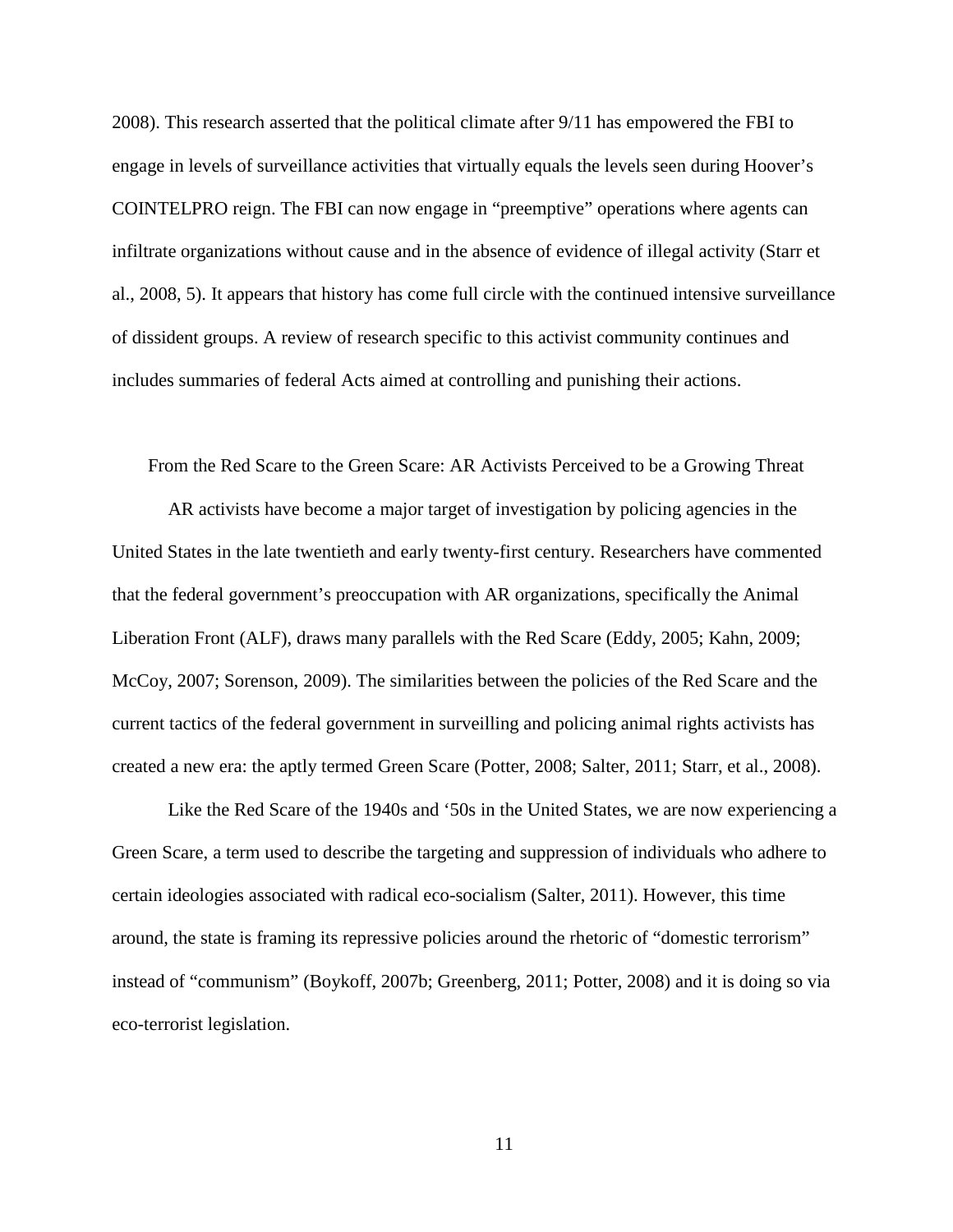The Green Scare refers to the modern day state repression of animal rights and environmental activists (Kahn, 2009; Potter, 2011; Walby & Monaghan, 2011). In collusion with corporate interests, government officials and policymakers have prioritized the policing and surveillance of political activists who endorse environmental or animal rights (AR) causes (Amster, 2006; Goodman, 2007; Potter, 2008, 2011 Salter, 2011) over domestic terrorist movements known to have inflicted casualties on the American population, such as the Ku Klux Klan (KKK) or the radical pro-life movement (Goodman, 2007; Hill, 2010). The deadliest act of domestic terrorism in the nation's history was the Oklahoma City bombing committed by Timothy McVeigh in 1995, killing 168 people and injuring over 800 others. Of this incident, a Justice Department official stated that, "Unfortunately, keeping track of right-wing and neo-Nazi hate groups isn't necessarily a path to career advancement in the Bureau" (Goodman, 2007, 836).

While law enforcement agencies have been slow to investigate and prosecute radical right wing groups, they have displayed a concerted effort in prosecuting left wing radicals belonging to the animal rights and environmental movements. Underground activists of the eco-radical movement, or those who engage in illegal forms of activism, have not incurred any human casualties (Eddy, 2005; Glasser, 2011; Goodman, 2007; Greenberg, 2011; Hill, 2011; McCoy, 2007; Salter, 2011), something that cannot be said for the neo-Nazi or radical right wing movements.

The Green Scare is an intentional historical reference to the Red Scare of the early to mid-twentieth century in the U.S. (Salter, 2011; Sorenson, 2009; Walby & Monaghan, 2011), where the state actively repressed individuals espousing radical, leftist, and communists views (Carley, 1997; Potter, 2008). Critics contend that the repressive measures enacted in the Red Scare targeted people adhering to a specific ideology and that, with the emergence of the Green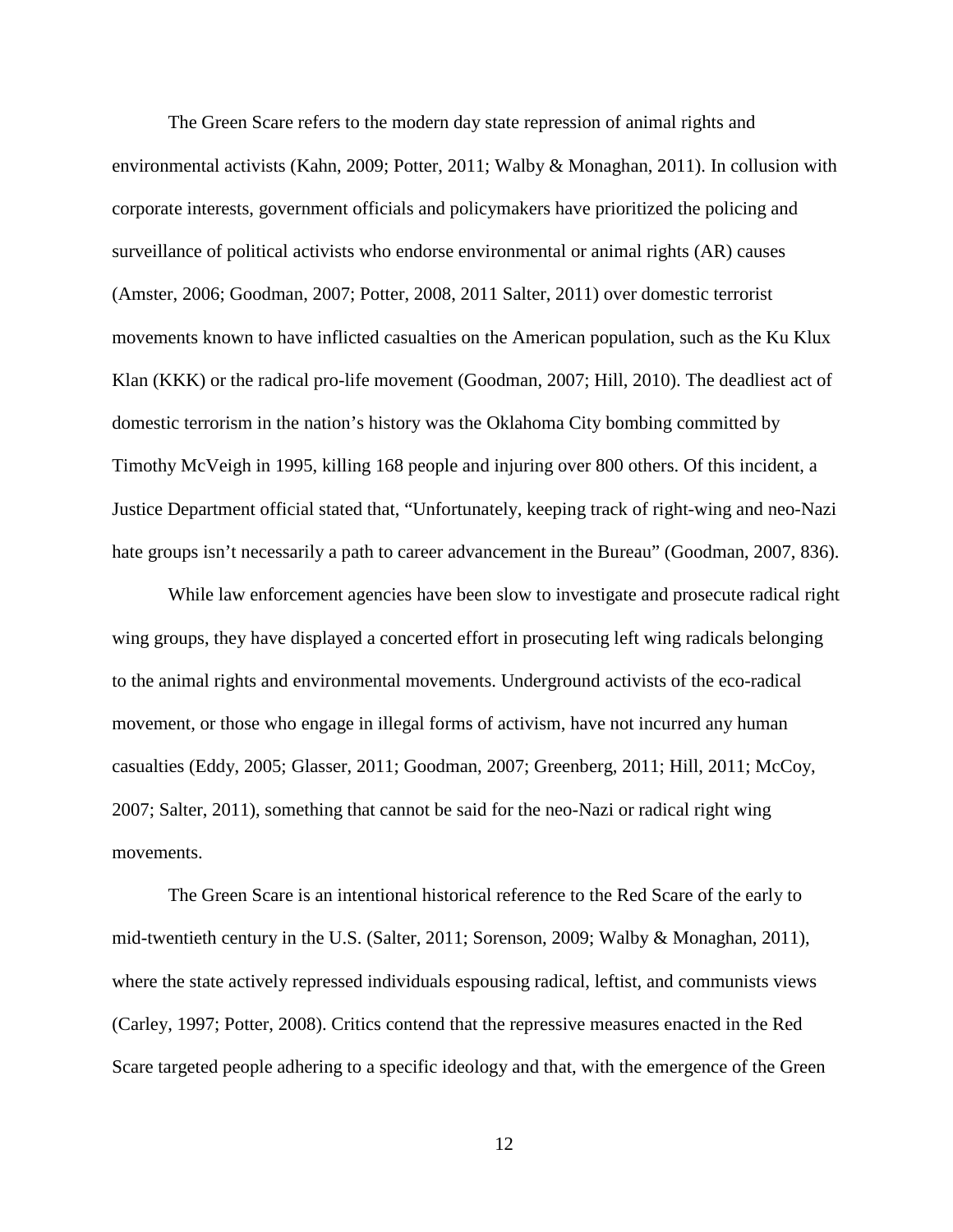Scare, history is repeating itself (Eddy, 2005; McCoy, 2007; Salter, 2011; Sorenson, 2009). In this era of contention, "eco-terrorism" bills have flourished (Amster, 2006; Eddy, 2005), animal rights activists have been singled out with legislation that regulates their activist behaviors (Eddy, 2005; Goodman, 2007; Hill, 2010; McCoy, 2007), animal rights activists have been convicted as domestic terrorists (Glasser, 2011; Goodman, 2007; Hill, 2010), and mainstream environmental and animal rights groups have been cast under suspicion as fostering radicalism by law enforcement agencies (Sorenson, 2009).

According to critics, the Green Scare represents a new level of repression that describes the current vigor in which the state is pursuing animal rights (AR) and environmental activists or anyone who adheres to or supports this line of thinking (Amster, 2006; Kahn, 2009; Potter, 2011). While the government is officially concerned about underground AR activists who take illegal direct actions, aboveground activists engaging in legally protected protests who are associated with the AR social movement have also come under scrutiny (Amster, 2006; Glasser, 2011; Goodman, 2007; Greenberg, 2011). The greater significance of the Green Scare is that law enforcement agencies have widened the net on who exactly constitutes a threat to the country, subjecting aboveground activists to an increased risk of being surveilled. Legislation specific to animal rights and environmental activists has fostered the widespread surveillance of those involved in these respective movements (Amster, 2006; Greenberg, 2011; Potter, 2008; Smith, 2008).

Those who engage in civil disobedience also appear to be likely to be arrested and prosecuted. Many critics also contend that the "ideology-specific" language embodied in legislation that specifically pertains to animal rights activists, such as the Animal Enterprise Terrorist Act of 2006 (AETA), has created a "chilling effect on the exercise of free speech"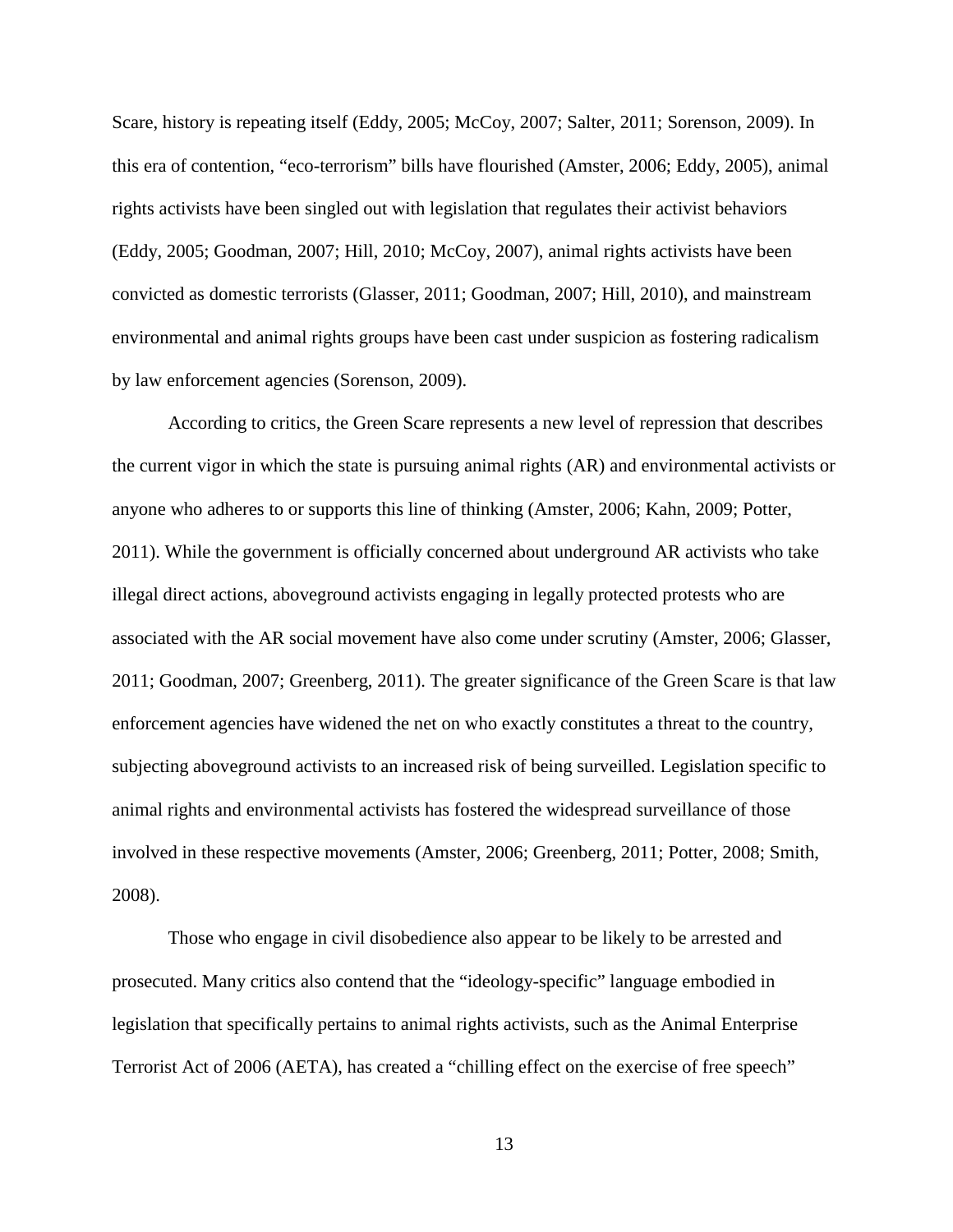among advocates (Goodman, 2007, 826; Hill, 2010; Kahn, 2009; McCoy, 2007; Sorenson, 2009). Mainstream activists have retreated from engaging in certain forms of legal activism out of fear that they will be prosecuted as domestic terrorists (Salter, 2011; Amster, 2006). The AR movement as a whole has lost momentum under the Green Scare due to all of the aforementioned factors, although the most impactful aspect of the Green Scare on the movement has been a decline in radicalism and the solidification of the moderate sector (Glasser, 2011).

To illustrate the extent of the Green Scare, one may defer to the numerous statements issued by the nation's law enforcement agencies concerning the Animal Liberation Front (ALF), the animal rights organization the government is most concerned about. The head of the FBI's Counter-Terrorism Division referred to ALF as a "serious terrorist threat" in 2002 (Amster, 2006, 288; Glasser, 2011, 104; McCoy, 2007, 54; Sorenson, 2009, 250). The FBI also claimed that animal rights and environmental movements were responsible for all crimes of domestic terrorism except for one in the three years following 9/11, ignoring the eight (8) arsons, twentyfour (24) assaults, and 240 counts of vandalism committed by pro-life extremists during that period (Potter, 2011). The FBI Deputy Assistant Director stated that ALF, along with the Earth Liberation Front and the Stop Huntington Animal Cruelty campaign were the "most serious domestic terrorism threats" facing the country in 2005 (Carson, LaFree, & Dugan, 2012, 296; Goodman, 2007, 834). In 2007, FBI Director Robert Mueller sweepingly stated, "Animal rights extremism and eco-terrorism continue to pose a threat" (Carson et al., 2012, 296).

Furthermore, in a 2008 survey of 50 state police agencies, 75% of agencies reported the existence of radical animal and environmental groups in their states, perceiving them to be the second and third highest national security threats after Islamic jihadists and far right extremists (Freilich, Chermak, & Simone, 2009). Last, the Department of Justice (DOJ) and Homeland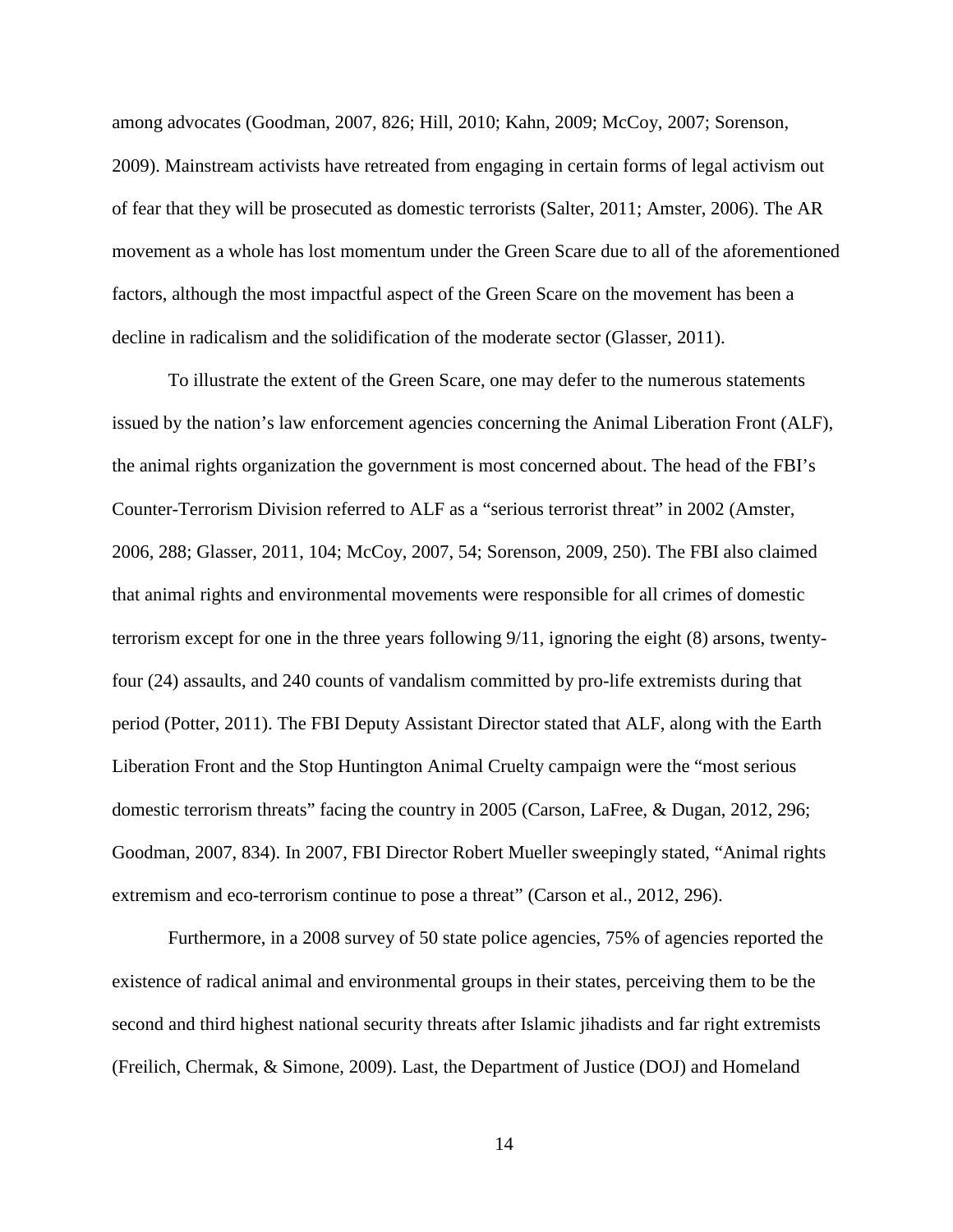Security have also named ALF as "the most serious domestic terrorist threat" (McCoy, 2007, 54; Sorenson, 2009, 250). The DOJ bolstered this argument with a 2008 report that stated, "ecoterrorists have perpetuated more illegal acts commonly associated with terrorism on the U.S. soil than any other known group" (Carson, et al., 2012, 299). Clearly, these statements can testify to the fact that the Green Scare era is a concrete phenomenon within the U.S. and highlights the current political rhetoric surrounding perceptions of AR activists and their actions.

The overriding implication of labeling AR activists as domestic terrorists has been the creation of the Green Scare. The FBI has significantly contributed to the Green Scare by consistently emphasizing the threat that AR activists pose to society. Legislators have also aided in perpetuating the Green Scare by passing federal and state laws that pertain specifically to AR activists. As potential domestic terrorist threats according to the FBI and federal Acts, the Green Scare has prompted the state-sponsored surveillance of AR activists in general. As noted throughout, the Green Scare's political climate has paved the way for repressive policy measures. The next chapter will address legislation that has directly impacted AR activists, as well as an overview on prosecutions resulting from this legislation.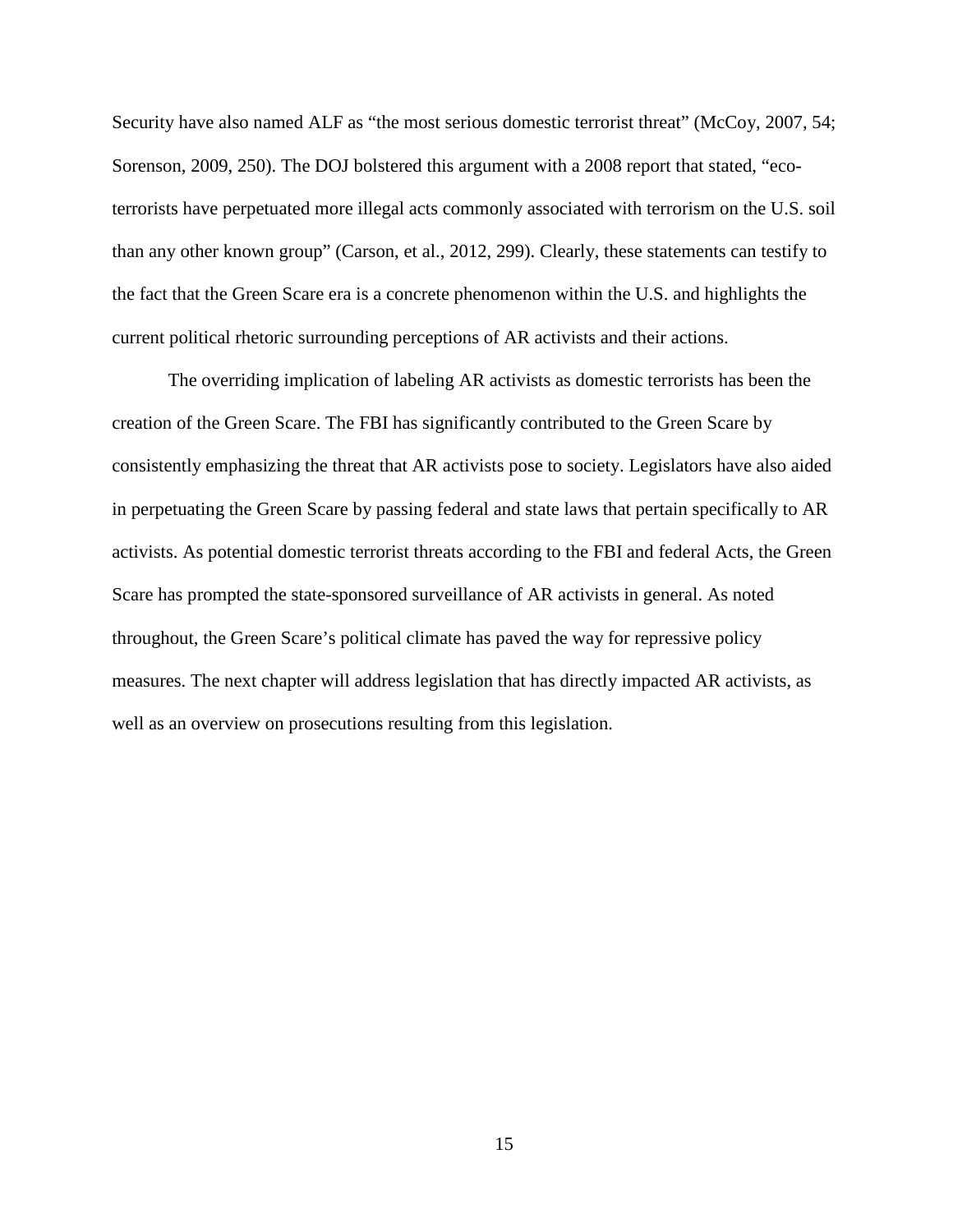#### CHAPTER 3

#### LAWS SPECIFIC TO AR ACTIVISTS AND RELEVANT PROSECUTIONS

When Ron Arnold, leader of the Center for the Defense of Free Enterprise, introduced the term "eco-terrorist" into the political discourse in 1983, both AR and environmental activists became the targets of state repression (Smith, 2008; Salter, 2011). According to Arnold, ecoterrorism is defined as, "a crime committed to save nature" (Smith, 2008, 545). The FBI first applied the term "domestic terrorism" to the actions of animal rights activists in 1987, after an arson of UC Davis's veterinary laboratory (Potter, 2011). By 1988, eco-terrorism was formally being used in congressional testimony concerning radical environmental activists (Smith, 2008). The head of the FBI's Counterterrorism Division more recently defined eco-terrorism in 2002 as, "the use or threatened use of violence of a criminal nature against innocent victims *or property* by an environmentally-oriented, sub national group for environmental-political reasons, or aimed at the audience beyond the target, often of a symbolic nature" (Amster, 2006).

The creation of the term "eco-terrorism" and the resulting labelling of non-violent acts as domestic terrorism embodied politically charged language which fostered public support for the legal prosecution of animal rights and environmental activists (Salter, 2011). Law enforcement agencies were thus permitted to pursue animal and environmental activists using expanded powers from the USA PATRIOT Act and the bolstered language of the Animal Enterprise Terrorism Act (AETA) of 2006 – formerly known as the Animal Enterprise Protection Act of 1992. This chapter summarizes three important laws associated with the surveillance and prosecution of animal rights activists. These include: AEPA, the PATRIOT Act, and AETA. Overall, these Acts work to label AR activists as domestic terrorists. As such, law enforcement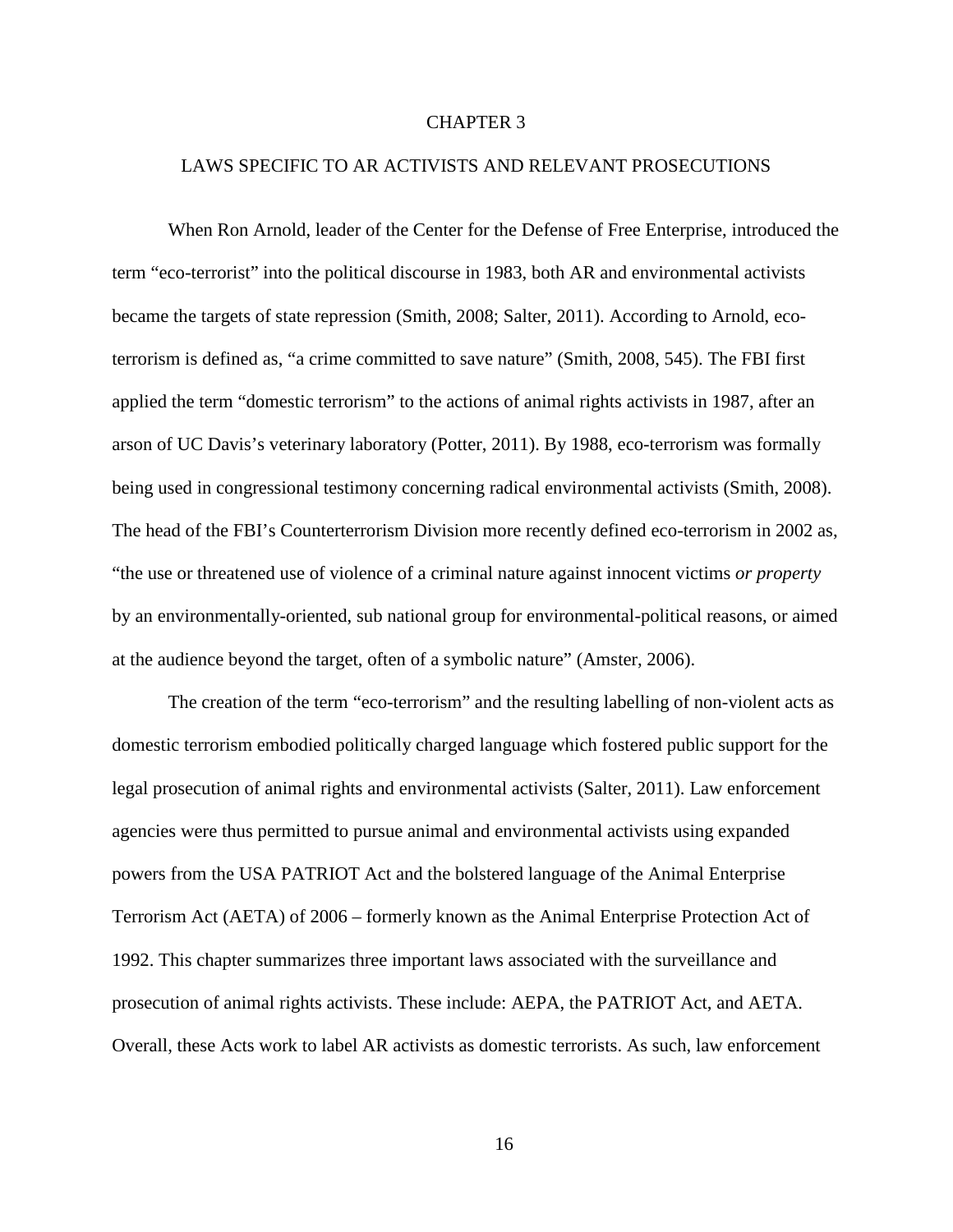agencies are prompted to investigate and surveil members of the AR movement under domestic terrorism operations and investigations.

#### The Animal Enterprise Protection Act (AEPA) of 1992

While the focus of this thesis is on the domestic terrorism charges animal rights activists have faced in the post 9/11 era, the literature has consistently included an overview of the Animal Enterprise Protection Act (AEPA) of 1992. Researchers often point to AEPA as the first piece of legislature that specifically targeted the actions of AR activists. Representative Stenholm (D-TX) introduced AEPA in order to, "deter acts of terrorism aimed at entities that conduct business using animals or animal enterprises" (Glasser, 2011, 65). Four (4) of Stenholm's top ten (10) contributors were animal enterprises, including the American Farm Bureau, National Cattleman's Beef Association, Dairy Farmers or America, and the United Egg Association, suggesting that Stenholm had a vested interest in ensuring that AEPA became law. Three other representatives who also had strong ties to agricultural and pharmaceutical industries backed this Act.

According to the Act, individuals were prohibited from causing "physical disruptions" to animal enterprises by "intentionally stealing, damaging, or causing the loss of any property used by the animal enterprise" (Smith, 2008, 552). The Act also set a precedent by stipulating that the degree of economic damages inflicted upon an animal enterprise determined the severity of punishment for an individual charged under AEPA. For example, damage exceeding \$10,000 would result in a punishment of a maximum one-year sentence with fines (Smith, 2008; Goodman, 2007). This penalty was increased in 2002, where incurring over \$10,000 in damages to an animal enterprise would result in a maximum three-year imprisonment sentence with fines.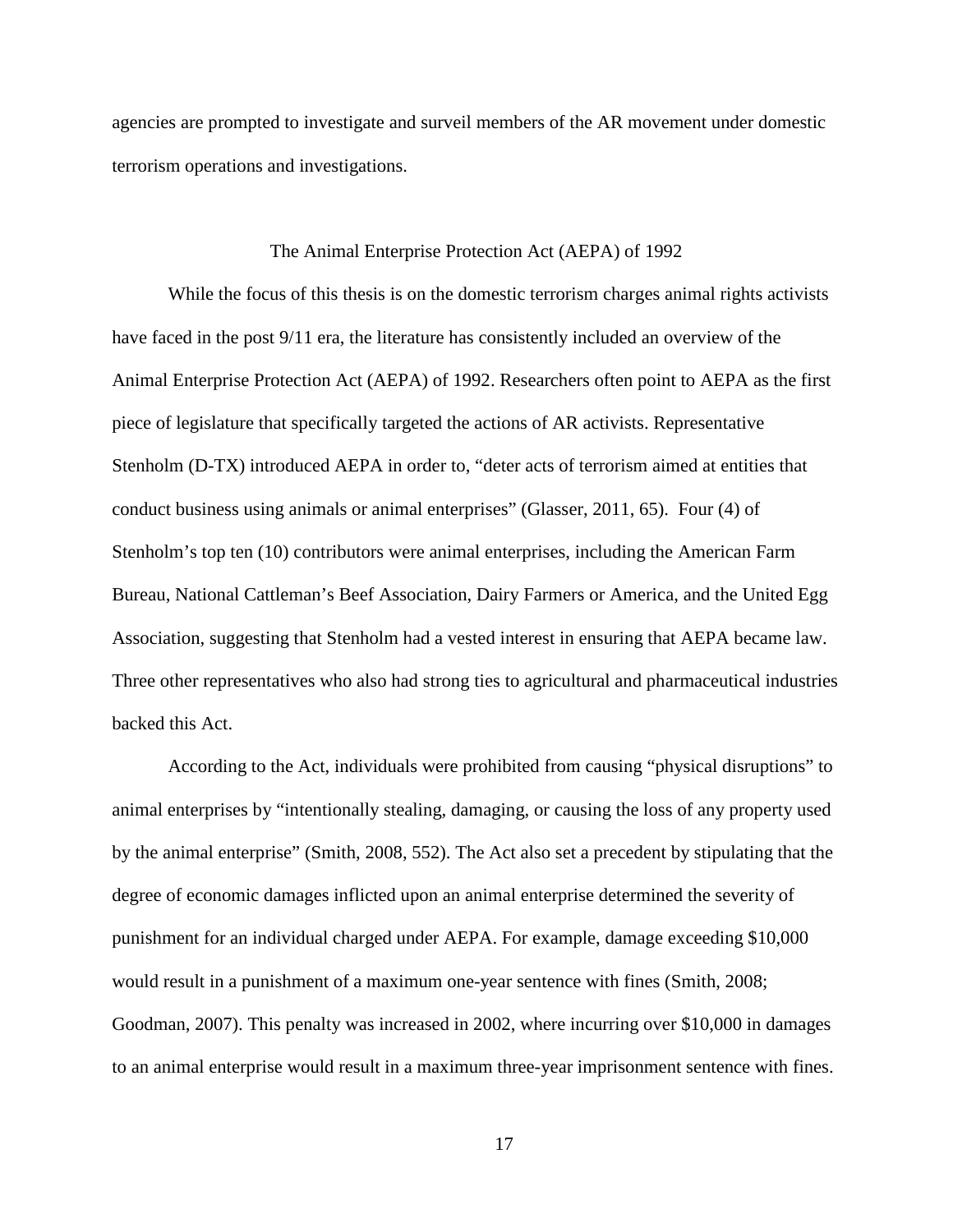Another notable revision allowed for damages under \$10,000 to be prosecuted with a fine and a maximum of six (6) months in jail.

The greatest significance of AEPA is that it has the potential to permanently label those individuals found guilty of violating AEPA's provisions as domestic terrorists. Being charged as a domestic terrorist creates significant consequences in terms of sentencing. Terrorism sentencing enhancements can double prison time, limit visitation privileges, and place these individuals in maximum or super-maximum security prisons alongside violent offenders (Potter, 2008; Smith, 2008; Goodman, 2007). In *United States v. Thurston[6](#page-25-0)* , the Oregon District Court ruled that terrorism enhancements could be applied to animal and environmental rights activists (Goodman, 2007). This decision had the implication of subjecting potentially nonviolent individuals to harsh sentencing guidelines and labeling AR activists as domestic terrorists.

Researchers such as Glasser (2011) argue that this Act was passed in response to a rise in AR radicalism where activists began a campaign of targeting fur farms starting in 1990. Although fur farms were the main focal point of AR activists, the backers of AEPA had strong ties to the pharmaceutical and agricultural industries. Legal repression against the movement, then, was, "instigated by broader AR activism and goals" (173). In despite of AEPA, direct action against animal enterprises increased steadily from 1991 to 1997.

#### *Prosecutions under the AEPA (1992)*

In 1998, six years after the Animal Enterprise Protection Act (AEPA) had been passed, journalist Will Potter was apprehended and questioned by police for leafleting in an upper class neighborhood (Potter, 2011). The subject of the leaflets urged residents to boycott Huntingdon

<span id="page-25-0"></span><sup>6</sup> United States v. Thurston (2007) transcript retrieved from [https://www.documentcloud.org/documents/205364](https://www.documentcloud.org/documents/205364-united-states-v-thurston-transcript.html) [united-states-v-thurston-transcript.html](https://www.documentcloud.org/documents/205364-united-states-v-thurston-transcript.html) Accessed 3/21/2017. A district court judge in Oregon ruled that the acts of Daniel McGowan and other activists were terrorism and this qualified them for the terrorism enhancement.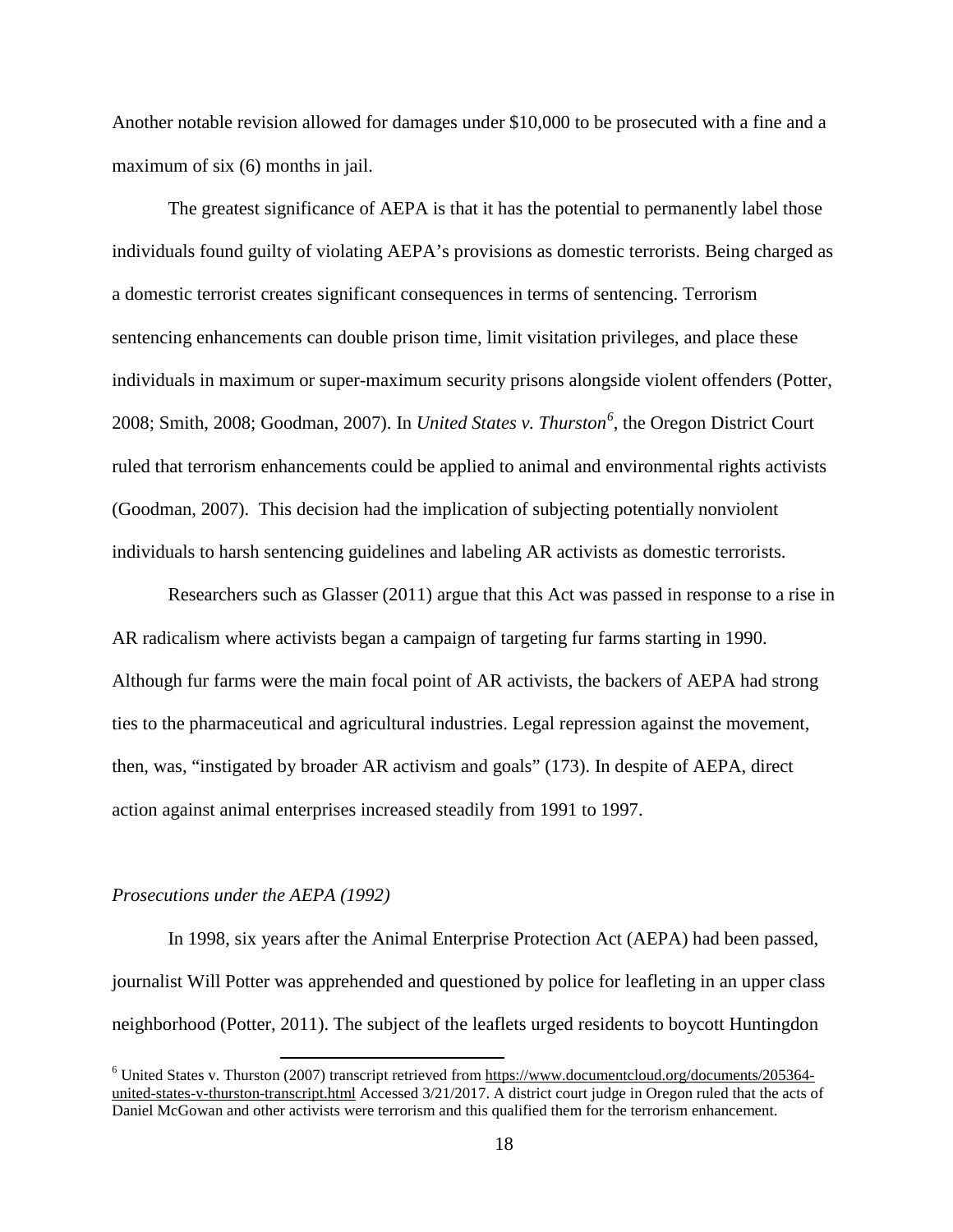Life Sciences (HLS) because of the company's inhumane treatment of animals. After Potter's incident with local police, he was shortly thereafter visited by two (2) FBI agents who threatened to put him on a domestic terrorist watch list if he failed to cooperate in providing more information about his associates. Potter refused to cooperate but was wracked with paranoia and stress after this encounter for weeks, worried that the FBI's threats could jeopardize his position with his employer and the status of his Fulbright grant (Potter, 2011). Potter's experience is one of many examples in which animal rights activists are being policed and surveilled for engaging in lawful forms of protest.

Eight (8) individuals have been charged under AEPA. The same year that Potter was detained and questioned, activists Justin Samuel and Peter Young were the first to be indicted in 1998 for their role in releasing thousands of minks and foxes from fur farms in Iowa, South Dakota, and Wisconsin (Glasser, 2011; Goodman, 2007). In exchange for his cooperation, Samuel received a reduced sentence of two (2) years and a \$360,000 fine for his guilty plea to lesser misdemeanor offenses under AEPA. Young was on the run until his arrest in 2005, where he was found guilty of two counts under AEPA and was sentenced to two (2) years in prison, 360 hours of community service that would explicitly benefit humans, \$254,000 in restitution fees, and was sentenced to one year of probation (Goodman, 2007). Young has the distinction of being the first person to be convicted on charges of, "animal enterprise terrorism" (Glasser, 2011).

The remaining activists charged under AEPA are known as the SHAC 7, a term that refers to the six (6) defendants as well as the prosecution of the Stop Huntington Animal Cruelty (SHAC) USA organization itself. The SHAC campaign was wildly successful in that it brought Huntington Life Sciences (HLS) to the brink of economic collapse. Glasser (2011) attributes the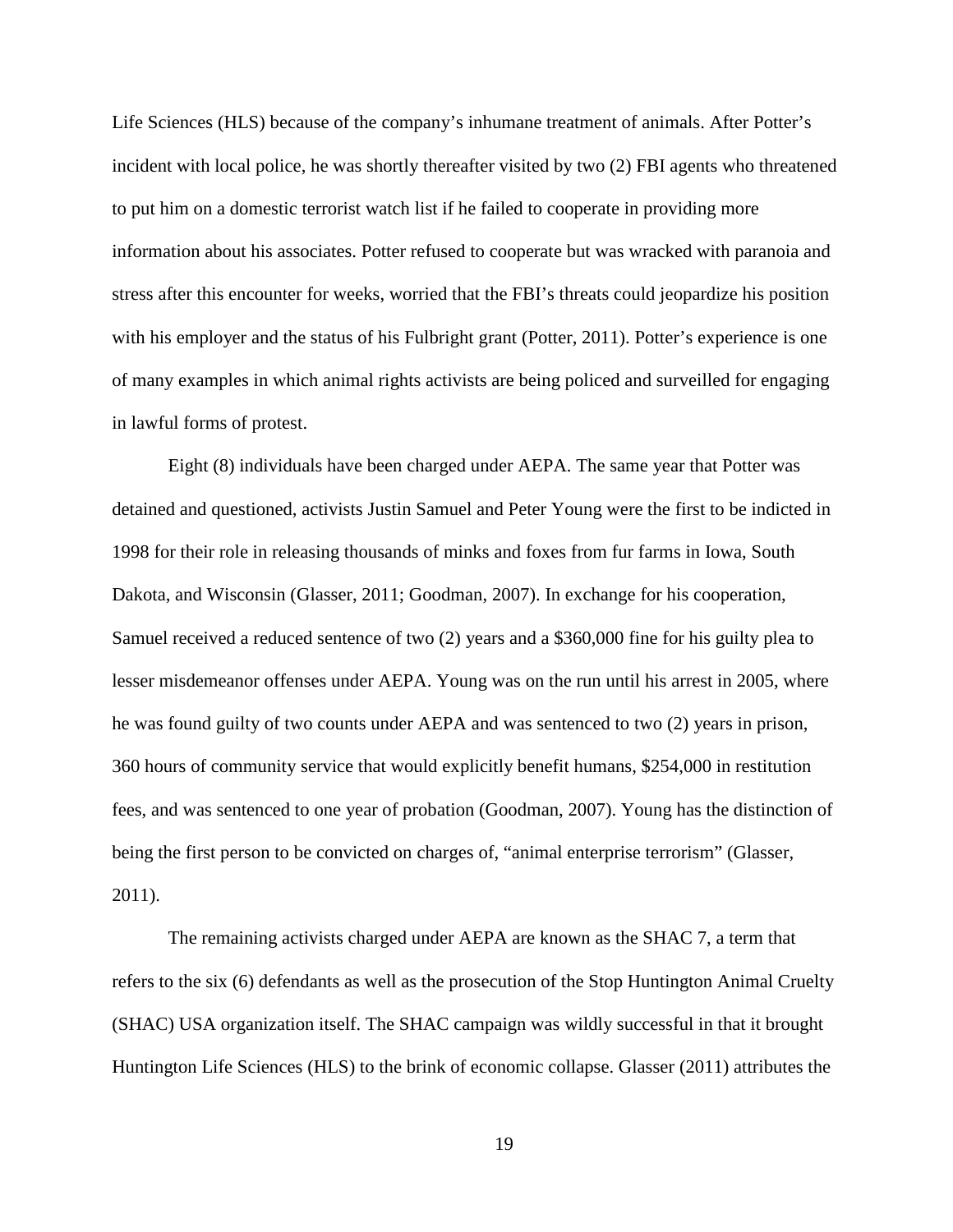campaign's success to its ability to combine the forces of aboveground and underground activists<sup>[7](#page-27-0)</sup> towards one goal – the demise of HLS. Because of the campaign's success, the government dedicated an extraordinary amount of resources to investigate the SHAC 7. Over one hundred (100) FBI agents were actively working on the case, and it was later found that the bureau's utilization of wiretaps in investigating the SHAC 7 was unprecedented (Potter, 2011). The FBI employed the most wiretaps in the SHAC 7 case than ever before in a domestic terrorism case. The indictment by a New Jersey grand jury of the activists in 2004 and the subsequent convictions of all involved eventually made its way to the U.S. third circuit court of appeals in 2009.

*United States V. Fullmer[8](#page-27-1)* is the only court case to interpret the AEPA (Hill, 2010). In *United States V. Fullmer*, an appeals court upheld the original 2006 convictions of the six animal advocates in 2009. The activists were operating a website encouraging civil disobedience against HLS, a company known for repeatedly violating animal welfare laws. The defendants were convicted for organizing protests and posting vivisectors' identifiable information, such as their names and addresses on their website (Sorenson, 2009). The SHAC 7's website contained a page that documented the work of activists taken against Huntington Life Sciences, which included illegal actions (Hill, 2010). Users could directly post to the website, and many advocates posted their legal and illegal activities. The page was annotated with a disclaimer stating that SHAC did not organize or advocate illegal activities (Goodman, 2007; Hill, 2010).

<span id="page-27-1"></span><sup>8</sup> The SHAC 7 were indicted in 2004, convicted in 2006, and the sentence was upheld in an appeals court in 2009. Indictment and original conviction details retrieved fro[m http://www.dmlp.org/threats/united-states-v-stop](http://www.dmlp.org/threats/united-states-v-stop-huntingdon-animal-cruelty-usa-inc)[huntingdon-animal-cruelty-usa-inc.](http://www.dmlp.org/threats/united-states-v-stop-huntingdon-animal-cruelty-usa-inc) Accessed 3/21/2017. Appeal court details retrieved from [https://www.animallaw.info/case/us-v-fullmer.](https://www.animallaw.info/case/us-v-fullmer) Accessed 3/21/2017.

<span id="page-27-0"></span> $<sup>7</sup>$  Aboveground activists engage in strictly legal forms of activism, while underground activists participate in illegal</sup> forms of activism.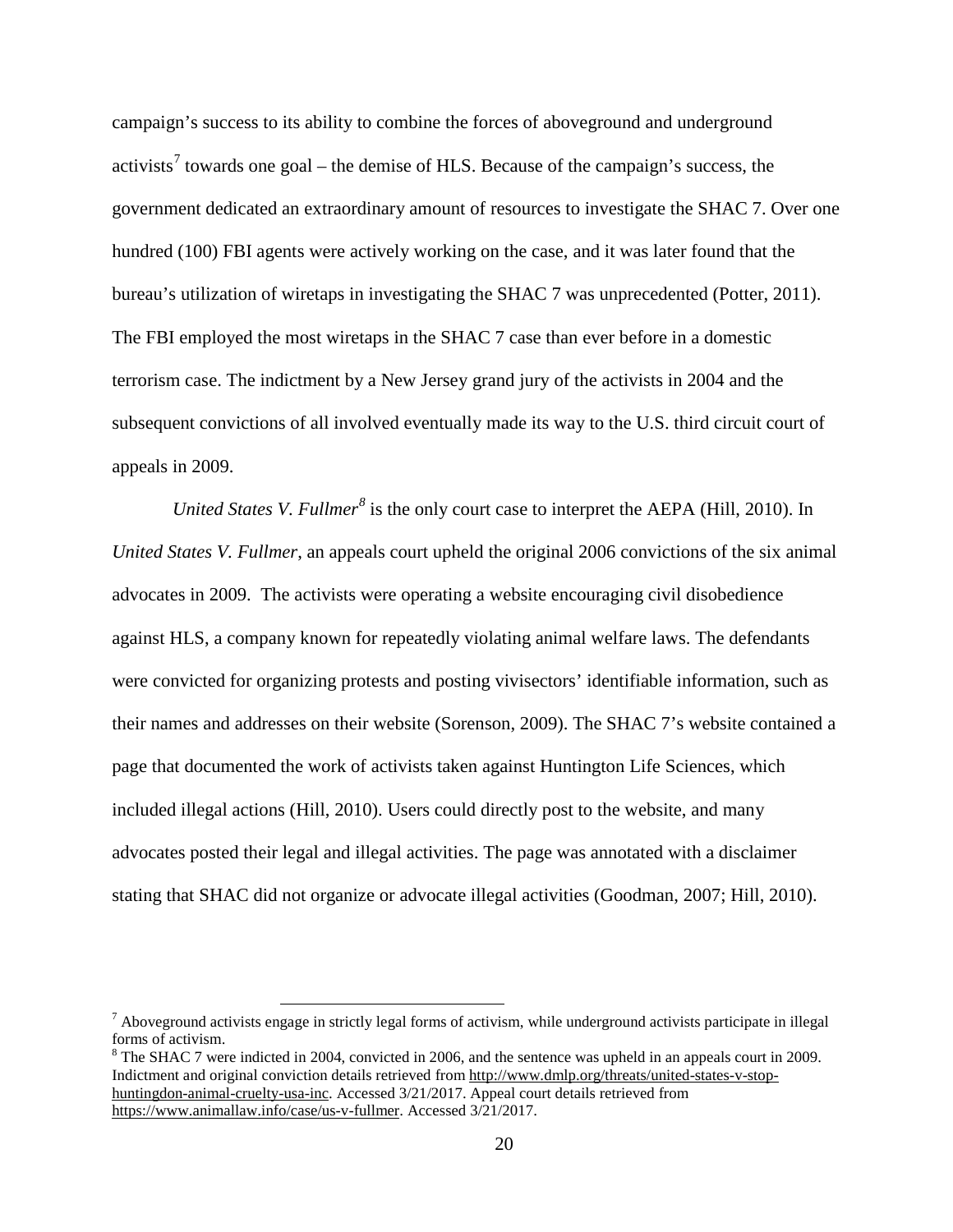Last, the SHAC website organized virtual sit-ins where activists were encouraged to flood Huntington Life Sciences with faxes and emails the first Monday of the month.

The SHAC 7 defendants received jail or prison terms ranging from one (1) to six (6) years and were sentenced in 2006 (Glasser, 2011). In addition to serving their prison terms, the activists were also ordered to pay \$1,000,000 to HLS (Goodman, 2007). While the underground activists of SHAC engaged in acts like calling in bomb threats at HLS affiliated businesses, setting off stink bombs and pipe bombs in their buildings, and throwing bricks through businesses windows, the SHAC 7 defendants were never tied to any of these acts (Glasser, 2011) In fact, Goodman (2007) points out that federal prosecutors failed to link any of the six activists or SHAC USA with any direct actions. The SHAC 7 activists were convicted on domestic terrorism charges for their role in aboveground activities, an unexpected outcome that was more than enough to dissuade activists from engaging in civil disobedience tactics employed by SHAC 7.

A defendant involved in the SHAC campaign, Andy Stepanian, was convicted of animal enterprise terrorism under AEPA and assigned to a special prison unit in Marion, Illinois (Potter, 2011). The Marion prison is a Communication Management Unit (CMU) designed to hold convicted "second-tier" terrorists (216). The correctional staff refer to the Marion prison as "Little Guantanamo" (208). Prisoners at the Marion CMU are allowed one (1) phone call a week, each lasting a maximum of fifteen (15) minutes, with the outside world. In addition, phone calls must be scheduled one and a half weeks in advance and take place on weekdays during certain times. Visit hours, limited to four (4) hours a month and subject to monitoring, are conducted between glass panes. Stepanian will not be the last AR activist sentenced to Marion CMU.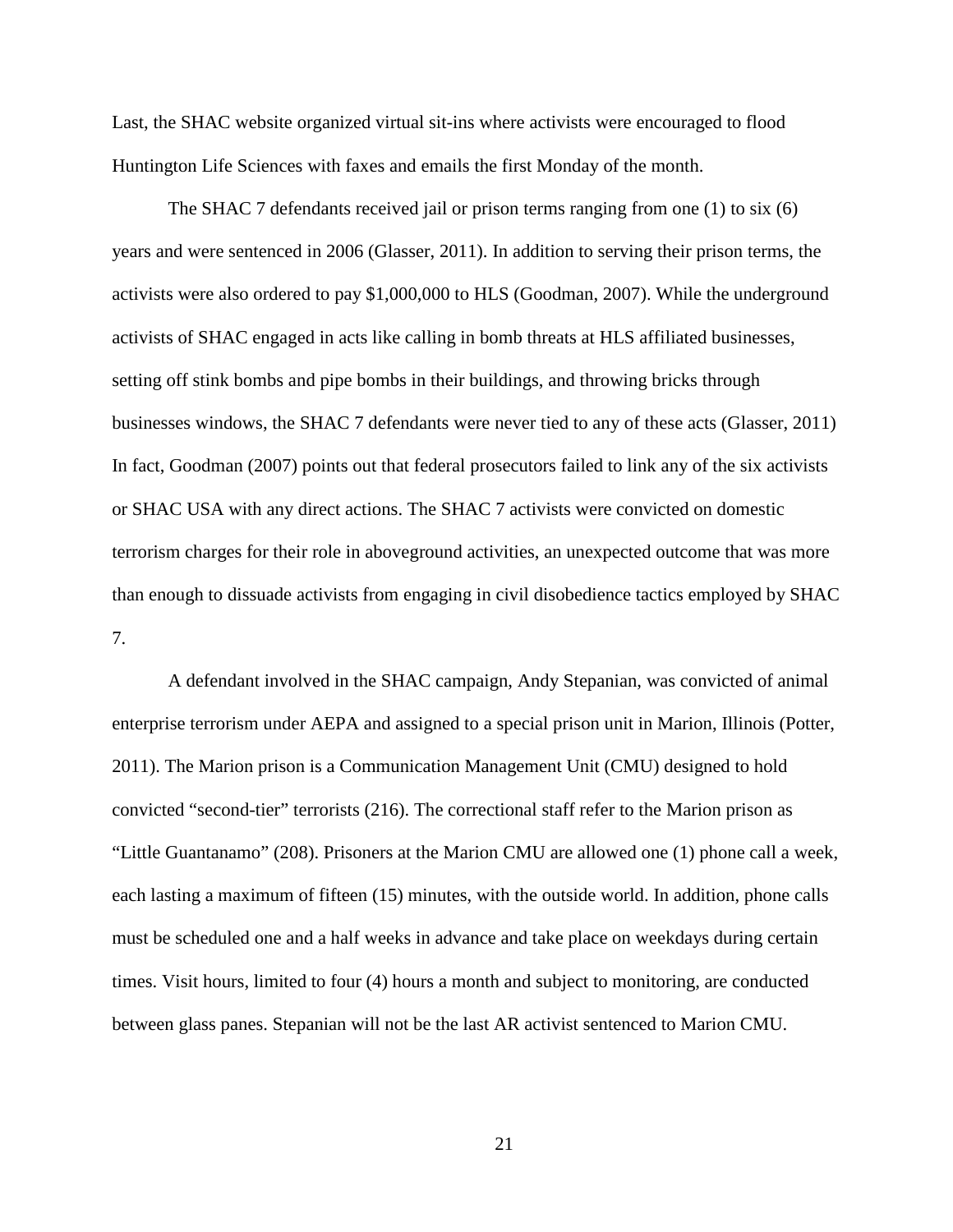Today, SHAC USA has few members, an absence of strong leadership, and does not include the combined efforts of aboveground and underground activists (Glasser, 2011). After the convictions of the SHAC 7, the AR organization was effectively decimated. The organization itself was sentenced to five (5) years of probation (Glasser, 2011) and in 2014, SHAC USA announced that it was officially ending its campaign.<sup>[9](#page-29-0)</sup>

#### The USA PATRIOT Act of 2001

Enacted within six weeks after the 9/11 attacks, the USA PATRIOT Act introduced the term "domestic terrorism", where it quickly became politicized (Salter, 2011). The USA PATRIOT Act provided legal justification for the surveillance of animal rights activists. The authority of law enforcement agencies to investigate and surveil suspects of domestic terrorism greatly expanded under the USA PATRIOT Act. For example, the FBI can access third-party records with more ease through the use of National Security Letters instead of warrants (Greenberg, 2011). Under Section 213 of the USA PATRIOT Act, FBI agents are given the authority to conduct warrantless searches of an individual's home or office (Boykoff, 2007b). In addition, these warrantless searches do not require agents to notify individuals of the search, and may be conducted without the knowledge of the occupant for a "reasonable period thereafter" (Boykoff, 2007b, 750). Under Section 215, the FBI can seize any materials "relevant" to a terrorism investigation (750). As of 2002, the FBI has authorized access to monitor public spaces "independent of any ongoing investigation" (Greenberg, 2011, 40).

The FBI and the CIA's investigatory powers were increased again in 2004 when the Bush Administration granted these agencies the power to "prevent, preempt, and disrupt terrorist threats to and attacks against the United States" (44). Since the definition of 'domestic terrorism'

<span id="page-29-0"></span><sup>&</sup>lt;sup>9</sup> Retrieved from [https://en.wikipedia.org/wiki/Stop\\_Huntingdon\\_Animal\\_Cruelty](https://en.wikipedia.org/wiki/Stop_Huntingdon_Animal_Cruelty) Accessed 3/21/2017.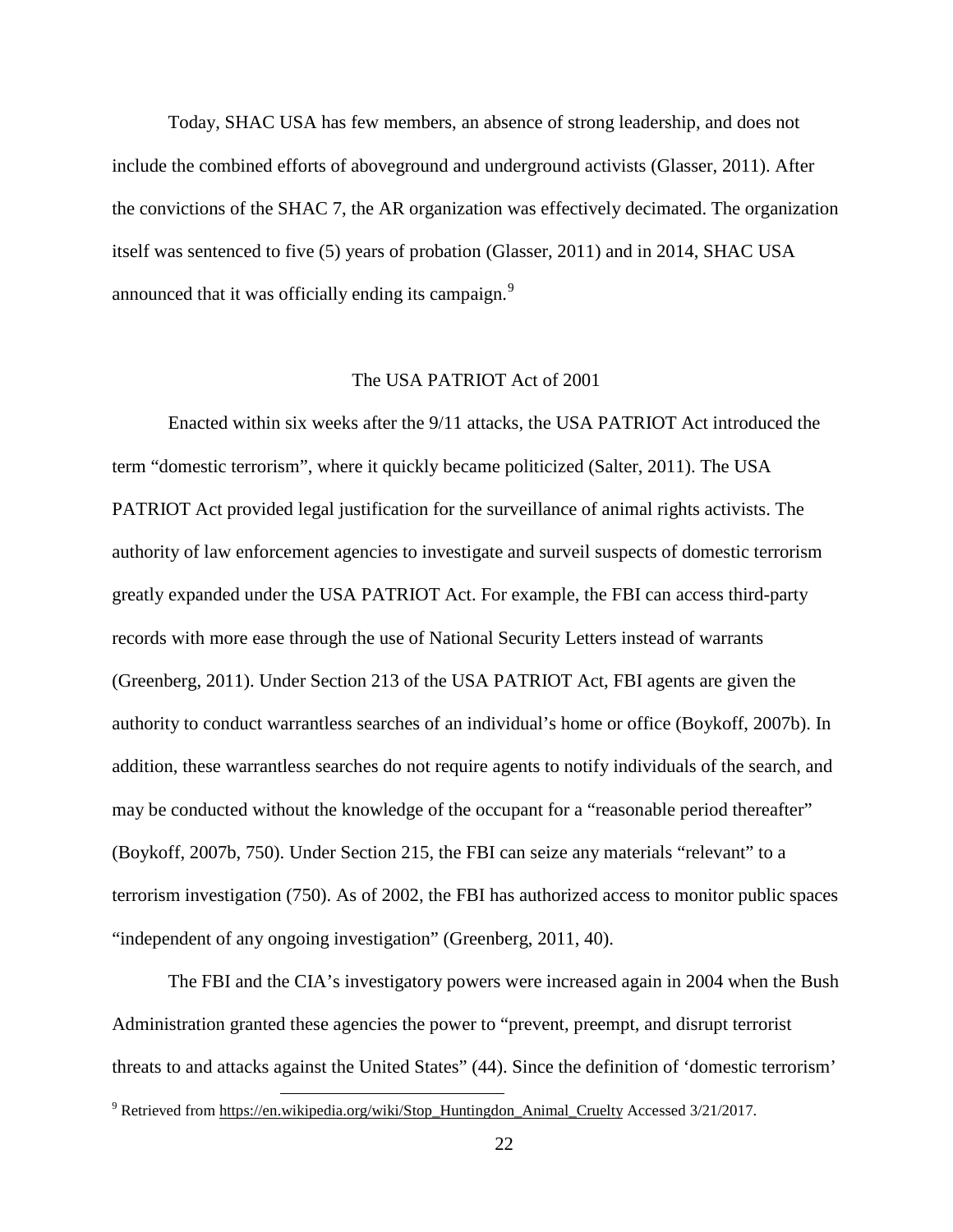has been expanded to include many organizations in the United States, namely the animal rights and environmental movements, the FBI can justify almost any type of surveillance activity having to do with those suspected of violating the PATRIOT Act or AETA (Greenberg, 2011).

In the Act's subsequent reauthorization,  $10$  law enforcement was given "increased surveillance authority in order to investigate crimes covered by the Animal Enterprise Terrorism Act (AETA)" (Grubbs, 2010). Another provision aimed at animal rights and environmental activists included the elimination of statute of limitations for arson, which was previously ten (10) years. This elimination was included in the Act's reauthorization to allow law enforcement agencies more time to apprehend AR and environmental activists for past arsons.

With the renewal of the PATRIOT Act under the Obama Administration and the endorsement of the surveillance state by President Trump, <sup>[11](#page-30-1)</sup> it does not appear that the level of surveillance on animal rights activists or dissidents in general will dissipate anytime soon (Boykoff, 2007b; Bamford, 2017).

#### *Prosecutions under the PATRIOT Act (2001)*

Apart from prosecutions under AEPA and AETA, thirteen (13) individuals accused of being associated with ALF and Earth Liberation Front (ELF) direct actions were indicted by the FBI in 2006 under the USA PATRIOT Act as part of Operation Backfire (Glasser, 2011; Amster, 2006). Operation Backfire was initiated by the FBI in 2004 to apprehend ALF and ELF radicals for their series of attacks against fur farms in a campaign called Operation Bite Back (Glasser,

<span id="page-30-1"></span> $11$  Trump advocated support for the NSA in collecting telephone metadata of Americans and made statements supporting the use if surveillance on mosques and Black Lives Matter activists.

<span id="page-30-0"></span><sup>&</sup>lt;sup>10</sup> The USA PATRIOT Act was reauthorized in 2005 and 2006, and certain provisions extended in 2011.<br>Information retrieved from https://it.oip.gov/PrivacyLiberty/authorities/statutes/1281

[http://foreignpolicy.com/2017/01/06/donald-trump-has-the-keys-to-the-most-invasive-surveillance-state-in-history](http://foreignpolicy.com/2017/01/06/donald-trump-has-the-keys-to-the-most-invasive-surveillance-state-in-history-nsa-cia/)[nsa-cia/](http://foreignpolicy.com/2017/01/06/donald-trump-has-the-keys-to-the-most-invasive-surveillance-state-in-history-nsa-cia/) Accessed 3/2/2017.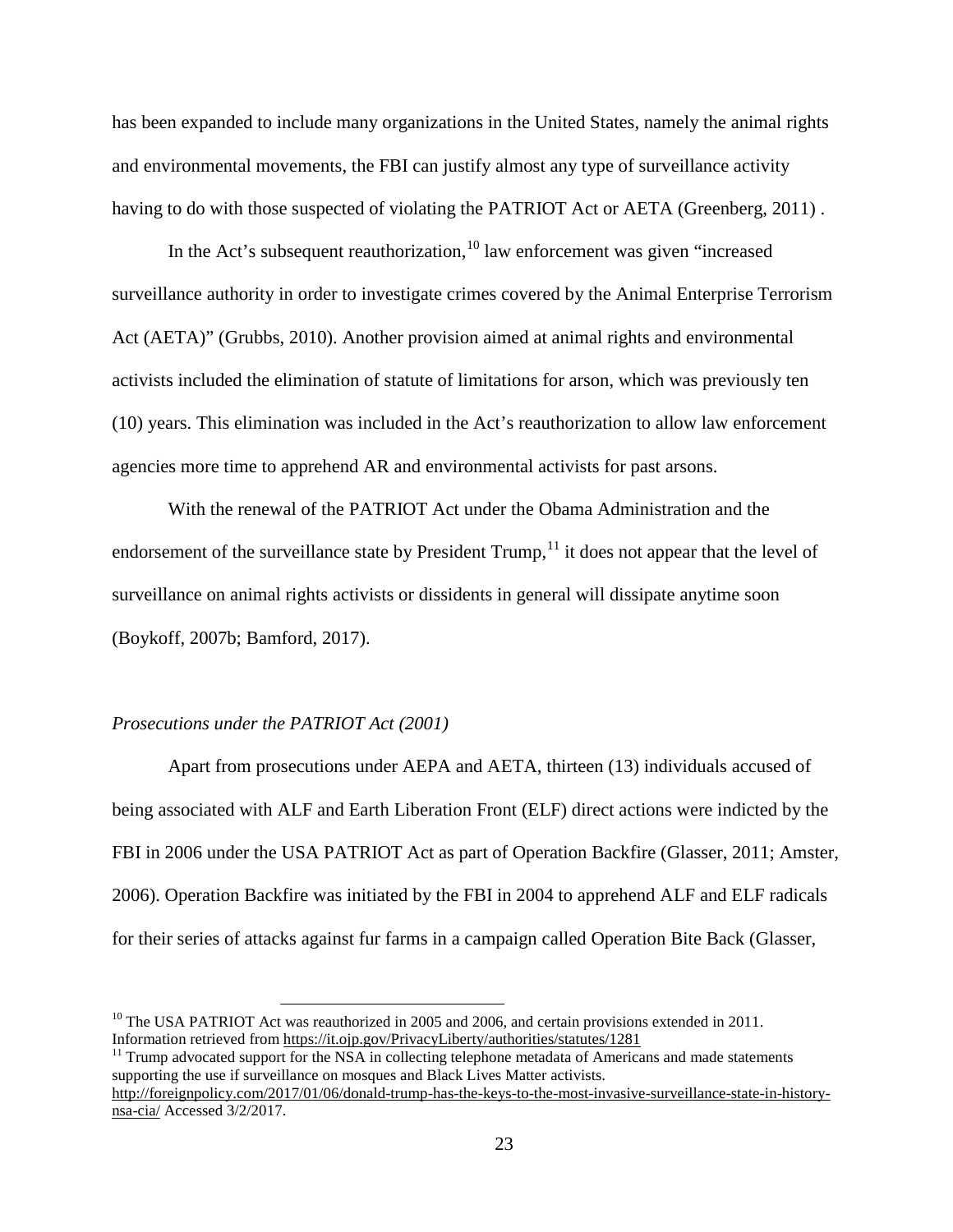2011; Smith & Damphousse, 2009). Attacks included charges of vandalism, property destruction, theft and release of animals, and arson. Their suspected involvement in the arson of Vail Ski resort in 1998, which caused an estimated \$12 million in damages, was their most destructive act that ultimately brought the undivided attention of the authorities onto this group of activists (Amster, 2006). Smith and Damphousse (2009) assert that the financial damage done to Vail was actually closer to \$25 million. During their trial, government prosecutors compared the defendants to Timothy McVeigh even though the Vail Ski arson had not caused any injuries or deaths (Amster, 2006).

With the aid of an informant, the FBI received information on twelve (12) incidents and had enough to prosecute thirteen (13) activists (Glasser, 2011). Three (3) suspects maintain a place on the FBI's most wanted list, one (1) committed suicide in jail pending his trial, and the rest of the nine (9) defendants were convicted of various crimes in 2006 and 2007 and are now serving three to thirteen years in prison. Five of the ten convicted defendants are serving extended time due to terrorism sentencing enhancements. Defendant Daniel McGowan is one of the five who received a terrorism sentencing enhancement. He was sentenced to seven years in prison for his role in committing two arsons of lumber companies in 2001.<sup>[12](#page-31-0)</sup> Like SHAC defendant Stepanian, McGowan was also placed at the Marion CMU (Potter, 2011).

Many individuals associated with indicted activists have not been able to bypass the consequences meted out by the justice system during the furor of the eco-terrorism era. During the FBI's search for Rodney Coronado, an activist sought after for his role in releasing two (2) minks from an experimental fur farm at Michigan State University and setting the offices aflame in 1992, PETA co-founders Ingrid Newkirk and Alex Pacheco were subpoenaed along with

<span id="page-31-0"></span><sup>&</sup>lt;sup>12</sup> [http://earthfirstjournal.org/newswire/2016/06/08/environmental-activist-daniel-mcgowan-loses-appeal-for-free](http://earthfirstjournal.org/newswire/2016/06/08/environmental-activist-daniel-mcgowan-loses-appeal-for-free-speech-in-prison/)[speech-in-prison/](http://earthfirstjournal.org/newswire/2016/06/08/environmental-activist-daniel-mcgowan-loses-appeal-for-free-speech-in-prison/) Accessed 3/8/2017.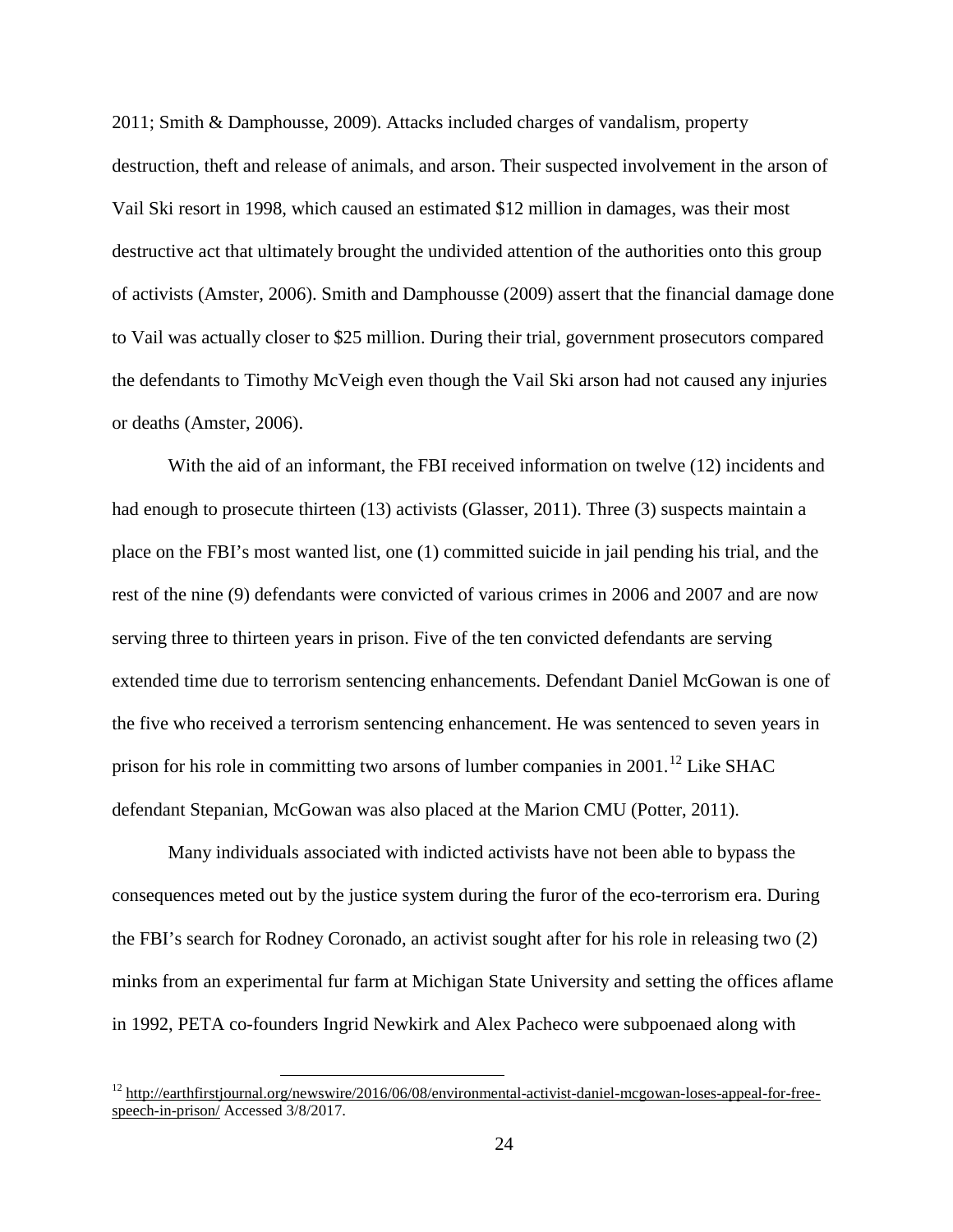several other PETA employees (Glasser, 2011). Additionally, animal rights activists Jonathon Paul and sociologist Rik Scarce were jailed for refusing to provide details on Coronado's whereabouts while he was a fugitive in their testimony before a grand jury (Eddy, 2009; Glasser, 2011; Kahn, 2009).

The FBI initially increased its surveillance and policing of the AR movement as the number of radical acts increased starting in the early 1990s (Glasser, 2011). However, radical direct actions began to level off after 1997, as can be seen in Glasser's (2011) figure below. Her finding supports statements of direct actions reported by the North American Press ALF Office, which found that crimes decreased by 47% after 9/11 (Potter, 2011). Despite an overall decrease in radical direct actions, proponents of the AETA argued that the AEPA did not sufficiently protect animal enterprises or secondary and tertiary entities associated with animal enterprises.



Figure 1. Number of Illegal Direct Actions, by type and year 1990-2010 Created by Glasser (2011)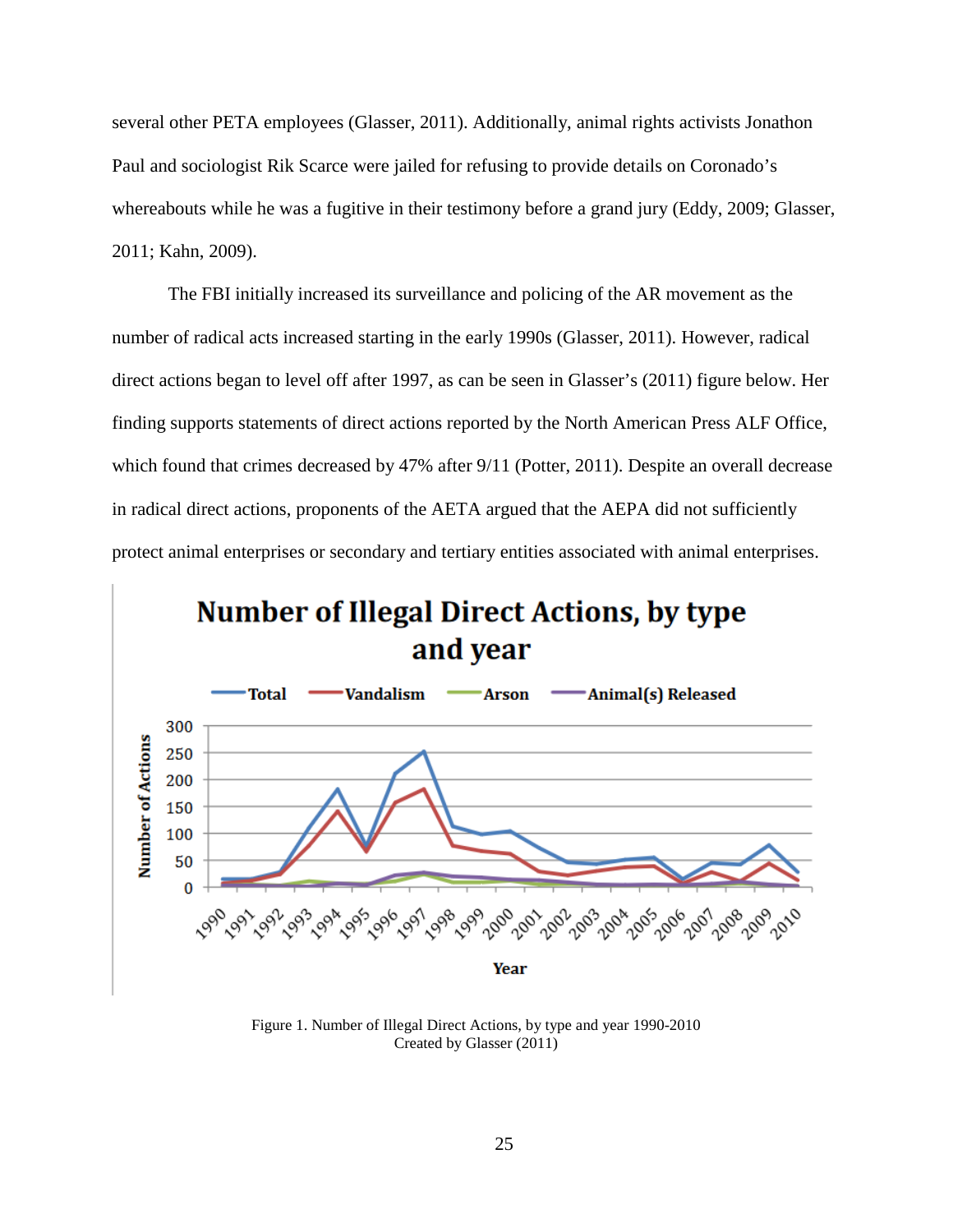#### The Animal Enterprise Terrorist Act (AETA) of 2006

The Animal Enterprise Terrorism Act (AETA) was introduced to expand AEPA's reach in prosecuting animal rights activists since legislators and corporate interests believed the original Act of 1992 was insufficient in protecting secondary and tertiary parties to animal enterprises. Broadly, AETA bans any actions that would damage or interfere animal enterprises, cause others to reasonably fear for their lives or serious bodily injury, and criminalizes those who would conspire to do either of these actions (Smith, 2008). Of import is that AETA prohibits "damaging or interfering with the operations of an animal enterprise," whereas AEPA prohibits physical damage to animal enterprises (Glasser, 2011, 122; Goodman, 2007). Under the AETA, causing economic damage to animal enterprises is prohibited, where economic damage is understood to include "loss of profits" and "increased costs resulting from … trespass …or [resulting from] intimidation taken against a person or entity" (Smith, 2008, 559). On November  $13<sup>th</sup>$ , 2006, during the Bush Administration, AETA was signed into law with six (6) congressional members present on a voice vote (Potter, 2008).

The American Legislative Exchange Council (ALEC), a powerful lobbying organization who can count such corporations as oil and tobacco companies, agribusiness, pharmaceutical manufacturers, and the National Rifle Association (NRA) among its members, was highly influential in drafting and introducing ecoterrorism bills at the federal and state level. Coincidentally, ALEC also has a sizeable 2,400 state legislators among its active members (Lovitz, 2007; Smith, 2008). AETA in particular was passed with the lobbying efforts from ALEC, the Center for Consumer Freedom (CFC), and the United States Sportsmen's Alliance (USSA) (McCoy, 2007). The principal supporter of AETA was the Animal Enterprise Protection Coalition (AEPC), which is an alliance of biomedical researchers, furriers, rodeos, circuses,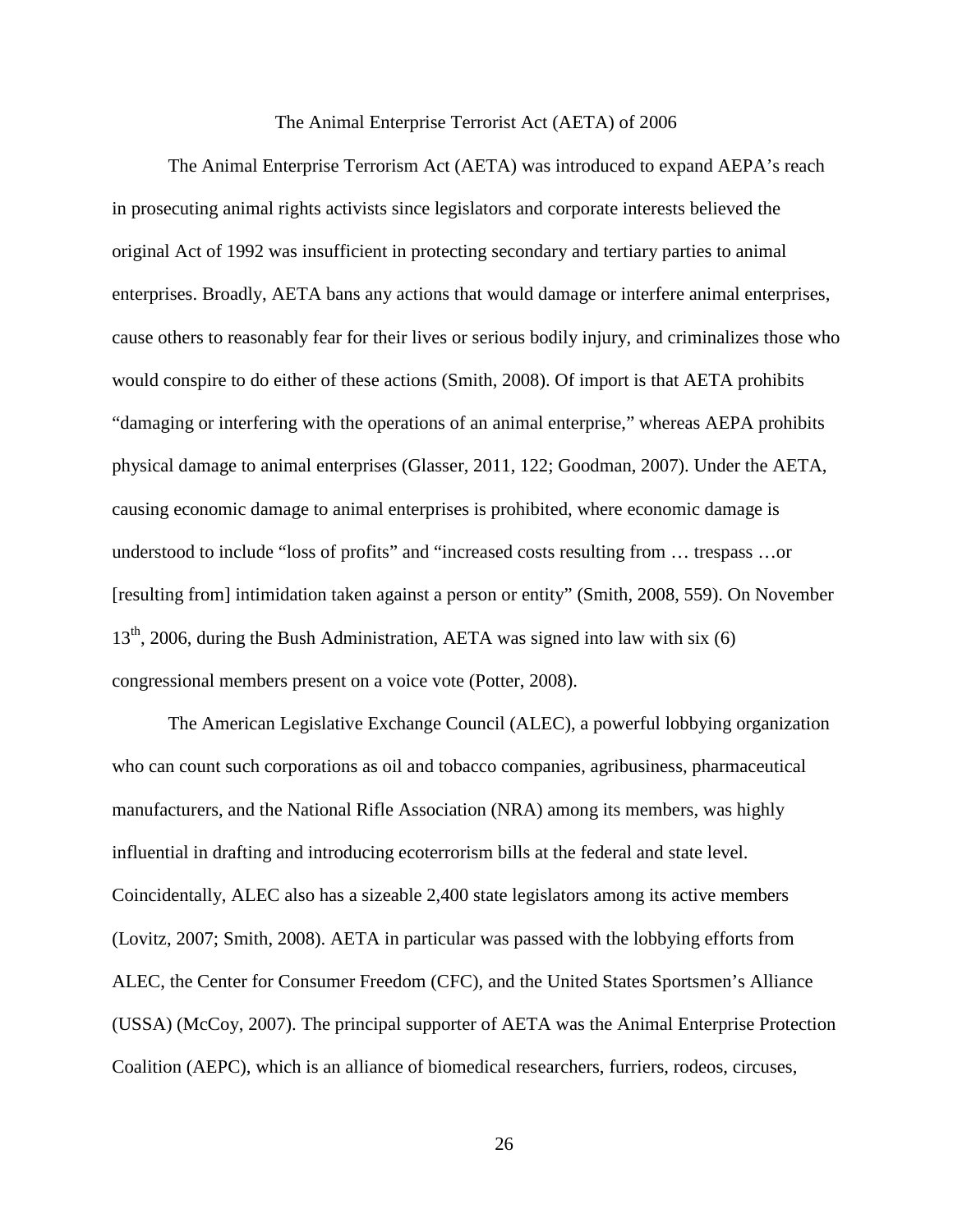ranchers, hunters, and pharmaceutical companies. This alliance of corporations has a singular common goal: the continued practice of using animals for profit. Much like ALEC, AEPC has a vested interest in seeing that eco-terrorism bills are pushed through and passed by Congress because such bills serve to protect these industries and interest groups (Goodman, 2007). Many eco-terrorism bills criminalize whistleblowing and severely hamper the investigative efforts of journalists and activists to expose animal welfare violations (Eddy, 2005).<sup>[13](#page-34-0)</sup>

Whereas the AEPA applied directly to an animal enterprise, AETA extends its protections to "any person or entity having a connection to, or relationship with, or transactions with an animal enterprise" (McCoy, 2007, 58). Citing the success of the SHAC 7 in bringing Huntingdon Life Sciences (HLS) to the brink of economic collapse by organizing against companies who conducted business with HLS, the drafters of AETA ensured that secondary and tertiary parties to animal enterprises received protections under AETA (McCoy, 2007; Hill, 2010). Thus, companies that do business with animal enterprises in addition to family members or individuals that are connected to *any* animal enterprise now have a legal basis to prosecute animal rights activists if they can demonstrate they have suffered a loss of profits due to AR activism (Hill, 2010). The AETA also enhanced penalties for individuals convicted under this legislation, "even those who are *not* accused of instilling fear, inflicting bodily injury, or causing any economic damage…" (McCoy, 2007, 58; Goodman, 2007). Additionally, the AETA encourages the surveillance of animal rights activists by allowing the FBI to legally wiretap those suspected of violating AETA's provisions in order to secure evidence against those suspects (Smith, 2008).

<span id="page-34-0"></span> $13$  Thirteen states have introduced or passed ALEC's Model Act on eco-terrorism in its entirety or partly. From 2002 to 2004, the states of California, Oklahoma, Texas, New York, Arizona, Missouri, Colorado, South Carolina, Pennsylvania, Washington, Oregon, Illinois, and Hawaii have introduced or passed versions of the Model Act.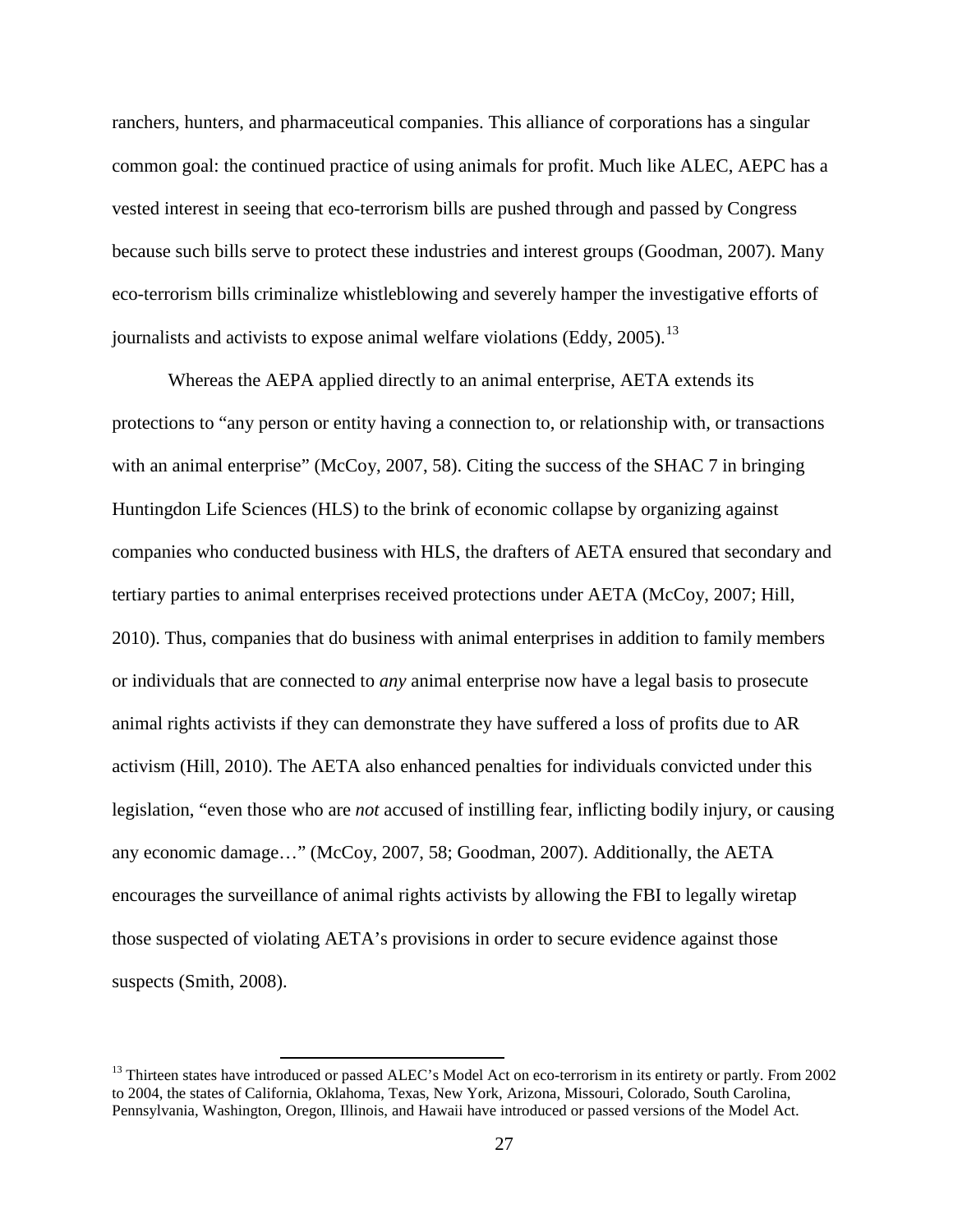Sentencing guidelines increased significantly under AETA. Whereas AEPA called for physical damages to be over \$10,000 to incur fines and up to a three (3) year maximum imprisonment term, AETA allowed for a fine and/or up to a one (1) year prison term if damages were *below* \$10, 000 (Glasser, 2011). For damages between \$10,000 and \$100,000, the proscribed penalty is a fine and/or imprisonment term of up to five (5) years (Goodman, 2007). Damages that exceed \$1 million could lead to a twenty (20) year prison term (Glasser, 2011). Finally, AETA also stipulated that defendants were responsible for paying restitution for damages incurred inclusive of *any* loss of profit associated with the incident.

AETA prohibits interfering with animal enterprises, but does not clearly define this term (McCoy, 2007; Eddy, 2005; Hill, 2010). It is unclear whether interference includes such constitutionally protected activities as boycotts, picketing, and leafleting (Hill, 2010). AETA proscribes that acts of interference that result in the loss of 'any real or personal property' is a violation of its provisions. AETA does not define real or personal property, although the courts have ruled that this term encompasses lost revenue and goodwill. The primary purpose of boycotts is to cause a loss of goodwill and revenue, which complicates the matter at hand.

A recurring criticism of AETA is leveled at its protection of business and economic interests. Glasser (2011) argues that AETA sentencing guidelines "are centered on a loss of profits to the animal enterprises" (125). Furthermore, she contends that law enforcement agencies are complicit in protecting these industries as evidenced by a 2006 FBI memo that stated, "Attacks against corporations by animal rights extremists and eco-terrorists are costly to the targeted company and, over time, can undermine confidence in the economy" (125). While AETA specifically seeks to protect the vivisection and agribusiness industries, some lesser known businesses that fall under the umbrella of protected animal enterprises include grocery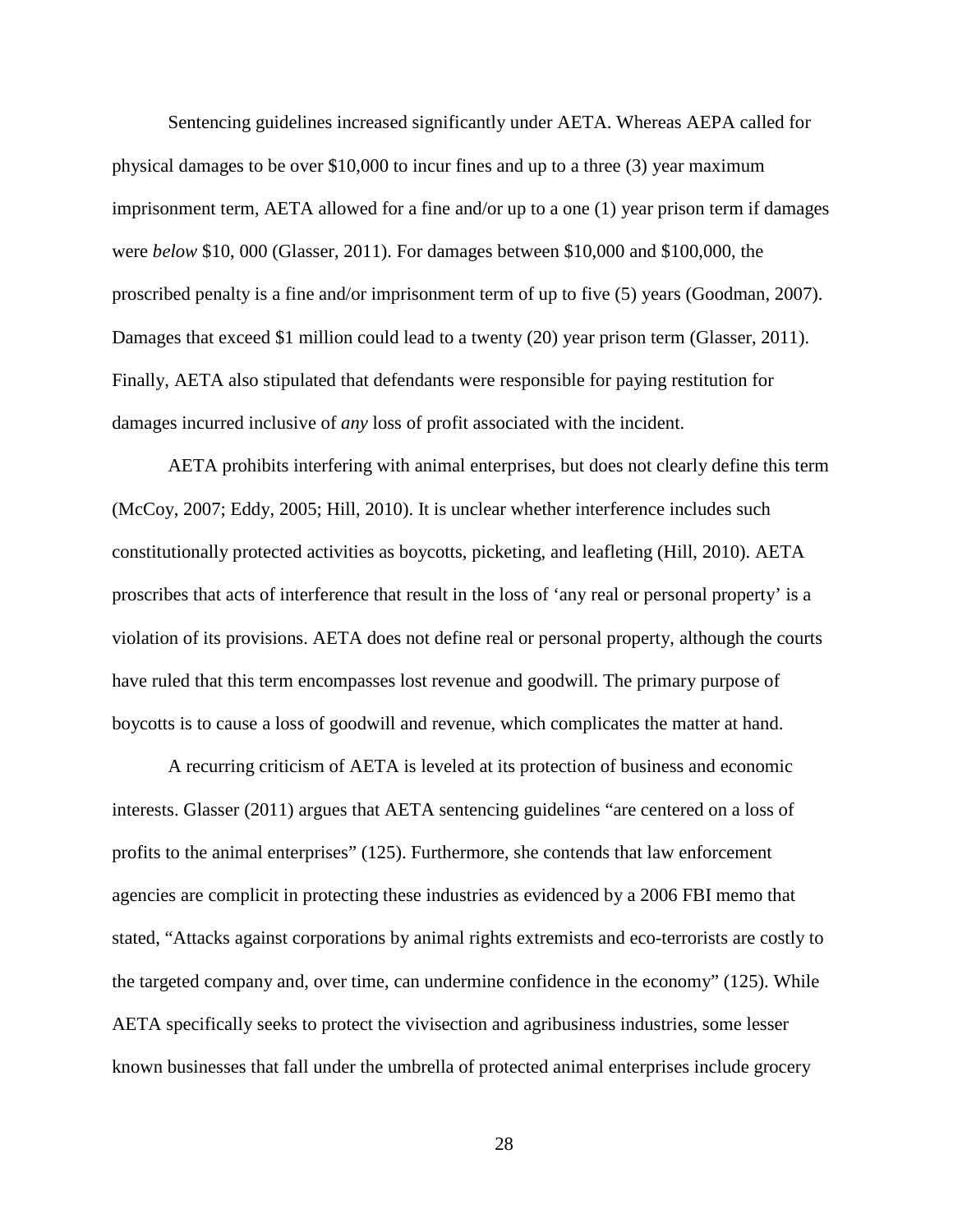stores, retail stores selling clothing made with animal products, restaurants in addition to the circus, rodeo, and furrier industries (Hill, 2010).

Importantly, with the passage of the Animal Enterprise Terrorism Act in 2006, vandalism and property sabotage are understood now as acts of terrorism (Greenberg, 2011). McCoy (2007) makes explicit that all of the laws under AETA are already established crimes penalized under existing laws. For example, AETA includes trespassing, property damage, arson, theft, criminal assault, intimidation, and conspiring or attempting to commit any of these offenses under its list of prosecutable offenses. The overriding implication of AETA and eco-terrorism bills is that they define nonviolent offenses, as well as lawful and peaceful activities by animal rights activists, as acts of domestic terrorism.

#### *Prosecutions under AETA (2006)*

An estimated eleven (11) individuals have been charged under the Animal Enterprise Terrorism Act (AETA). Of those eleven, four (4) individuals had their cases dismissed in court. Known as the "AETA 4," these cases were dismissed in 2010 because the judge cited that, "there was insufficient evidence the defendants had acted outside of their First Amendment right" in engaging in home demonstrations of UC researchers (Glasser, 2011, 151). Defendants Nathan Pope, Adriana Stumpo, Joseph Buddenburg, and Maryam Khajavi were charged under AETA for chanting slogans such as "Murder leave town" outside of researchers' homes, using the Internet to research public information about the researchers, and writing slogans on public sidewalks in chalk (Potter, 2011). Prosecutors argued that these actions worked to "instill fear" in those the activists were protesting against (Potter, 2011, 232). It should be noted that all of the actions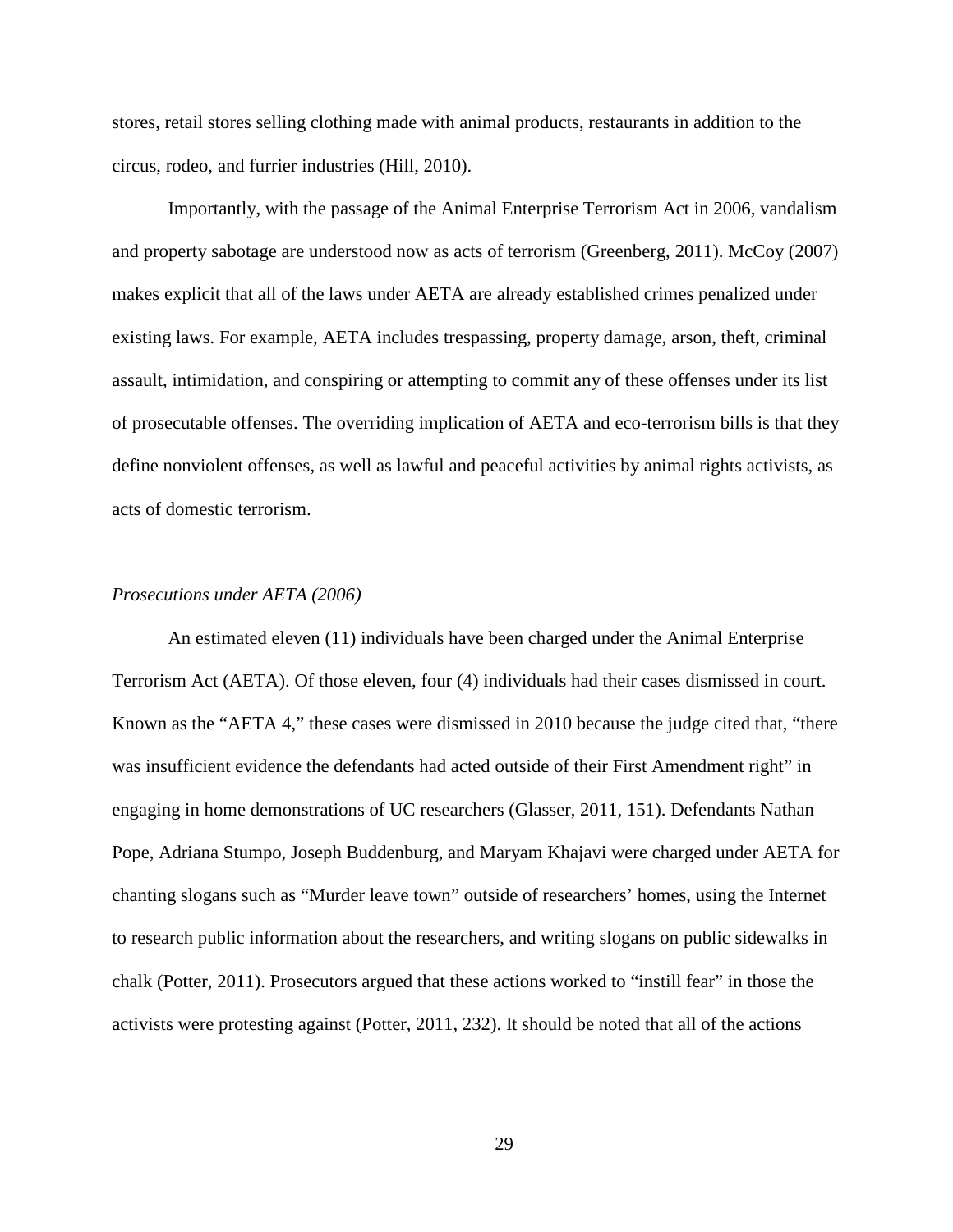described in the indictment fall within the realm of First Amendment rights, yet if this case was allowed to proceed, the defendants would have been charged as domestic terrorists.

Another two (2) activists, Alex Hall and William Viehl, were convicted of animal enterprise terrorism for their part in releasing minks from a farm in Utah in 2008 and were sentenced to serve approximately two (2) year imprisonment terms each (Glasser, 2011; Potter, 2011). Two (2) activists have their cases currently pending, and two (2) were jailed for contempt of court for exercising their right to remain silent and for refusing to testify in a grand jury trial (Civil Liberties Defense Center). Last, Scott Demuth was indicted under AETA but ended up pleading guilty to a lesser misdemeanor charge of conspiracy for his part in releasing ferrets in a farm in 2006 (Glasser, 2011).

For the two individual cases currently pending, defendants Kyle Lang and Kevin Johnson are facing charges of domestic terrorism for releasing approximately 2,000 minks from a farm in Illinois in 2013 (Meisner, 2014; Pilkington, 2015). The defendants have pleaded not guilty to charges of domestic terrorism and their lawyer plans to challenge the constitutionality of AETA, stating that the law is overbroad and infringes upon First Amendment rights to freedom of speech. If the defendants are convicted under AETA, they could face up to a maximum of ten (10) years in prison.

The drafters of AETA defended the legislation as necessary to discourage would-be activists from engaging in illegal actions to promote the campaign of animal rights and protect animal enterprises. However, several researchers contend that underground activists were fully aware that their activities were already illegal and thus, were unlikely to be deterred by Acts like AETA (Glasser, 2011; Goodman, 2007; McCoy, 2007; Potter, 2008). Instead, they argue that it is law-abiding aboveground activists that will feel the impact of AETA and similar pieces of eco-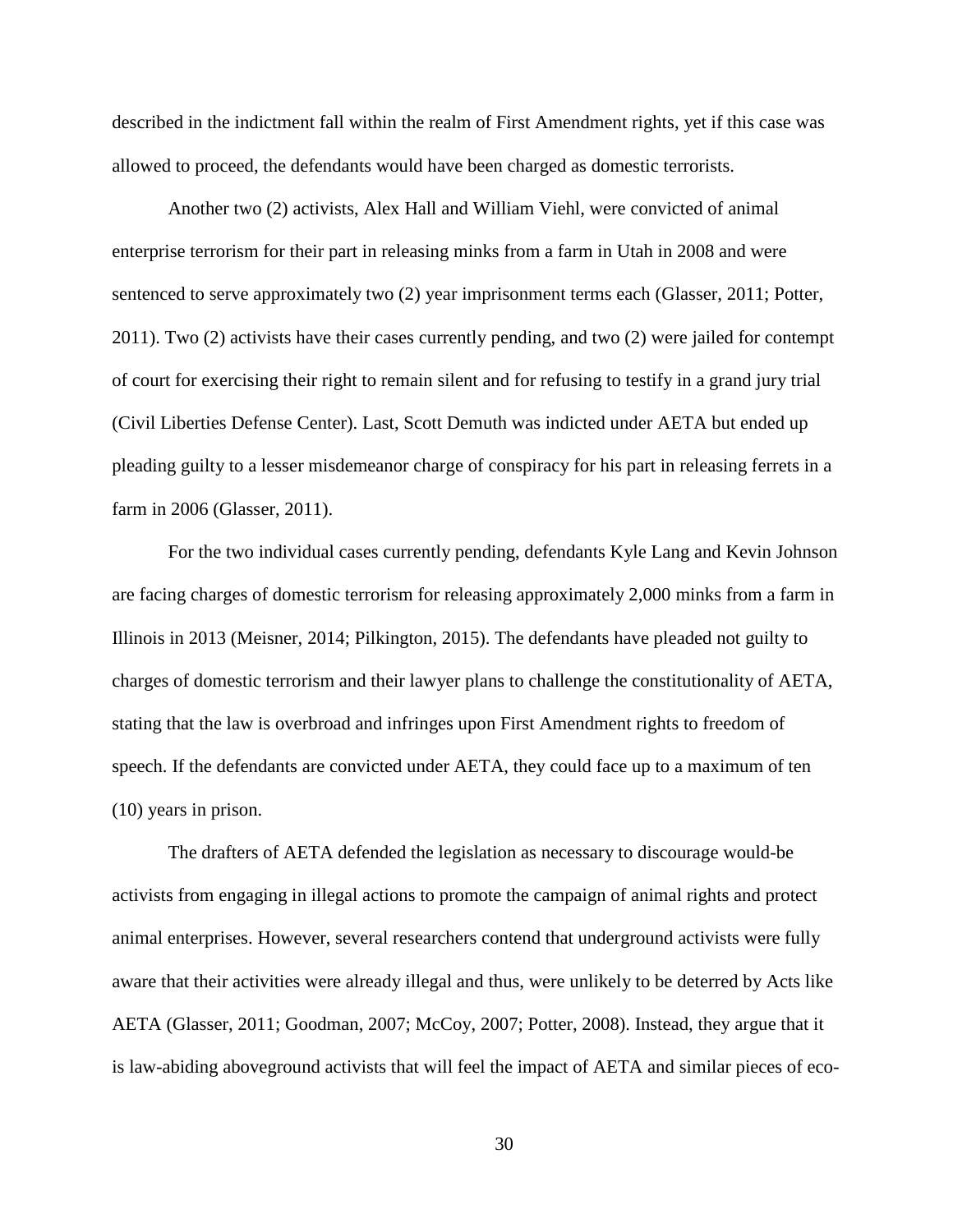terrorist legislation (Potter, 2008). Terrorist rhetoric has created a "culture of fear" where aboveground activists may be subject to higher risks of state-sponsored surveillance and a heightened risk of facing criminal penalties when engaging in civil disobedience because dissent has been criminalized as domestic terrorism in the era of the Green Scare (Sorenson, 2009, 252).

Taken together, the AEPA (1992), the USA PATRIOT Act (2001), and the AETA (2006) have created a climate where animal rights activists must tread carefully before taking any kind of political action against the plethora of animal enterprises perceived as exploiting animals. Specifically, the association of "terrorism" with animal rights activism embodied in the AETA has led to increased investigation and surveillance of animal rights activists regardless of whether any illegal activity has occurred (Smith, 2008). It has been argued that the threat of being labeled a domestic terrorist and the steep penalties it carries has impacted AR and environmental activists' willingness to criticize the state, speak out, mobilize/organize, and/or take certain actions (Amster, 2006; Goodman, 2007, 826; Hill, 2010; Kahn, 2009; McCoy, 2007; Salter, 2011;Sorenson, 2009). The three most common Acts used to punish AR activists have been summarized here along with the more prominent investigations of AR members and groups.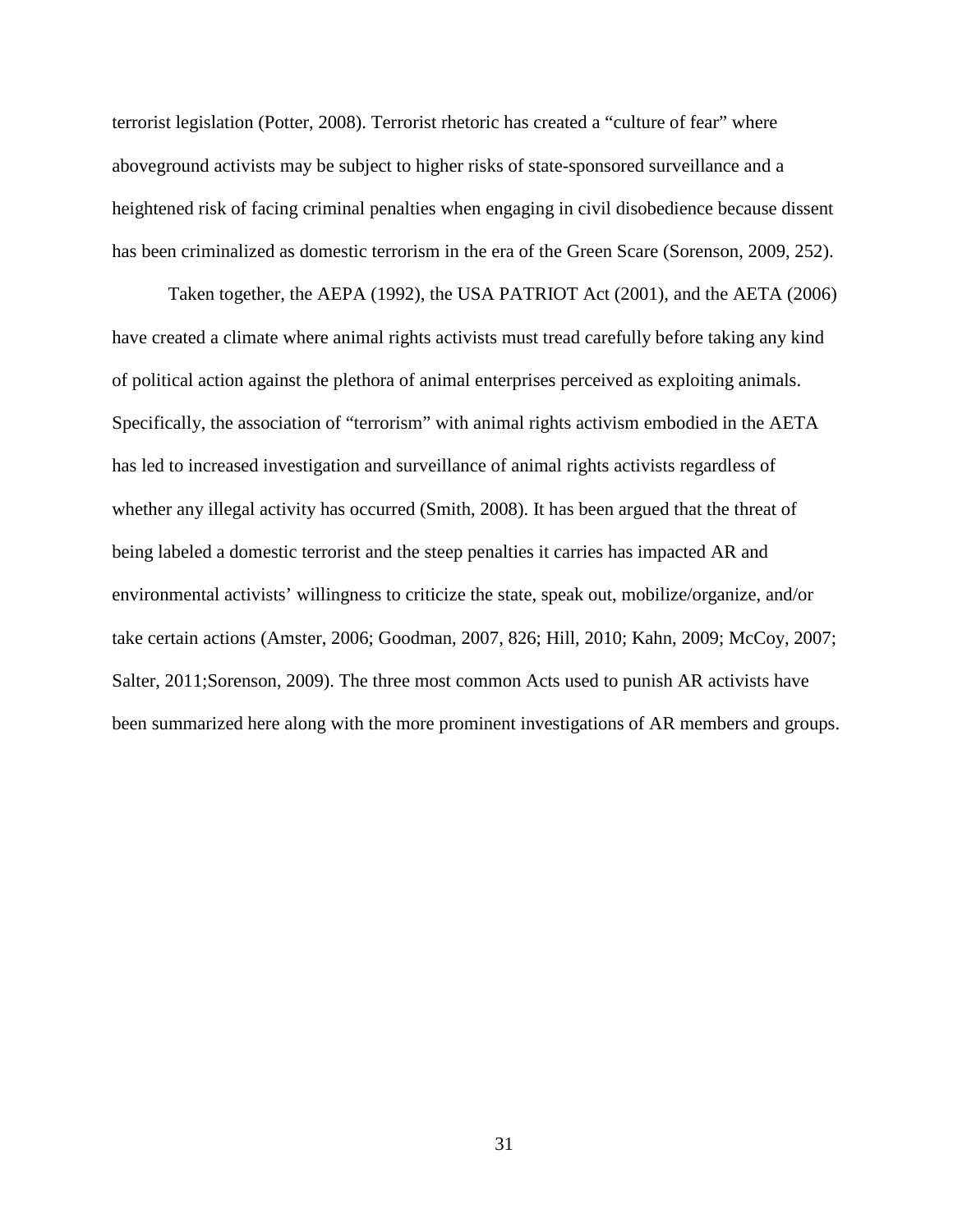# CHAPTER 4

## DEFINING ANIMAL RIGHTS (AR) ACTIVISTS AND AR ACTIVISM

*"The question is not, can they reason? Nor can they talk? But, can they suffer?" – Jeremy Bentham[14](#page-39-0)*

To begin, this section of the chapter will present an overview on animal rights activists. By defining what animal rights as an ideology means, connections will also be made to animal rights activism, more broadly, including the goals of AR activists. In particular, this chapter highlights women's integral importance to the movement as activists, including their roles as aboveground and underground members. Finally, this chapter will conclude with a brief description of the methods activists employ to carry out the goals of AR, including legal and illegal approaches.

First, animal rights activists are individuals who seek to improve the welfare and living conditions of all animals. Peter Singer's *Animal Liberation* (1975) popularized the ideology that animals are not meant for human consumption or exploitation, as in the agricultural, entertainment, vivisection, hunting, and fur industries. Animal rights activists, then, are opposed to factory farms and maintain either a vegetarian or vegan diet. They oppose the idea of animals being used in circuses or zoos for the purposes of human entertainment. Activists supporting animal rights are also against the practice of conducting experiments on animals, or vivisection. They do not believe that animals should be used or killed for sport, as in hunting or rodeos (Hill, 2010). Last, animal rights activists oppose the practice of using animals for fashion, specifically singling out the wool and fur industries.

<span id="page-39-0"></span><sup>&</sup>lt;sup>14</sup> Singer, Peter. (1975). "Animal Liberation, Rev. Ed." New York: HarperCollins (2002), 7.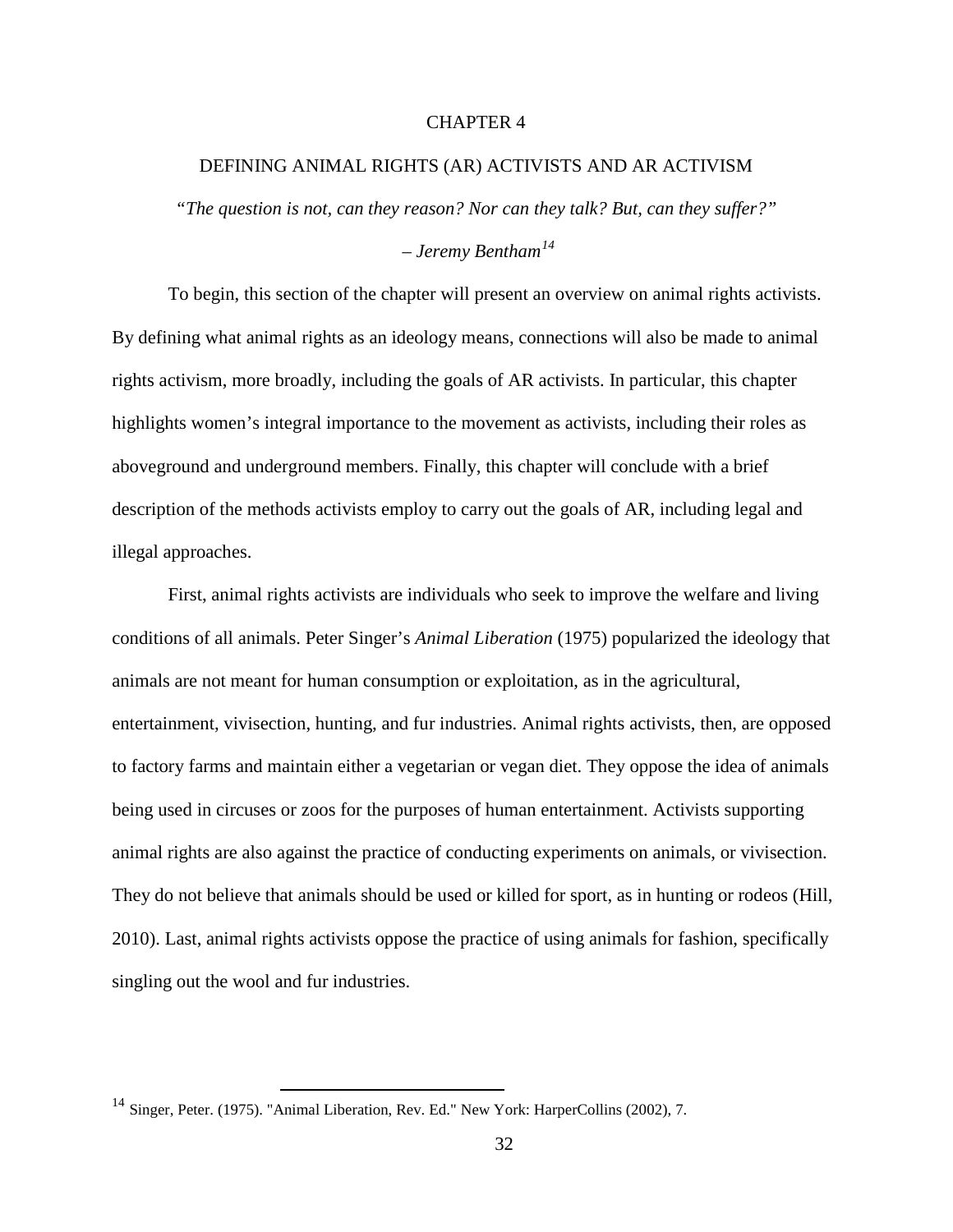The ultimate goal of animal rights activists is to expand support for the idea of animal rights among members of the general public so that it becomes recognized and accepted that all species of animals should be afforded respect and certain rights or protections (Goodman, 2007). Singer (1975) coined the term "speciesism" in his text, defined as "a prejudice or attitude of bias in favor of the interests of members of one's own species and against those of members of other species" (6). Animal rights activists essentially believe that all animals are sentient beings with a right to exist free of human interruption.

Women are overrepresented in the animal rights movement, although advocates are most likely to be educated, occupy an upper socio-economic position, and are White (Hill, 2010). Women's role in the movement cannot be overlooked since their heavy participation has been integral to the success of the animal rights movement. The current president and co-founder of the largest animal rights movement in the world is a woman. Notably, the underground organization of ALF is rooted in feminist ideology (Salter, 2011). Several authors have made the connection between feminism and the concepts of animal rights and environmentalism (Adams, 2006; Donovan, 1990; Gaard, 1993; Warren, 1987). Feminist animal rights theory came to fruition with the second wave of feminism in the 1970s and can be traced to Carol Adam's 1975 article, "The Oedible Complex: Feminism and Vegetarianism." Broadly, ecofeminism is a theory that asserts women cannot be liberated until nature is also liberated and freed from exploitation (Gaard, 1993; Scarce, 1990).

This overwhelmingly female movement has also brought an increasing amount of women into contact with police and with the justice system overall. Kim Berardi, along with journalist Will Potter, was one of the activists detained and questioned for leafletting in a suburban community to raise awareness about Stop Huntingdon Animal Cruelty's (SHAC) campaign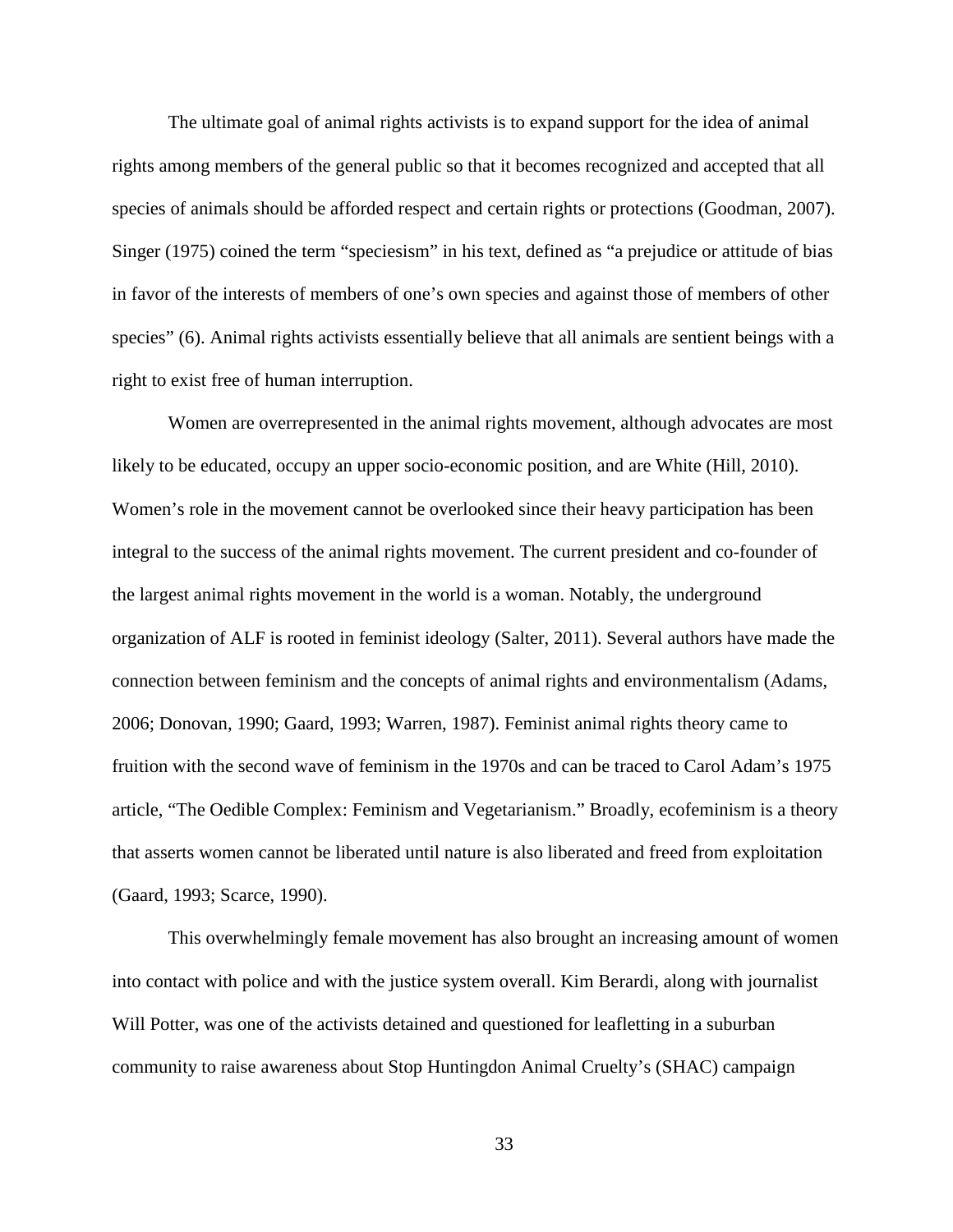against Huntingdon Life Science's (HLS) inhumane treatment of animals in 1998 (Potter, 2011). When Potter was later questioned by two FBI agents who wanted his cooperation in getting more information on his associates, Kim Berardi's name was specifically mentioned by the FBI. In 2005 at the trial of the SHAC 7, the majority of the approximately forty (40) protestors standing outside the courthouse were women. Surrounding these women were a dozen police officers equipped with rifles, teargas, batons, and police dogs. The aforementioned examples show that women engaged in everyday AR activism may increase their risk of coming into contact with officials from the criminal justice system. When women are involved as leaders and organizers of the movement, their involvement with the justice system often carries the heightened risk of official sanctioning. Among the SHAC 7, Lauren Gazzola was the sole female defendant and was sentenced to forty (40) months in federal prison for her role as an organizer in the SHAC USA campaign.<sup>[15](#page-41-0)</sup>

Women who engage in underground covert activities in the movement face a similar risk of official sanctioning. Three (3) women were indicted as part of the FBI's Operation Backfire. Briana Walters was convicted in 2008 for and sentenced to six (6) years in federal prison for her role as a lookout at an arson committed at the University of Washington. She was also ordered to pay \$6 million in restitution to the University. Rebecca Rubin surrendered herself to the authorities in 2012 and received a sentence of five (5) years in federal prison, (2) years of supervised parole after her release, and was ordered to pay \$13 million in restitution for her involvement in four separate crimes (Jung, 2014). Josephine Overaker is a fugitive and currently remains on the FBI's "Most Wanted" list for charges of domestic terrorism.<sup>[16](#page-41-1)</sup> Women in the AR

<span id="page-41-0"></span><sup>&</sup>lt;sup>15</sup> <https://ccrjustice.org/home/who-we-are/staff/gazzola-lauren> Accessed 3/2/2017.<br><sup>16</sup> <https://www.fbi.gov/wanted/dt/josephine-sunshine-overaker> Accessed 3/2/2017.

<span id="page-41-1"></span>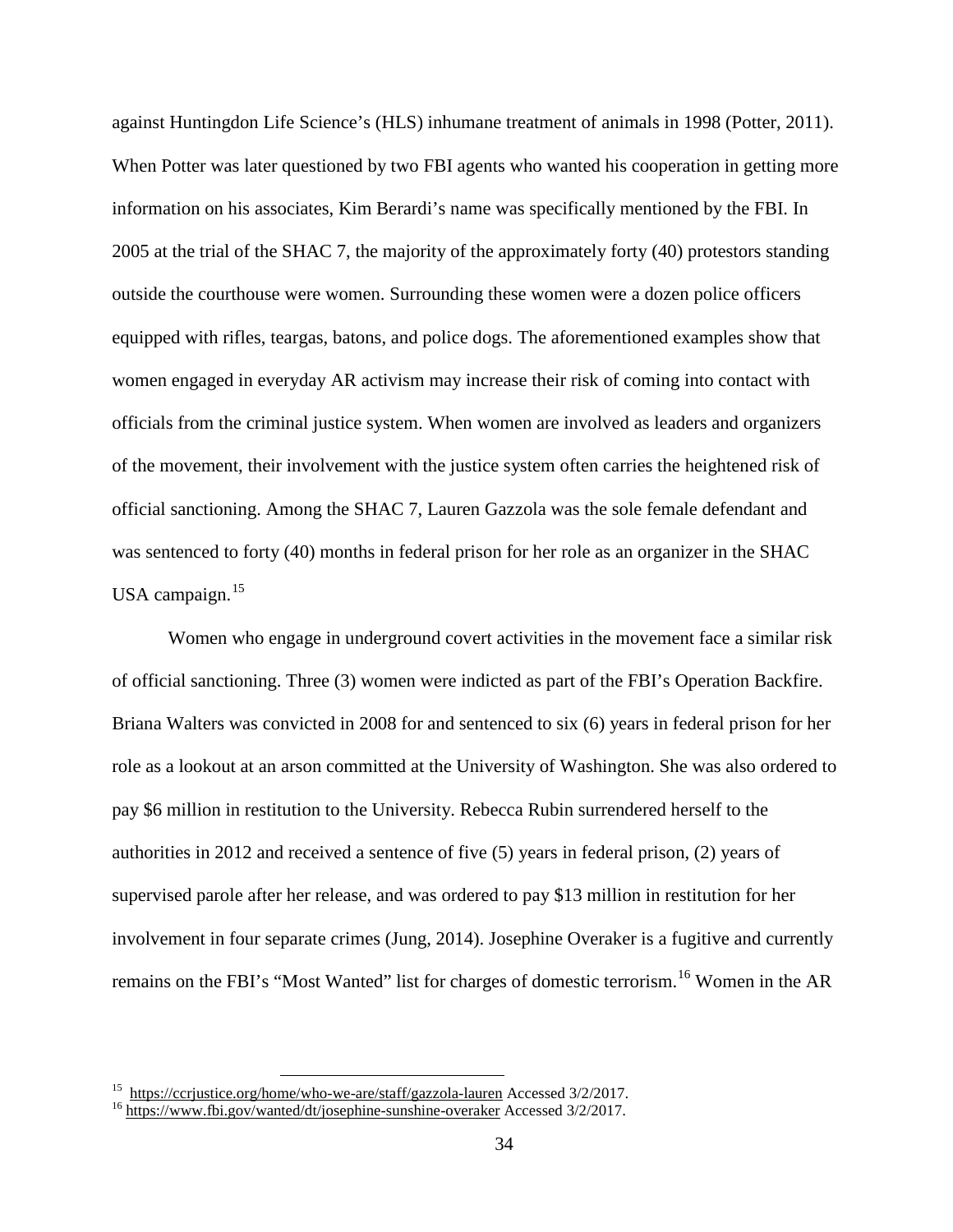movement have demonstrated that they are capable of acting as leaders and organizers, participating in both legal and illegal forms of activism to further the goals of the AR campaign.

To achieve a myriad of goals related to animal rights, activists seek to transform the hearts and minds of the public by spreading awareness about the plight of animals used for profit. Singer (1975) emphasized that the animal rights movement should be committed to nonviolent strategies in order to be successful, arguing that activists must "occupy the high moral ground" and follow in the footsteps of Gandhi and Martin Luther King (xix). The methods adopted by animal rights activists are no different than other activism movements – activists opt to distribute flyers and leaflets about a certain cause, peacefully protest at rallies or organize demonstrations, maintain websites and organizations meant to increase support for animal rights, and petition Congress to act on behalf of animals. People for the Ethical Treatment of Animals (PETA), the largest animal rights organizations in the world, utilize all of the aforementioned tactics. [17](#page-42-0)

Another powerful tool of animal rights activists is to organize boycotts of specific corporations that have typically been singled out for violating animal welfare laws. Activists recognize that corporations are often more amenable to change and negotiation when their financial bottom line is at stake. To bolster their boycotting efforts, activists also may create negative media campaigns surrounding a business or corporation in hopes that negative publicity will inspire the offending party to make changes in their treatment of animals. PETA routinely organizes boycotts against certain companies to effect results amenable to their goals, for example. Singer (1975), too, advocated for the use of boycotts and argued that adopting a

<span id="page-42-0"></span> $17$  <http://www.peta.org/about-peta/> Accessed 10/04/2016.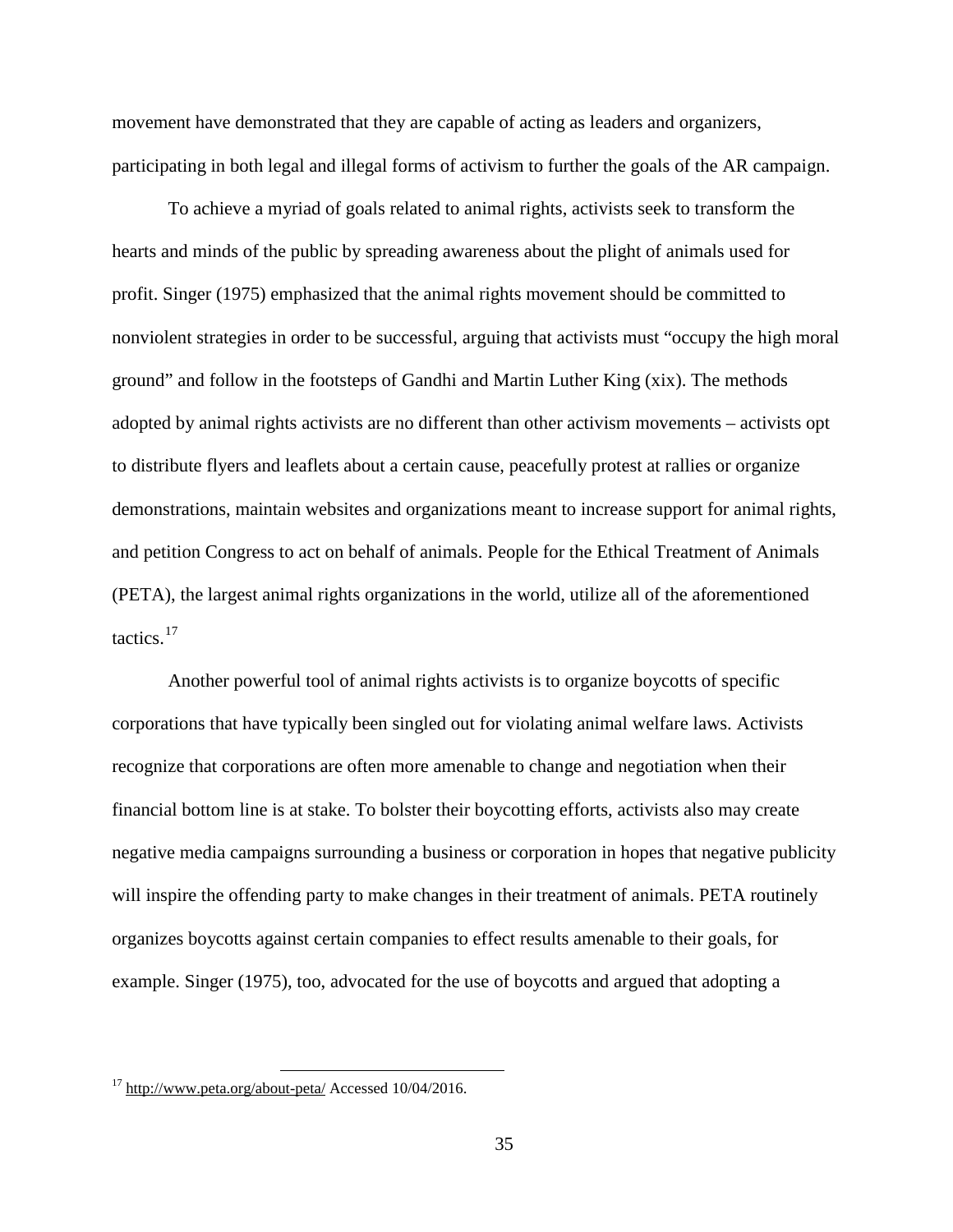vegetarian diet was one of the most meaningful forms of boycotting. Organized boycotts are an effective tool used by activists to strike companies at their bottom line.

The importance of profit and capitalism, in fact, cannot be minimized in a discussion of the repression of the animal rights movement. Capitalism and corporate interests have played an influential role in the repression of AR activists (Glasser, 2011; Lovitz, 2007). Previous research on social movements indicates that the risk of repression against movements is heightened when activists "pose a greater threat to political elites" (Barkan, 2006). Salter (2011) argues that the state often squashes movements that challenge or question capitalism because they jeopardize the status quo and are thus considered dangerous. Animal rights (AR) activists challenge the idea that animals are profit-based modes of property and seek to educated the masses as well as change the hearts of the American public. For example, PETA states that "animals have the right to equal consideration of their interests" and that animals "are not ours to use—for food, clothing, entertainment, or experimentation."[18](#page-43-0) This type of advocacy, if successful, can inflict serious economic blows to the agricultural and pharmaceutical industries, to name a few (Potter, 2008). The animal rights movement "pose(s) an ideological threat to an entire way of life," which explains why the AR community is so concerning to corporate and state interests (Potter, 2008, 685).

It should be noted that a minority of activists choose to use less conventional and illegal routes to achieve their goals. These activists may conduct undercover investigations of factory farms and laboratories to document animals' living conditions, release animals from animal enterprises, destroy labs and equipment used to exploit animals, or use arson to eradicate entire infrastructures (Goodman, 2007). There are also activists who have resorted to using violent methods to further animal rights. For example, in 2006, Donald Currie plead guilty to planting

<span id="page-43-0"></span><sup>&</sup>lt;sup>18</sup> Retrieved from<http://www.peta.org/about-peta/faq/what-do-you-mean-by-animal-rights/> on 10/27/16.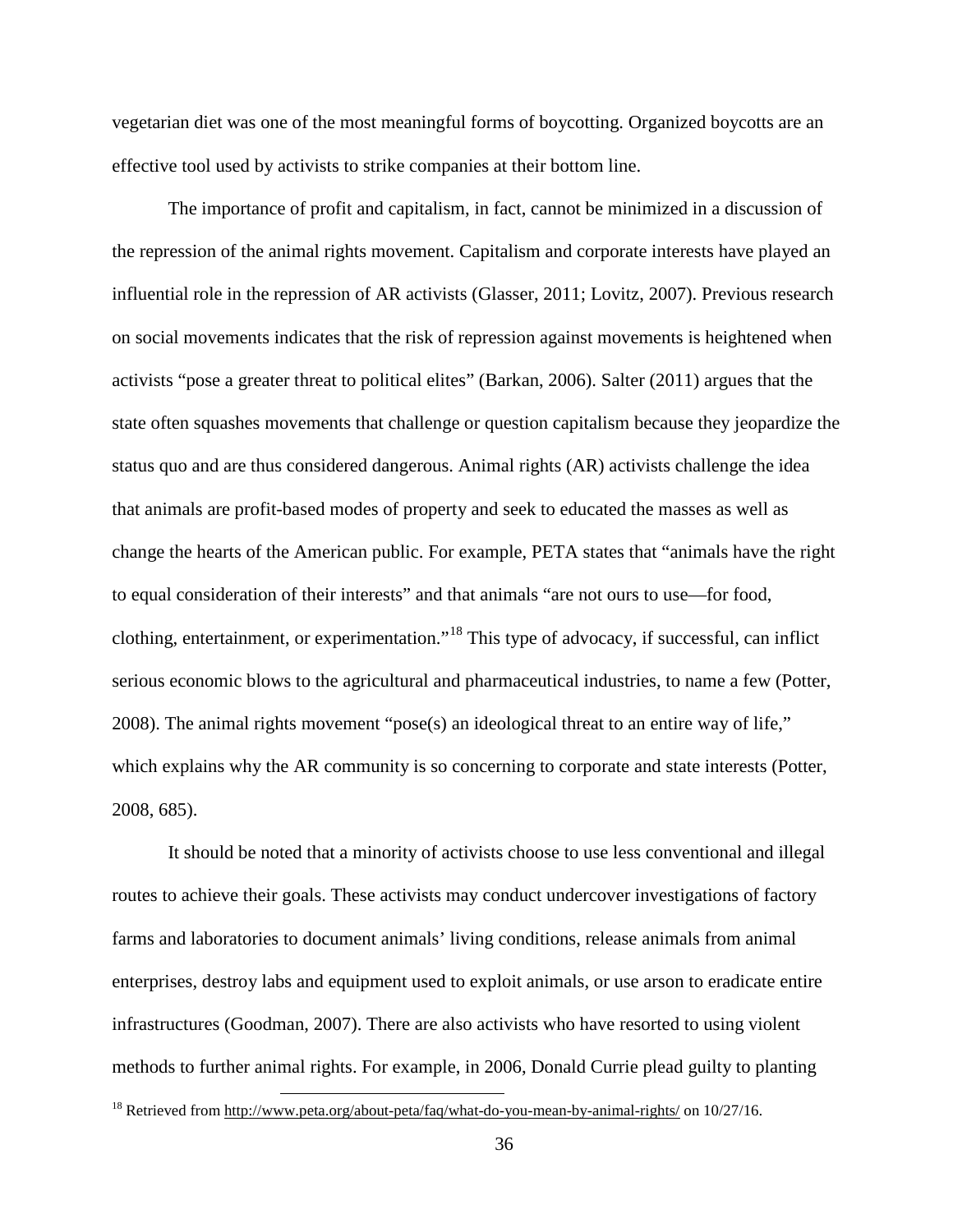explosives in the home of a director of a courier business associated with Huntingdon Life Sciences, the largest vivisection company in Britain (Sorenson, 2009). It is the actions of this specific group of activists that have brought attention from the federal government to the activities of animal rights proponents. Unfortunately, the extreme actions of a few individuals have in part contributed to the creation of the aforementioned Acts that have contributed to the Green Scare, namely the labeling of animal rights activists as domestic terrorists in blanket fashion.

Research on the History of Modern Animal Rights (AR) Protests and Movements

The modern animal rights (AR) movement is rooted in the philosophic writings of Jeremy Bentham. Published in 1789, Bentham's *An Introduction to the Principles of Morals and Legislation* urged the British Parliament to extend protective legislation to animals (Glasser, 2011). Coincidentally, Bentham is also credited with being the founding father of surveillance and the panopticon, a prison model that allowed for a one-way viewing relationship between prisoners and guards (Salter, 2011). Britain continued to be a pioneer for the concept of animal rights with the establishment of the Royal Society for the Prevention of Cruelty to Animals (RSPCA) in 1840 by Queen Victoria. The United States officially joined the movement when American elites, the Berghs, founded the American Society for the Prevention of Cruelty to Animals in (ASPCA) 1866.

The modern AR movement is largely credited to the publication of Peter Signer's *Animal Liberation* in 1975 (Sorenson, 2009). Singer's book would usher in a significant shift in AR ideology that prioritized wholly liberating animals from human use instead of just protecting animals from inhumane treatment (Glasser, 2011). While philosophers such as Singer have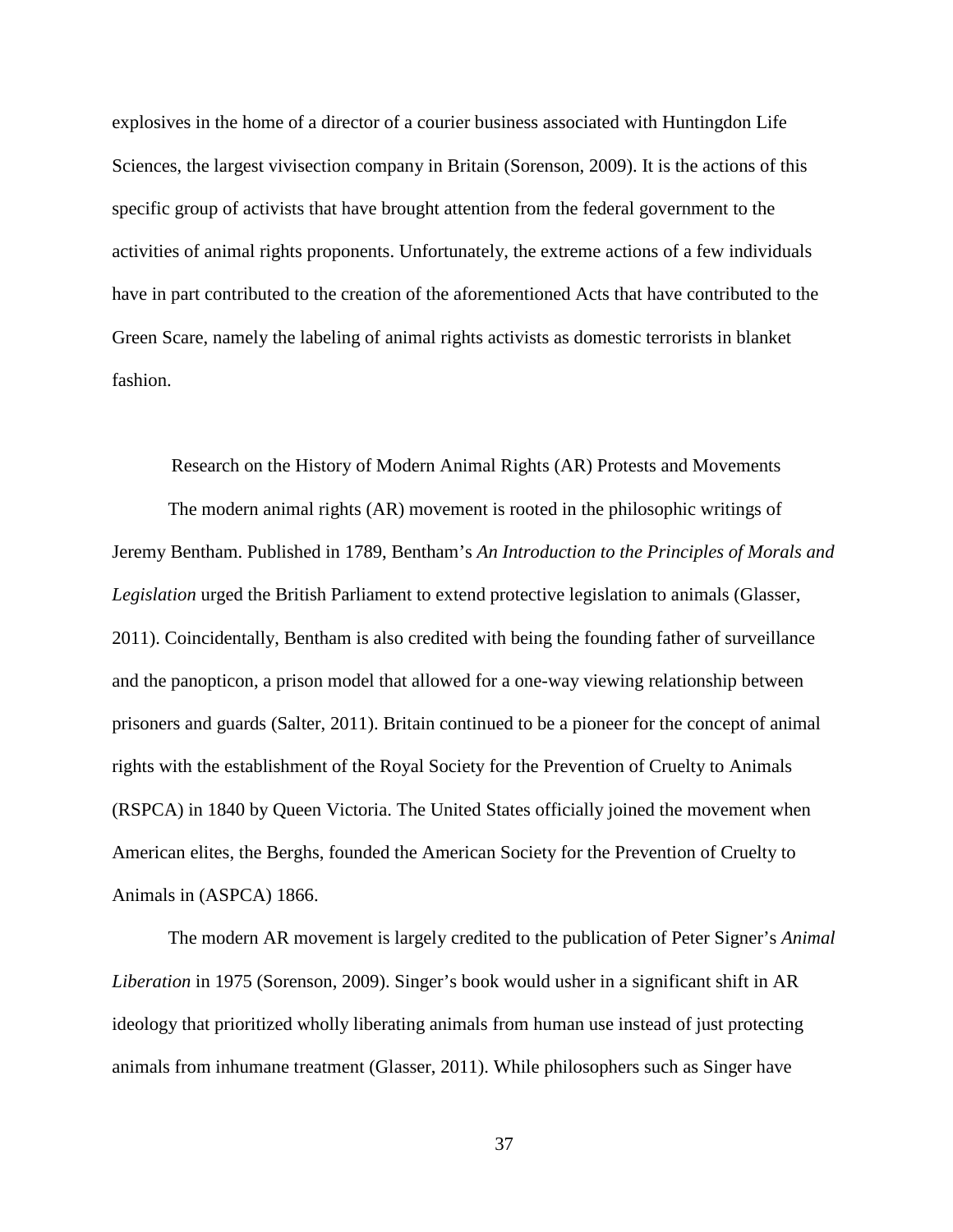provided the building blocks for the AR movement, it is the work of later activists that have propelled the movement forward into the current era. The activists of the modern AR movement have adopted newer tactics, including protest, illegal break-ins and theft, and the use of undercover infiltrators. The success of the AR movement and its ability to effect progressive change concerning the treatment of animals peaked in the 1980s and then dwindled towards the end of the twentieth century. By the late 1990s, the public was becoming increasingly hostile to the AR movement. This turn of events also witnessed the rise in radical direct actions within the movement (Glasser, 2010).

The most recognized radical AR social movement organization is ALF. The Animal Liberation Front is rooted in anarchist and feminist ideology and its members operate anonymously and often individually to hinder or thwart animal enterprises (Salter, 2011). ALF was preceded by the British AR organization, the Hunt Saboteurs Association (HSA), which was known for physically disrupting hunts in the 1970s (Glasser, 2011). Co-founders Ronnie Lee and Cliff Goodman renamed HSA Band of Mercy after a British anti-hunting youth group that was active in the late nineteenth century. Band of Mercy adopted tactics that reflect more liberal modes of protest seen today, including property destruction, arson, and animal releases. Instead of focusing on hunting, Band of Mercy expanded its agenda to all animals being exploited for human use. In 1976, Lee renamed the organization ALF after co-founder Goodman became a police informer. No singular event is attributed to ALF's arrival in the United States, but the organization was firmly entrenched in the U.S. by the mid-1980s (Glasser, 2011).

ALF has five basic tenets or guidelines: 1) the liberation of exploited animals; 2) the destruction of property owned by individuals who profit off exploiting animals; 3) to expose cruelties against animals to the public; 4) to ensure that no harm comes to any humans or animals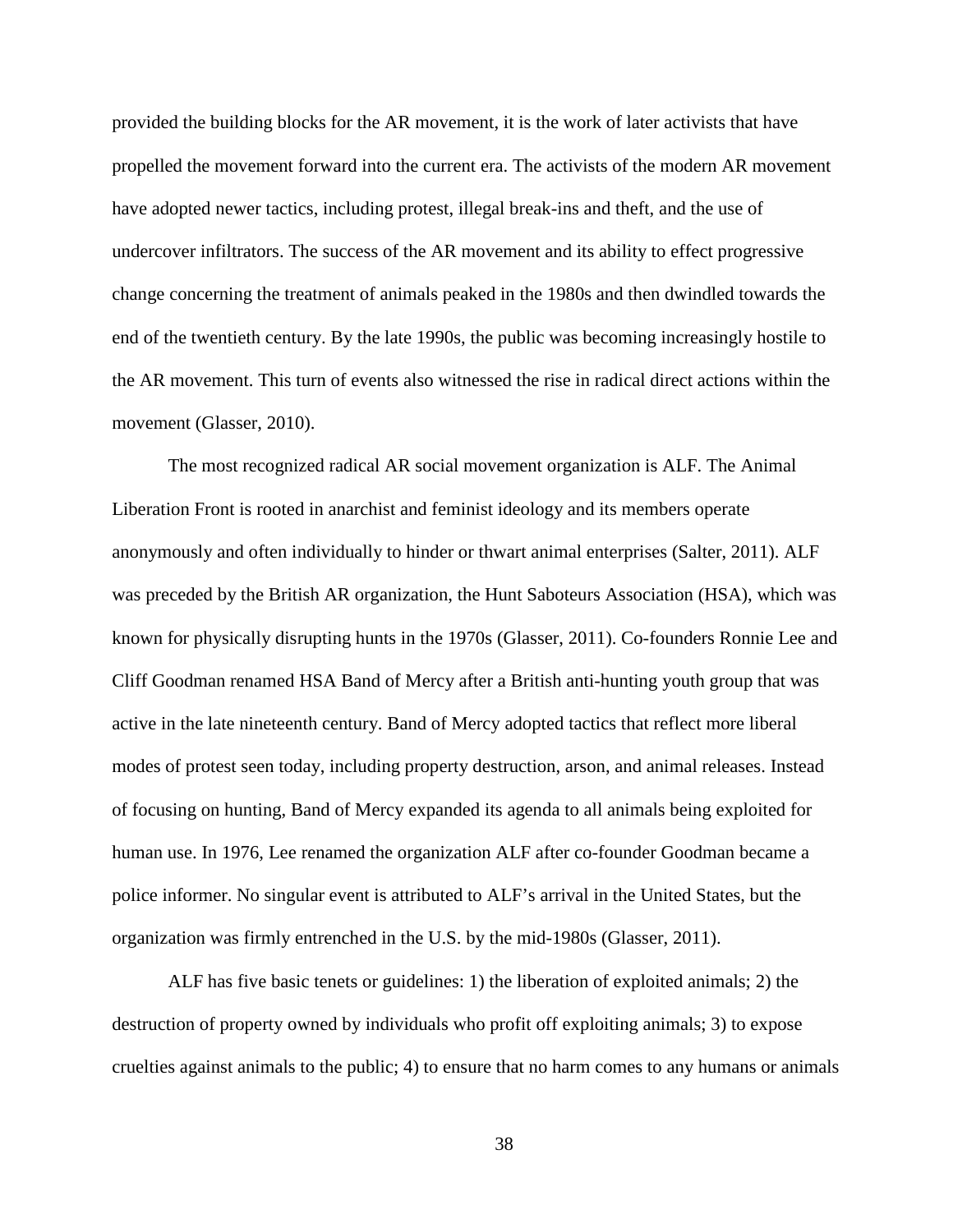during ALF direct actions and; 5) any vegan or vegetarian individual who adhere to these guidelines can claim membership in ALF (McCoy, 2007; Sorenson, 2009; Glasser, 2011; Goodman, 2007). Due to the illegal and clandestine nature of ALF activities, members are careful to maintain their anonymity. Theorist Peter Singer, who advocated the notion of animal rights and the adoption of nonviolent tactics, heavily influenced ALF's ideology (Carson et al., 2012). Since its activity in the 1980s, there have been no reported instances of human or animal injuries being attributed to the actions of ALF to date (Glasser, 2011; Salter, 2011). In fact, by the DOJ and FBI's own admission, the animal rights movement in the United States has not resulted in any loss of life (Hill, 2011; McCoy, 2007; Greenberg, 2011; Salter, 2011; Eddy, 2005). The Southern Poverty Law Center shares in this assessment (McCoy, 2007; Goodman, 2007).

Current research on animal rights activists is minimal while studies specific to how the state currently enforces, controls, and represses animal rights members activities is scarce. However, the aforementioned Acts still exist and members of the AR community are being punished in accordance with them. Indeed, the state's preoccupation with animal and environmental radicals appears to be largely unfounded.

In Carson, LaFree, and Dugan's (2012) systematic attempt to organize and classify animal and environmental attacks that occurred in the U.S. from 1970 to 2007 as either terrorist or non-terrorist acts, the researchers concluded that, out of 1,069 incidents, only 17% were classified as terrorist acts. Out of the 17% acts considered to be terrorism, 78% of those involved attacks on infrastructure that resulted in permanent damage.<sup>[19](#page-46-0)</sup> The murder of Dr. Hyram Kitchen, the Dean of the Veterinary School of the University of Tennessee in 1990, was the only recorded

<span id="page-46-0"></span> $19$  There is some debate in the animal rights community on whether crimes against property, like vandalism, arson, or property destruction, constitutes a violent action. As far as constituting domestic terrorism, Potter (2011) argues that terrorism should be reserved for violent crimes committed against people, not property.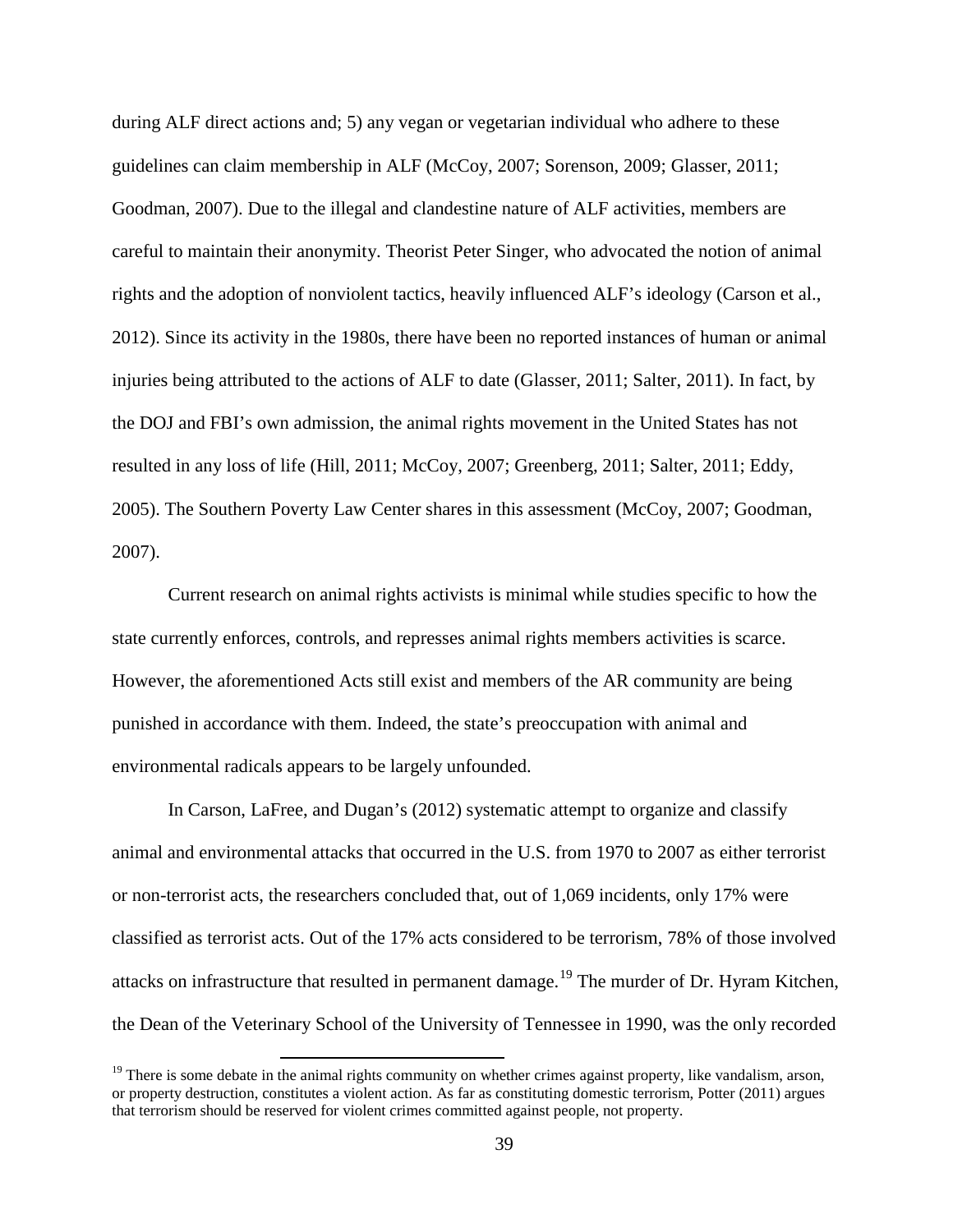instance of a death being attributed to animal rights radicalism, although no group has claimed responsibility.

Therefore, over a research timeframe of thirty-seven years, only one (1) death occurred. Additionally, this study also concluded by noting that AR radicals were five times more likely than environmental radicals to target people but that they are less likely to use a weapon in their attacks. Carson et al.'s main takeaway was that the objectives of radical animal and environmental groups were "overwhelmingly aimed at property damage rather than causing injury or death to humans" (310). According to a 2006 report, the FBI asserts that ALF is responsible for committing over 1,100 crimes that have resulted in over \$100 million in damages (Potter, 2008, 2011). More recently, a press release issued by the FBI in 2008 found that over 2,000 crimes were attributed to ALF since 1979 that have surpassed \$110 million in fiscal damages (Grubbs, 2010).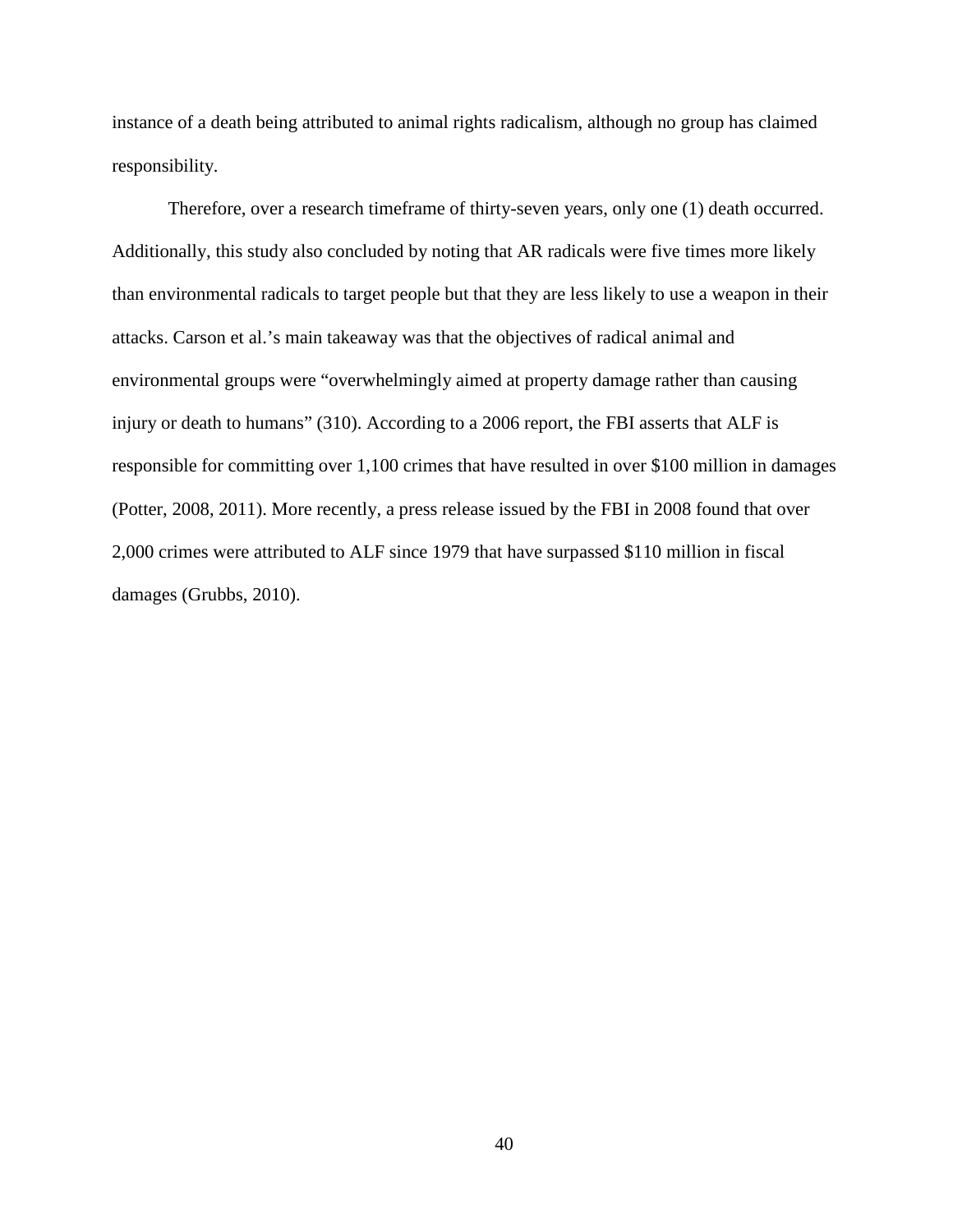## CHAPTER 5

### REVIEW OF RELATED THEORITICAL PERSPECITIVES

Some of the main tenets associated with theorizing how surveillance is used as a tool of repression in quelling dissent is further discussed herein. First, repression will be defined and discussed in terms of how state-sanctioned repression impacts social movement organizations (SMOs). Then, two types of surveillance (direct and indirect surveillance) will be discussed including the methods typically used in surveillance operations. Lastly, this chapter will explain how surveillance in particular affects activists and SMOs. In so doing, Boykoff's (2007a) mechanism-based social movement theory will be highlighted including how it informs the current study.

#### Surveillance as Monitoring and Repression

Boykoff (2007a) defines repression as "a process whereby groups or individuals attempt to diminish dissident action, collective organization, and the mobilization of dissenting opinion by inhibiting collective action through either raising the costs or minimizing the benefits of such action" (283). Repression is also defined as the dedicated effort by the government to quell dissent and activities that are typically protected by the First Amendment (Glasser, 2011). The literature is unclear how exactly repression affects social movement organizations, and ranges the gamut from deterring dissent, increasing dissent, impacting dissent based on the strength of repression levels, increasing solidarity within the social movement (SM), creating factionalism, driving the movement underground, and sparking radicalism (Carley, 1997; Glasser, 2011; Starr, et al., 2008). The effects of repression on SMs are also contingent on social and cultural factors, political stability, and type of political structure or government (Glasser, 2011).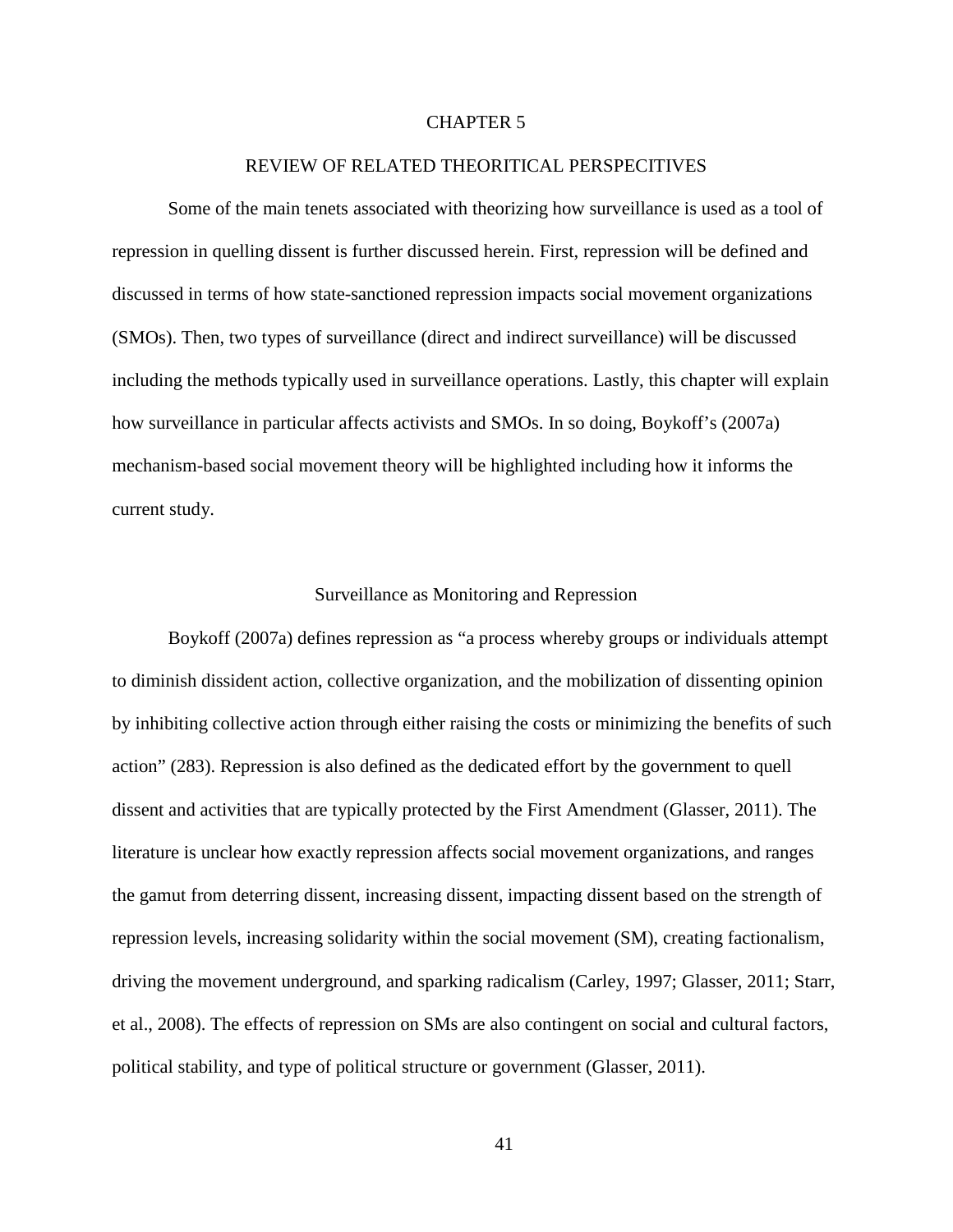In the U.S., the government has targeted those who adhere to a certain ideological position, such as in the Red Scare era during the Cold War. Repression against social movements takes many forms, including the enactment of laws meant to stifle the expression of certain viewpoints, police harassment and the discretionary use of arrests, and direct violence against activists. The most utilized form of repression taken by police according to the literature, however, is surveillance (Boykoff, 2007b; Walby & Monaghan, 2011). Surveillance has been used extensively because of its relative affordability along with the practicality and ease in which massive amounts of information can be collected on persons of interest (Earl, 2011). Recent developments in technology may be another reason for the prevalent use of surveillance.

According to the literature, there are two types of surveillance: 1) direct or overt actions and; 2) indirect or covert actions (Boykoff, 2007b). Direct or overt surveillance involves spying on and monitoring activists, while indirect or covert surveillance entails collecting large amounts of "coded information" on persons of interest (Boykoff, 2007b). The literature suggests that covert surveillance can have the effect of increasing the strain and distrust activists feel towards the government, which can impair the relationships social movement organizations (SMO) have with local policing agencies (Starr, et al., 2008). This may manifest in an unwillingness to negotiate with law officials prior to demonstrations and result in the stricter policing of those demonstrations.

Monitoring the activity of activists is usually performed covertly, but is sometimes used overtly in the form of "conspicuous surveillance." This form of surveillance is meant to intimidate activists and purposely make them aware of the fact that they are being surveilled (Boykoff, 2007b). The surveillance of activists and social movements are often long-term operations initiated with the purpose of gathering large amounts of intelligence on surveilled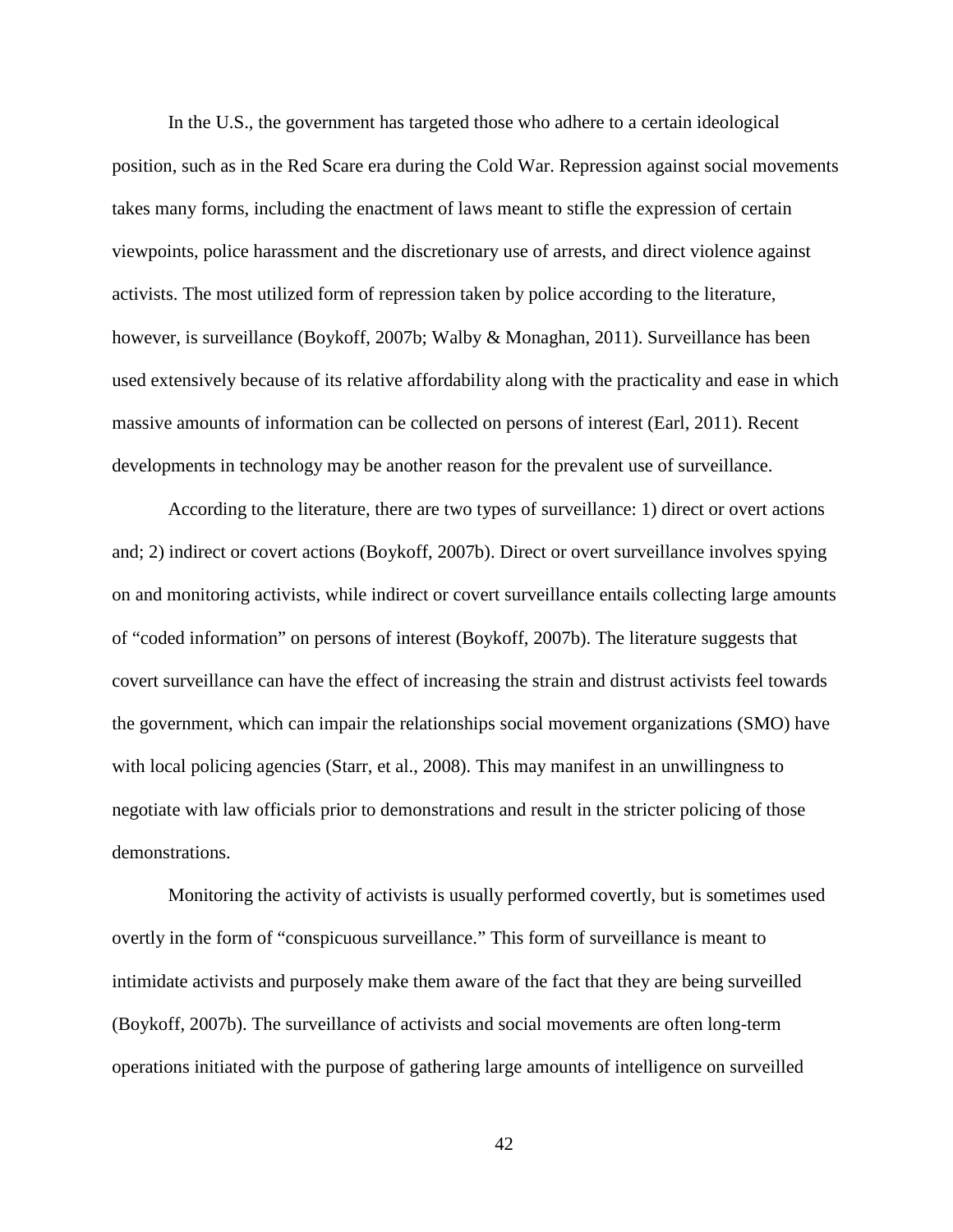subjects. Unbeknownst to activists, this intelligence is often collected with the intention of being presented as evidence against them in court at a later time (Walby & Monaghan, 2011). Intelligence gathering activity includes electronic surveillance, wiretapping, tampering with mail, warrantless entry for purposes of photographing or seizing documents, and the use of informants who have infiltrated scrutinized social movements (Boykoff, 2007b).

The literature confirms that surveillance has a noticeable effect on activists and social movements. When state agents engage in conspicuous surveillance to discourage activists from any claims making activity, this is referred to as state intimidation (Boykoff, 2007b). Intimidation impacts individual activist's modes of thought by forcing them to consider their dissident activity. Activists also begin to question how their continued activism could affect their futures and the futures of their social movements. Starr et al. (2008) found that surveilled SMOs felt criminalized by the state in the absence of any illegal activity because the act of surveillance itself implies wrongdoing. Boykoff (2007b) asserts that this eventual process of retrospection focusing on the consequence of one's actions eventually leads to demobilization, or the cessation of political claims making. Activists dissociate themselves from the SMO because they are afraid of incurring additional repercussions from the state, in short.

Another outcome of state intimidation on activists and social movement organizations is the prevalence of paranoia and secrecy in surveilled organizations (Boykoff, 2007b). SMOs change their organizational strategies and tactics in an attempt to shield themselves from state agents. For instance, SMOs have been shown to change the frequency, locations, and times of their meetings as well as develop new modes of communication in an effort to thwart state surveillance (Starr, et al., 2008). The group's inward focus on secrecy ultimately impairs the organizations ability to function democratically. In addition, the preoccupation with secrecy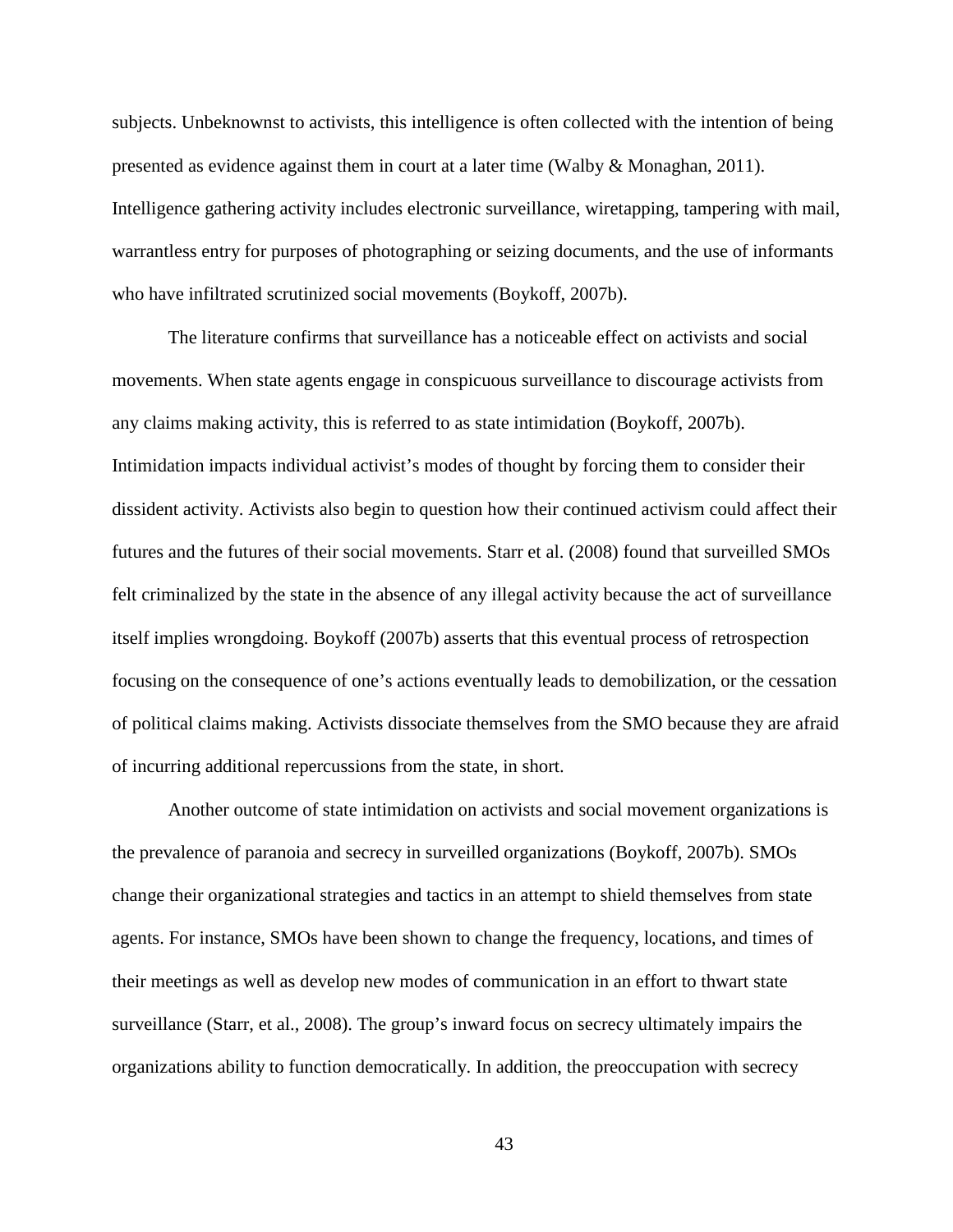detracts the SMO's attention from external goals, like recruiting members or focusing on campaigning tactics (Boykoff, 2007b). Last, the paranoia that surveillance breeds makes SMOs more hesitant to collaborate with like-minded organizations (Starr, et al., 2008). In the case of overt surveillance, sister-organizations are more likely to be dissuaded from associating with SMOs known to be actively surveilled. Again, all of these outcomes combined render the SMO less effective and leads towards the path of demobilization.

#### Mechanism-based Social Movement Theory

The current study relies heavily on Boykoff's (2007a) mechanism-based social movement theory, which aims to synthesize existing literature and is specific to the democratic government of the United States. Mechanism-based social movement theory is applicable to social movements in the twentieth and twenty-first centuries, making it especially relevant to the animal rights movement since this social movement was most active during this time. Boykoff's theory contributed to the literature on political repression by introducing "typologies organized around mechanisms or goals" to differentiate how certain types of repression can affect a SMO and how ultimately, repression can demobilize an SMO (Earl, 2011).

Walby and Monaghan (2011) recently utilized mechanism-based social movement theory in their study of the private sponsored surveillance of animal rights activists in Canada. They extended Boykoff's understanding of "outsourced repression" which refers to acts of repression conducted by private individuals and groups, arguing that private agents may sometimes act independently of the state (31). For example, after animal rights activists demonstrated at the private homes of pharmaceutical CEOs in an elite community in Montreal, Quebec, private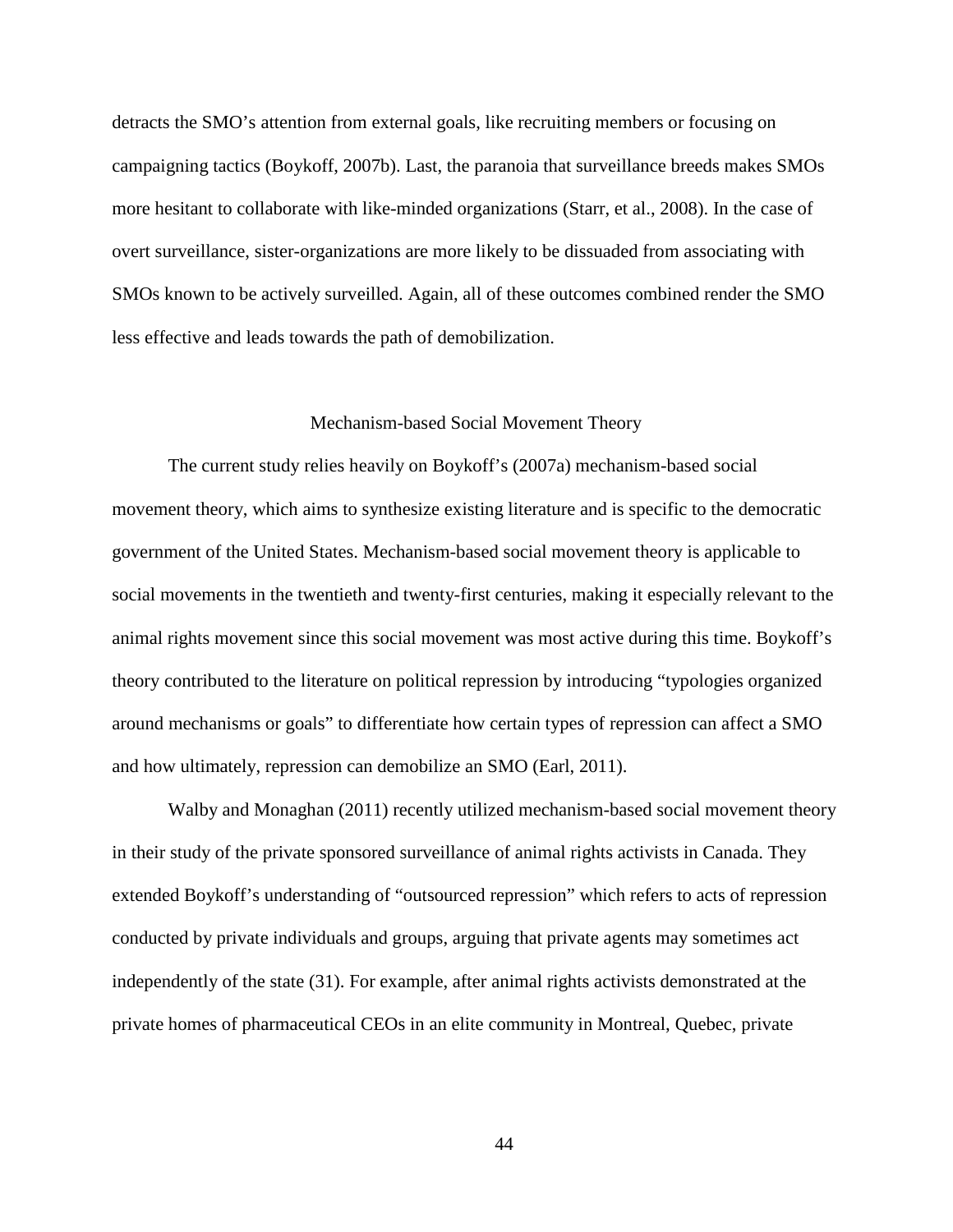investigators hired by local residents collaborated with the community's private residential security company to surveil and provide information about activists to Montreal local police.

Boykoff's theory utilizes five (5) social mechanisms that detail the process whereby social movement groups face social isolation and eventual demobilization, or the cessation of political claims making and meaningful dissent activities by activists: 1) Resource depletion; 2) stigmatization; 3) divisive disruption; 4) intimidation; and 5) emulation. The latter mechanism of emulation is considered to be a decisional mechanism that comes to fruition after the former four isolating mechanisms have taken effect. The former four isolating mechanisms work to isolate the social movement from mainstream society, while the decisional mechanism explains the cognitive shift in activists' reasons for relinquishing their contentious political claims making.

First, in resource mobilization theory, the mechanism of resource depletion addresses the ability of a social movement organization (SMO) to effectively mobilize its resources, which Boykoff (2007a) defines as material resources (money, meeting spaces, and office supplies) and human resources (leadership). According to resource mobilization theory, a SMO that lacks resources will have a diminished ability to grow and sustain itself. Resource depletion holds that state repression often forces SMOs to redirect their resources for purposes of defense, including using funds to bail out SMO actors or pay for increasing court litigation costs. A SMO may also lose leaders in the movement to lengthy prison terms. This diversion makes it difficult for SMOs to focus on recruiting supporters and effective mobilization efforts.

Second, stigmatization describes the process where a SMO and its actors are negatively stereotyped, discredited, or unwillingly attached to undesirable attributes in the public's eye. Stigmatization takes focus away from the goals of a SMO and affects the individual decisions of movement actors, since being stigmatized can impact the collective consciousness and identity of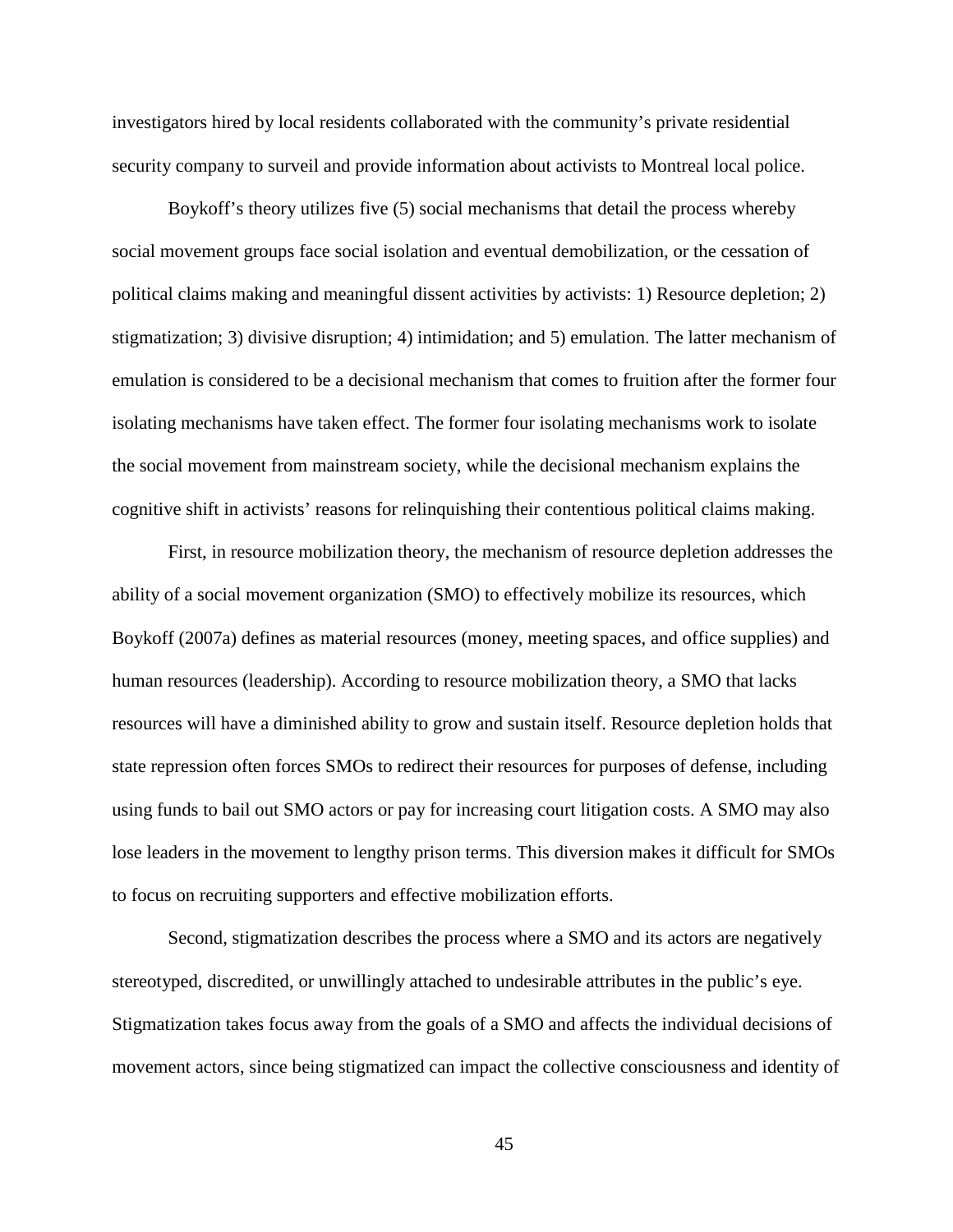the group. Here again, organizations are placed in a defensive position where they are working to overcome the obstacle of stigmatization and regain legitimacy.

Third, divisive disruption occurs when a schism or fracture occurs within an SMO or across previously like-minded SMOs that once held the same goals and ideals. Schisms often come about due to the actions of external agents, as when the crackdown on animal rights activists in the ALF by federal agents led actors in the PETA to distance themselves from this former ally. Divisive disruption hinders the ability of SMOs to forge alliances since actors have become more suspicious of potential allies in this stage.

Fourth, when repression climaxes to the point where actors pause to seriously consider the repercussions of their political claims making activities, the mechanism of intimidation most likely has taken effect. Intimidation is the stage where individual and collective action is discouraged under the threat of consequences like arrest, surveillance, and direct violence. Intimidation works to demobilize SMOs since actors become afraid to engage in dissent or second-guess whether their efforts are worth the consequences. The threat of being labeled a domestic terrorist AETA has chilled the actions of many animal rights activists according to researchers (Starr et al, 2008).

Lastly, in the decisional mechanism of emulation, which leads to demobilization, actors emulate those who have retreated from the political claims making process or seek to emulate mainstream SMOs that have been successful in navigating state repression. Mainstream SMOs are more likely to hold political values that reflect larger society and so are less threatening to state interests. Emulation does not have to occur on a conscious level. Boykoff (2007) notes that the overriding pressure to conform and be accepted in society promotes emulation.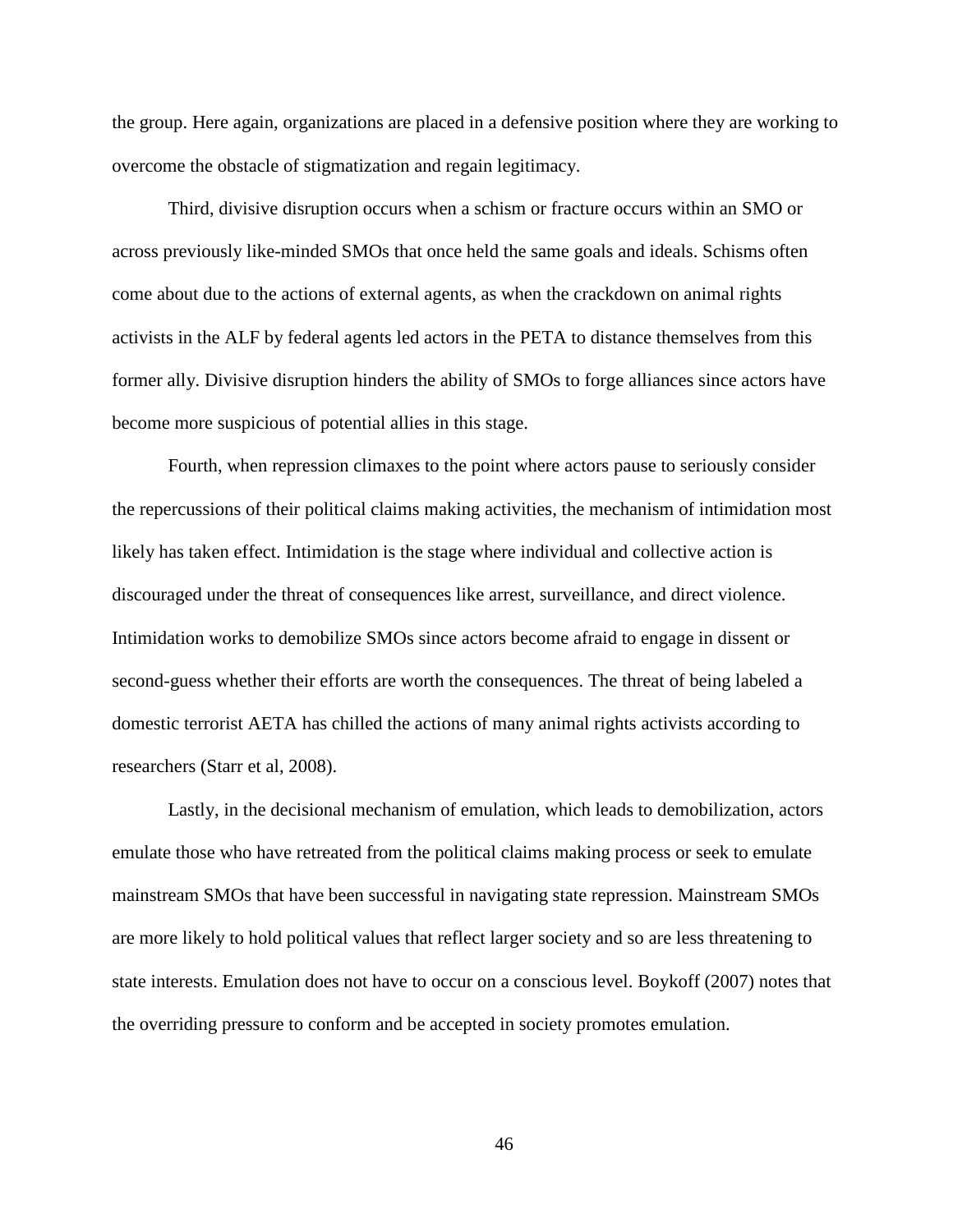Mechanism-based social movement theory is supplemented by ten (10) action modes, or specific actions taken by the state and the mass media to suppress dissent (See Figure 2): 1) Direct violence; 2) public prosecutions and hearings; 3) employment deprivation; 4) surveillance and break-ins; 5) infiltration, "badjacketing," – and the use of agent provocateurs; 6) "black propaganda"; 7) harassment and harassment arrests; 8) extraordinary rules and laws; 9) mass media manipulation; and; 10) mass media depreciation. Boykoff (2007a) created these ten action modes based on a review of actions taken against dissenters in the United States. The actors of the animal rights movement have experienced most, if not all of the ten action modes of state repression.

| <b>Action Modes</b>               | <b>Mechanisms of Repression</b>       | <b>Diffusion</b> | <b>Process</b> |
|-----------------------------------|---------------------------------------|------------------|----------------|
| 1) Direct Violence                |                                       |                  |                |
| 2) Public Prosecutions & Hearings |                                       |                  |                |
| 3) Employment Deprivation         | Resource Depletion<br><b>Contract</b> |                  |                |
| 4) Surveillance & Break-ins       |                                       | Emulation        | Demobilization |
| 5) Infiltration, badjacketing,    | Stigmatization                        |                  |                |
| & agent provocateurs              |                                       |                  |                |
| 6) Black Propaganda               | Divisive Disruption $\longrightarrow$ |                  |                |
| 7) Harassment & Arrests           |                                       |                  |                |
| 8) Extraordinary Rules & Laws     | Intimidation                          |                  |                |
| 9) Mass Media Manipulation        |                                       |                  |                |
| 10) Mass Media Depreciation       |                                       |                  |                |

Figure 2. Boykoff's Social Movement Theory<sup>[20](#page-54-0)</sup>

Boykoff (2007a) concludes that dissidents serve the important role of challenging authority in a democratic society. According to the author, "dissenting citizens not only speak to perceived dangers and problems in society but they also speak to the opportunities and possibilities of vigorous political life" (305). Boykoff reminds readers that in the United States, history remembers and celebrates its dissenters, as in the case of Martin Luther King, Jr. and

<span id="page-54-0"></span> $20$  Figure 2 is taken from Boykoff (2007a)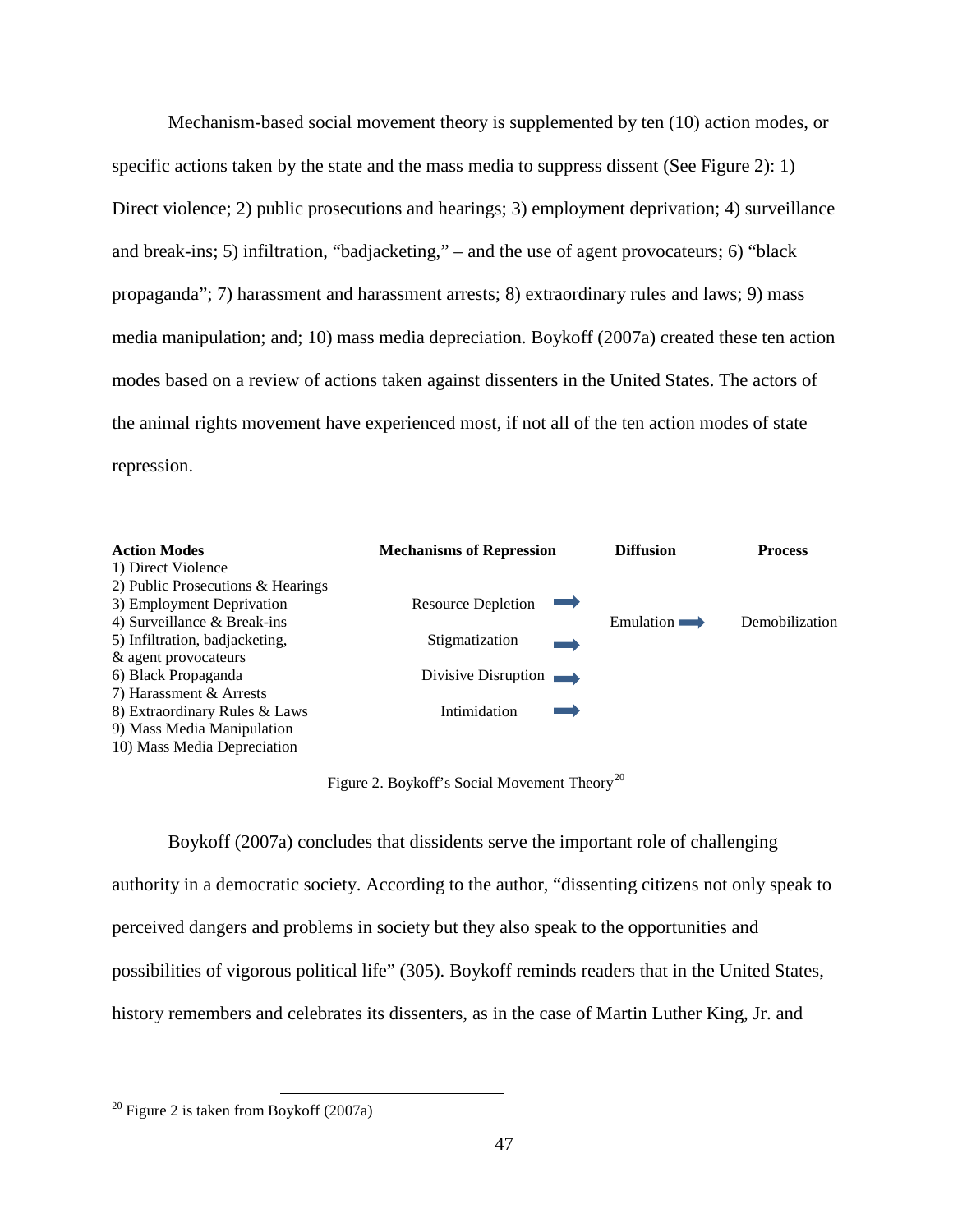Susan B. Anthony. In a democratic country, dissent should be welcomed and recognized as a sign of the freedoms citizens have.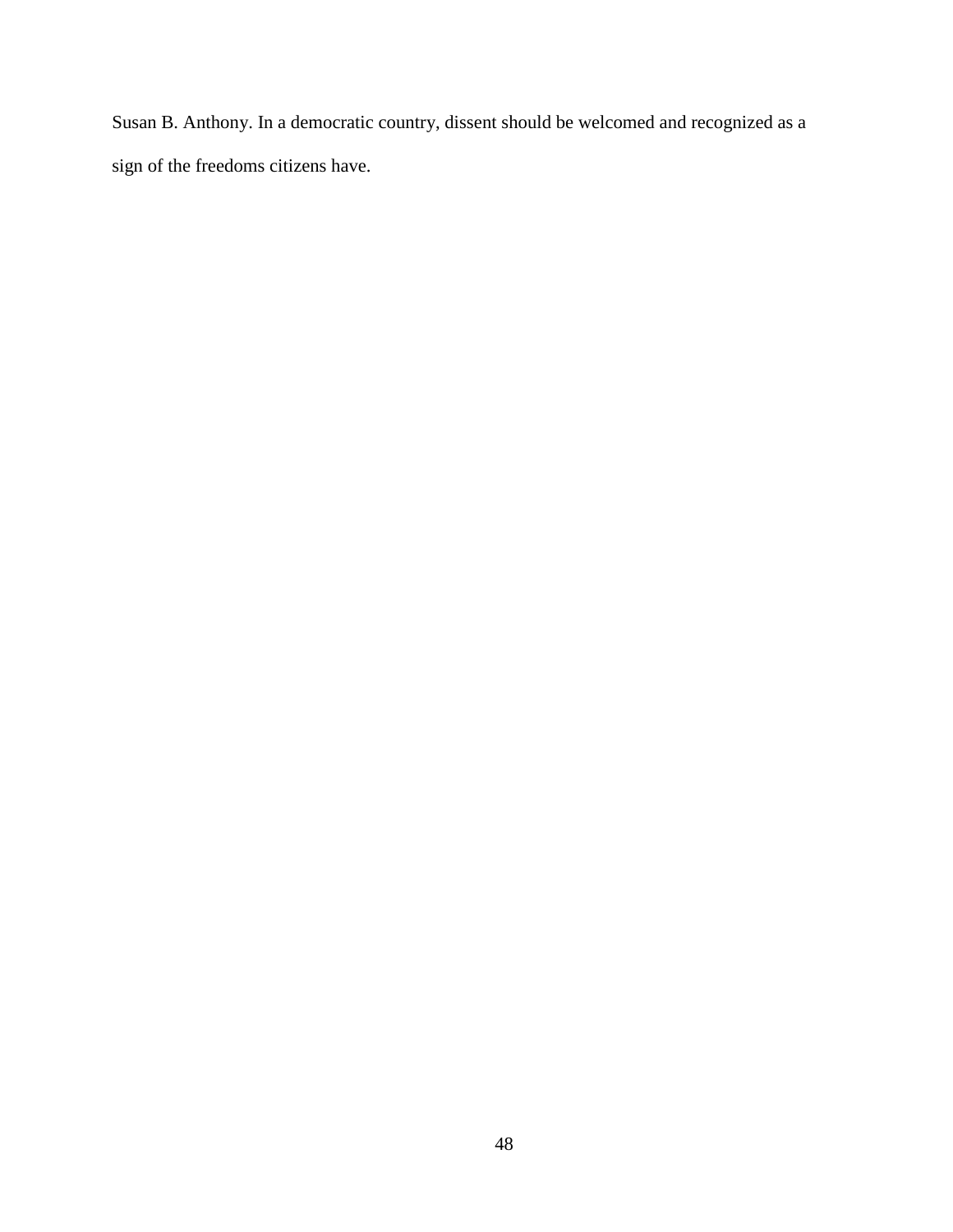# CHAPTER 6

### METHODS OF THE CURRENT RESEARCH PROJECT

The Institutional Review Board (IRB) at the University of Nevada, Las Vegas approved the current study.<sup>[21](#page-56-0)</sup> The methods of the current research project will first address the underlying research questions of the project including the purpose and goals associated. Then, the sampling strategy and research design will be discussed. Lastly, the strengths and limitations of the current study will be examined.

The purpose of this thesis is to firstly determine the prevalence of surveillance as well as the extent to which animal rights activists are policed among the small sample of activists interviewed. Second, this research seeks to discern the impact of surveillance on activists in the animal rights movement in the United States. In order to determine the extent to which these forms of state repression has had on activists, research questions ask whether the use of surveillance by policing agencies has impacted the animal rights movement. If so, in what ways? According to participants of this study, what extent are AR activists being surveilled and policed? Specifically, have AR activists become more hesitant or reluctant to engage in the political claims making process due to the threat of being surveilled? Are activists withdrawing from the AR movement or minimizing their involvement in political activities because of a fear of surveillance? Answers to these questions will be used to discuss whether or not the era of the Green Scare has ended. Evidence that AR activists continue to be policed and surveilled in 2017 would indicate that the Green Scare is still relevant.

<span id="page-56-0"></span><sup>21</sup> IRBNet ID #928790-3 Approved 10/18/2016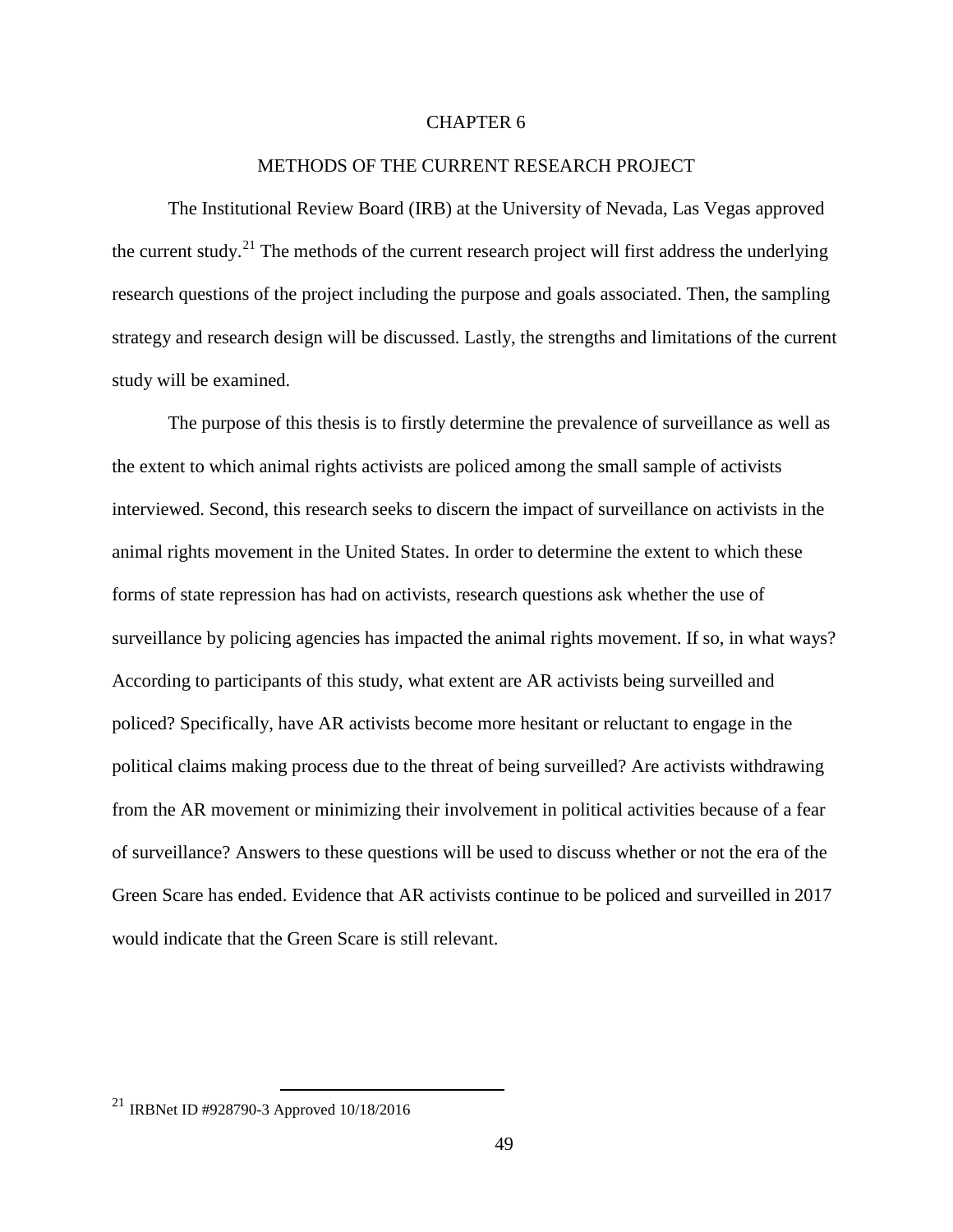#### Use of Snowball Sampling Strategy and Limitations

The sampling strategy used to select participants employs a convenience/availability sampling design in addition to snowball sampling. Snowball sampling was chosen as the optimal sampling design in order to contact and interview a specific group of research participants. Miller (2005) states that much of the previous works in criminology utilizing qualitative research methods have used snowball sampling techniques. The snowball sampling strategy was the best method for this study because AR activists in general make up a small portion of any given population. For instance, when compared to Los Angeles or Portland, the AR movement in Southern Nevada is decidedly small. Attempting to do a randomized survey of the entire population would yield dismal results because this study focuses on a specific subpopulation. A randomized survey would be unlikely to capture a sufficient number of AR activists. The snowball method was beneficial in this design because activists in Southern Nevada area are firmly interconnected. The willingness of participants to refer activists within their own networks increased the likelihood that potential participants would partake in the study. Additionally, the snowball sampling method was used successfully in Starr et al.'s (2008) qualitative research on the surveillance of leftist social movement organizations in the U.S., for example. As in the aforementioned study, the researchers utilized their existing networks to contact animal rights activists, who then informed other activists about the study.

The researcher initially reached out to her contacts in Southern Nevada and Southern California. These initial contacts included two (2) animal rights activists who identified as an organizer on a college campus and a PETA youth outreach advocate. The researcher was acquainted with the Southern Nevada contact through her previous involvement with an animal rights based student organization. The researcher knew the Southern California contact through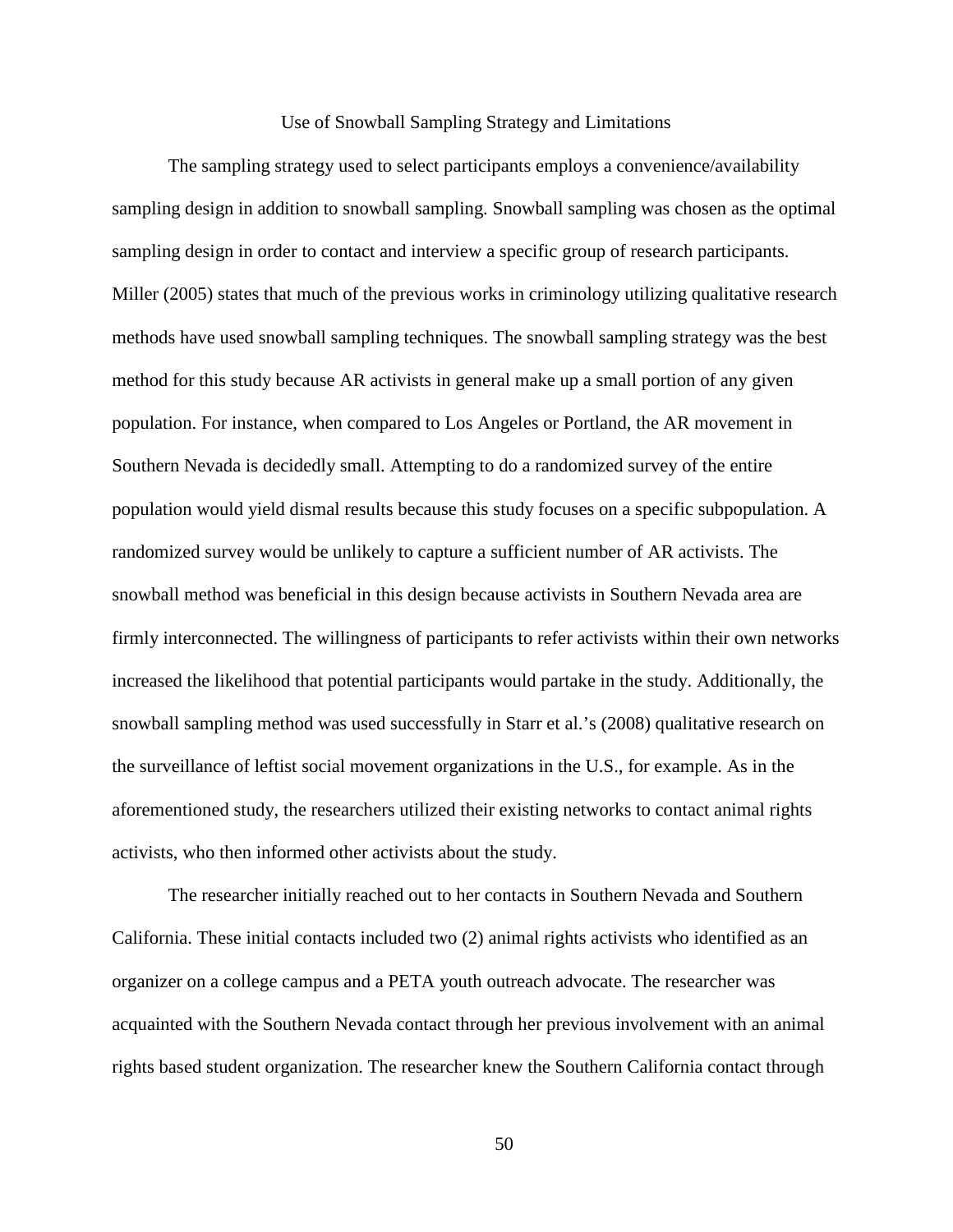her mutual work relationship with a non-profit organization. Because this initial pool of activists known to the researcher was quite small, the researcher had to supplement the group by contacting potential respondents through social media (Facebook and Instagram) and local AR organization websites. Potential participants were told how long the interview was going to take (approximately 45 minutes to 1 hour) and what the topic of study was (surveillance on activists).

The researcher reached out to local AR organizations through their Facebook pages on FB messenger, where oftentimes the administrators of the page would respond to the researcher's inquiries. On Instagram, the researcher found activists with public profiles based in the Southern Nevada who labelled themselves as vegans and activists. Their profiles commonly prominently featured images of their activism. Individuals who labelled themselves as AR activists and had pictures on their profile showcasing their involvement in the movement were messaged privately by the researcher through Instagram. The researcher also contacted prospective research participants through email rosters of animal rights organizations at a university.

Participants in the study who successfully completed the interview procedure frequently provided the researcher with a list of names of potential activists and their contact information via email, text, and social media platforms. The researcher then directly contacted activists with the information provided. The researcher gathered a sample of eleven (11) participants for the study from the states of Nevada, Oregon, and Colorado. Of these eleven (11) participants, seven (7) were referred through snowball sampling (Activists #4, 5, 6, 7, 8, 10, and 11) and the remaining participants were directly contacted by the researcher.

#### *Limitations of Sampling Framework*

A criticism of snowball sampling frameworks is that research participants are not selected randomly. Thus, findings may not accurately represent a diverse and broader population of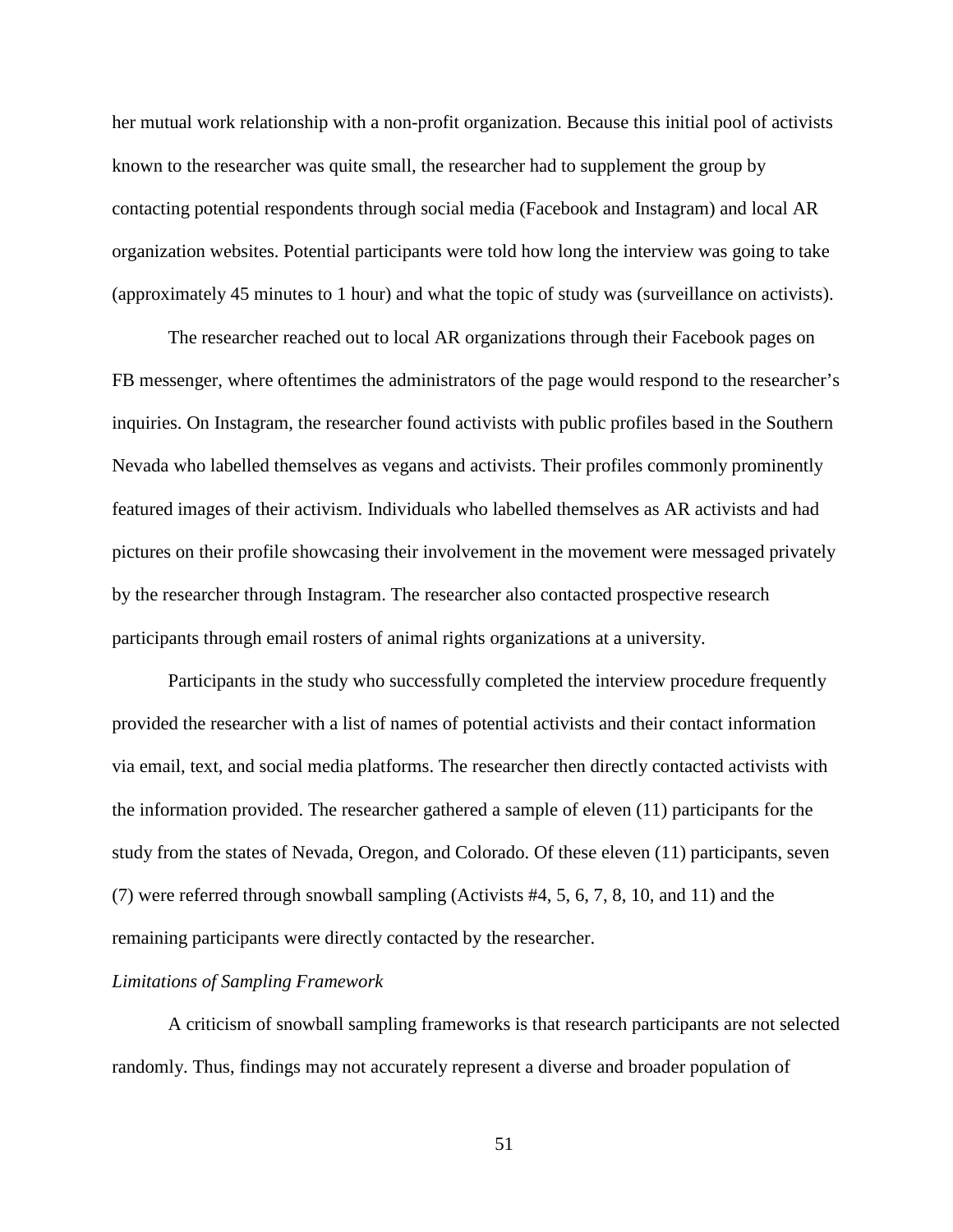potential participants involved in animal rights activism (Singleton & Straits, 2010).

Generalizability, although important, is not a standard goal of qualitative studies. Instead of drawing broad inferences from particular observations and/or interviews, the goals of qualitative research are to provide rich, contextualized understandings of some aspect of human experience via a study of particular cases and/or participants. Herein, interviews with animal rights activists via a snowball sampling framework is useful in understanding more about their experiences of being policed and surveilled and learning how surveillance impacts them on an individual, group, and movement level.

That said, the decision to exclude animal welfare activists (i.e. a moderate sector of the animal rights movement) from this study limits the generalizability of contextual findings. As noted throughout the findings section, conclusions could be drawn to how other similarly situated animal rights activists/advocates experience surveillance and state repression. Additionally, the difficulty in accessing research participants who identify as an underground or radical member of the AR movement will preclude the researcher from drawing any conclusions about this small subpopulation in the movement. This study does not include active ALF members (who identify as radical or underground members of the movement), but does include a former justice-involved ALF member who was referred to the researcher by another activist participant.

The study's findings will be most relevant to the population of AR activists who are generally law abiding but ground themselves in the ideology of animal rights (and not animal welfare). <sup>[22](#page-59-0)</sup> Thus, thematic findings from this study should not be considered comprehensive to

<span id="page-59-0"></span> $22$  There are significant differences between these two groups, with the distinguishing factor being that animal welfare activists operate in mainstream organizations like the Humane Society of the United States (HSUS) and focus foremost on companion animals like dogs and cats. Animal welfare activists then, are not perceived as threats to national interests and are shielded from the threat of surveillance or state repression when compared to the more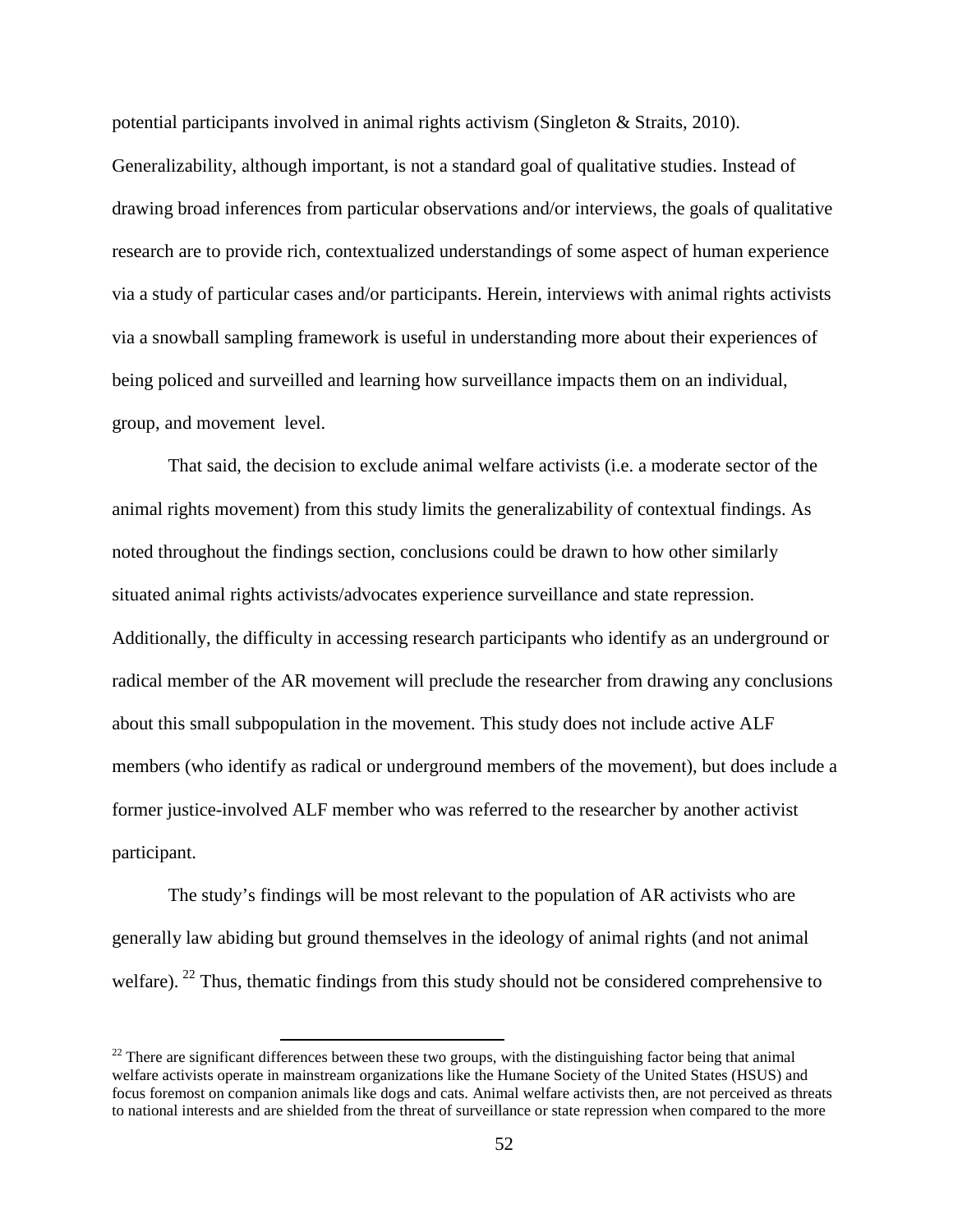the movement as a whole. Last, because the animal rights movement is overrepresented by women (Hill, 2010), it is expected that females will correspondingly dominate the study sample. As expected, the sample was comprised of nearly all women save for one male. Recognizing these limitations, the researcher hopes to increase this study's scientific rigor by being transparent in study methods, analysis techniques, and theory integration as recommended by Miller (2005). Again, as noted above, interview questions derived from several recently published research projects. Therefore, planned replication increases transparency and rigor. Throughout the findings section, comparisons will be drawn between the current project and previously published studies (Carson, et al. 2012; Starr et al., 2008).

Research Design: Interviews with Animal Rights (AR) Activists

### *Screening Process for Research Participants*

 $\overline{\phantom{a}}$ 

The screening process for potential research participants was limited to include whether or not individuals 1) adhered to the ideology of animal rights (not just animal welfare), and 2) recently participated in the political claims making process(i.e., activism). The specific stipulations were that participants had to have been active in the animal rights movement within the past six months by engaging in some form of recognized activism, such as protesting, advocacy, lobbying, organized boycotting, or social media engagement. Selected participants engaged in a diverse set of political actions intended to further the goals of the AR movement. The researcher adopted a broad interpretation of what constitutes activism, and as a result,

radical ideology of animal rights. Glasser's (2011) research highlighted the distinction between the two groups when she noted that mainstream organizations like HSUS have joined the government in labeling groups like ALF as terrorists. Where HSUS has received cooperation from the government and corporations in promoting their objectives, animal rights organizations like PETA have been surveilled and attacked by the FBI as being a front for more radicalized views that could lead to violent or illegal activities (Sorenson, 2009; Salter, 2011).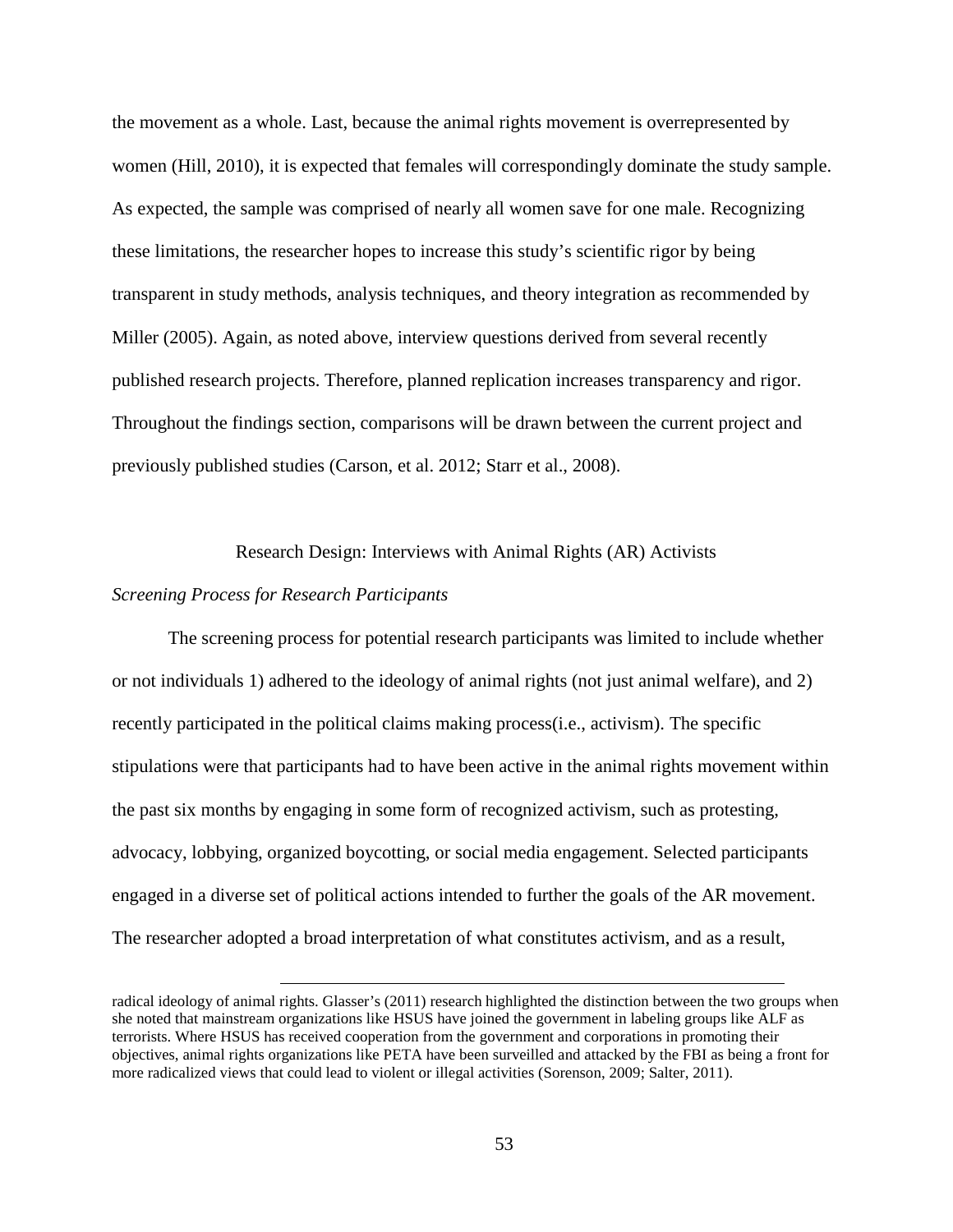participants had backgrounds in legislative advocacy, traditional protest or public forms of dissent, social media engagement/advocacy, and underground activism. Affiliation or membership in an established animal rights organization was seen as an indicator of activism, but was not a requirement. The study excluded individuals who may have been active in the political process but advocated for animal welfare issues specifically (versus animal rights issues). For more information on the activists selected for interviews, please see Appendix B on page 96. Where possible, the researcher attempted to use descriptors of participants that they assigned to themselves. For example, if a respondent referred to themselves as an advocate versus an activist, or vice versa, the researcher similarly adopted this verbiage.

#### *Description of Interview Questions Utilized*

With the permission of co-author Dr. Fernandez from Northern Arizona University, the interview questions administered for this study replicated the structured interview questions used in Starr, Fernandez, Amster, Wood, and Caro's (2008) research on the state sponsored surveillance of leftist social movement organizations. Starr et al.'s (2008) interview questions asked research participants whether they have been personally subject to various forms of covert and overt repression. The questions include inquiries about the presence of police officers at activists' events, if activists are being questioned or followed by law enforcement agents, and if activists' social movements have been infiltrated. A small number of questions pertain to how activists perceive other instances of state repression at local and national levels, and whether their perceptions of outside state repression is concerning to them. Last, Starr et al.'s (2008) structured interviews cover the effects of surveillance by asking activists how the use of surveillance has impacted activists individually and as a group. For instance, at the individual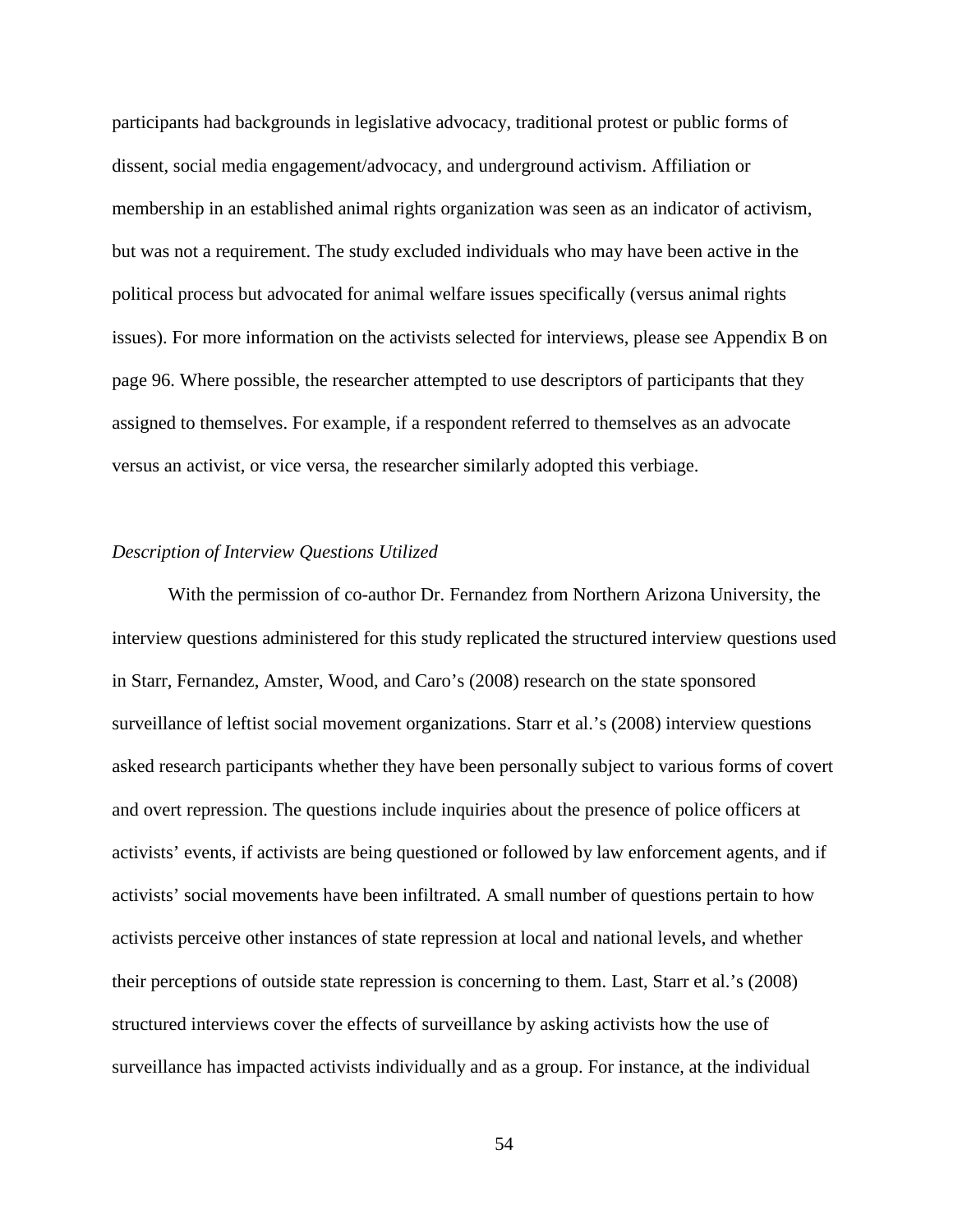level the interview asks if surveillance has affected their willingness to express certain political views or partake in certain kinds of social movement (SM) or activist work. At the group level, the interview asks if the social movement organization (SMO) has had more difficulty organizing events or affected modes of communication. Some activists in the sample could not answer questions pertaining to group impacts of surveillance if they did not identify as being in an AR group.

The current research project also incorporated four (4) questions from Carson, LaFree, and Dugan's (2012) study (with her permission), which analyzed terrorist incidents by environmental and animal rights groups in the U.S. Carson et al.'s (2012) interview questions act as a screening tool for the study because they decipher how activists became involved in the movement as well as what types of activities they engage in. The former questions ensure that only individuals who adhere to the ideology of animal rights participate in the study. The latter questions confirm that research participants are engaged in the political claims making process. Another interview question asks the research participant to recall the last instance they participated in an animal rights (AR) related activity or event.<sup>[23](#page-62-0)</sup> This helps to verify that study participants are currently active in the movement. The last two questions from Carson et al. (2012) pertain to activists' awareness of the USA PATRIOT Act (2001), the Animal Enterprise Protection Act (AEPA, 1992), and the Animal Enterprise Terrorism Act (AETA, 2006). These prompts ask how, if at all, awareness of legislation has impacted activists' behavior. Finally, another question asks activists their opinion on the viability and effectiveness of using violence to achieve their goals.

<span id="page-62-0"></span> $^{23}$  This question was included by the researcher independent of Starr et al.'s and Carson et al.'s interview questions.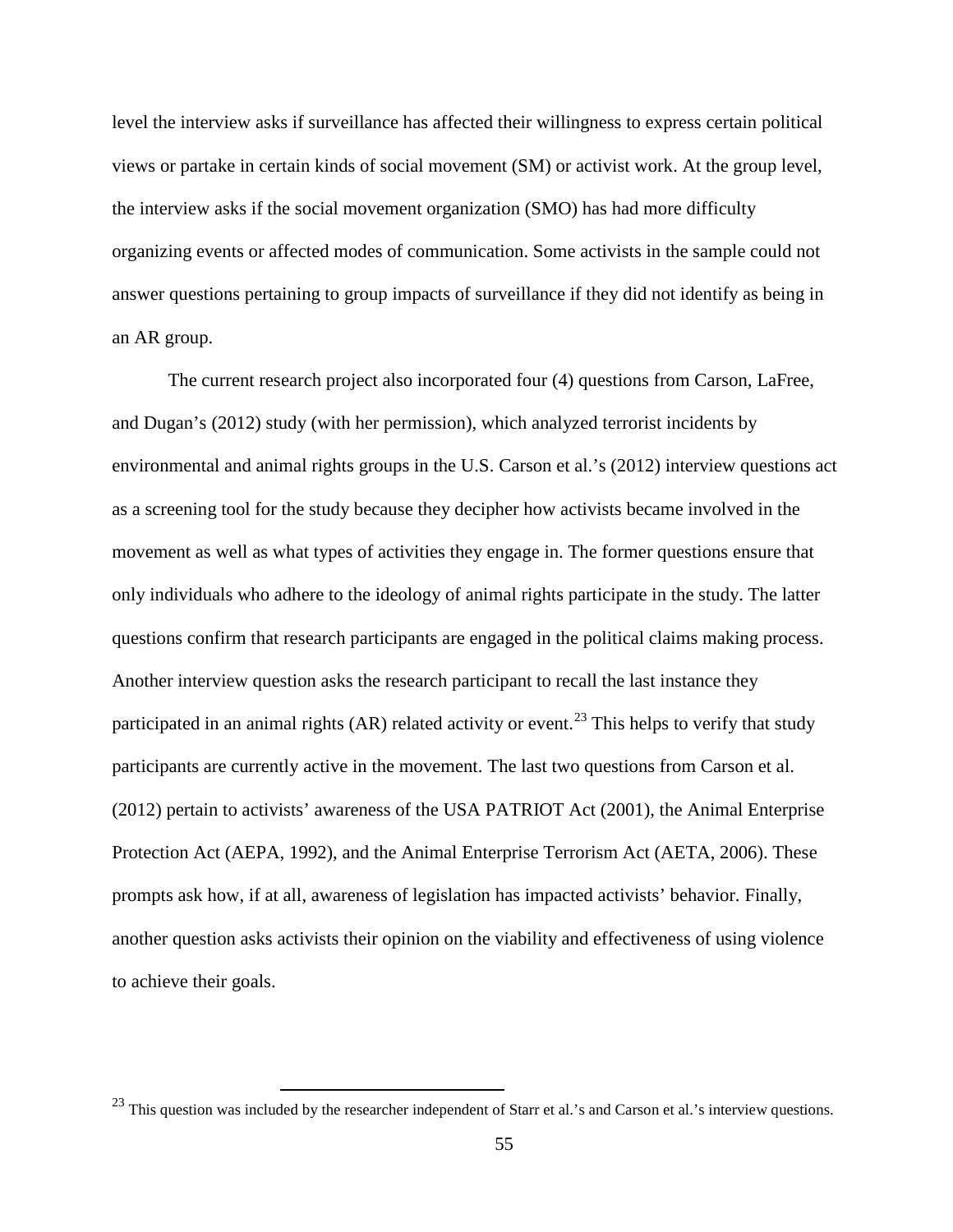Overall, then, the combination of these interview questions are useful in answering the broad research questions of examining the extent of surveillance among participants, and the impact of surveillance on an individual, group, and movement level. Responses to these answers will help determine the relevance of the Green Scare today.

# Structured Interviews, Empathetic Interviewing, and Limitations

The researcher chose to implement a structured interview format that employed face-toface interviews largely because of the fact that the current study is the third of its kind and thus still largely exploratory in nature. The structured interview format utilized allowed for some divergence from the script as well as room for follow-up or clarifying questions. Qualitative research methods were deemed as being best suited for this study because it allowed the researcher to capture the lived experiences of activists in a detailed and more fully encompassing manner than quantitative methods could have hoped to achieve (Tewksbury, 2009).

Starr et al.'s (2008) study relied solely on in-depth interviews with leftist social movement activists and revealed a plethora of information regarding the extent of surveillance on political dissidents as well as how surveillance impacts the political process of activists. Carson et al. (2012) interviewed AR and environmental activists as a supplement to their mostly quantitative study. However, Carson et al. (2012) focused on quantifying the incidents of domestic terrorist and non-domestic terrorist acts that occur in the United States whereas the purpose of this study is to examine the impact of surveillance on AR activists.

Overall, the use of qualitative interviews allowed the researcher to connect with activists on a personal level. Out of eleven (11) activists interviewed, only one (1) was male. These results were expected because the AR movement is mostly comprised of women (Hill, 2010).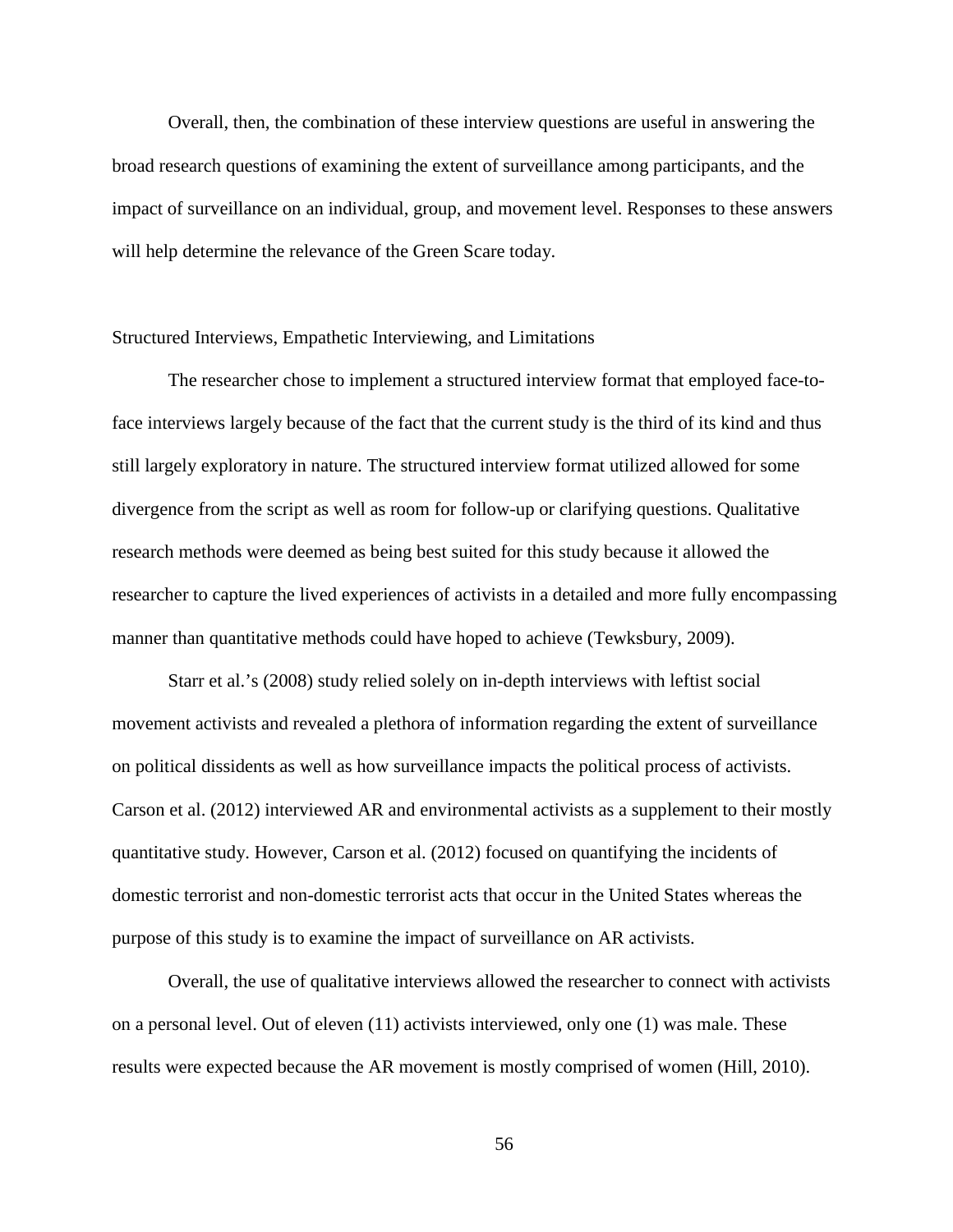The researcher's standpoint incorporates experiential knowledge similar to participants. Namely, the researcher has been a member of the animal rights movement intermittently since 2007. Since this is largely a female movement (Hill, 2010), qualitative interview procedures are more in line with the movement as well as the researcher's personal standpoint and connection to the phenomena. The current interview script allows research participants to answer both open-ended and close-ended questions; they are also able to expand upon their answers and ask questions of the researcher. Respondents can answer interview questions in more detail and depth, allowing the researcher to get a fuller understanding of the phenomena in question (i.e. animal right activists experiences with state repression including effects and impacts of surveillance on the individual activist as well as the movement overall).

### *Empathetic Interviewing*

The researcher chose to depart from traditional interviewing techniques in favor of adopting an empathetic style of interviewing (Fontana & Frey, 2005). Overall, the goal of empathetic interviewing is for the researcher to become an advocate for the respondent (Fontana & Frey, 2005). In so doing, the involved nature of empathetic interviewing, similar to participatory action research (PAR) goals of helping people via action (Chase, 2005; Fontana & Frey, 2005). In empathetic interviewing, the interview is a seen as the outcome of a collaborative process between the researcher and respondent (Fontana & Frey, 2005) where the researcher has been involved in every step of the research project and plans to share findings with participants involved.

In order to maintain as natural a conversation as possible, interviews were tape recorded and allowed the researcher to give her undivided attention to participants. Of this procedure,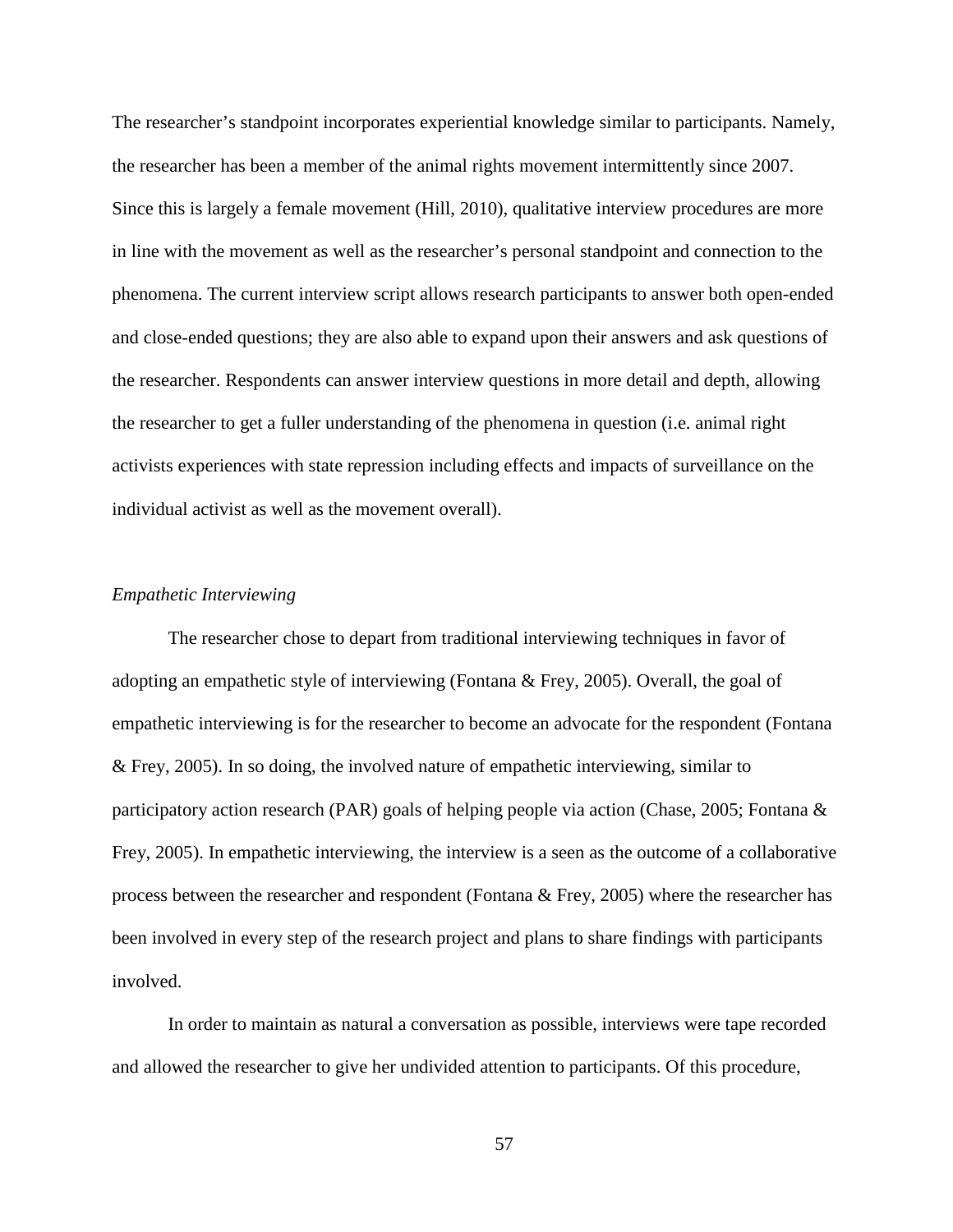participants were very understanding and voiced no objections to being recorded. Even though the use of writing field research notes during an interview is important, the researcher chose not to do this. Instead, during each interview, the researcher engaged in constant eye contact with participants, asked follow-up and clarifying questions, and answered any questions from the participants. These skills signaled to participants that the researcher was actively listening, cared what they had to say, and respected their time. Building rapport this way lead to many participants connecting the researcher to additional participants. At the end of each interview, the research would write down notes including things and/or issues that stuck out, questions asked, or any follow-up information requested from participants.

Researcher neutrality is recognized as an unobtainable goal in empathetic interviewing because the interviewer is inextricably linked to specific contextual situations and is tied to a certain point in history (Fontana & Frey, 2005). Interviewers hold their own conscious and unconscious biases, motivations, and opinions that can impact the interview process (Fontana & Frey, 2005). When contacting potential participants, they were made aware of the reality that the researcher is a vegan and supporter of the animal rights movement.

# *Gendered Interviewing*

Like empathic interviewing, the gendered perspective rejects traditional approaches to interviewing, which is viewed as hierarchical and ethically questionable (Fontana & Frey, 2005). By hierarchical, I mean to say that the inequitable relationship between the researcher and the participant creates an unbalanced power structure between the two that can impact the interview process. For instance, when the researcher is a White male and the subject is a woman of color, power differentials are more pronounced. Gendered interviewing foremost believes that gender, sexuality, and race cannot be separated from the interview process. The gendered perspective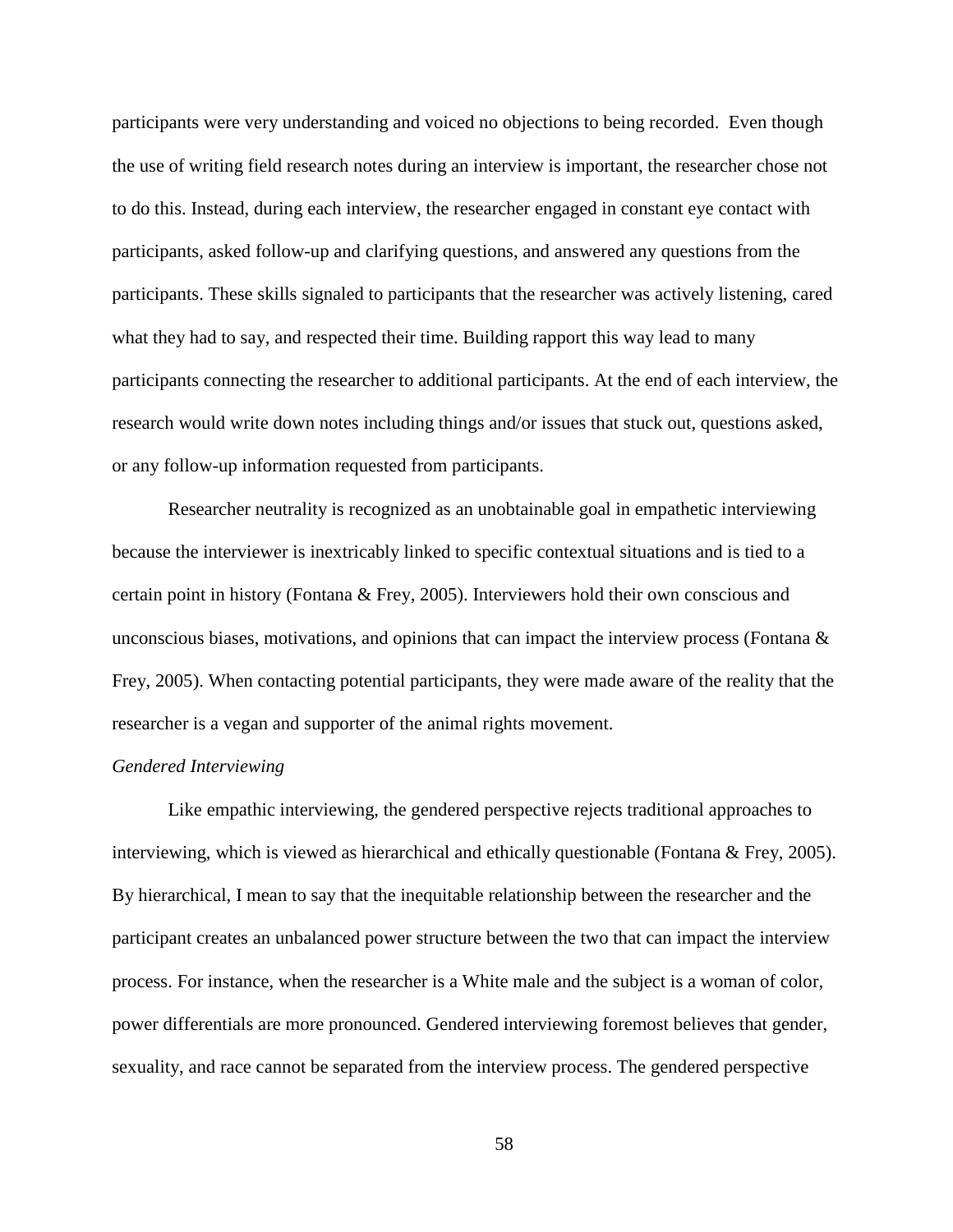also argues that traditional interviewing calls for researchers to both deflect respondent's questions that do not pertain to the interview and encourages interviewers to engage in a sort of "one-way pseudoconversation" with respondents (Fontana & Frey, 2005, 710). In traditional forms of interviewing, the researcher is solely focused with getting detailed qualitative data from respondents and is unconcerned with establishing meaningful connections with respondents.

Gendered interviewing supports the notion that researchers should be able to answer respondent's questions honestly and engage in a two-way conversation, similar to a conversational style of interviewing (Fontana & Frey, 2005). This style of interviewing differs from establishing rapport with participants because of its emphasis on an open and honest twoway conversation and because of its end goal of creating research that contributes to the goals of social justice. The current study, for example, hopes to prompt conversation on what it means to be a domestic terrorist in the U.S. and advocates that law enforcement agencies and policymakers should place a higher priority on investigating groups known to have caused human casualties. In line with views on ecofeminism (which is a feminist ideology that advocates that women cannot achieve equality with men until nature and animals are free from being exploited) goals, animal rights align with social justice movement goals (social, economic, and political equality for all members of society, including women) as well.

#### *Limitations of Empathetic and Gendered Interviewing*

Both empathetic and gendered interviewing eschew traditional interviewing techniques. The gendered style of interviewing prioritizes equality between the researcher and participant as well as open and honest communication (Fontana  $\&$  Frey, 2005). An open and honest communication style could potentially hamper respondent's answers if they are swayed by the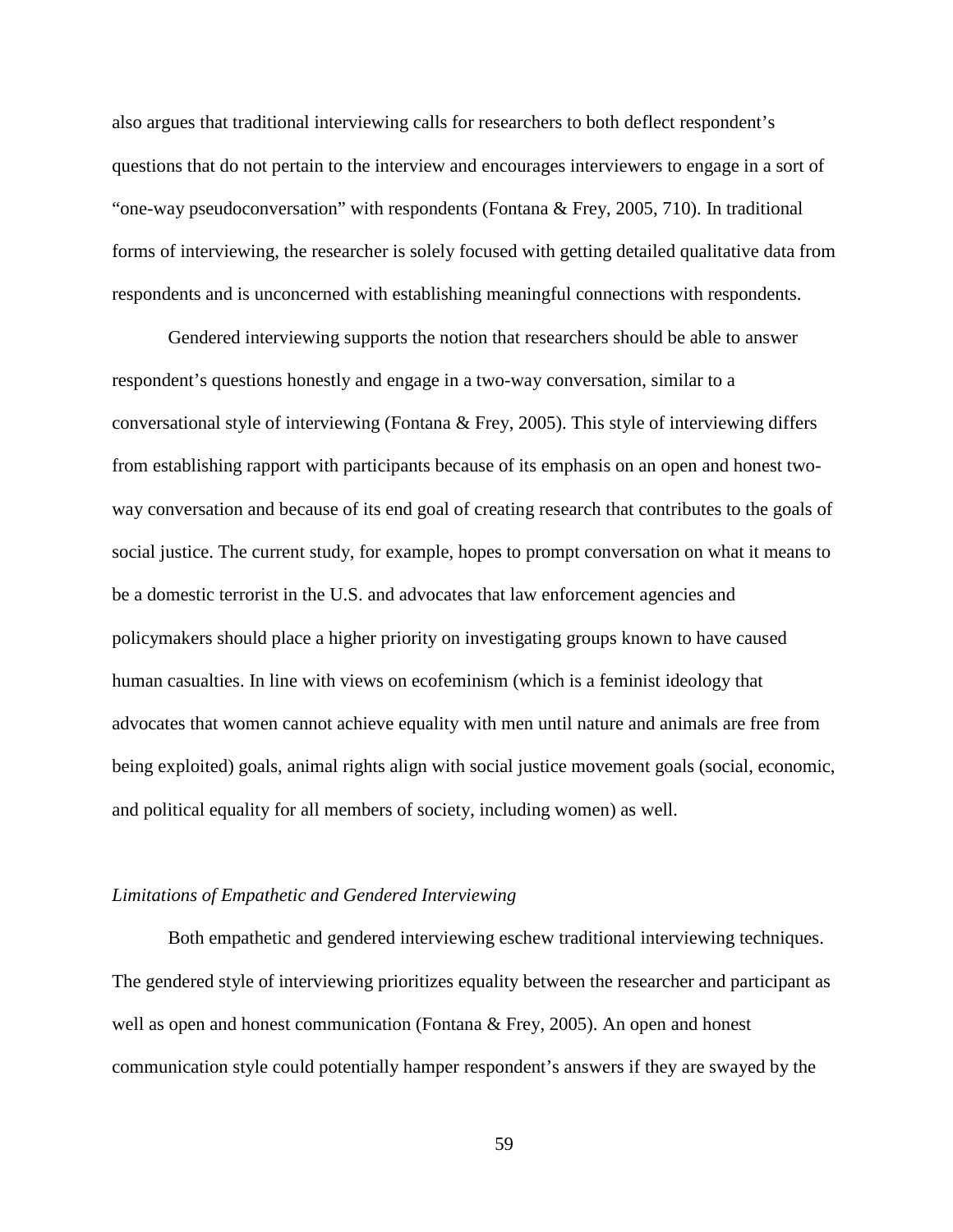researcher's statements or opinions, however (rather than if the researcher maintained a completely neutral stance). Empathetic interviewing recognizes that researchers hold their own biases and opinions. Informing participants of these biases and opinions may be another limitation because this could also affect participant responses.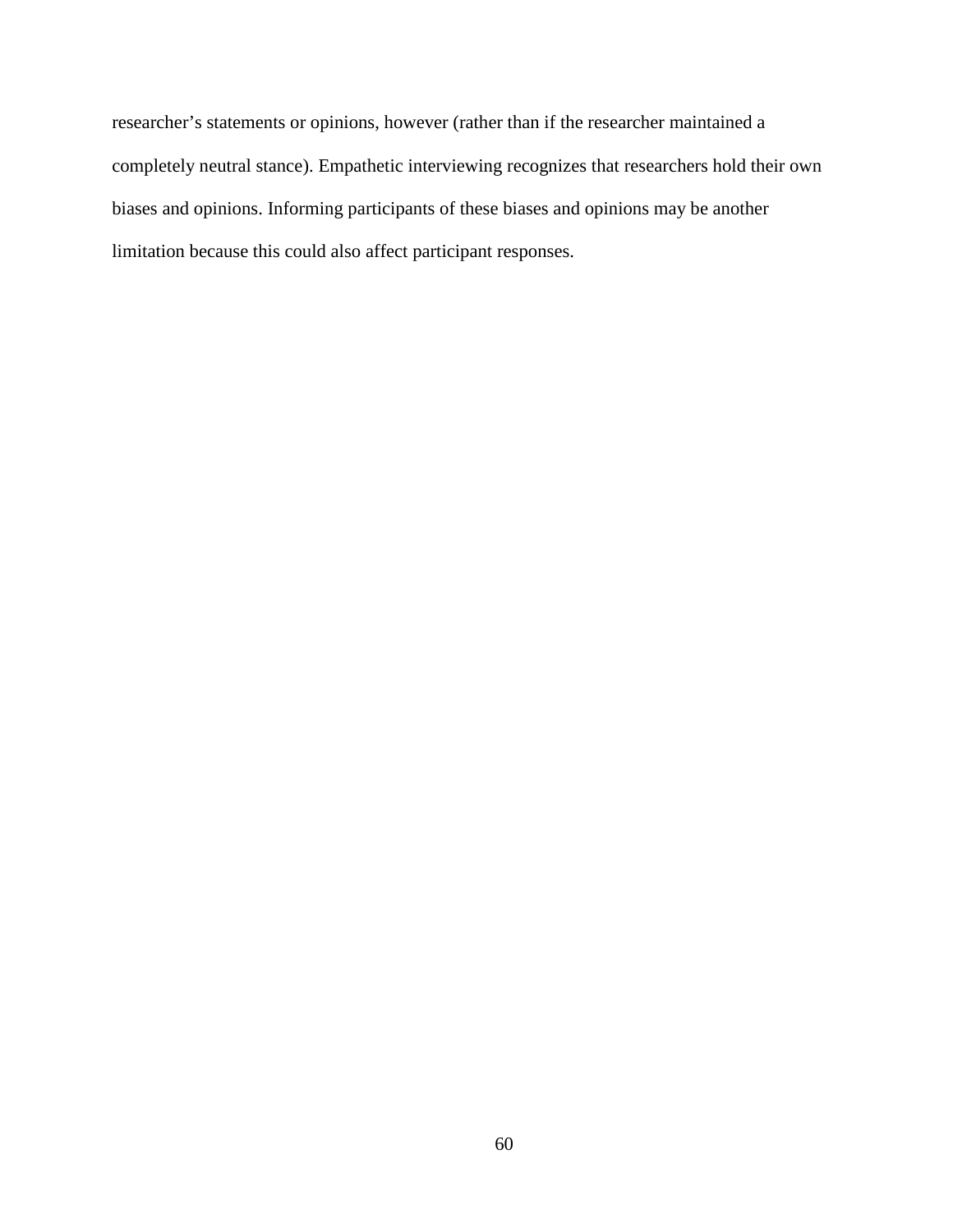## CHAPTER 7

## FINDINGS

The findings from the study yielded four main themes: 1) a lack of awareness with legislation pertaining to animal rights (AR) activists, specifically the Animal Enterprise Protection Act (AEPA), USA PATRIOT Act, and the Animal Enterprise Terrorism Act (AETA); 2) a disposition towards non-violent tactics for use in the AR movement; 3) surveillance indicators experienced by activists on multiple fronts, including law enforcement, private entities, and animal enterprises and; 4) activists perception of the impact of surveillance on their individual and group activism, as well as the movement overall.

The first theme, concerning activists' familiarity with AR-specific legislation, addresses the allegations in the literature review that the existence of such laws make activists' reluctant to participate in the AR movement. The second theme, where participants overwhelmingly endorse non-violent methods of activism, highlights the fact that the AR movement is a non-violent social movement. In contrast, AR-specific laws were passed due to concerns that the AR movement and AR radicals were becomingly increasingly violent according to the literature. The extent to which participants experience indicators of surveillance is examined in the third theme, which is directly relevant to one of the study's research question (To what extent are AR activists being surveilled?). Last, the fourth theme also addresses the study's research question on how the surveillance impacts participants' activism, their group, and the movement. The responses found in the third and fourth themes will provide indication of whether the Green Scare has persisted.

Theme 1: A Lack of Awareness among Activists on AR-Specific Legislation

In Boykoff's (2007a) mechanism-based social movement theory, there are ten action modes the government utilizes to employ against political activists with the goal of suppressing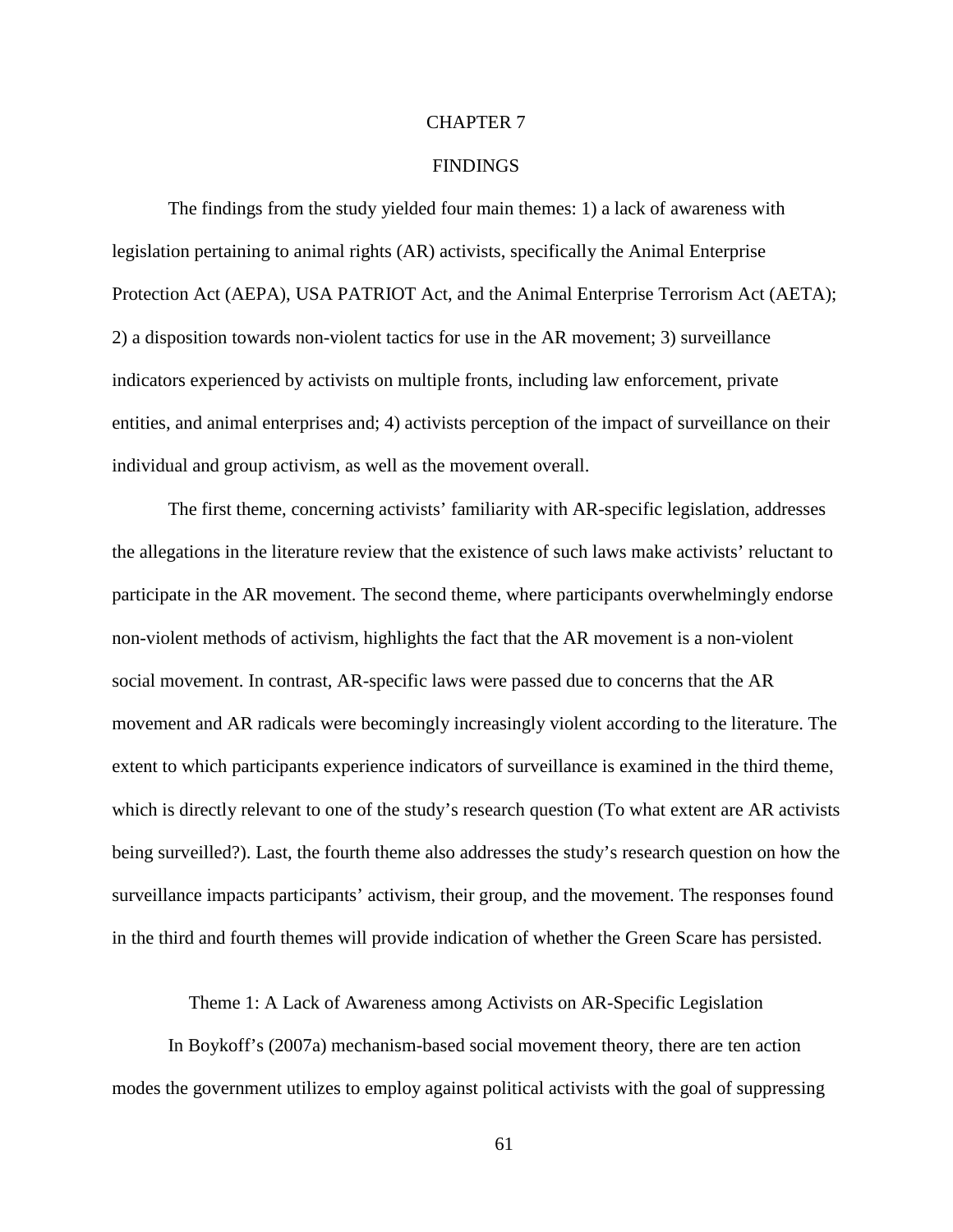dissent. The creation of extraordinary rules and laws is the eighth action mode, whereby the state intentionally enacts repressive laws as a response to political dissent. The United States has previously enacted extraordinary rules and laws in response to the perceived growing threat of communism, such as the 1917 and 1918 Espionage and Sedition Acts. More recently, Congress has passed the USA PATRIOT Act in response to the 9/11 attacks and the perceived threat of domestic terrorism. Boykoff (2007) specifically singles out the PATRIOT Act as an example of an extraordinary rule and law that, "has the potential to affect the practice of dissent" (292). In other words, it is possible that citizen's civil liberties and activists' First Amendment rights may be infringed upon under the PATRIOT Act.

In addition to the PATRIOT Act, the Animal Enterprise Protection Act (AEPA) and the Animal Enterprise Terrorism Act (AETA) would also arguably fall under the realm of Boykoff's extraordinary rules and laws clause. The AEPA and AETA, after all, were enacted in response to the perceived threat of growing animal rights radicalism. Critics of the AETA and the provisions contained within the reauthorization of the USA PATRIOT Act pertaining to the activities of animal rights activists (AR) have argued that such legislation has created a chilling effect on protected First Amendment activities (Goodman, 2007; Hill, 2010; Kahn, 2009; McCoy, 2007; Sorenson, 2009). These critics allege that legislation specific to animal rights activists was enacted to stifle dissent and protect the bottom line of corporations.

Boykoff's point that the PATRIOT Act has the potential to stifle dissent can be similarly applied to the AETA – AETA also has the *potential* to repress activists working towards animal rights campaign goals. However, the findings in this qualitative study found that participants were largely unware of legislation specific to the activities of AR activists. Over half of the sample stated that they were not familiar with the AEPA (6 out of 11). This lack of awareness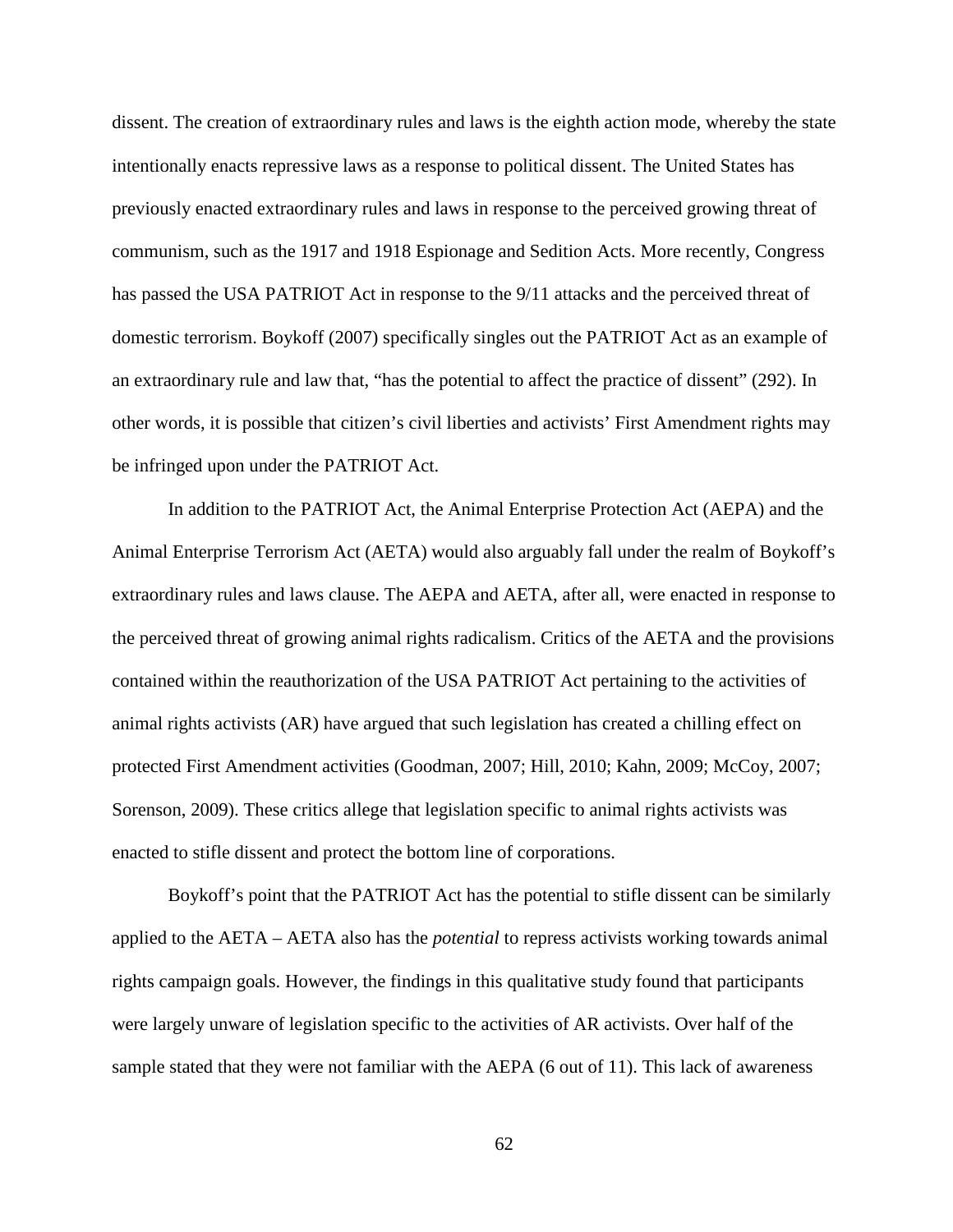could be due to the fact that the AEPA was enacted nearly twenty-five (25) years ago.

Demographics wise, six (6) activists were middle-aged and the remaining five (5) activists were young adults. It could very well be that the age of the respondents impacted their familiarity with relevant legislation. The table below depicts the sample's answers to whether they were familiar with or had heard of legislation pertinent to AR activists.

| Table 2                     |                       |                        |                      |  |  |
|-----------------------------|-----------------------|------------------------|----------------------|--|--|
| <b>Awareness of AR –</b>    | Animal Enterprise     | <b>USA PATRIOT Act</b> | Animal Enterprise    |  |  |
| <b>Specific Legislation</b> | Protection Act (AEPA) | 2001                   | Terrorism Act (2006) |  |  |
|                             | 1992                  |                        |                      |  |  |
| Activist 1                  | N <sub>o</sub>        | Yes                    | N <sub>o</sub>       |  |  |
| Activist 2                  | N <sub>0</sub>        | Yes                    | N <sub>0</sub>       |  |  |
| Activist 3                  | Yes*                  | Yes                    | Yes*                 |  |  |
| Activist 4                  | Yes                   | Yes                    | Yes                  |  |  |
| Activist 5                  | No                    | <b>No</b>              | $No**$               |  |  |
| Activist 6                  | N <sub>0</sub>        | N <sub>0</sub>         | N <sub>0</sub>       |  |  |
| Activist 7                  | N <sub>o</sub>        | N <sub>o</sub>         | N <sub>o</sub>       |  |  |
| Activist 8                  | Yes                   | Yes                    | Yes                  |  |  |
| Activist 9                  | Yes                   | Yes                    | N <sub>o</sub>       |  |  |
| Activist 10                 | N <sub>o</sub>        | N <sub>o</sub>         | Yes                  |  |  |
| Activist 11                 | Yes                   | Yes                    | Yes                  |  |  |
| <b>TOTALS</b>               | No $(7)$ ; Yes $(4)$  | Yes $(7)$ ; No $(4)$   | No $(7)$ ; Yes $(4)$ |  |  |

Awareness of AR-Specific Legislation among the Sample

\*Activist #3 is not familiar with the specifics of AEPA or AETA but is aware in general that these laws deem activists as domestic terrorists.

\*\*Interviewer did not ask this question after asking about AEPA and the PATRIOT Act because Activist #5 admitted that she was "terrible at politics" and was only aware of ag-gag laws.

The activists interviewed displayed the most familiarity with the USA PATRIOT Act out of all other types of AR-specific legislation. When asked if they were familiar with the PATRIOT Act, seven (7) out of eleven (11) activists stated they were aware of this Act. In regards to the most recent 2006 Act pertaining to AR activists, a slight majority or 55% of the sample stated that they were not familiar with the AETA (6 out of 11). The AETA is over six (6) years old, but the PATRIOT Act is even older (16 years). This discrepancy may be because the PATRIOT Act has been reauthorized several times and has broader implications on the privacy rights of citizens as a whole, versus the AETA which only affects a small portion of the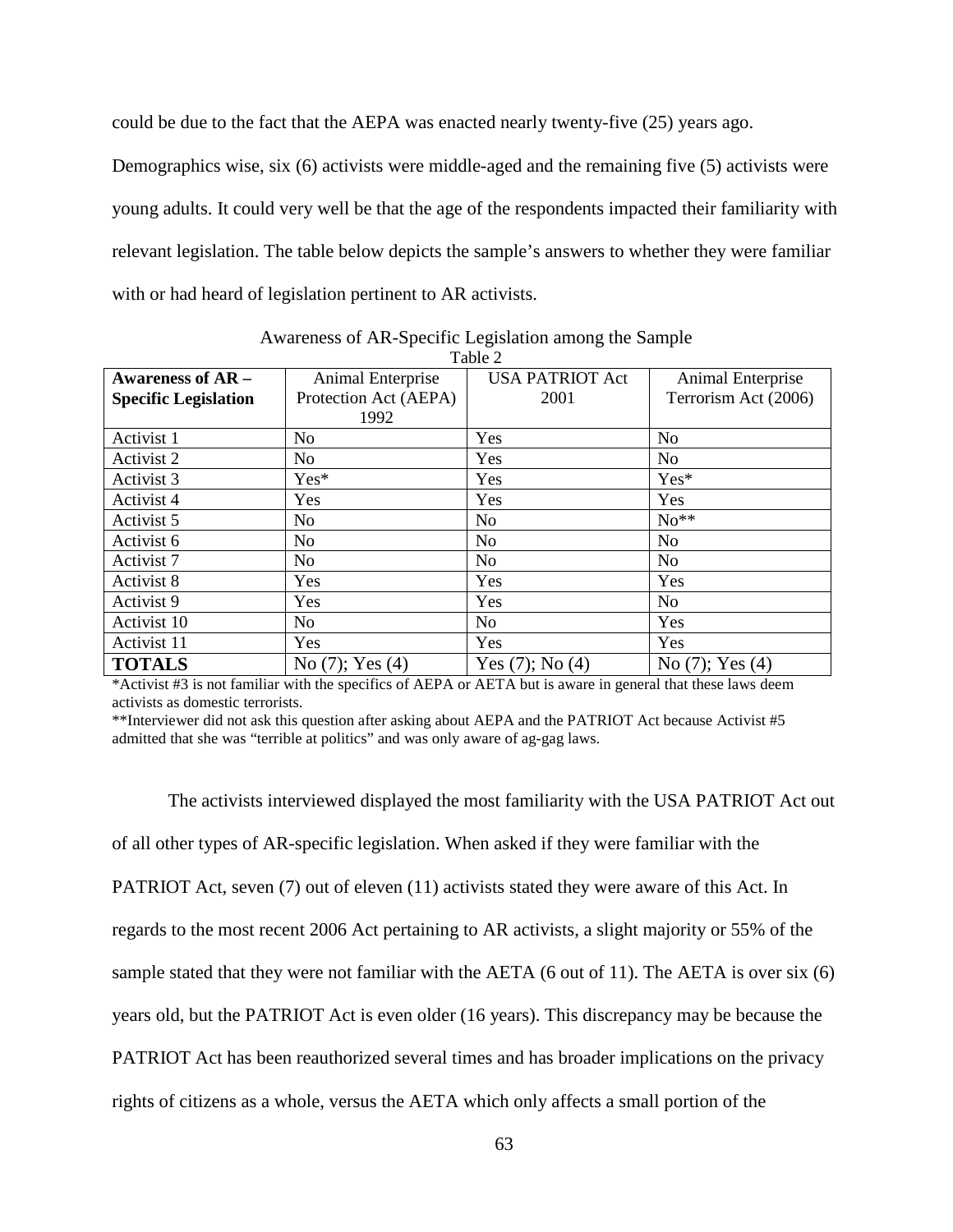population (AR activists). The PATRIOT Act has also received more attention in the media and thus, more people may be more aware of this Act compared to the other two.

Overall, respondents who stated they were familiar with AR-specific legislation mostly gave indication that they were vaguely familiar with relevant Acts. Activists who stated they were familiar with AR legislation replied in a similar fashion. Of the PATRIOT Act, Activist #2 stated, "*I've heard of it and I know that they deem animal activists or advocates as terrorists essentially*," while, on AEPA and AETA, Activist #3 said, "*I'm sure I do [know the legislation]. I just don't know the years or titles. That's the domestic terrorism, yeah*?" Regarding the AETA, Activist #10 also replied, "*I've heard of that but I don't know like, the full extent of the text. Basically, the people that violate that are the people that let the animals out of the cage, labs, yeah?*"

Eight (8) out of eleven (11) activists (or roughly 73%) were familiar with at least one Act. Of those activists who affirmed familiarity with the AEPA, PATRIOT, or AETA Acts, only three (3) or approximately 27% displayed a strong confidence in their knowledge and understanding of *all* of these Acts. The ignorance among activists concerning AR-specific legislation presents a stark contradiction to that seen in previous literature (Goodman, 2007; Hill, 2010; Kahn, 2009; McCoy, 2007; Sorenson, 2009). As stated above, many critics of the aforementioned legislation argue that these Acts present a threat to AR activists' free speech rights and creates a chilling effect on the movement. If the level of awareness among activists on relevant AR legislation is low, can it be argued that these Acts have a meaningful impact on the behaviors of AR activists?

Answering this question is challenging since the backgrounds of each activist interviewed varied widely. Some individuals were heavily involved in the movement and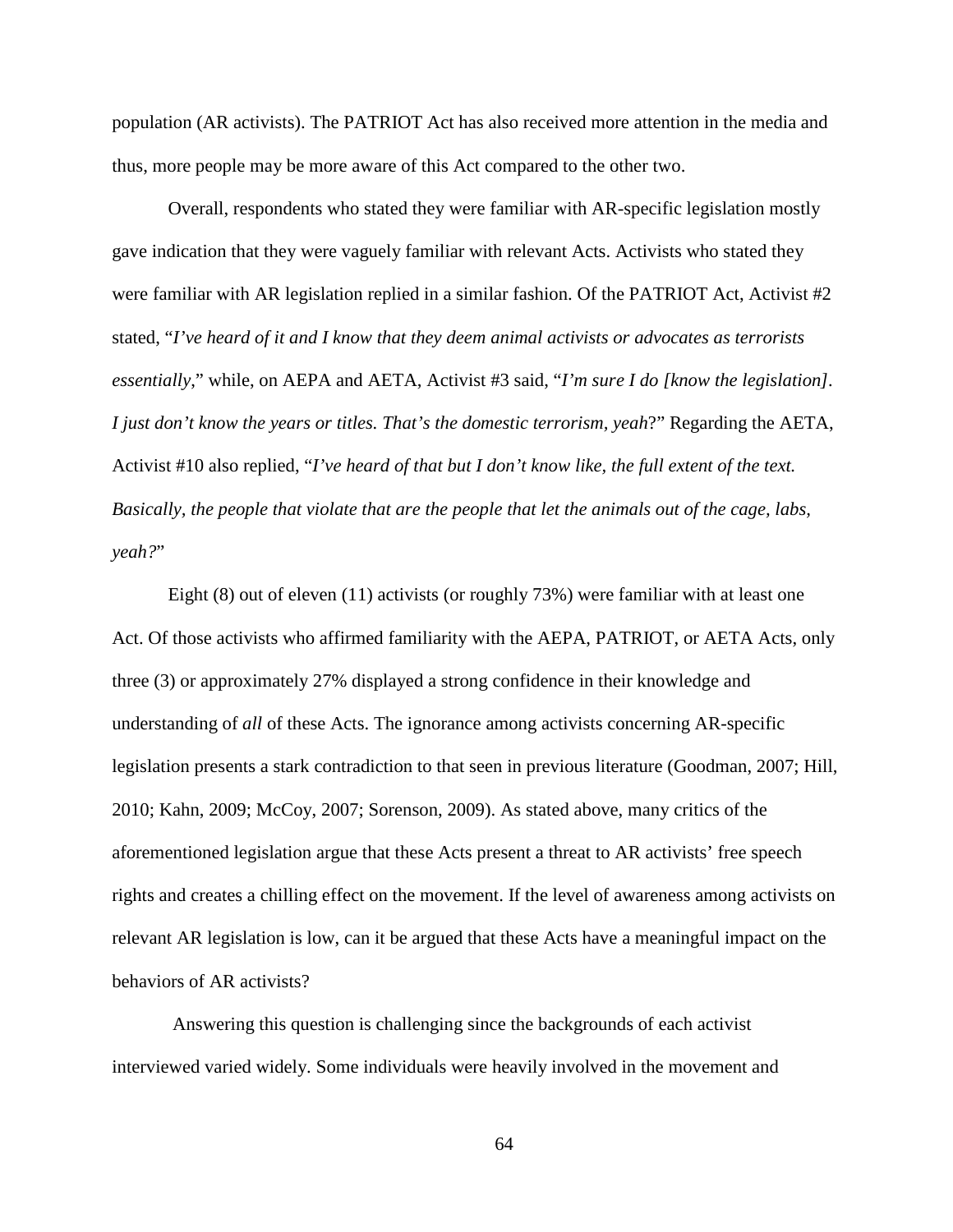partook in traditional forms of activism (protests, demonstrations, etc.) while others engaged in legal advocacy efforts (lobbying, working with local law enforcement, etc.). Still others had minimal involvement in the movement and either engaged in social media activism or prioritized other social justice movements ahead of animal rights. For the three (3) individuals who demonstrated a concrete understanding of AR legislation, two (2) were heavily involved in the movement and worked more so on legislative advocacy and vegan outreach. The third individual used to be heavily involved with the movement, but has since become consumed with other priorities. However, this activist was formerly justice involved because of his involvement with the radical AR movement, which would likely explain his acute awareness of AR-specific legislation.

Activist #4, best described as a legislative advocate, had this to say of AR-specific laws: "*I certainly feel like animal rights activists are targeted. By laws such as this…With these bills, with these ag gag bills, there's definitely a deliberate effort to stop the animal rights and welfare movement...*" Here, even though her activism is entirely legal and she works within the system to effect change, Activist #4 still clearly feels that the AETA and PATRIOT Act have a negative effect on the movement.

While most activists interviewed were not able to articulate a familiarity with ARspecific legislation, many voiced concerns that such legislation was harmful to the movement. Additionally, because most of the activists interviewed were unfamiliar with legislation pertinent to AR activists, it would follow that it would be difficult for them to say such legislation had any tangible effect on their activism. A lack of awareness on their part, however, does not preclude law enforcement agencies from investigating and surveilling AR activists as potential domestic terrorist threats.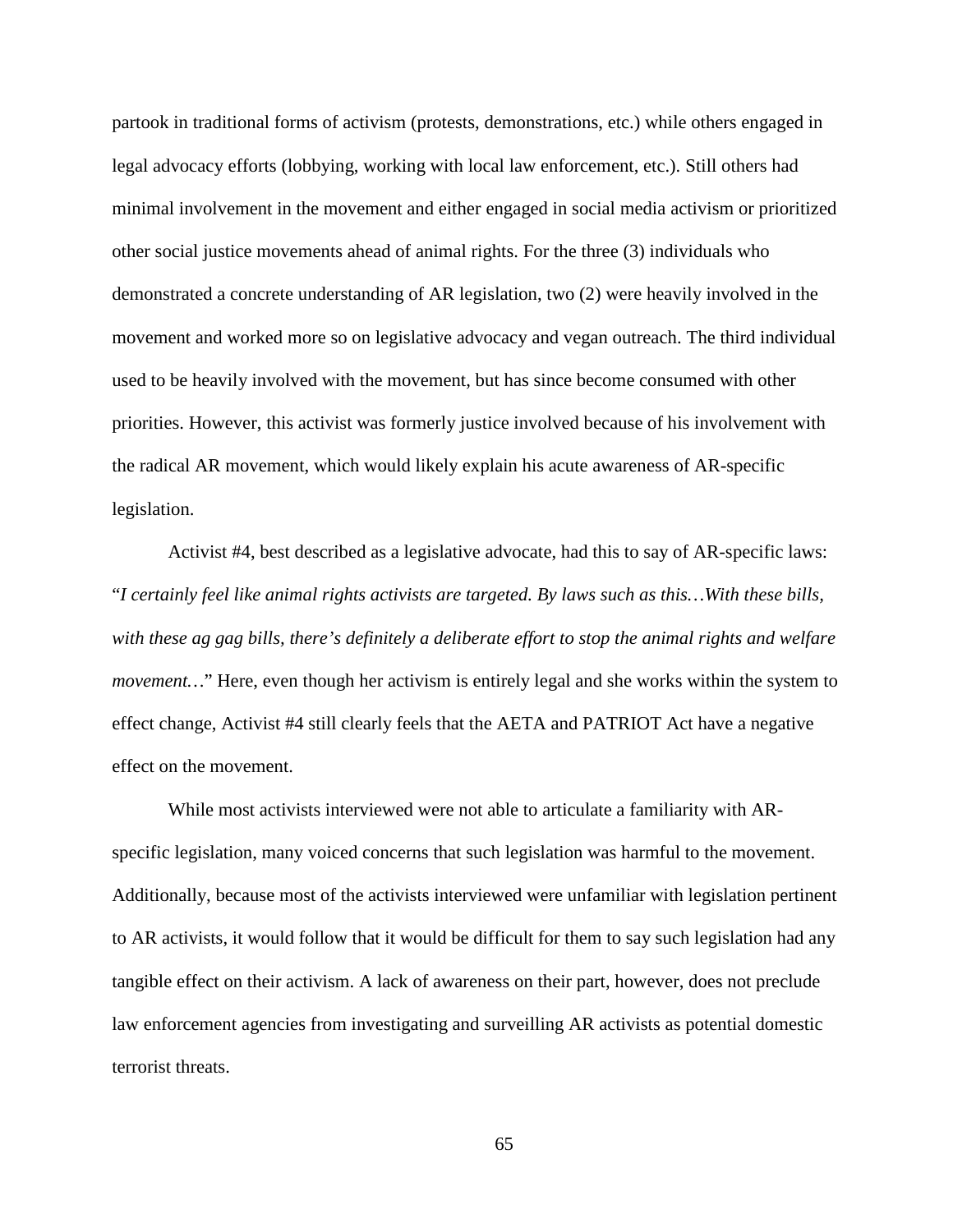#### Theme 2: Endorsement of Non-Violent Tactics by AR Activists

The collaborative efforts of the legislature and the FBI have brought forth Acts like the AEPA and AETA, and have created specific provisions within the PATRIOT Act to broaden the powers of law enforcement agencies to investigate AR activists. This begs the question of whether the AR movement, through its use of illegal direct actions, has warranted the creation of the aforementioned legislation. In 1993, a year after the AEPA was passed, the Department of Justice and Agriculture released a report on crimes committed by activists from 1977 to 1993 (Potter, 2011). The report determined that 313 crimes had been committed during this time period, and that the most common offense was for petty vandalism (160 out of 313 incidents). The second most common offense was stealing or releasing animals (occurring 77 times). The report noted that no injuries or weapons were used for all of the 313 crimes listed.

The Foundation for Biomedical research created the "Top 20 List of Illegal Actions by Animal and Eco-Terrorists 1996 – 2006" and ranked the list in order of severity. The top three actions included one (1) arson and two (2) bombings in California, all of which resulted in no injuries according to the same report (Potter, 2011). The Southern Poverty Law Center alleged that the AR and environmental movements were responsible for more violent and illegal acts than any other social movement in the past few decades. Their report listed ninety-five crimes committed between 1984 and 2002, several of which included multiple incidents of "pie-ings," where activists threw baked goods at individuals they were protesting against.

If pie-ings are being used as evidence that the AR movement is becoming increasingly violent, then the movement's most stringent critics appear to be somewhat off base. Private entities, such as the non-profit organization and animal enterprise research group listed above, have worked with government entities like the FBI to issue a barrage of reports that caution the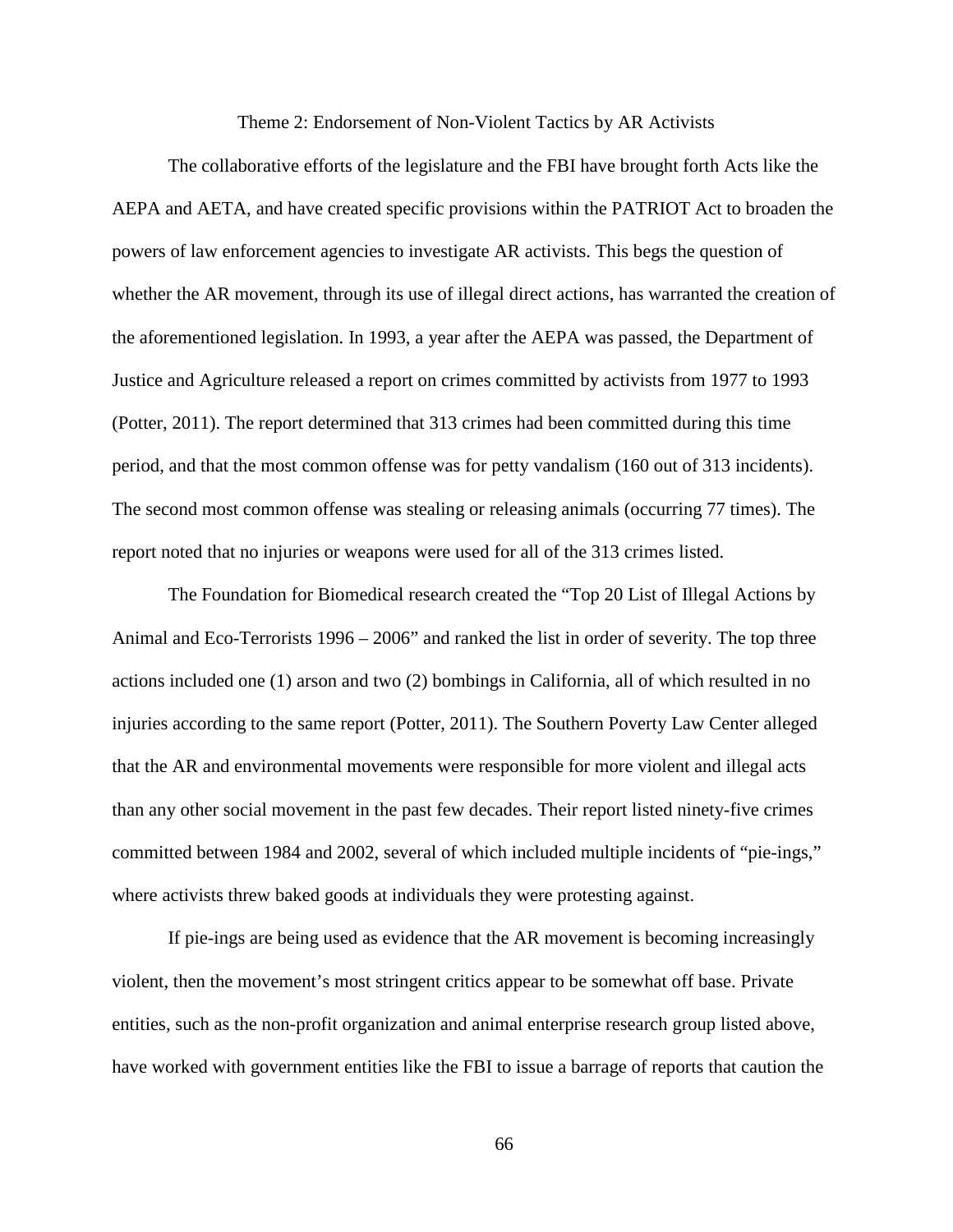American public about the terroristic nature of the AR movement. Following the government's lead, the media has reinforced the idea that AR and environmental activists are a domestic terrorism threat (Sorenson, 2009). This process is characteristic of Boykoff's (2007a) ninth and tenth action modes, mass media manipulation and mass media depreciation. In the former mode, the media publishes government information without question. In the latter mode, the media demonizes groups by associating them with a common enemy or frames a movement in such a way that activists are perceived as "ridiculous, bizarre, dangerous, or otherwise out of step with the public"  $(293)$ .

In 2005, a FBI official stated that ALF, ELF, and SHAC-USA comprised the most serious domestic terrorism threats in the U.S. (Carson, LaFree, and Dugan, 2012; Goodman, 2007). Additionally, in a 2008 report issued by the DOJ, the department alleged that "ecoterrorists" were responsible for committing the majority of crimes associated with domestic terrorism in the U.S. (Carson, et al., 2012). The FBI's interest in environmental and animal rights groups can be traced back to 1987, when the bureau first defined an arson of a university lab as domestic terrorism (Potter, 2011). The construction of AR activists as terrorists by law enforcement agencies contributed to the creation of legislation that targeted the actions of activists. As the statements above indicate, AR activists were designated as being violent individuals committing crimes at alarming rates. To curb this perceived threat, federal legislation including the AEPA, AETA, and PATRIOT Act (along with state-level eco-terrorism bills and ag-gag laws) were passed in response to this threat.

As noted throughout, AR radicals have been identified as domestic terrorist threats by the FBI, Congress, and state legislatures that have introduced or passed various eco-terrorism bills. The FBI has made clear that it perceives AR radicals as a threat to national security and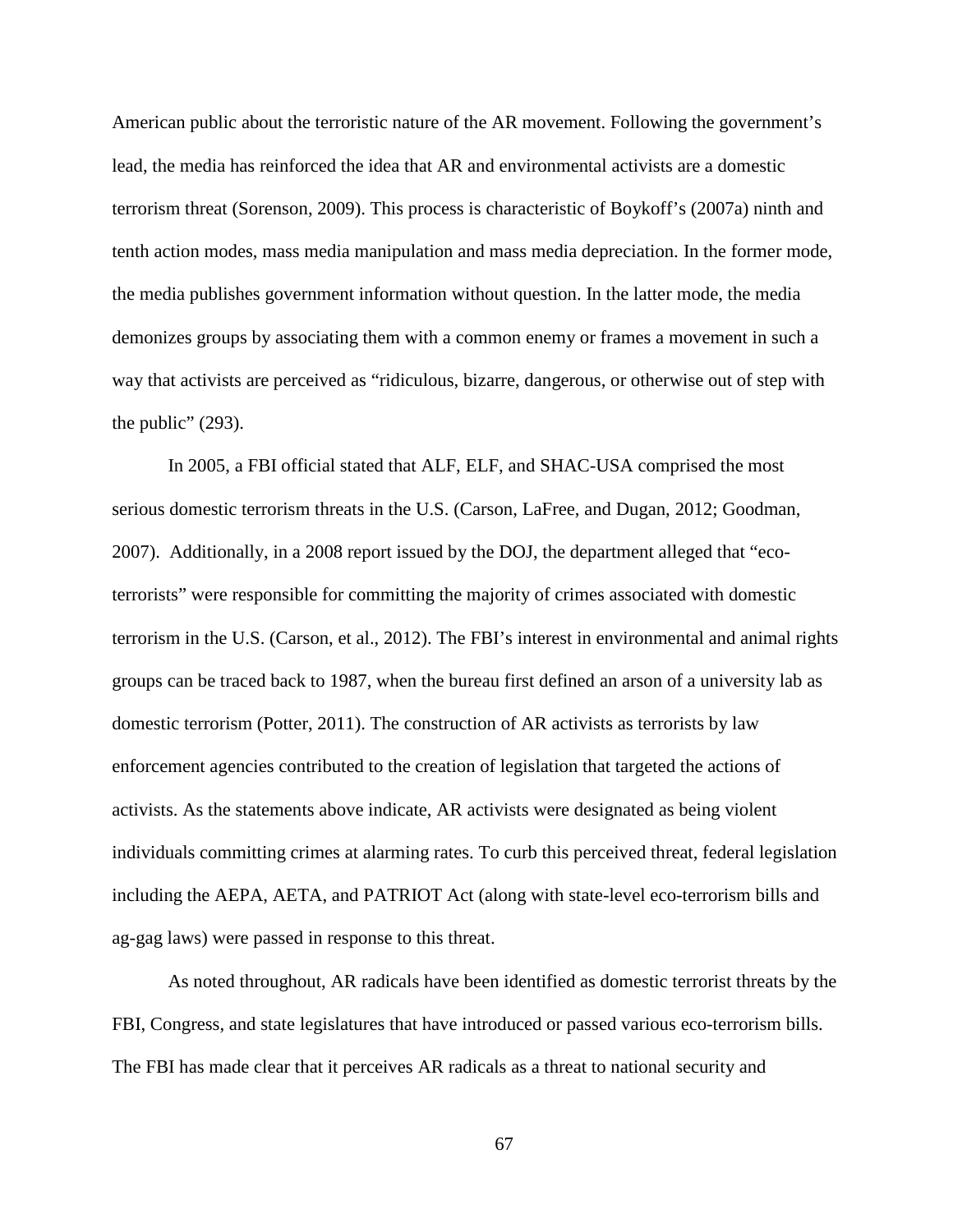government interests, and it would appear that on the state and local level, law enforcement agencies also perceive AR and environmental groups as a potential domestic terrorism threat in their respective jurisdictions. In fact, a recent report published by Kurzman and Schanzer (2015) found that out of 374 law enforcement agencies, environmental terrorism ranked as the top third domestic terrorism threat after right-wing anti-government extremism and jihadist extremism.

Even though environmental terrorism is currently among the top three threats of domestic terrorism, Freilich et al.'s (2009) study demonstrated that the groups or movements that law enforcement agencies believe to be the greatest potential security threats change over time. In 1993, a survey of police chiefs found that anti-abortion extremists and white supremacists were seen as the most likely to commit a terrorist act. A RAND study published in 2002 similarly found that local and state police agencies viewed anti-abortion extremists and right-wing groups as posing the greatest threat. Yet, in the post 9/11 era, Islamic jihadists, far right extremists, and environmental and animal extremists are the groups law enforcement agencies are most concerned about.

In Freilich and colleagues' 2009 report, environmental and animal rights activists were ranked as being the second and third national security threats. At the state level, these groups were ranked as being the fourth and fifth top threats. However, Kurzman and Schanzer's (2015) recent report indicates that law enforcement agencies may be directing their attention away from environmental and AR activists towards another potential threat: far-right anti-government radicals. Out of 382 law enforcement agencies surveyed, approximately 74% stated that antigovernment extremists were among the agencies' perceived top three domestic terrorism threats. Environmental extremism ranked as being in the top three threats by 33% of law enforcement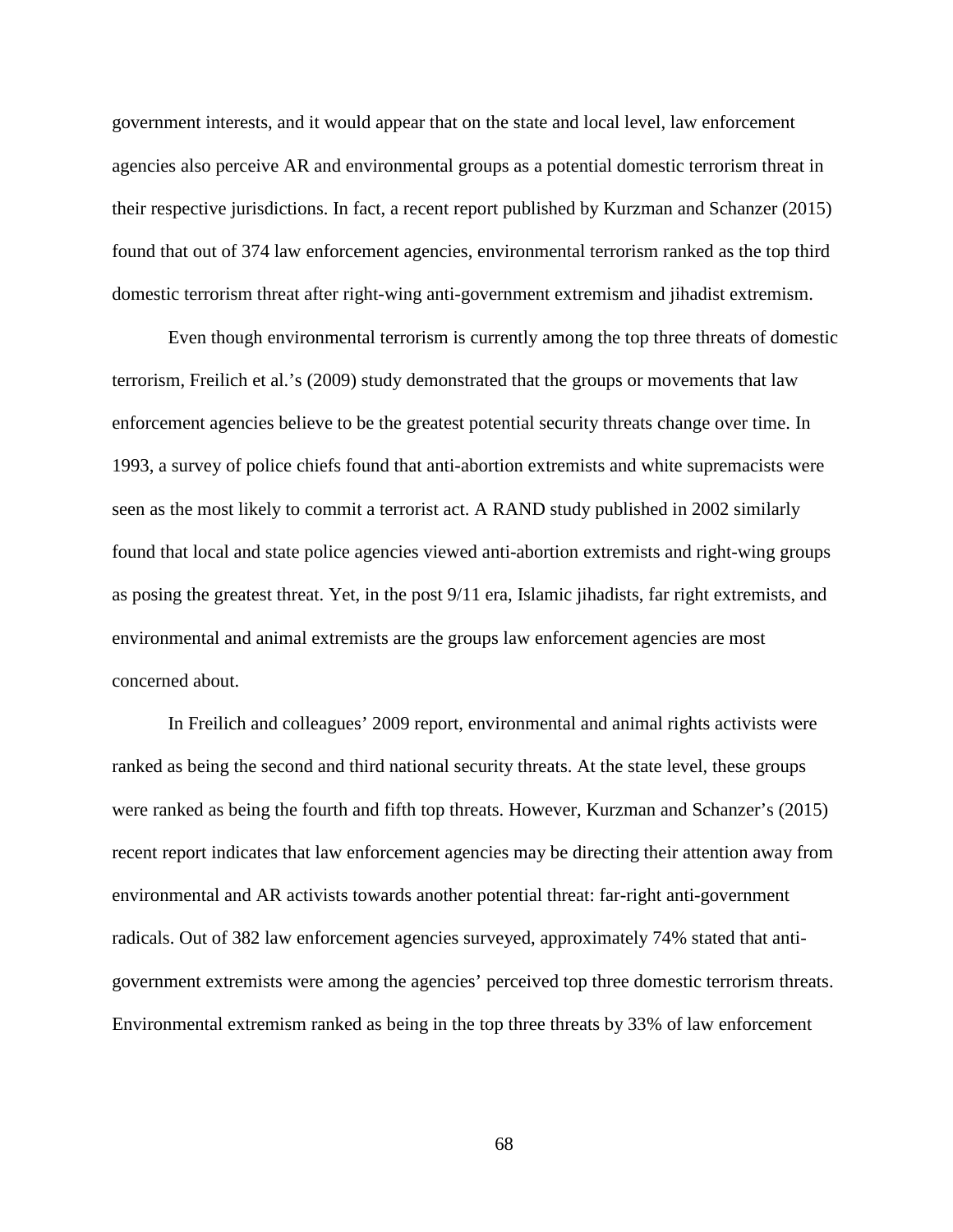agencies. It remains to be seen whether or not animal rights activists will continue to be of interest to policing agencies in the near future.

While the literature is in agreement that the AR movement is largely non-violent and that violent illegal acts are overwhelmingly directed at property rather than people (Carson, et al., 2012), other critics feel that label of domestic terrorism when applied to environmental and AR activists is warranted (Grubbs, 2010). A consequence of the Green Scare is that the radical sector of the movement along with the commission of illegal acts has been steadily declining since the height of contention between law enforcement and AR activists, ending in 2006 (Glasser, 2011). Violence as a recourse among AR activists, however, has always been practiced by a small segment of individuals in the movement and was never the norm. The responses given by the sample of activists on their view regarding the use of violence reinforces the notion that the majority of individuals in the AR movement espouse non-violent views.

 On the question of whether it was acceptable to use violence as an AR or environmental strategy, the vast majority of participants, (8 out of 11), again, roughly 73%, stated that violence was not an acceptable means to achieve AR or environmental goals. Activists made clear that the use of violence was unacceptable and detrimental to the movement overall. For example, Activist #2 stated, "*I think that those kinds of actions (violence) kind of, well, ruin the kind of work that we're trying to do,*" while Activist #9 said, "*It kind of flies in the face of the whole point of loving the environment and animals, right*?" Similarly, Activist #10 pointed out the harmful aspects of using violent tactics: "*One of the biggest problems is that we get labelled as either domestic terrorists or as nutty, crazy activists. And it doesn't help the cause…"* These comments were the norm throughout the vast majority of interviews. The sample's views on the acceptability of violence towards humans and as an AR or environmental strategy are outlined in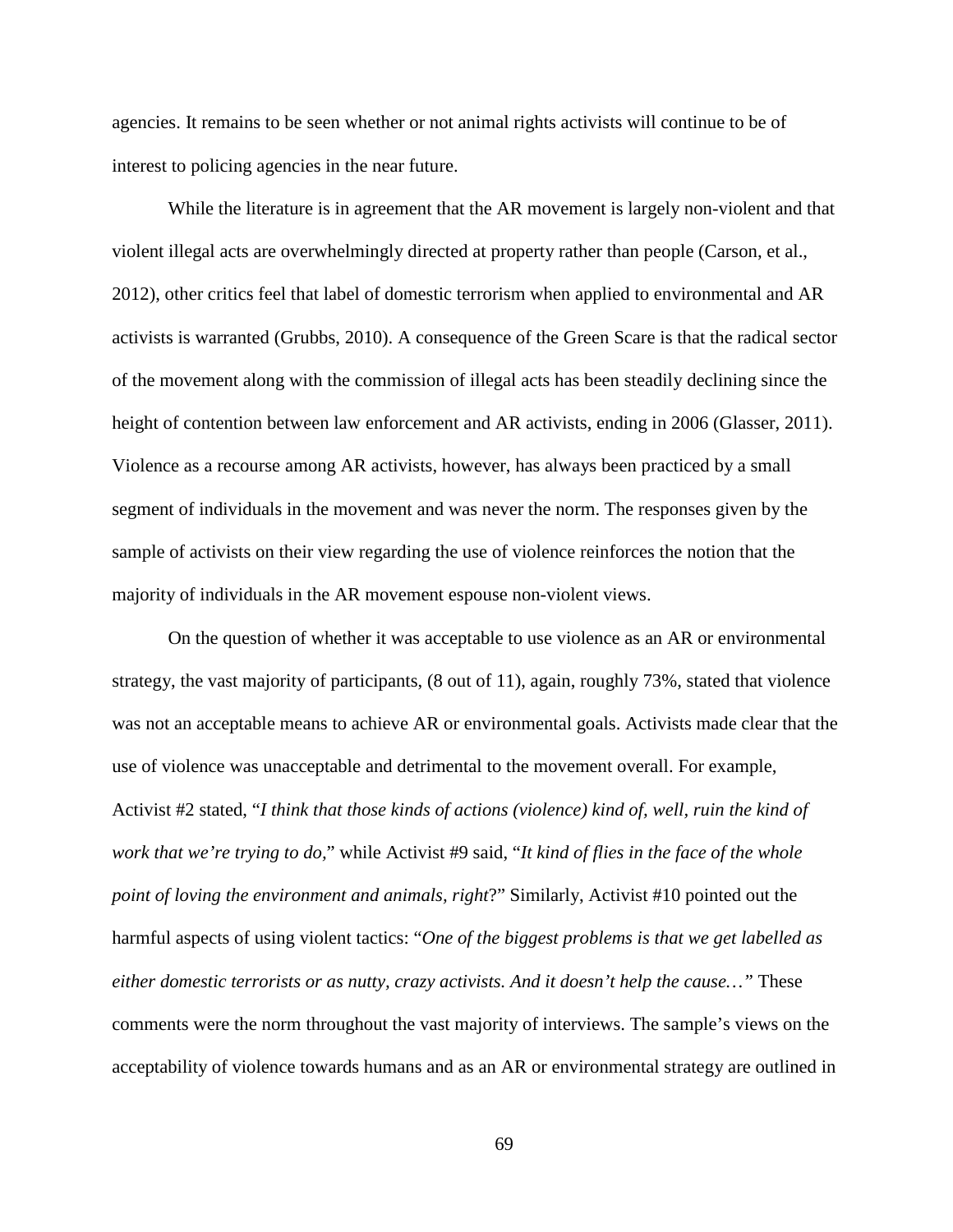Table 3 below. The first two columns were gleaned from answers to questions in the interview script asking respondent's whether it was ever acceptable to harm a human or threaten harm. The third column includes responses from the sample about whether violence was an acceptable strategy to obtain AR or environmental goals.

| L'ame 5             |                         |                         |                        |  |  |
|---------------------|-------------------------|-------------------------|------------------------|--|--|
| Views on the use of | Harming a Human         | <b>Threatening Harm</b> | Violence as an AR or   |  |  |
| Violence            |                         |                         | environmental strategy |  |  |
| Activist 1          | Acceptable under        | Acceptable under        | N <sub>o</sub>         |  |  |
|                     | certain conditions      | certain conditions      |                        |  |  |
| Activist 2          | Acceptable under        | Acceptable under        | N <sub>o</sub>         |  |  |
|                     | certain conditions      | certain conditions      |                        |  |  |
| Activist 3          | Acceptable under        | Acceptable under        | Yes*                   |  |  |
|                     | certain conditions      | certain conditions      |                        |  |  |
| Activist 4          | Never acceptable        | Never acceptable        | No                     |  |  |
| Activist 5          | Acceptable under        | Acceptable under        | N <sub>o</sub>         |  |  |
|                     | certain conditions      | certain conditions      |                        |  |  |
| Activist 6          | Never acceptable        | Never acceptable        | No                     |  |  |
| Activist 7          | Acceptable under        | Acceptable under        | No                     |  |  |
|                     | certain conditions      | certain conditions      |                        |  |  |
| Activist 8          | Never acceptable        | Never acceptable        | Yes                    |  |  |
| Activist 9          | Acceptable under        | Acceptable under        | N <sub>0</sub>         |  |  |
|                     | certain conditions      | certain conditions      |                        |  |  |
| Activist 10         | Never acceptable        | Never acceptable        | N <sub>o</sub>         |  |  |
| Activist 11         | $**$                    | $**$                    | Yes                    |  |  |
| <b>TOTALS</b>       | Acceptable $(6)$ ;      | Acceptable $(6)$ ;      | No $(8)$ ; Yes $(3)$   |  |  |
|                     | Never $(4)$ ; N/A $(1)$ | Never $(4)$ ; N/A $(1)$ |                        |  |  |

| Responses on the Acceptability of Violence |  |
|--------------------------------------------|--|
| $T_0$ $\lambda$ $\lambda$ $\lambda$        |  |

\*Activist #3 believes it is okay to publicly shame fur wearers and admits that people may consider that to be a form of harassment. It is debatable whether "fur shaming" constitutes a violent AR strategy.

\*\*Activist #11 was not ready to be quoted on whether harming a human or threatening harm was ever acceptable, and so declined to answer those two questions.

The three (3) activists who did not outright reject violence as an AR strategy provided different justifications for why violence could be effective. Activist #3, for example, stated that while her activism isn't always legal, she believed that, "*as long as it's non-violent, then I think it's fine*." On the other hand, she also disclosed that she actively participates in an AR strategy known as "fur shaming," in which activists directly confront people wearing fur and aggressively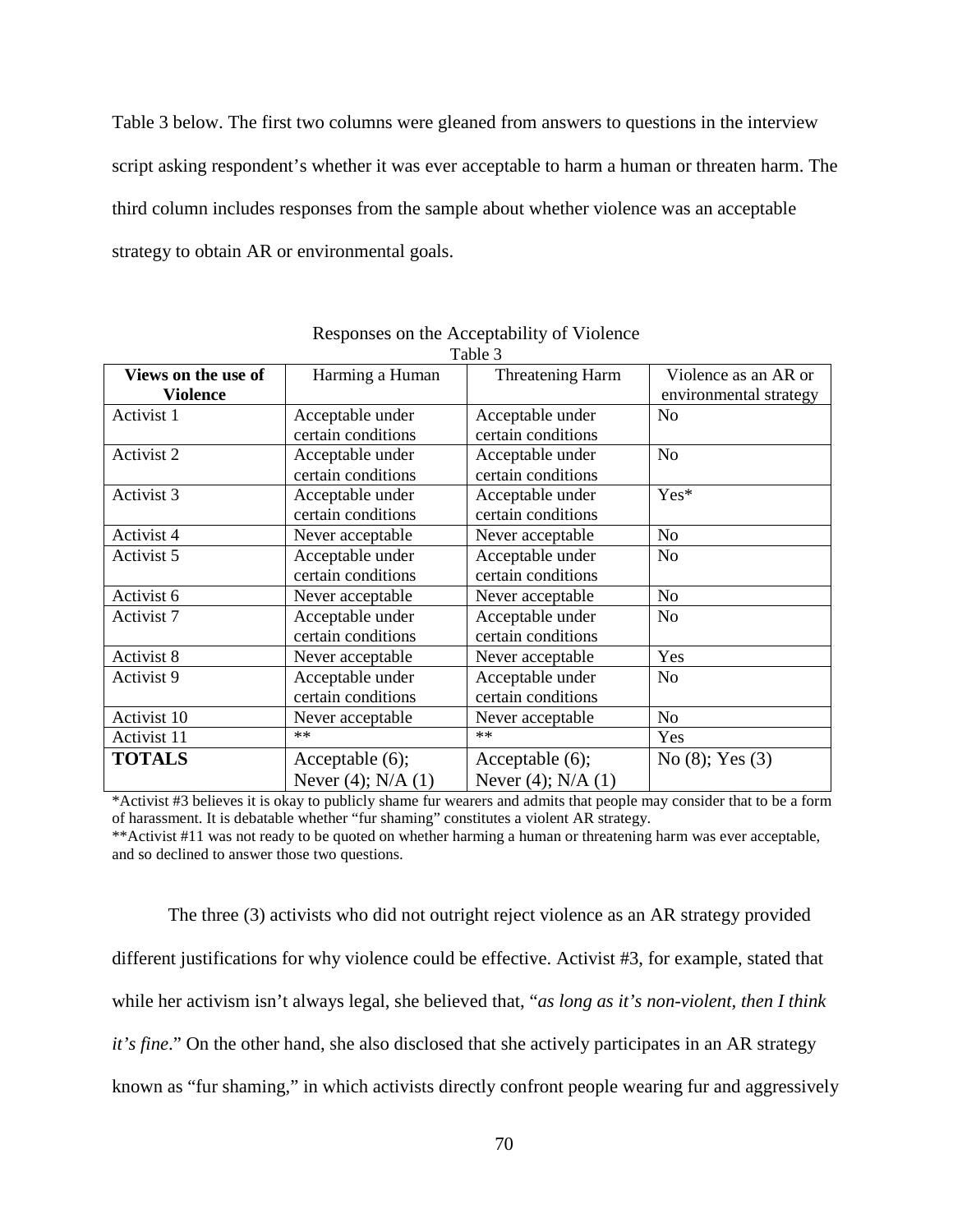question them on the ethics of their clothing choices. Activist #3 realized that people might interpret fur shaming as a form of harassment, but that she didn't care if it meant they would eventually stop wearing and purchasing fur.

For Activist #8, it was evident there was some confliction in her answer but that, ultimately, she believed violence could be used if it brought attention to the cause: *"That's a tough one, for a lot of advocates, because sometimes the only way to bring about change is to do something extreme, to call attention to it. Hopefully without harming anyone or their business."*  On a personal level, Activist #8 was able to articulate the negative effects of violence and radicalism in the AR movement.

"…*I think as an advocate, if somebody views me as an extremist and if it's somebody on the other side of the table who represents me or has the power to influence legislation, they're not going to take me seriously if they see me as a radical*."

Last, Activist #11 stated that violence could be effective on a "*case-by-case basis*" but that it was debatable whether violent tactics were effective on a long-term basis.

The research question on the acceptability of using violence as an AR tactic did not specify what exactly constituted violent actions. It was up to participants to personally decide what violence meant to them, inclusive of what they thought was acceptable.

The researcher also asked participants whether they thought harming a human or threatening harm was ever acceptable. This question was asked before querying activists about whether violence was acceptable as an AR strategy. A small majority (6 out of 11) believed that harming or threatening humans was acceptable under conditions, specifically as a means of selfdefense. Four (4) activists believed that violence was never acceptable. One (1) activist did not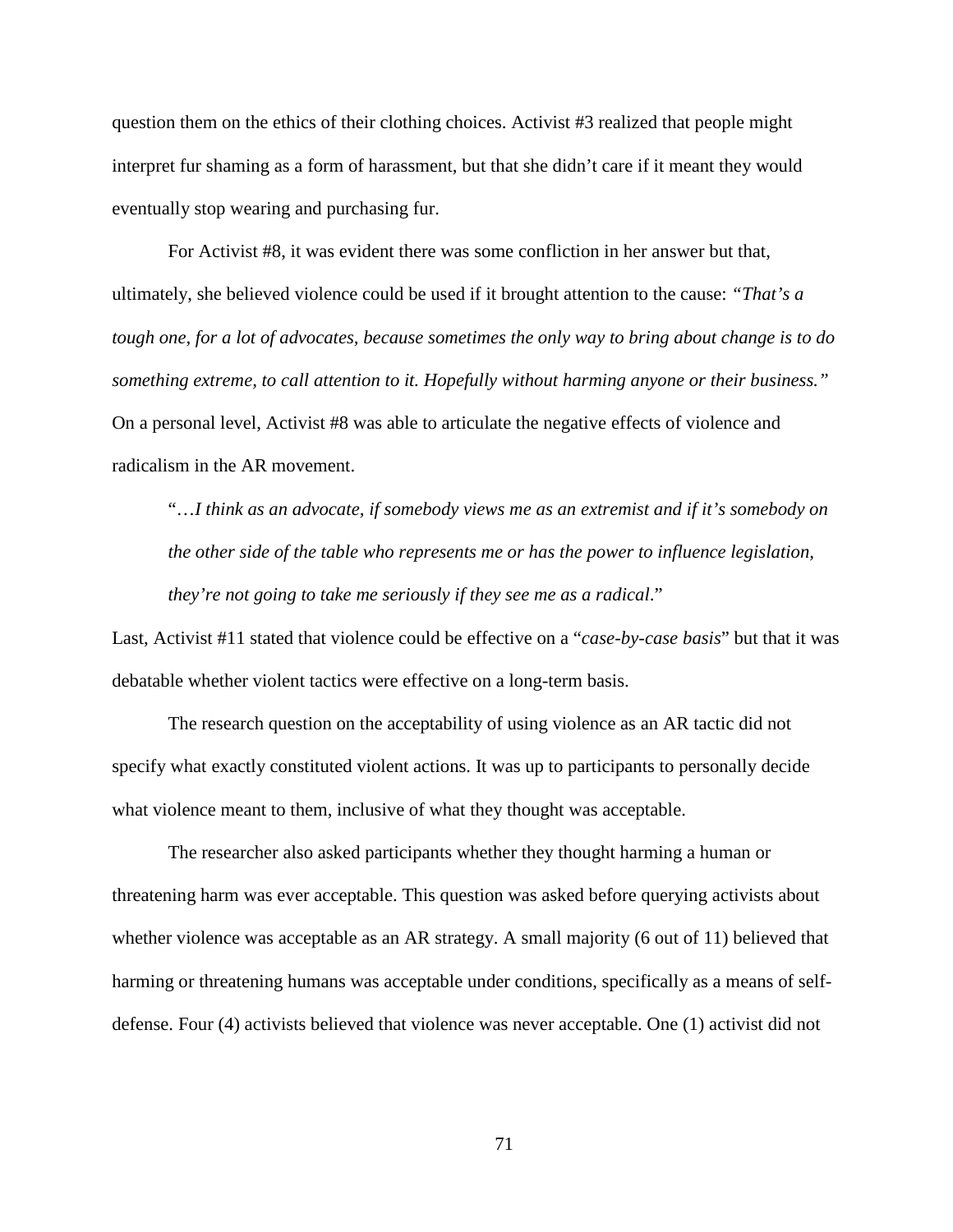provide an answer to these two questions, stating that he was not ready to be quoted and had not fully thought about the answers to those questions.

The qualitative results from this study suggest that activists in the sample generally disapprove of using violence as a tactic in furtherance of AR or environmental goals. Furthermore, activists that were interviewed believed that the use of violence in the movement negatively impacts the broader AR movement. While there were a few activists who believed that the use of violence had some value in the movement, these individual's statements were the exception rather than the rule. When it came to the acceptability of violence against people, violence was largely seen as acceptable but only as a matter of self-defense. This finding is new to the literature and future studies should focus on violence as self-defense.

# Theme 3: Surveillance on Three Fronts – Law Enforcement, Private Entities, and Animal Enterprises

The fourth action mode of Boykoff's (2007a) mechanism-based social movement theory is the most relevant mode according to this study's line of research. Surveillance is recognized as being a commonly employed tool against political dissidents and is often performed by either local law enforcement or the FBI. Activists interviewed disclosed that, although they experienced both direct and indirect forms of surveillance, they more frequently encountered direct surveillance where they could visibly see that they were being monitored. As far as overt versus covert surveillance, only three (3) activists reported that a law enforcement agent or government entity directly informed the activists that they were being monitored.

These three participants, Activists #1, #2, and #11, all had different backgrounds. Activist #1 reported that local law enforcement officials informed her and other activists that they knew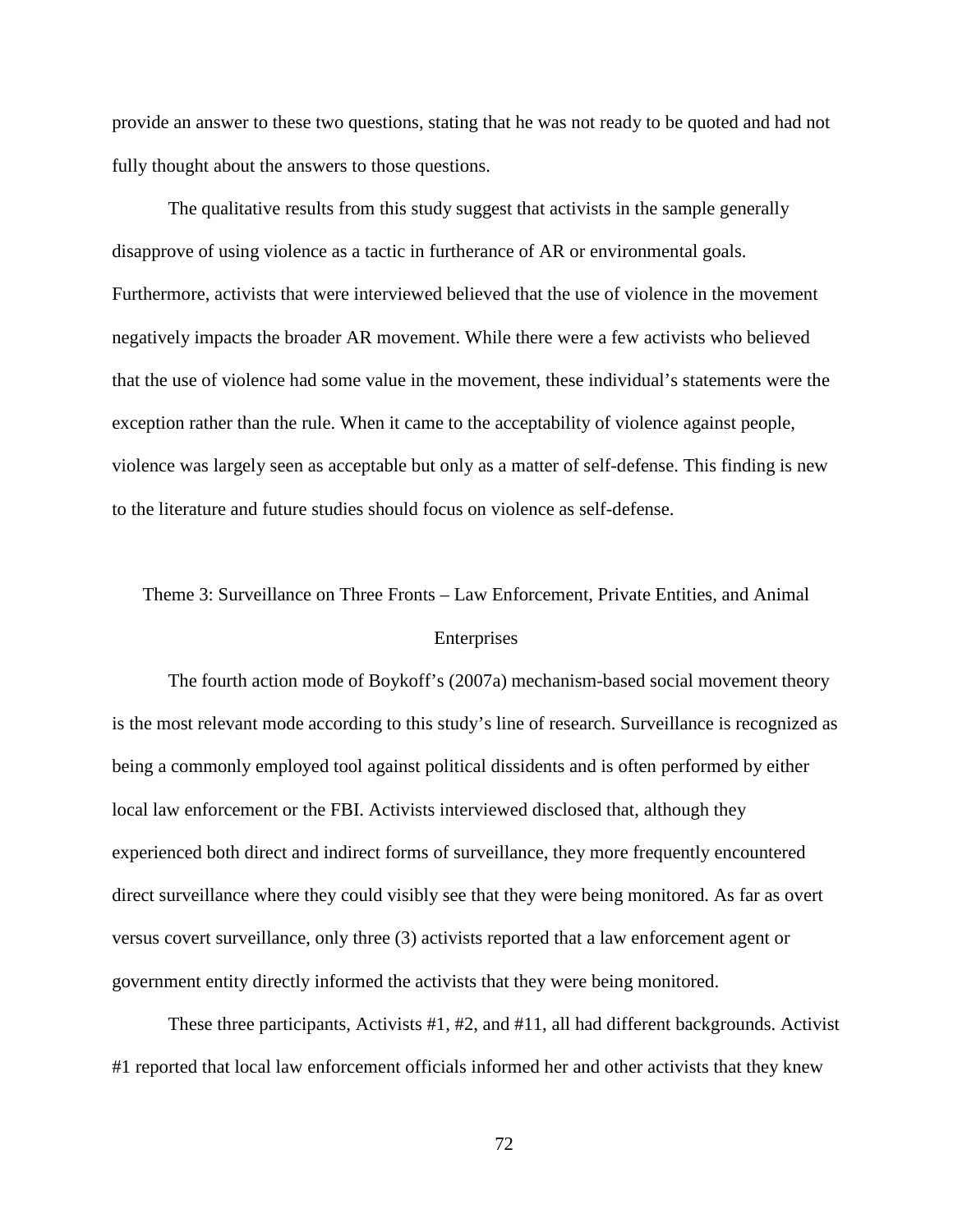who the activists were. Activist #2 was informed that the U.S. Department of Agriculture and the Wildlife Commission were monitoring the group's social media. As a formerly justice-involved individual and branded domestic terrorist, Activist #11 circumstances differ in that being told he is being watched by law enforcement agencies is part of his legal status. As far as their views on violence that may warrant instances of overt surveillance, Activist #1 and #2 believed that violence was only acceptable for reasons of self-defense and did not believe violence was acceptable as an AR strategy.

The primary purpose of this research was to document the extent and impact of surveillance in the AR movement. By interviewing eleven (11) activists in the states of Nevada, Colorado, and Oregon, this research attempts to provide insight into the extent to which activists are being surveilled but is only able to make conclusions based upon this sample. The researcher expected to find some level of policing and surveillance of activists by law enforcement agencies, but did not anticipate that other agencies would also be engaging in the surveillance of activists. The data revealed that, in addition to being surveilled by law enforcement, activists were also subject to being monitored or interfered with by private entities and animal enterprises. Here, private entities refer to either private security or privately owned intelligence groups. Animal enterprises refer to entities that utilize animals for purposes of profit, such as circuses, petting zoos, or businesses featuring animals as entertainment attractions. Activists in the sample appeared to be more concerned with the surveillance efforts and disruptive behavior of the latter two entities versus law enforcement agencies.

The table below is in reference to whether respondents answered that they had experienced certain indicators of surveillance by law enforcement agencies (L), private entities (P), or animal enterprises (A).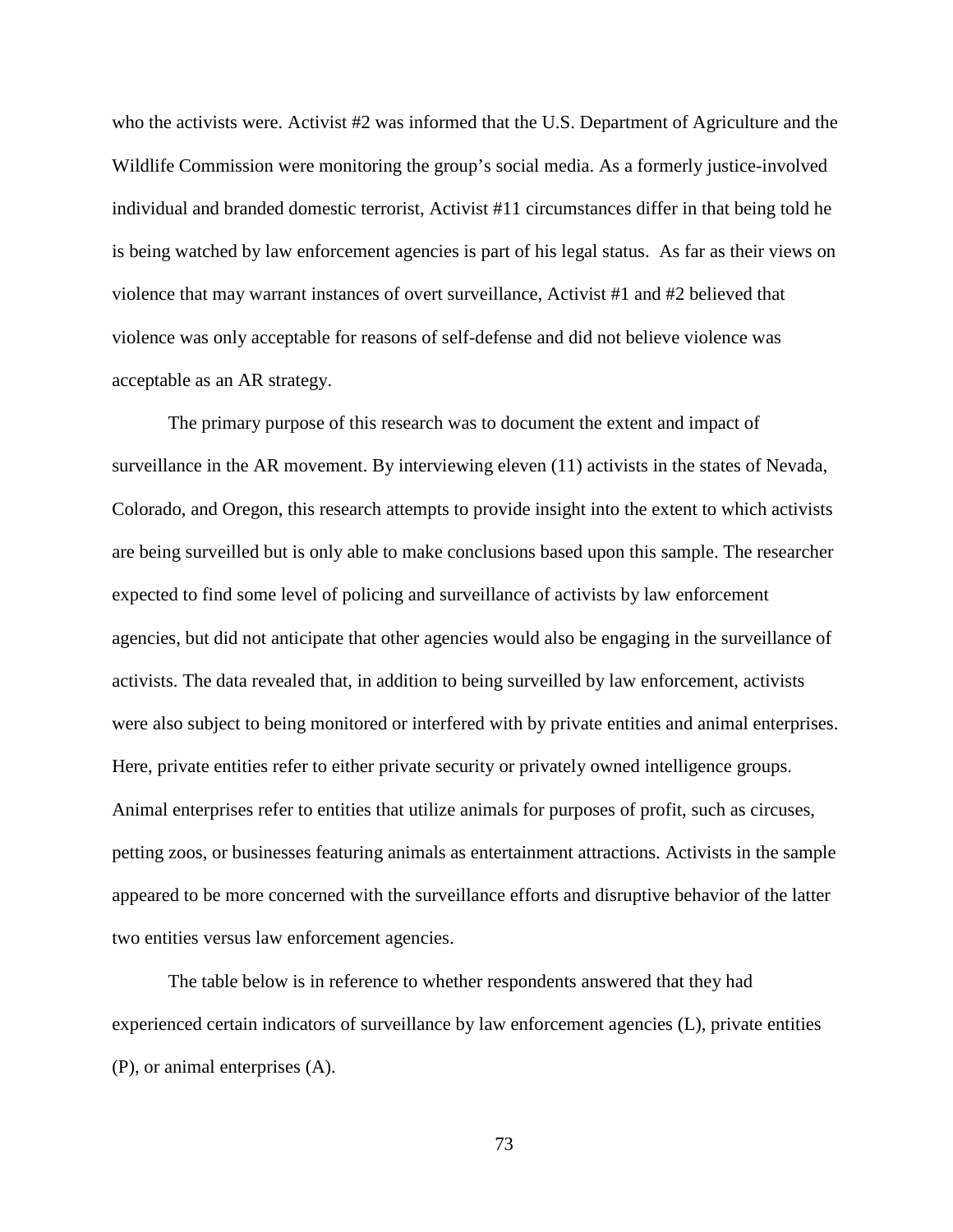|                     |                 |                | ι αυιν π               |                |                |                 |
|---------------------|-----------------|----------------|------------------------|----------------|----------------|-----------------|
| <b>Indicators</b>   | Photographed    | Police or      | Followed or            | Presence of    | Concerns       | <b>Suspects</b> |
| <b>of</b>           | or Videotaped   | other          | stopped by             | Undercover     | of Group       | Email or        |
| <b>Surveillance</b> | at Events       | agencies       | Law                    | Agents at      | Infiltration   | Phone is        |
|                     |                 | Driving by     | Enforcement,           | Events         |                | Being           |
|                     |                 | or Parking     | Private/Animal         |                |                | Surveilled      |
|                     |                 | by Events      | Enterprises            |                |                |                 |
| Activist 1          | Yes (L)         | Yes(L)         | Yes $(L)$ <sup>*</sup> | Yes(L)         | Yes (L)        | Unsure          |
| Activist 2          | Yes $(L)(A)$    | Yes(L)         | Yes $(P)$              | N <sub>o</sub> | Yes $(A)$      | Yes $(L)$       |
| Activist 3          | Yes $(L)(A)$    | Yes $(L)$      | Yes $(L)(P)$           | N <sub>o</sub> | Yes $(L)$      | N <sub>o</sub>  |
| Activist 4          | N <sub>o</sub>  | Yes(L)         | N <sub>o</sub>         | N <sub>o</sub> | N <sub>0</sub> | Yes $(L)$       |
| Activist 5          | Yes $(L)(P)(A)$ | Yes $(L)$      | N <sub>o</sub>         | Yes $(L)$      | N <sub>o</sub> | Unsure          |
| Activist 6          | Yes(L)          | Yes(L)         | N <sub>o</sub>         | N <sub>o</sub> | N <sub>0</sub> | $N/A**$         |
| Activist 7          | Yes(L)          | Yes(L)         | N <sub>o</sub>         | N <sub>o</sub> | N <sub>o</sub> | $N/A**$         |
| Activist 8          | N <sub>o</sub>  | Yes(L)         | Yes $(A)$              | N <sub>o</sub> | N <sub>o</sub> | Unsure          |
| Activist 9          | N <sub>o</sub>  | N <sub>o</sub> | N <sub>o</sub>         | N <sub>o</sub> | N <sub>o</sub> | Unsure          |
| Activist 10         | N <sub>o</sub>  | Yes $(L)$      | No                     | N <sub>o</sub> | N <sub>o</sub> | N <sub>o</sub>  |
| Activist 11         | Yes $(L)(P)$    | Yes(L)         | Yes $(L)$              | N <sub>o</sub> | Yes $(L)(P)$   | Yes $(L)$       |
| <b>TOTALS</b>       | Yes $(L=7,$     | Yes            | Yes $(L=3,$            | Yes $(L=2)$ .  | Yes $(L=3,$    | Yes             |
|                     | $P=2, A=3$ ).   | $(L=10)$ .     | $P=2, A=1$ ).          | $No = 9$       | $A=1$ ,        | $(L=3)$ ,       |
|                     | $No=4$          | $No=1$         | $No=6$                 |                | $P=1$ ).       | Unsure $=4$     |
|                     |                 |                |                        |                | $No=7$         | $No=2$          |

Indicators of Surveillance Experienced by the Sample Table  $\overline{A}$ 

\*In this instance, Activist #1 was not personally followed but knew of members in her group that had experienced being followed or noticed suspicious vehicles parked outside of their homes. \*\* Activists 6 & 7 do not have phone service and have limited internet access.

The actions of law enforcement agencies, most commonly local law enforcement agencies versus state or federal authorities, are the most visible as noted in Table 4. The most frequently cited type of encounter between activists and law enforcement was the occurrence of police driving by or parking near AR activists' events. Almost every person interviewed recalled this happening at one of their events (10 out of 11). The way in which this phenomenon was interpreted, however, varied greatly.

Two activists reported being quite perturbed by the actions of a police patrol vehicle in constantly circling around and parking at park near a Food Not Bombs event where they were volunteering. They referred to this incident as, "*police scare tactics*" and as an example of *"police harassment."* Another two activists reported that police presence at their organized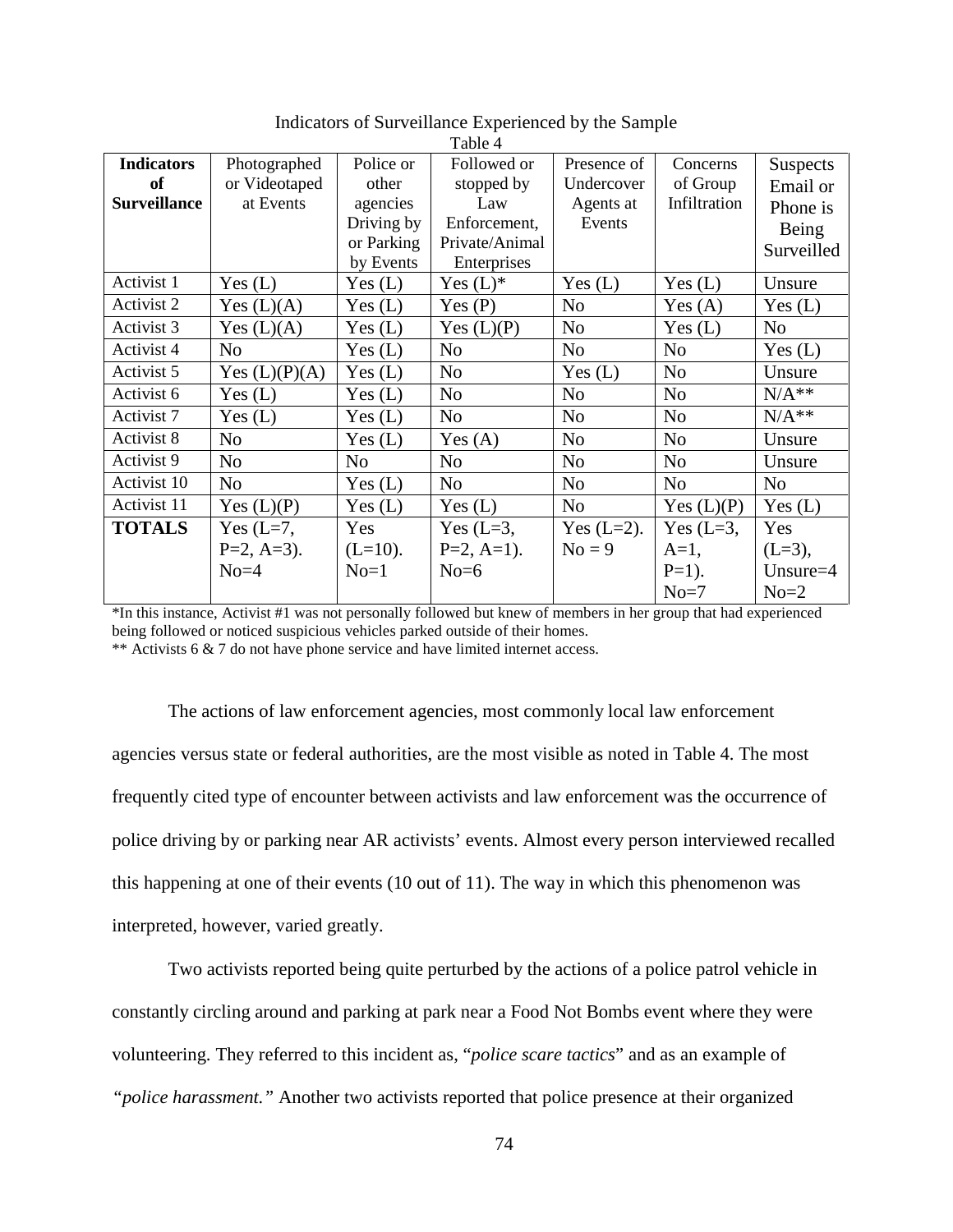events was not a method of intimidation but rather a precautionary measure taken by police to ensure the safety of activists.

For example, Activist #8 stated,

"*There have been police that will drive by events. Usually that's in response to us notifying them ahead of time if we're going to be doing a protest, so we always try to follow the right protocols, not in a threatening way, but I understand that especially in California, where there's so many more activists that there have been instances where they have felt threatened by police at times. Or intimidated I should say.*"

Similarly, Activist #10 said, "*We've had police at larger protests, but not in a negative way they're just there to kind help and make sure people are clear of traffic, and kind of things like that. They're always very, very friendly.*" Clearly, the way activists view police presence at their events differs according to the perspective of each individual. Future research on activists' understanding of and acceptance of police presence and surveillance observations need to be continued.

The second most common indicator of surveillance experienced by activists was being photographed or videotaped by law enforcement agents, private entities, or animal enterprises. All seven (7) activists who indicated they had been photographed or videotaped reported that law enforcement agents were the ones engaging in these actions. Animal enterprises were the second most likely to be reported photographing or videotaping activists (3 out of the 7). Private entities were also described as photographing or videotaping activists by two (2) participants.

The third most commonly experienced indicator of surveillance was being followed by law enforcement agents, private entities, or animal enterprises (5 out of 11). Law enforcement agents were found as being the most likely to follow activists (3 out of the 5), but this frequency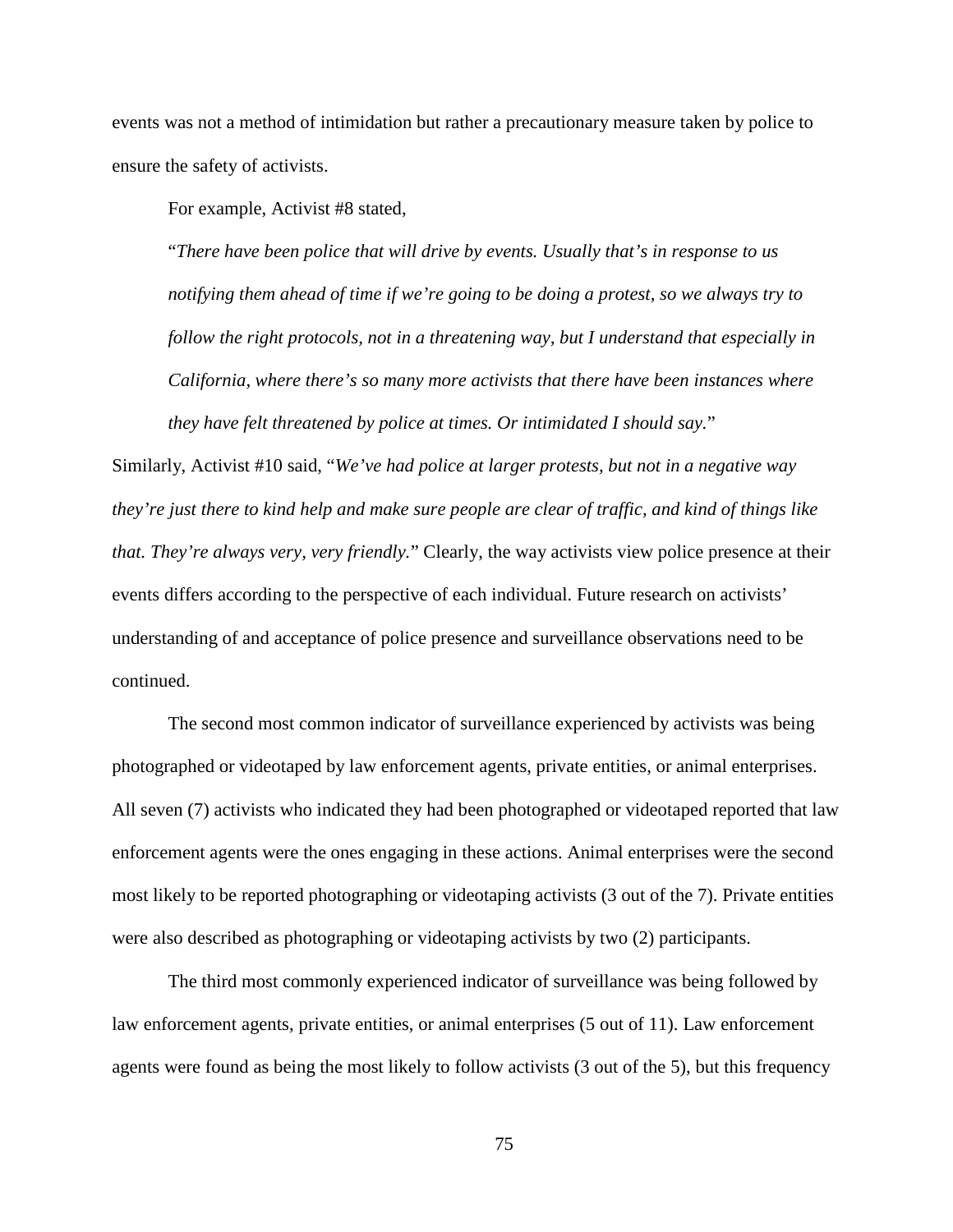was not that much further ahead of private entities (2 out of the 5) and animal enterprises (1 of 5). One activist reported being followed multiple times, once by law enforcement and another by private security. Other less common indicators of surveillance included noticing the presence of undercover activists at events (2 out of 11), concerns about group infiltration (4 out of 11), and suspicions of whether activists believed they were experiencing any phone or email surveillance (3 out of 11).

This qualitative data shows that the majority of activists can speak to some interaction with the police regarding their activism. While some activists noted that these interactions were positive, others described a distinctly negative association in their interactions with police. As noted earlier, the extent to which activists in the sample are involved in the movement as well as the types of activism they choose to engage in vary widely from person to person. The wide variability in the participant's responses to the interview script questions on indicators of surveillance reflects this. An activist who takes a less visible approach to activism (social media activism), for example, would not be able to answer in the affirmative for many of these questions. To see the differences between the activists, please refer to the participants' short biographies in the Appendix section.

A recurring concern among activists regarding surveillance and policing efforts was aimed at private entities and animal enterprises rather than law enforcement. This could perhaps be because activists see the action taken by law enforcement as legitimate in comparison to the actions taken by private entities or animal enterprises. It also could be due to the fact that many activists relayed narratives where these entities more frequently engaged in hostile actions against activists. Three activists recounted their experiences with animal enterprises in which they were threatened, followed to their cars, and had water thrown on them. One activist reported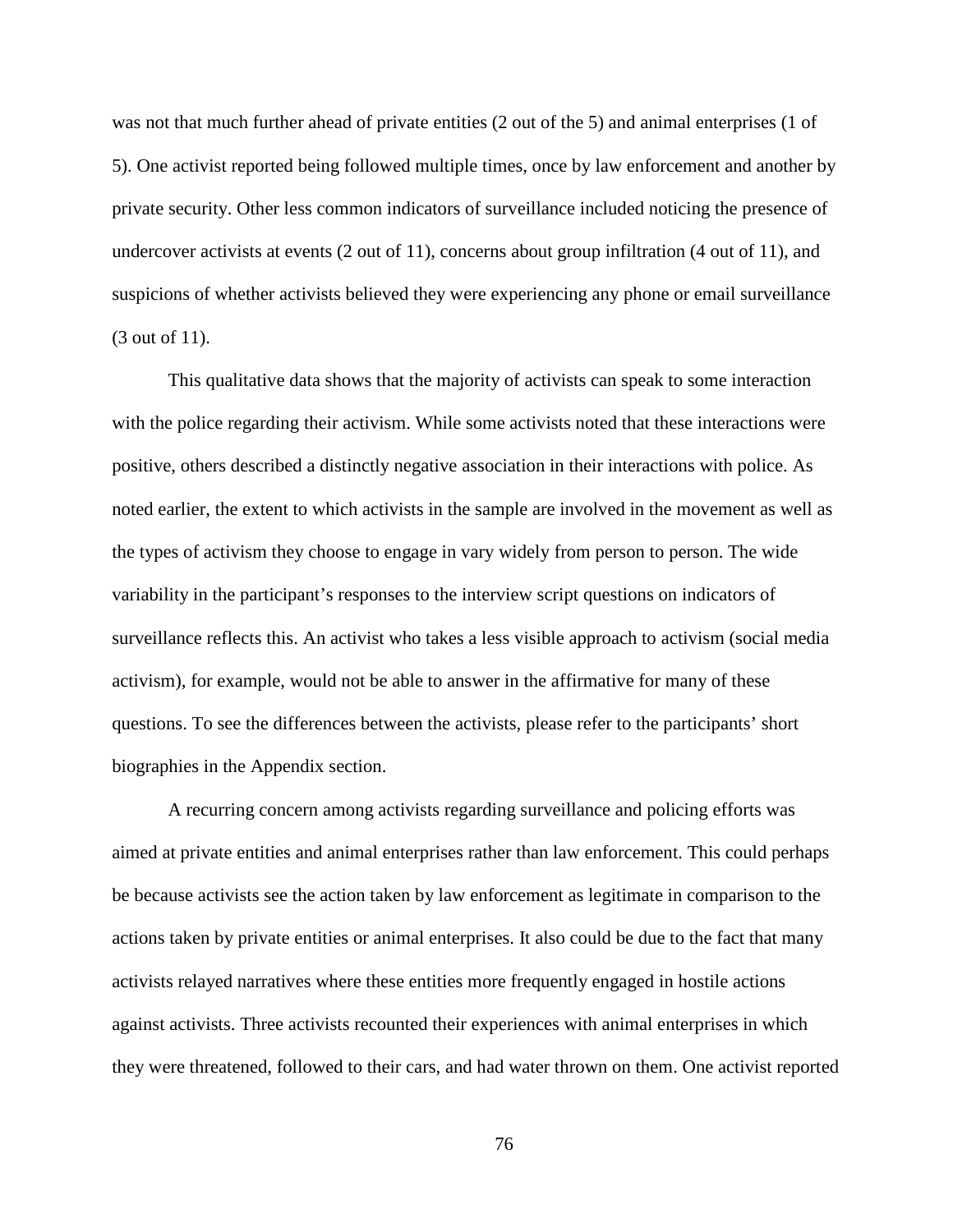that an animal enterprise owner utilized a drone to surveil AR activists and had photographed her license plate. Private entities were reported as engaging in less threatening behavior, but were still perceived as a threat to the AR movement.

Of private entities, Activist #11 stated, *"…but there's private intelligence groups that are in some ways even more of a threat than the FBI. These are groups that are just paid by animal dealers to spy, infiltrate, and spread dis-information. That's certainly a concern*." To illustrate the threat private entities pose to AR activists, Activist #2 also stated,

"*I also know of a couple people that have been followed home by security from different venues… There was an incident a couple years ago down in Florida where um the guy was threatened by personal security and followed home.*"

Of animal enterprises, specifically circuses, Activist #3 said, "*Every circus protest they film here. Yeah. Many times. They were in my face. They didn't hide it. They took a picture of my [license] plate.*"

Overall, findings suggest that law enforcement agencies are the most likely to engage in behaviors indicative of surveillance of activists, but many AR activists report that the actions of private security and animal enterprises are more worrisome. This may be because the tactics of private security and animal enterprises are more confrontational and threatening in nature. Activists' personal experience with violence may explain why so many activists advocated for the use of violence as a means of self-defense. Additionally, activists' dismissal of police activity may also stem from the belief that police and law enforcement agencies intentions are benign and that police are present at events to protect the safety of the protestors (rather than as a visible show of force to intimidate protestors). Future research should attend to these complexities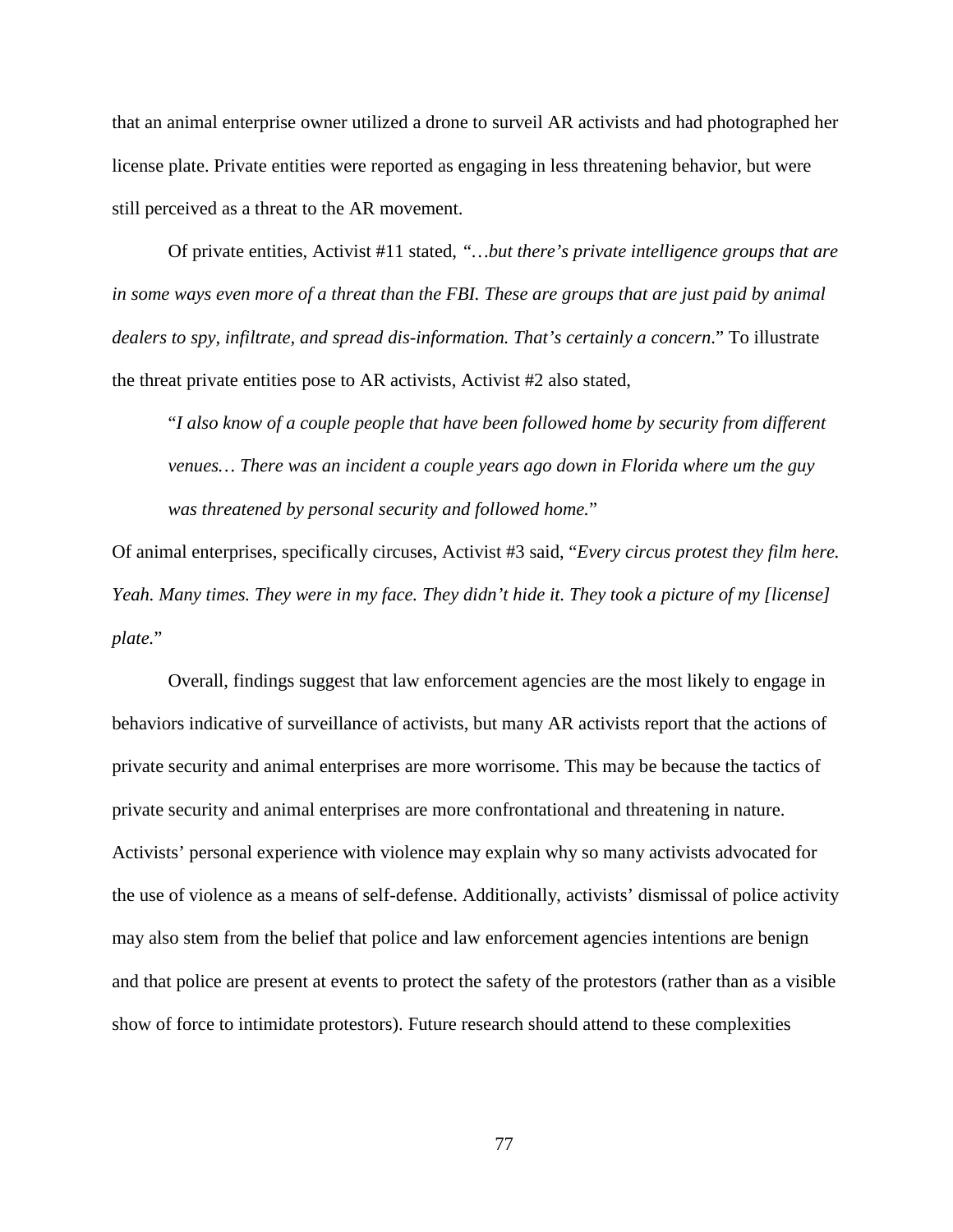inclusive of more in-depth studies on the use and impacts of surveillance via private and animal enterprises.

### Theme 4: The Impact of Surveillance on AR Activism

According to the literature, the threat of being surveilled has chilled AR activism and the movement overall (Goodman, 2007; Sorenson, 2009; McCoy, 2007; Hill, 2010; Kahn, 2009; Potter, 2011). Glasser (2011) states AR-specific legislation and government repression directed at the movement has solidified the moderate sector (i.e., Humane Society) and caused a significant decrease in AR radicalism (i.e., acts associated with ALF). On a smaller scale, this thesis attempted to capture the impact of surveillance in the lives of activists years after the height of contention occurred between AR activists and the government (2001 – 2006). Are fears of surveillance still relevant more than ten years after this height of contention?

When asked about how surveillance has impacted their activism or the movement as a whole, the majority of activists responded that surveillance's impact has been minimal. Out of the eleven (11) activists interviewed, only five (5) could articulate reasons for how surveillance (or fears of it) impacted them on a personal or movement level. When asked about how surveillance has impacted specific behaviors, like modes or frequency of communication, participants were more likely to affirm instances where the fear of surveillance impacted their behavior somehow.

Table five (5) depicted below illustrates the four (4) most commonly identified impacts of surveillance given by the participants in the sample.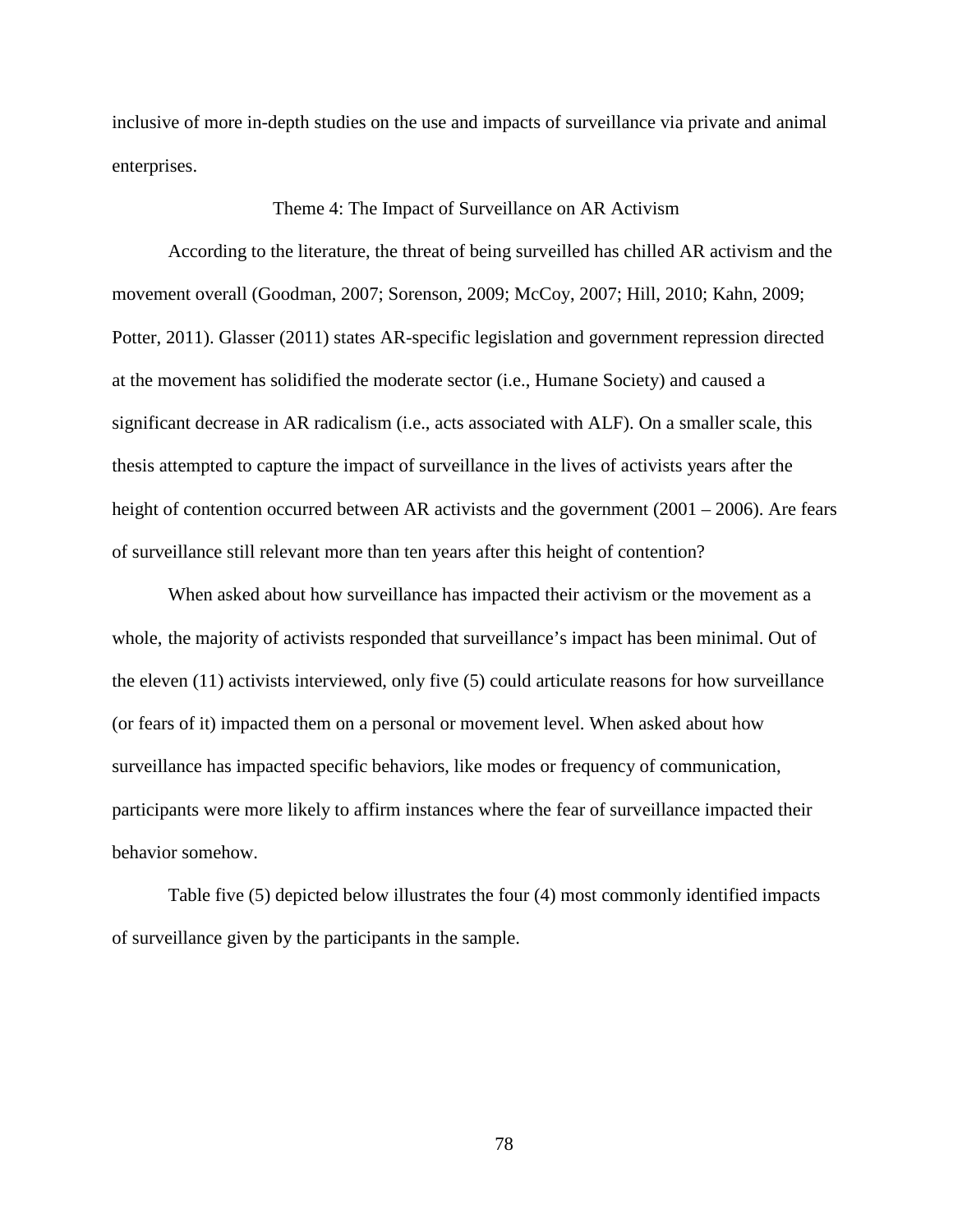|                     |                |                | Tavit J        |                |                  |
|---------------------|----------------|----------------|----------------|----------------|------------------|
| <b>Impact of</b>    | Internal       | Changed your   | Uncomfortable  | Are people     | Does             |
| <b>Surveillance</b> | struggles      | method or      | working with   | unwilling to   | surveillance has |
|                     | about how to   | amount of      | particular     | do certain     | an impact on     |
|                     | deal with      | communication? | groups?        | kinds of       | your activism or |
|                     | surveillance?  |                |                | work?          | the movement?    |
| Activist 1          | N <sub>0</sub> | Yes            | Yes            | Yes            | N <sub>o</sub>   |
| Activist 2          | N <sub>0</sub> | Yes            | Yes            | Yes            | Yes              |
| Activist 3          | N <sub>0</sub> | No             | N <sub>o</sub> | N <sub>o</sub> | N <sub>o</sub>   |
| Activist 4          | N <sub>o</sub> | No             | <b>No</b>      | N <sub>o</sub> | Yes              |
| Activist 5          | Yes            | No             | N <sub>o</sub> | No             | N <sub>o</sub>   |
| Activist 6          | Yes            | N <sub>o</sub> | N <sub>o</sub> | Yes            | Yes              |
| Activist 7          | N <sub>0</sub> | No             | N <sub>o</sub> | Yes            | $Yes*$           |
| Activist 8          | N <sub>0</sub> | Yes            | No             | N <sub>o</sub> | Yes              |
| Activist 9          | N <sub>0</sub> | No             | N <sub>o</sub> | N <sub>o</sub> | N <sub>o</sub>   |
| Activist 10         | Yes            | No             | Yes            | Yes            | N <sub>o</sub>   |
| Activist 11         | Yes            | Yes            | Yes            | Yes            | Yes              |
| <b>TOTALS</b>       | No(7);         | No $(7)$ ;     | No $(7)$ ;     | Yes $(6)$ ;    | Yes $(6)$ ;      |
|                     | Yes $(4)$      | Yes $(4)$      | Yes $(4)$      | No(5)          | No(5)            |

The Top 5 Impacts of Surveillance Experienced by Respondents  $Table 5$ 

Activist #7 agreed that surveillance impacted the movement, but did not articulate how or why.

The most frequently cited impact of surveillance was that activists reported people were unwilling to do certain kinds of work or get more involved in the movement because of fears of surveillance. A small majority (6 out of 11) attributed people's reluctance to engage in certain activities out of fears of being surveilled. Two activists reported that many individuals were leery of signing petitions or writing letters to Congress because of fears of surveillance. For example, Activist #11 reported that instances where people were afraid to engage in certain activities due to fears of surveillance were innumerable.

"*I feel like my life is one big tidal wave of people not willing to do things because they're afraid. I wouldn't even know where to start. It's literally like drinking from a fire hose even trying to think of an example of that*."

The second most common impact of surveillance was actually a tie between three categories: experiencing internal struggles on how to deal with surveillance, whether surveillance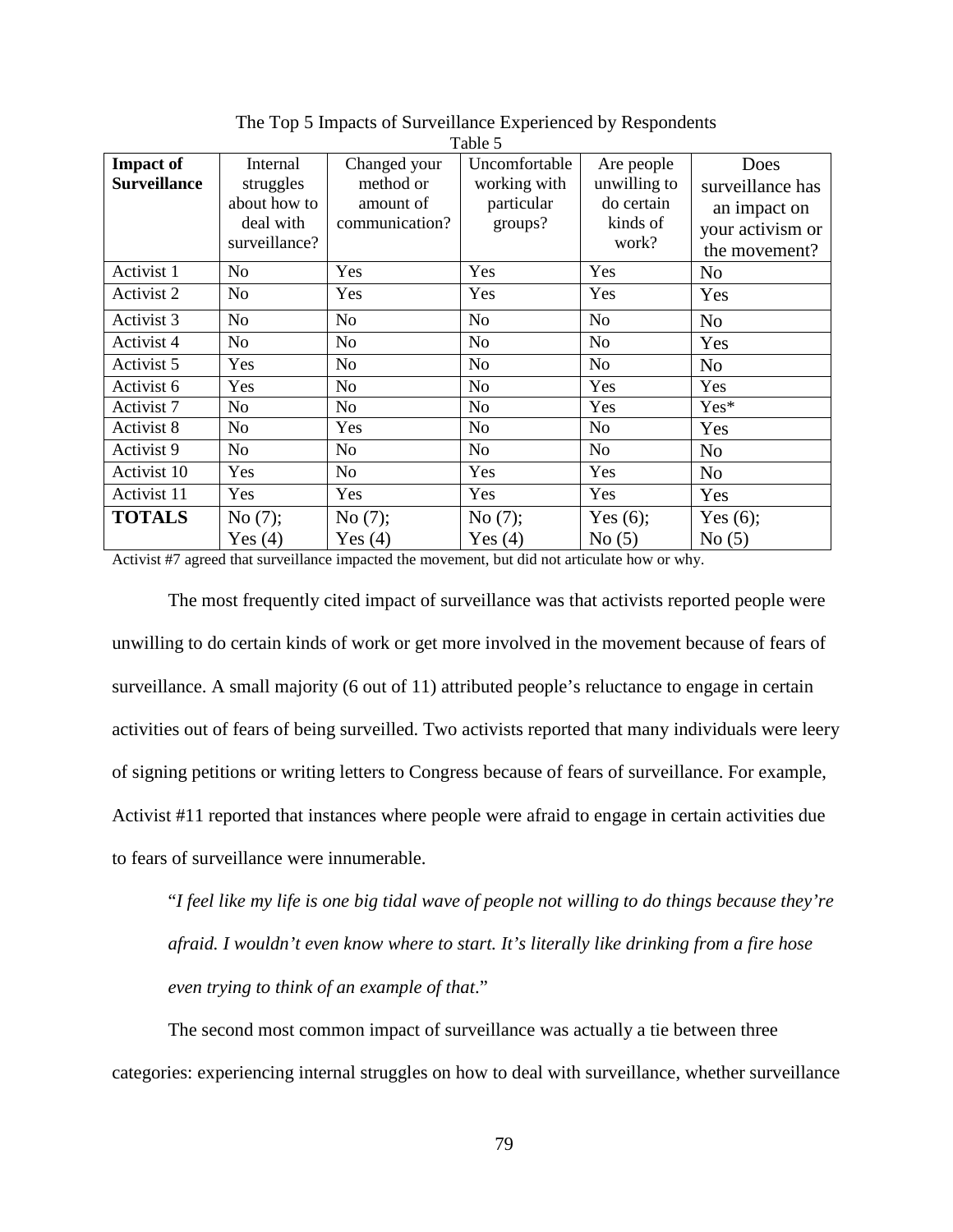has impacted the method and amount of activists' communication, and whether activists felt uncomfortable working with other groups due to fears of surveillance. Eight (8) different activists reported that they had experienced at least one of three aforementioned impacts of surveillance, while five (5) activists felt multiple impacts of surveillance.

Regarding the incidence of internal struggles on how to deal with surveillance, Activist #10 shared that she left a group she was a member of because she felt the leader of the organization was overly paranoid about her fears of surveillance.

*"That was one reason I left (her former group) because I felt that (a leader in the organization) was a lot more paranoid about people watching us and watching everything that we were doing. Like that thinking that everyone was out to get out us. And I'm a lot less like that because I don't see any proof of that. So that was a constant internal struggle. She always was worried that someone was watching us."*

Activist #5 provided a story of how she and another member disagreed about how much information to share on social media about the group's events and whether it was acceptable to *"tag"* members on Facebook. This member was worried about surveillance and valued her privacy. The end result was that the member decided to leave the group because of a discrepancy over how to handle members' privacy.

The communication of activists was noticeably impacted by those who reported that fears of surveillance had altered either their method or amount of communication. Activist #1 and Activist #8 shared that fears of surveillance prompt them to be acutely mindful of what they communicate, especially over platforms that can be viewed by others. Activist #1 also relayed a story about how those same fears impacted a former group she was a member of: "*I used to be a*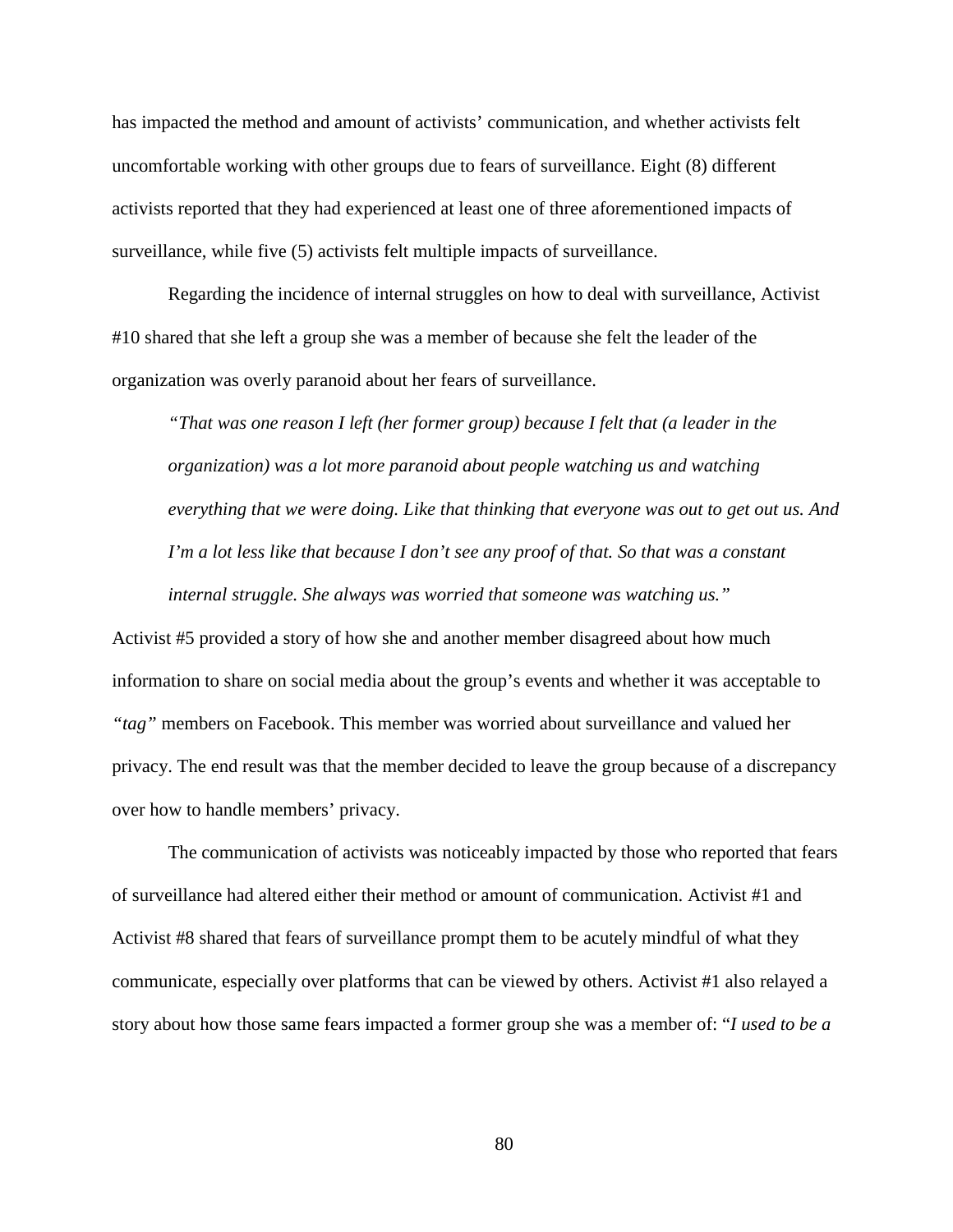*part of a socialist organization and the security was very strong a group. Their communications were very tight. It's exhausting because they were all on a list or in conflict*."

The internal or private group communications of Activist #2 were not impacted by fears of surveillance as in the case of Activists #1 and #8, but her outward public posts on social media were impacted by these fears. As she notes,

"*We try to make sure that our calls for actions are written in a way that doesn't cause alarm and so that law enforcement doesn't take an active interest in what we're doing [in reference to posts on a Facebook page]"…we are always very careful with what we post and what we allow on the page*."

As far as whether activists felt that surveillance impacted their willingness to work with certain groups, participants disclosed varying reasons for why they were hesitant to partner with different AR groups. Activist #1 was concerned about working with groups that were known to be under surveillance. Activist #2 stated that after learning that a potential partnering group was not properly vetting its members, her group displayed more *"caution"* about working with that group.

Activist #10 stated that a hesitancy to work with other groups *"definitely happens"* among AR activists because each group has their own established connections, sometimes with members of law enforcement or congress. Finally, Activist #11 added that members of larger mainstream AR groups have been tentative in working with underground activists: "*It's a big, big, big, concern on the part of certain groups, bringing any sort of law enforcement attention or the stigma of people who have gone to prison down on them, so that's a very real thing*."

Qualitative data gathered from this study also yielded some unexpected findings. One of the questions in the script about the impacts of surveillance asked participants if they have seen a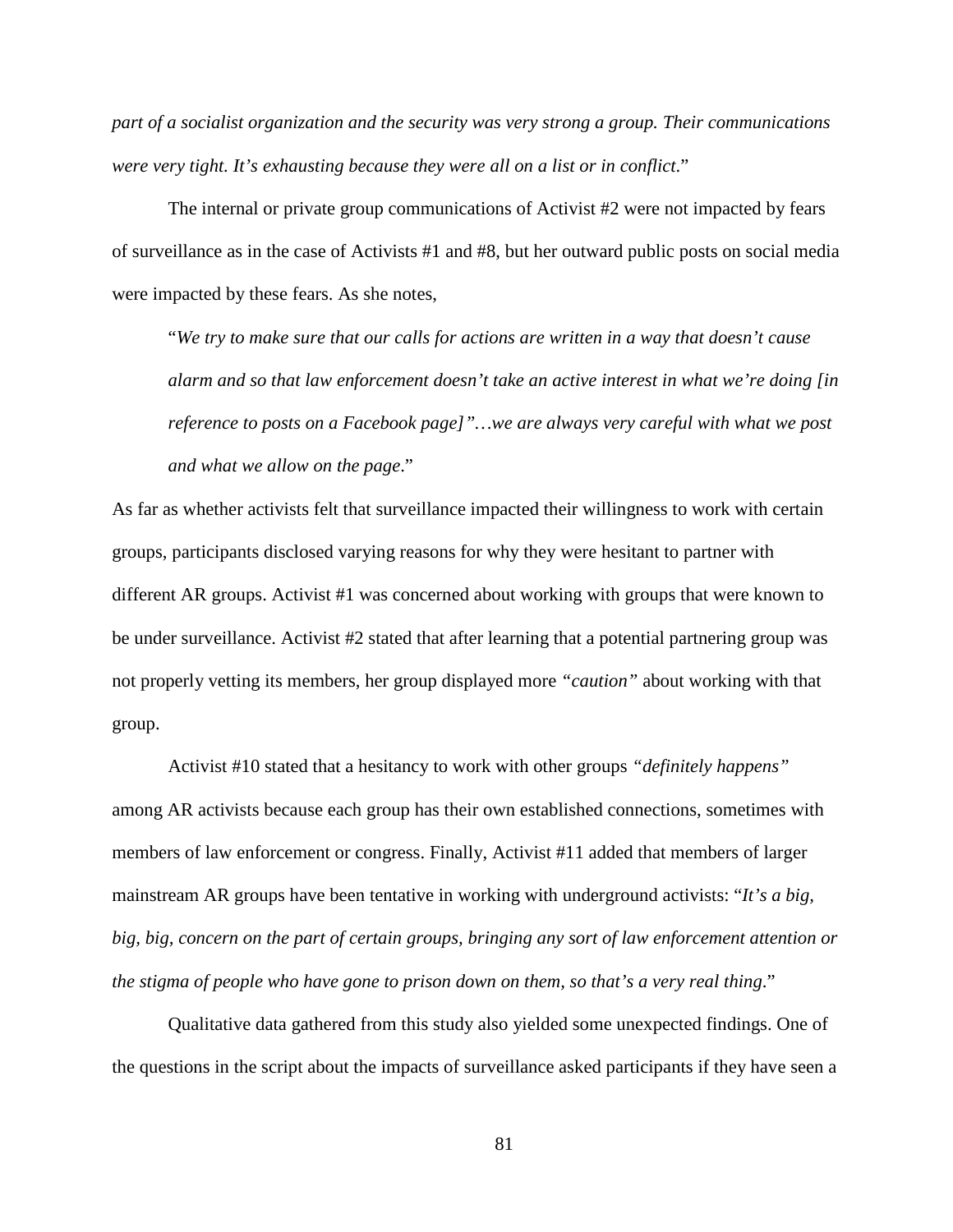drop in new members. Activists overwhelmingly agreed that they have witnessed an increase rather than a decrease in people getting involved in the movement. Seven (7) activists actually reported an increase in new members, whether or not new members identity themselves as activists, radicals, or moderates, etc., is unknown. Only one (1) participant stated that she had seen a decline in new members due to the current political state of the country (Activist #2). Activist #11 also imparted that he has seen a "dramatic" overall decline in underground activities in recent years, which concurs with Glasser's (2011) finding that the radical sector in the movement has been steadily declining since 2006. Notably, Activist #11's view of a decline in ALF membership and underground activities diverges from most other participants' perceptions (who were mainly comprised of moderates) that membership in aboveground activism and the movement overall is increasing. The experiences of Activist #11, as a former ALF member, differ from the majority of the sample here.

At the conclusion of the interview, activists were asked to provide a summary of their perception on how surveillance or fears of surveillance has impacted their own activism as well as on the movement overall. A little less than half (45%) of the sample agreed that surveillance had impacted them or the movement in some form in addition to supplying reasons for why they felt that way. Surprisingly, three (3) activists had answered affirmatively that surveillance had impacted them earlier in the interview script but came to the conclusion that surveillance had no impact on either their work or the movement. The five (5) activists who stated that surveillance had no or minimal impact on them personally or the movement expressed the view that surveillance was only a threat to underground activists or activists who engaged in more visible forms of dissidence. There was also the perception that because the AR movement in the main research site location is relatively small, it would not attract the attention of the authorities.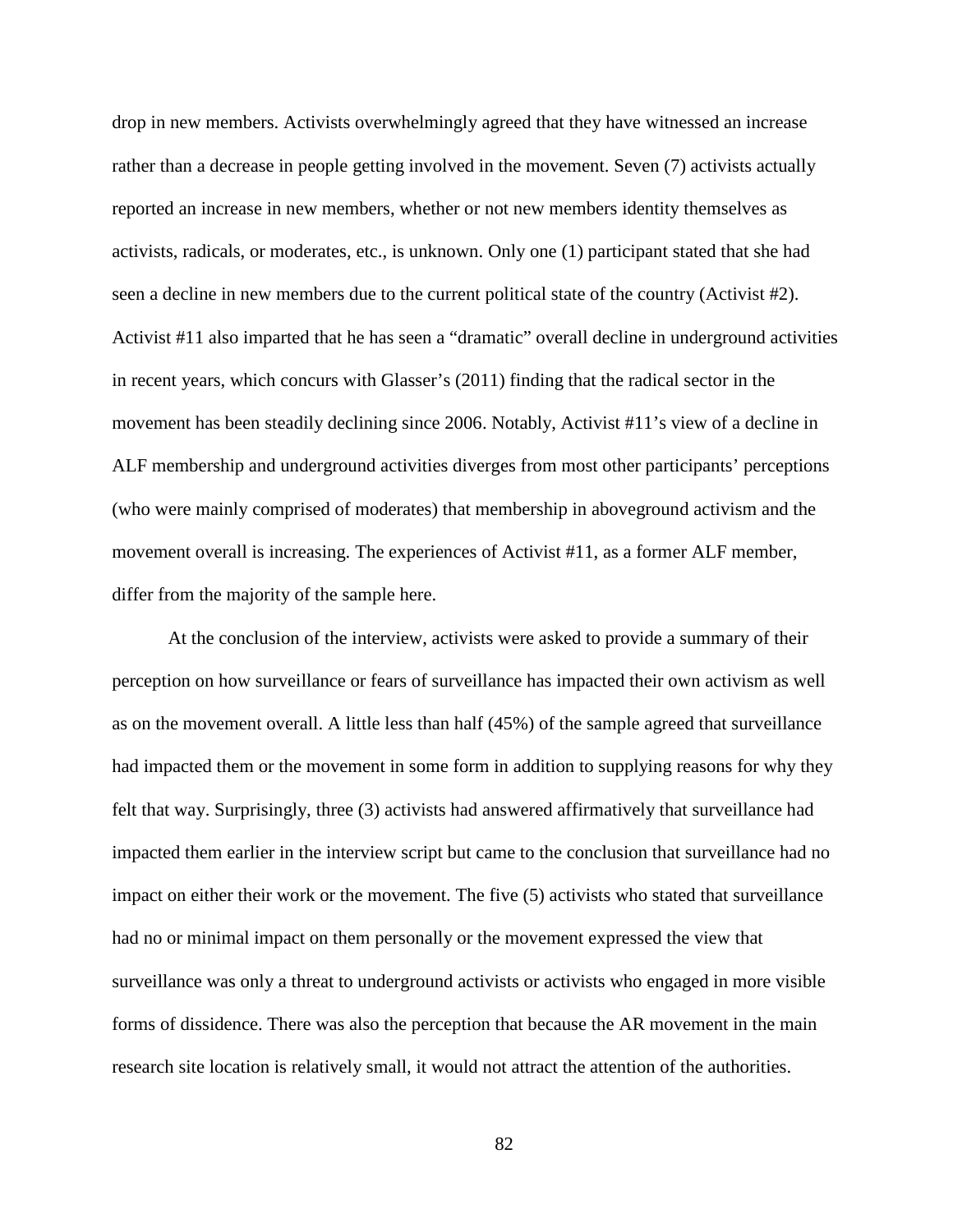For the remaining (5) activists who articulated reasons for why they felt surveillance impacted them or the movement, a couple of participants pointed to the impacts of AR-specific legislation. Activist #11 voiced concerns that *"ambiguously worded laws"* work to instill fear in the movement by causing members to constantly question the legality of their activities. Activist #8 noted how the rhetoric surrounding AR activists regarding domestic terrorism might make some people more hesitant to become involved in the movement:

"*I think it's possibly impeded it for those who are hesitant to get involved now because they think they'll be automatically labelled as domestic terrorists, or so forth, they don't really understand what the language of the law involves regarding that label*."

Activist #2 stated that fears of surveillance impacted her personal actions by prompting her to be more cognizant of what she writes or posts and generally be more cautious than she has been in the past. Activist #4 believed that surveillance or fears of it made it harder for law abiding activists like herself to operate in investigating cases of animal cruelty. She also felt that AR activists were being unnecessarily targeted, *"I think it makes it harder. Anytime that there's barriers to free speech, we have an issue. And we have a special situation where animal rights activists are targeted when other people aren't."*

While Activist #3 stated that she did not believe surveillance had impacted her behaviors or affected the movement overall, she did disclose that she made a conscious effort to, *"not think*" about surveillance because she believed this line of thinking could have a negative effect on her activism. She also stated that she was well aware of threats of surveillance before she became an active member in the movement.

Activist #11 stated that surveillance has had a *"tremendous impact"* on the movement but not on his own personal behaviors. Like Activist #3, he argued that surveillance didn't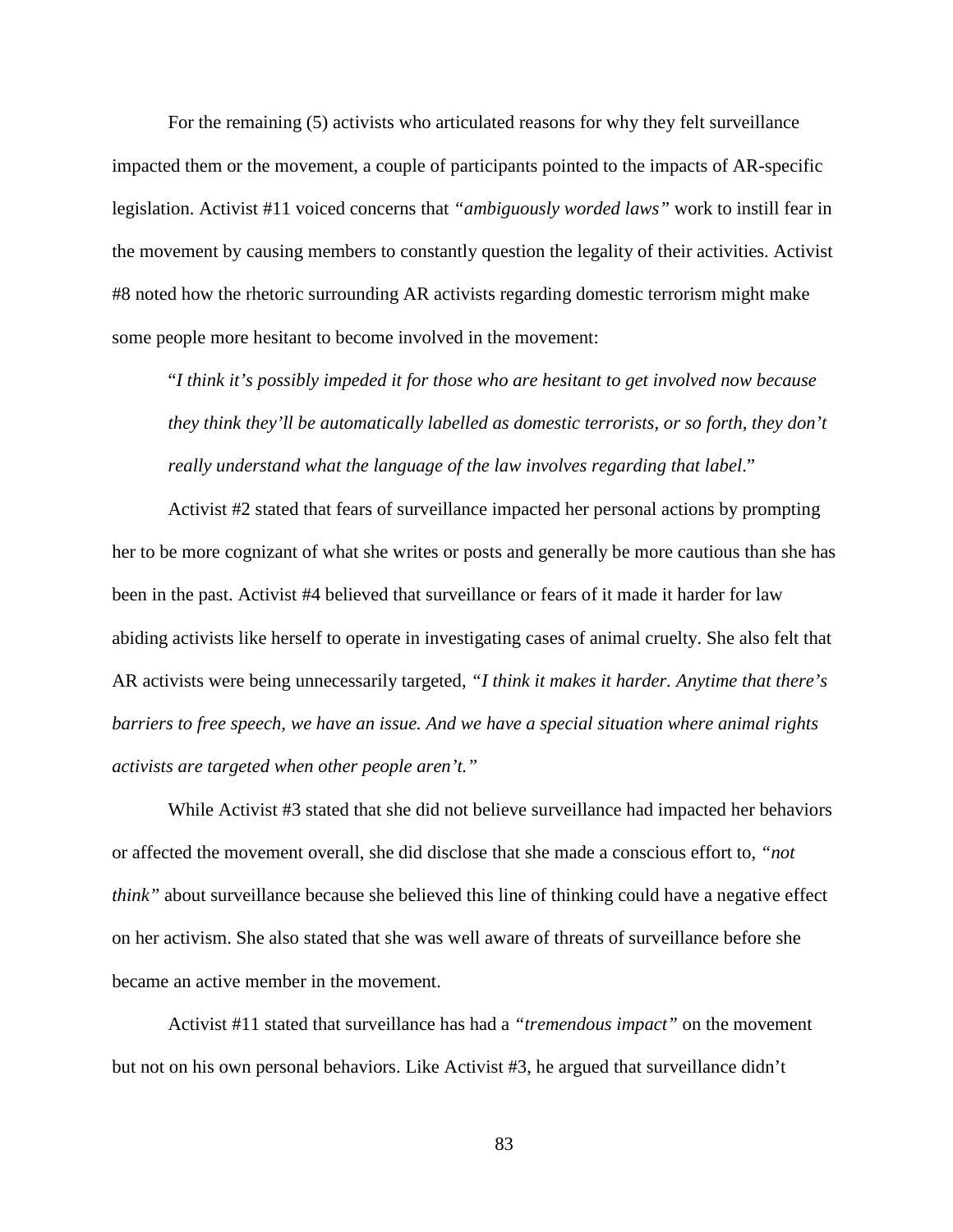impact him personally since he believed surveillance was simply part of being an activist. Concerning the movement, Activist #11 contends that fear of surveillance and paranoia rather than the actual occurrence of surveillance has done more to weaken the movement. He notes,

"*And then I think the bigger impact has just been, you know, the police put themselves outside of our houses but then they put themselves in our heads, and that's where it really gets dangerous, because people walk around with this cop in their head that always has them wondering if this previously legal thing that I've been doing is going to get me arrested… There's a lot of ways that people start to police themselves and I think that's where the real damage has been done*."

Legislative advocates, visible activists, and the underground activist reported that they had been impacted by surveillance in some form or another. Eight (8) activists or 73% of the sample reported that they had experienced one of the top four impacts of surveillance (people were unwilling to do certain kinds of work due to fears of surveillance, experiencing internal struggles on how to deal with surveillance, whether surveillance has impacted the method and amount of activists' communication, and whether activists felt uncomfortable working with other groups due to fears of surveillance), although only 45% of activists interviewed confirmed that surveillance or fears of it had impacted them personally or the movement overall.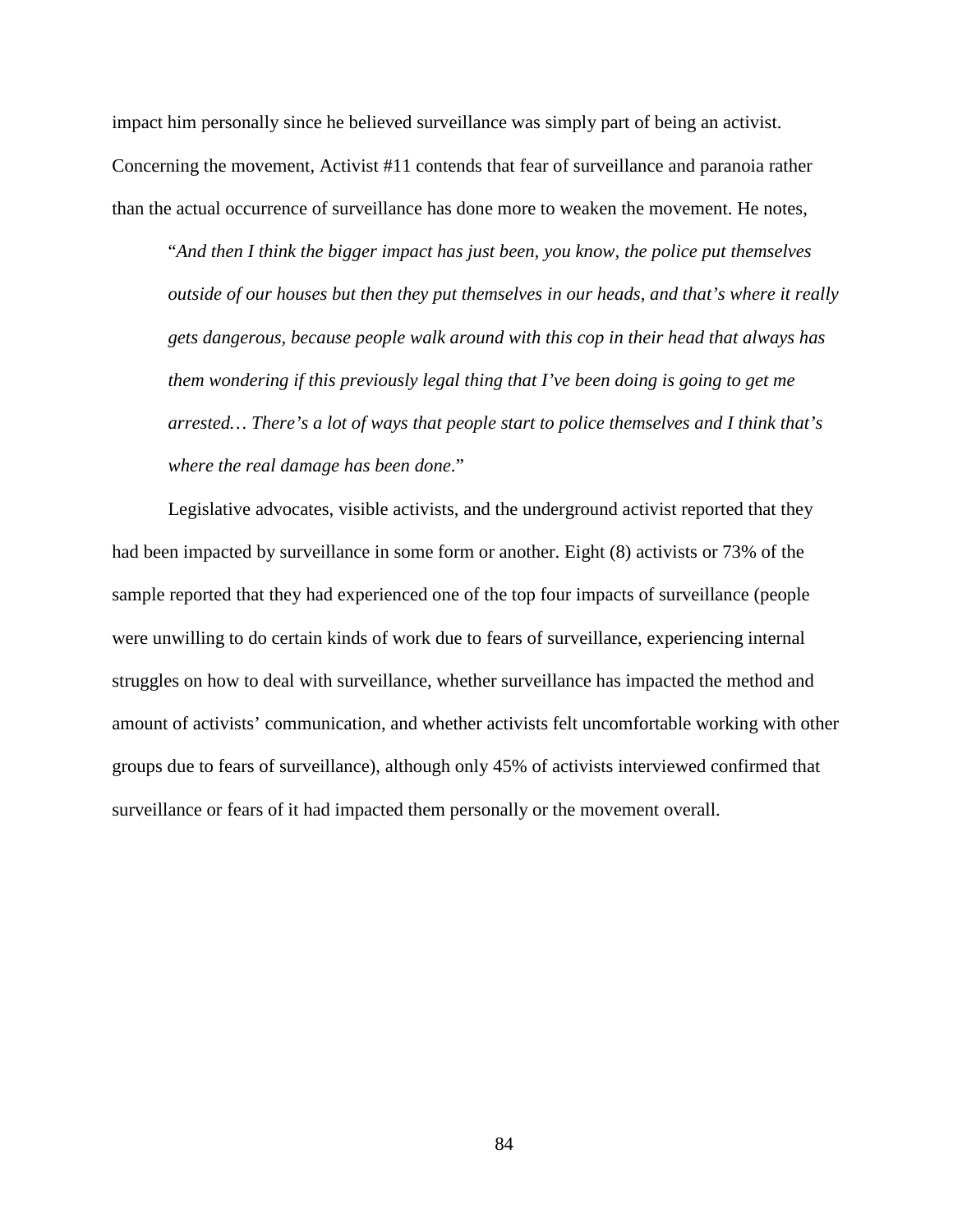### CHAPTER 8

#### DISCUSSION & CONNECTIONS TO SIMILAR RESEARCH

According to Glasser (2011), the height of repression against the animal rights (AR) movement has declined since 2010 with a corresponding decline in radical direct actions against animal enterprises. As evidenced by the ongoing trial of defendants Kyle Lang and Kevin Johnson, radicals who take direct action are still at risk of being labelled domestic terrorists. More recently, on March 7, 2017, Secret Service issued a court summons for Berkley activist Paul Picklesimer in relation to a protest that occurred in Modesto, California at a Bernie Sanders rally in June 2016. Picklesimer is being charged for entering a restricted area at the rally nearly eight (8) months after the incident took place and faces up to one year in jail or a fine of  $$100,000$  if convicted.<sup>[24](#page-92-0)</sup> Picklesimer claims he was chanting and holding a banner at the rally when Secret Service grabbed him and pulled him over the rails into a restricted area, which was captured on video. In another recent example, fifteen year-old Ateret Goldman surrendered to Boulder, CO police after a warrant was issued for her arrest on March 2, 2017. Goldman is being charged with a felony complaint of criminal mischief and a misdemeanor charge of criminal tampering at the behest of grocer Whole Foods for placing flowers on raw meat.<sup>[25](#page-92-1)</sup> The Green Scare era may not be as pronounced as it was seven years ago, but repression against AR activists still persists.

The overall goals of this study were to examine the extent and impact of surveillance on the AR movement. Participants' reports of their own encounters with indicators of surveillance would inform the question of the extent to which AR activists are being surveilled. Participants'

<span id="page-92-0"></span> $^{24}$  Retrieved from [http://www.dailycal.org/2017/03/09/berkeley-animal-rights-activist-races-](http://www.dailycal.org/2017/03/09/berkeley-animal-rights-activist-races-federal-charges/)

<span id="page-92-1"></span>Federal-charges/ Accessed 3/14/17<br>
<sup>25</sup> Retrieved from<http://kdvr.com/2017/03/07/whole-foods-funeral-protest-leads-to-felony-charge-for-boulder-teen/> Accessed 3/14/17.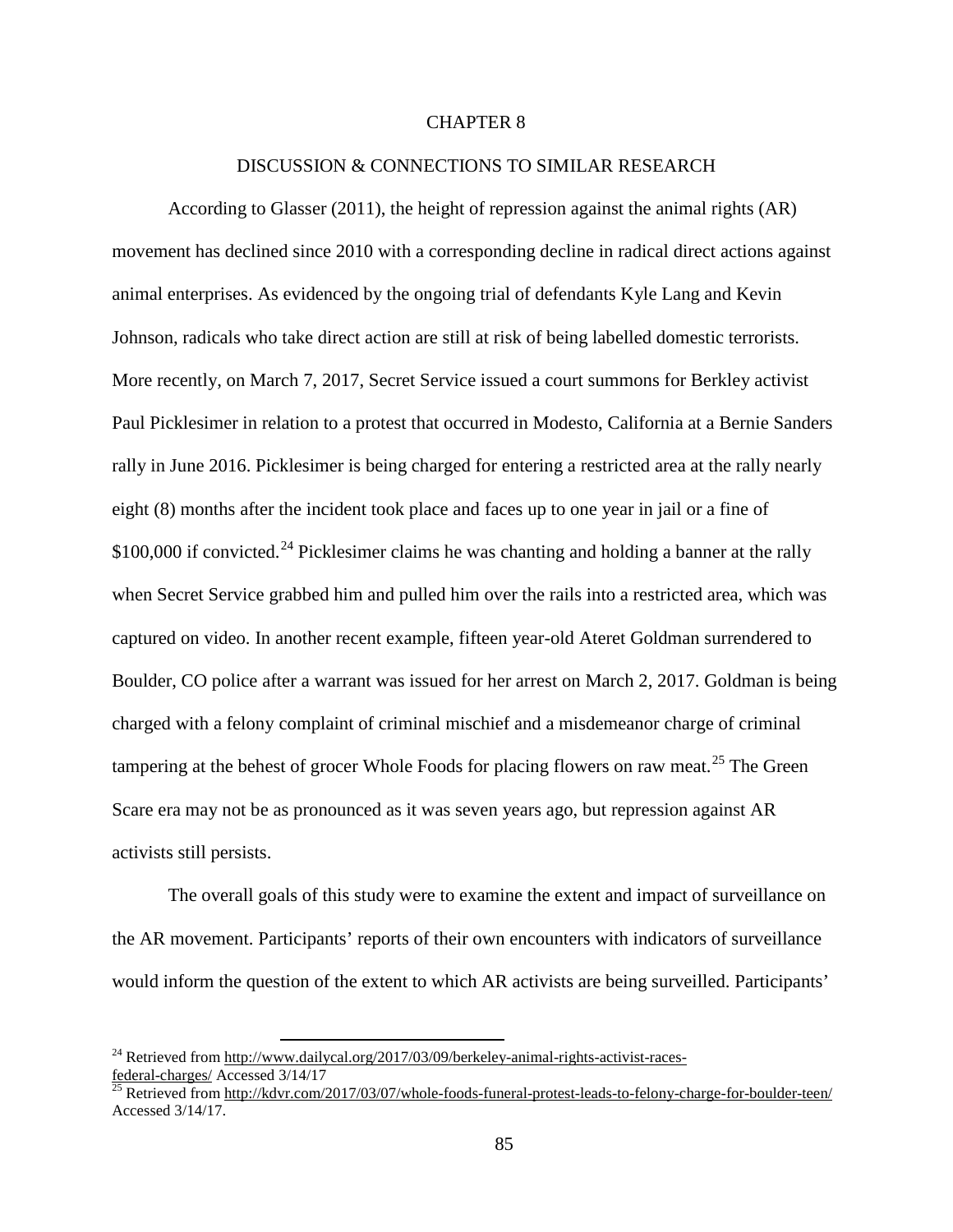responses to questions in the interview script that attempted to gauge the impact of surveillance on participants' individual activism, their group, and the movement answered the research question that sought to discern the impact of surveillance on the AR movement on multiple levels. Because the literature emphasized the importance of the Green Scare in curbing the activism of AR and environmental activists, the study also attempted to detect the potency of the Green Scare nearly a decade after the height of contention in the AR movement. The responses to the study's purpose to examine the extent and impact of surveillance on the AR movement can help determine the Green Scare's persistence.

In interviewing the sample of activists in the research site location, it was found that the majority were not familiar with the AEPA, USA PATRIOT, or AETA Acts. Less than half (45%) of the sample had heard of or were familiar with the AETA and AEPA. Activists were most familiar with the USA PATRIOT Act (64%).While the USA PATRIOT Act and the AETA are still being used to investigate and surveil activists, the sample in this study did not seem to be personally affected by the aforementioned legislation. Most activists acknowledged that they did not engage in illegal forms of activism and so believed they were unlikely to be persons of interest to local and state authorities. Three activists well versed in AR-specific legislation argued that the existence of these Acts was detrimental to the movement because it unfairly singled out AR activists and blurred activists understanding of what was henceforth legal or illegal.

Legislation pertaining to the actions of AR activists was partially created by the argument that the AR movement was becoming increasingly violent. While Glasser (2011) did find evidence that there was a rise in radical attacks, this increase took place from the late 1980s until it began steadily decreasing in 1997, reaching its lowest point in 2006. Despite radical incidents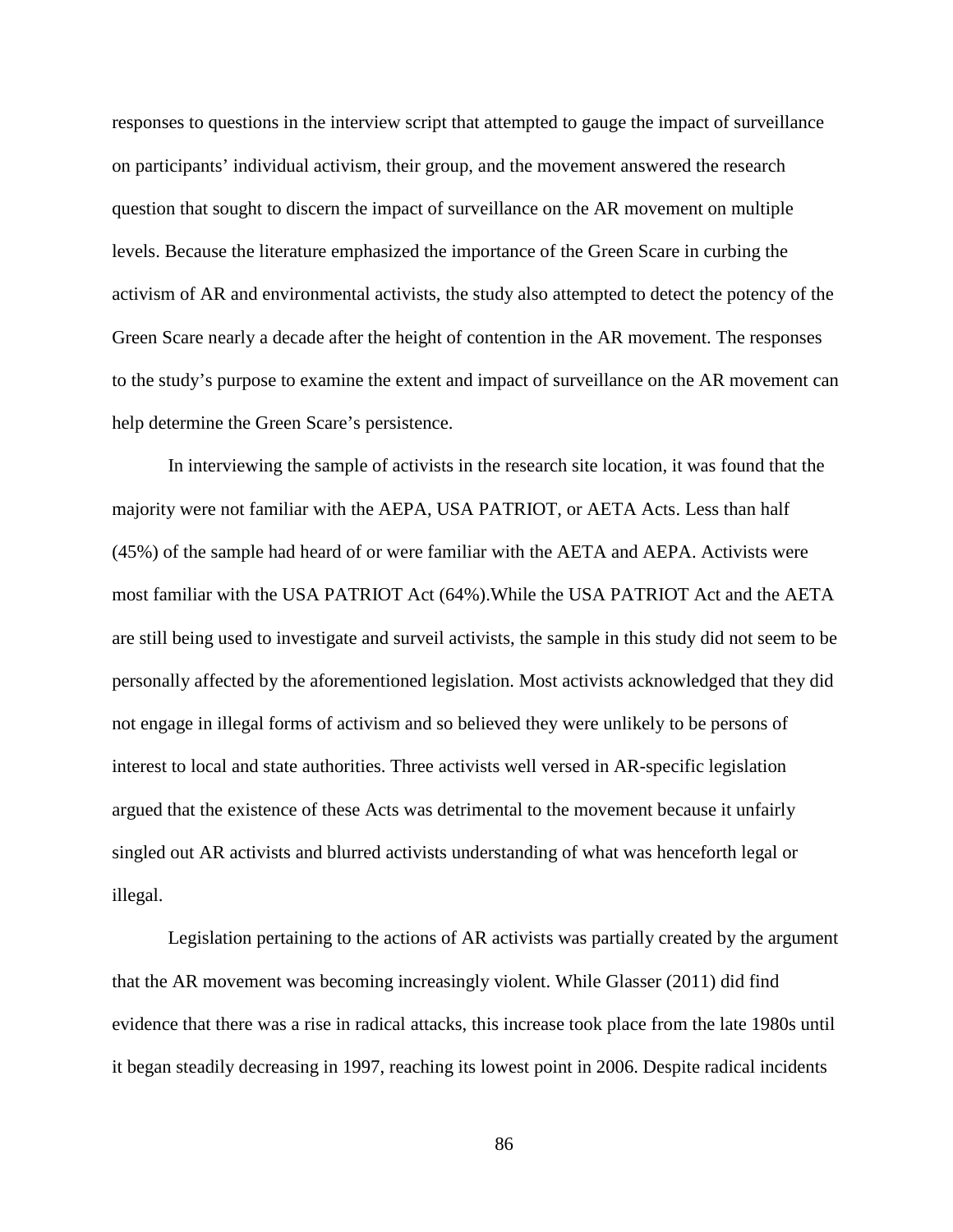being at an all-time low in 2006, the AETA was still authorized that year. The FBI and DOJ also continued to issue reports alleging that AR radicals were a serious domestic terrorism threat and responsible for the majority of domestic terrorist crimes as recently as 2005 and 2008. The data presented in this research finds that activists in this sample strongly disapprove of using violence as a strategy to obtain AR or environmental goals. Eight (8) activists (73%) said violence under these circumstances would never be acceptable, while two (2) activists in the sample (18%) felt that violence could either help draw attention to a cause or be effective on a case-by-case basis. One (1) activist felt that harassing fur wearers was justifiable as an AR strategy.

When asked their views about the acceptability of harming a human or threatening harm, six (6) activists in the sample (55%) stated that violence was acceptable under certain conditions. The activists unanimously stated that harming or threatening a human was acceptable only in cases of self-defense. As was later saw, many activists experienced feeling threatened or recalled facing hostile treatment by animal enterprises and private entities. If activists are routinely exposed to this type of environment, it would make sense that they would emphasize violence as a means of self-defense to protect themselves. Even when faced with hostile situations, four (4) activists insisted that violence against humans was never acceptable in any situation. They reasoned that there were other ways to deal with confrontation.

Activists were found to be experiencing surveillance by multiple organizations or businesses, including law enforcement agencies, animal enterprises, and private entities. As expected, surveillance was most salient at protests taking place in the public. Activists were most aware of surveillance or police presence at events. The most common indicator of surveillance presented was the occurrence of police driving by or parking near activist events. Ten (10) activists in the sample (91%) reported experiencing this at events. Activists differed in how they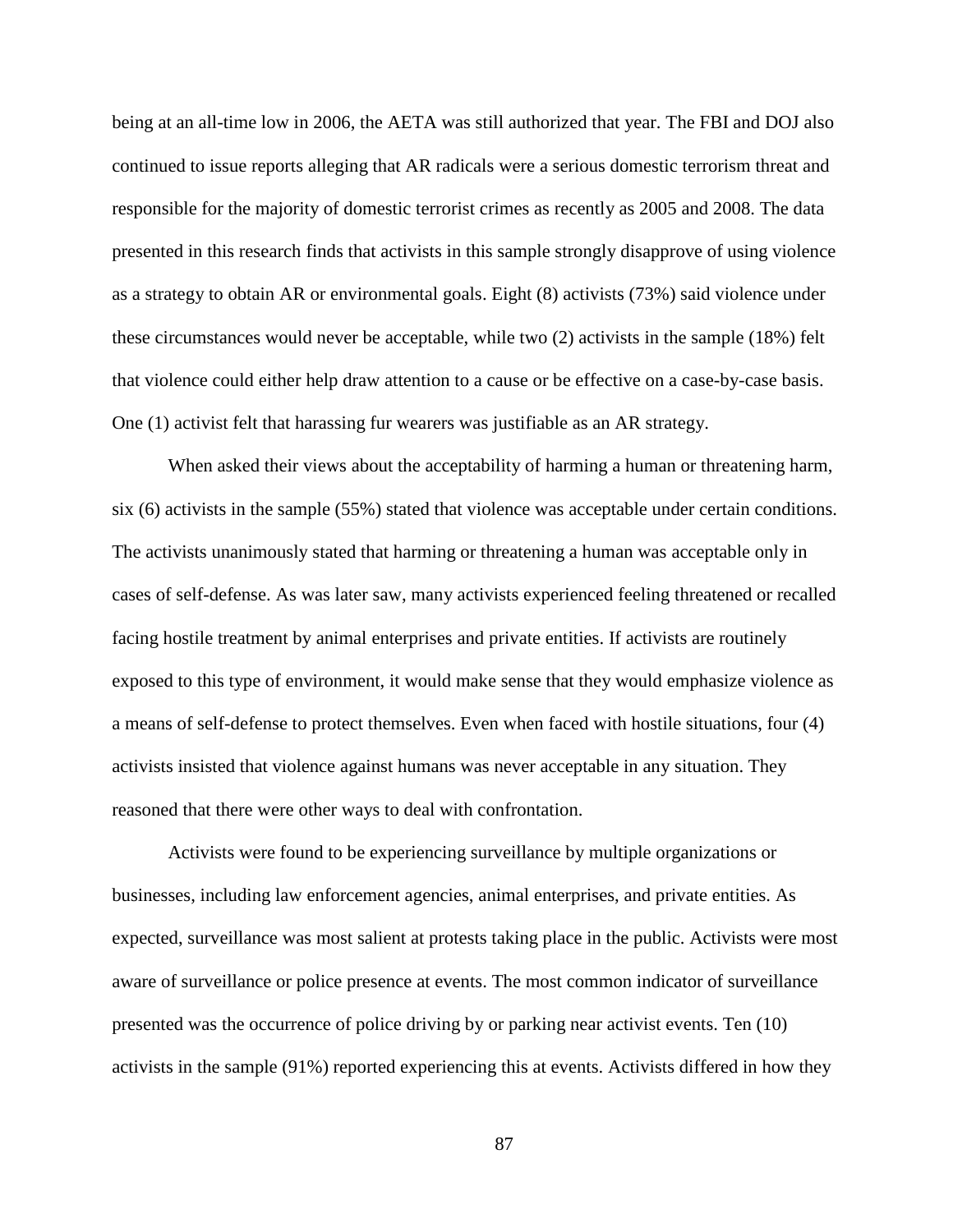interpreted this event, with some expressing the view that it was a method of intimidation and others arguing that it was for the benefit of activists' safety. Notably, this phenomenon was solely practiced by law enforcement. Activists did not report that animal enterprises or private entities engaged in this type of behavior.

Another salient indicator of surveillance experienced by activists (64%) was being photographed or videotaped by representatives of law enforcement agencies, animal enterprises, and private entities. Out of three organizations or businesses, law enforcement officials were found to be the most likely to engage in this behavior, followed by animal enterprises and then private entities. The third most common indicator of surveillance was being followed, with 45% of the sample reporting experiencing this at some point. Again, law enforcement officials were the most likely to follow activists, followed by private entities, and then animal enterprises.

Animal rights activists are experiencing different forms of surveillance on three different fronts. Activists who engage in more visible forms of protest are more likely to experience indicators of surveillance because they are in a public forum and often come into contact with representatives of law enforcement, animal enterprises, or private entities. The findings in this study highlight the fact that surveillance is not a phenomenon limited to the radical sector of the AR movement. Mainstream activists engaging in legal protest may be surveilled as well.

While the researcher expected to find instances of state-sponsored surveillance, the testimonies of the activists in the sample pointed to many instances or private-sponsored surveillance as well. Interestingly, activists often felt more threatened by private-sponsored surveillance conducted by animal enterprises and private entities. As one activist argued, the surveillance efforts of private security groups may be more harmful to the movement than that of the government or law enforcement.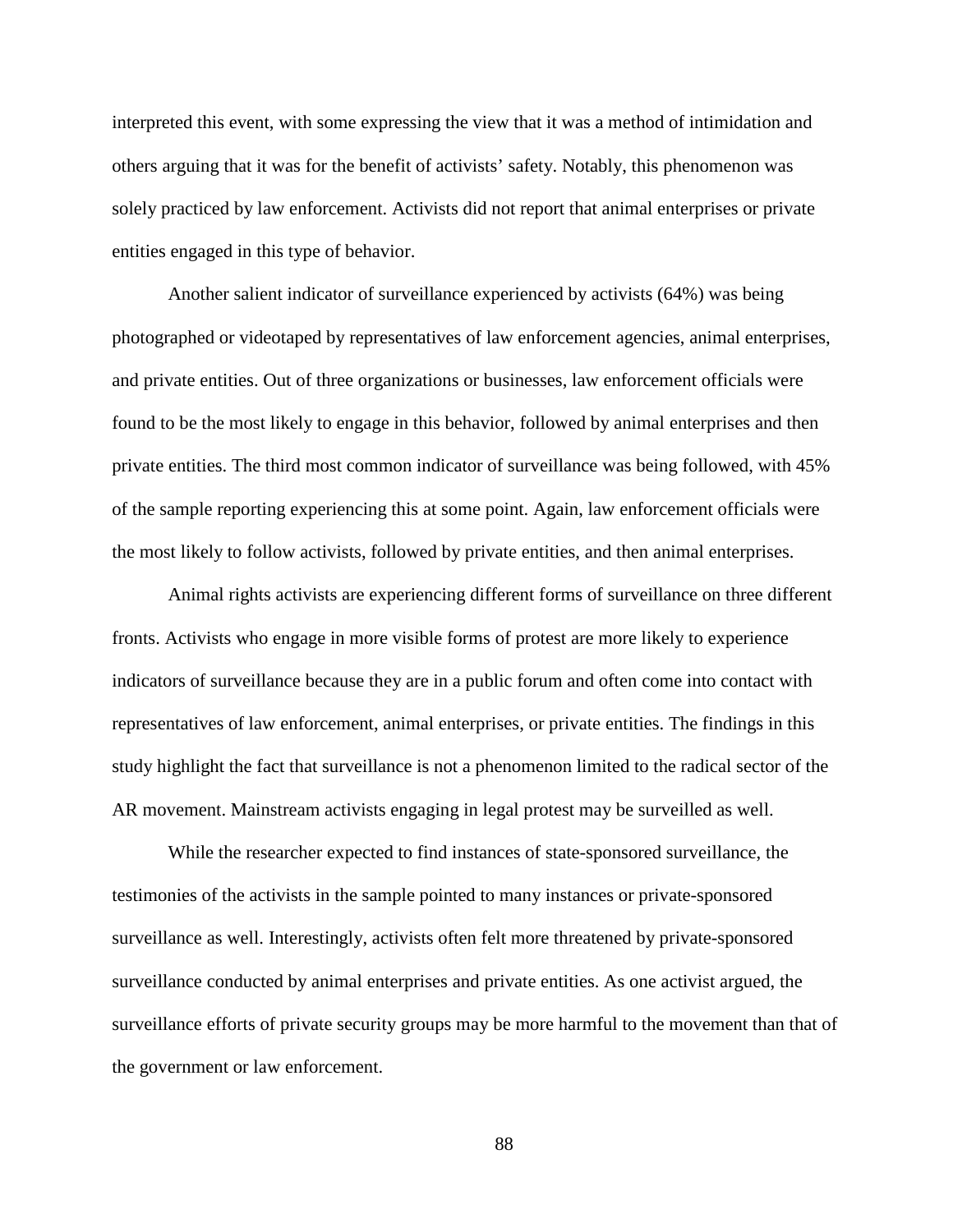The top four most commonly described impacts of surveillance among interviewed activists were findings that people were unwilling to do certain kinds of work due to fears of surveillance, groups were experiencing internal struggles on how to deal with surveillance, surveillance had impacted the method and amount of activists' communication, and that activists felt uncomfortable working with other groups due to fears of surveillance. The foremost impact of surveillance according to the activists was an unwillingness of members to partake in certain activities, experienced by 55% of participants. The latter three categories on impacts of surveillance produced an identical rate where 45% of the sample indicated they had experienced either internal struggles on how to deal with surveillance, it had impacted the method and amount of activists' communication, and that activists felt uncomfortable working with other groups due to fears of surveillance. Eight (8) activists total indicated that they had been impacted by surveillance in at least one form.

Although eight (8) activists in the sample (73%) stated that surveillance had impacted them in some way or affected the relations or operations of their group, less than half (45%) agreed that surveillance had impacted them personally or has an effect on the movement overall. Many activists reasoned that since their activities were legal, it was unlikely they would be surveilled or be deterred from engaging in activism. Most activists, however, were referring to state-sponsored surveillance in this regard. On the other hand, some activists who admitted to engaging in illegal actions during the course of their activist events, such as trespassing or direct actions, also did not believe that surveillance had impacted them personally.

A few activists expressed the opinion that surveillance was an inevitable part of being an activist, but were adamant that movement goals overrode their fears of surveillance. An unexpected finding of this research was that 64% of the sample reported seeing an increase in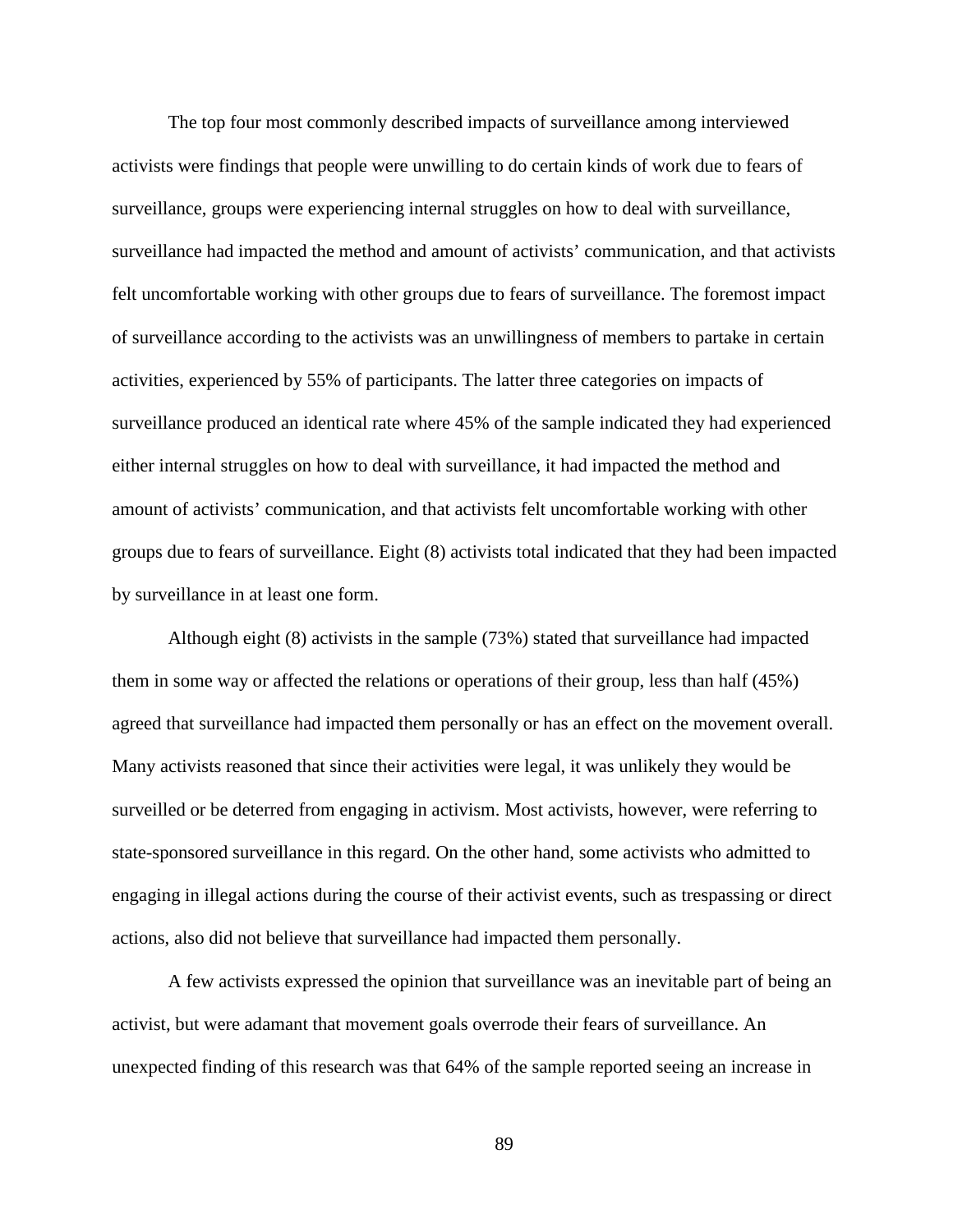new members. While much of the literature conveyed a concern that AR-specific legislation and the increased investigation and/or policing of activists under the Green Scare era would chill the movement, the results in this study do not point towards a chilling of the AR movement. In fact, they suggest the opposite. According to the activists interviewed, the AR movement is growing.

Last, most activists interviewed indicated that they were fearful or anxious of how AR activists would be treated under the Trump administration. Activists across the spectrum voiced concerns about how they would be treated under the current Trump Administration. They voiced concerns that prosecution, surveillance, and policing of activists may increase in the future.

### Connections to Previous Similar Research Completed

The findings presented herein connect to previous research by Carson et al. (2012) by demonstrating that AR activists generally disavow using violence as an AR strategy. Like Carson's and colleagues study, interviewed participants thought that violence was counterproductive and counter-intuitive to the goals of the movement. However, participants in the present study and Carson et al.'s study also expressed a certain kind of admiration for those AR activists who engage in radical direct actions (i.e., breaking and entering into a facility for the purpose of freeing animals).

Additionally, the findings presented in this study connect to Starr et al.'s (2008) research on the impact of surveillance on activists in leftist social movement organizations. The previous research conducted by Starr and colleagues compared levels of surveillance on activists in the twenty-first century to levels seen during the height of COINTELPRO era during the 1960s and '70s. These repressive levels of surveillance produced a myriad of effects on activists' individual and group activism, including a marked drop in new members, reluctance among members to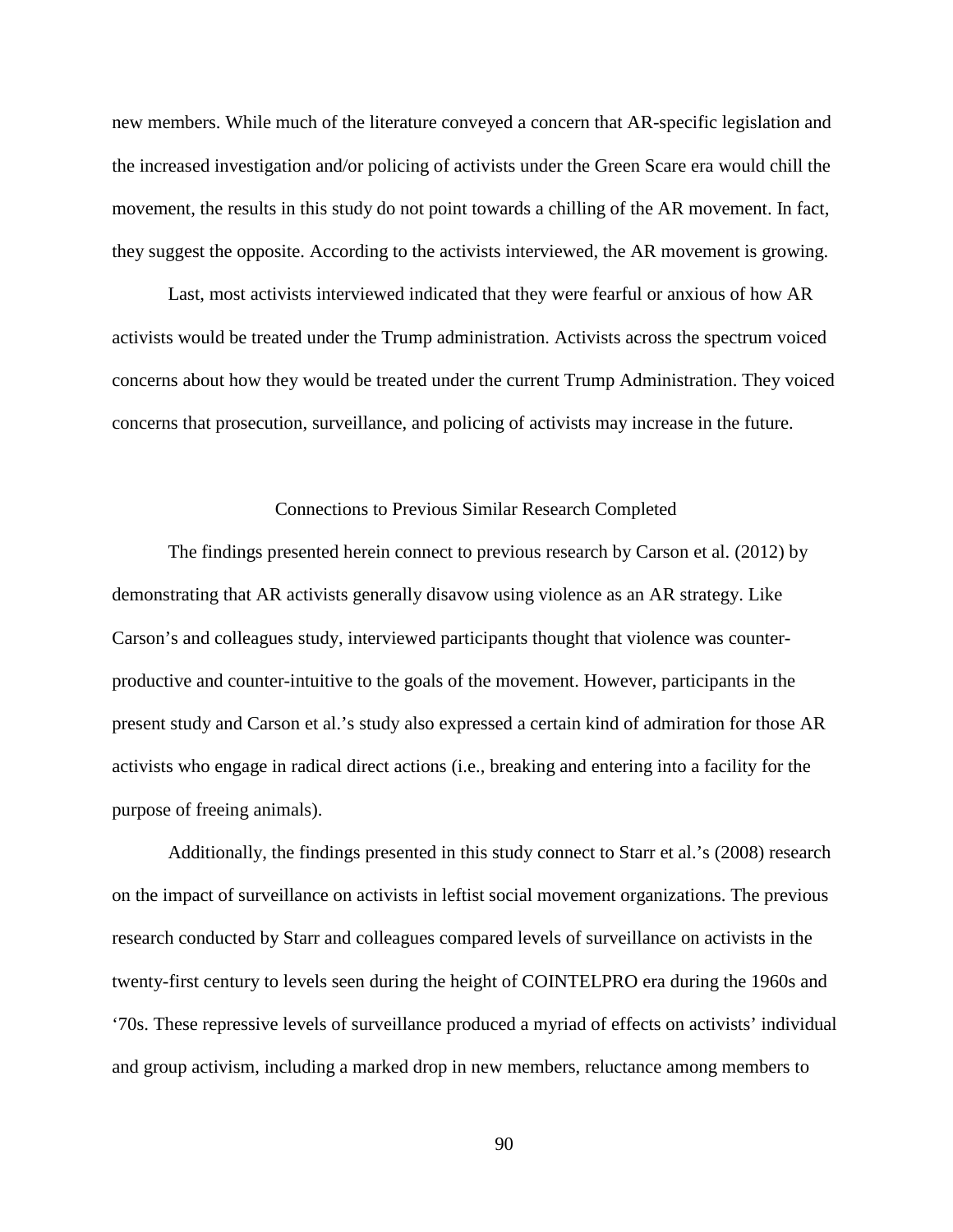assume leadership positions, changes in internal group communication, and the self-labeling of members as deviant.

The current study has some similarities with Starr et al.'s study, but includes some notable differences as well. About 91% of the sample in the current study had experienced at least one of the top four most commonly reported indicators of surveillance, which corresponds to Starr et al.'s (2008) high levels of surveillance among social movement organizations. The major difference is that, participants in Starr et al. noted significant impacts of surveillance on their respective and movements and organizations, while slightly less than half of participants in the current study (45%) agreed that surveillance impacted the AR movement. The disconnect among participants in experiencing indicators of surveillance yet denying any impact of surveillance is notable, here. Many of the reported impacts of surveillance between this study and Starr et al.'s were similar: participants in both studies were impacted in the way they communicated internally and outwardly, members were more reluctant to perform certain tasks or duties, disagreements on how to maintain the security and privacy of members resulted in group discord, and like-minded organizations became more cautious about working together.

The main divergence between Starr et al. (2008) and the current study is the impact of surveillance on group membership through the recruitment of new members. While Starr and colleagues reported a significant drop in both new and existing members due to fears of surveillance, the current study found that 64% of participants stated a noticeable increase in new members. Of existing members who dropped out of the movement, most participants opined that this was due to burnout or inconclusive personal reasons (rather than because of fears of surveillance). Starr et al. predominantly examined anti-war, globalization, immigration, or prison/policing issues groups. This study was solely focused on AR activists. Future research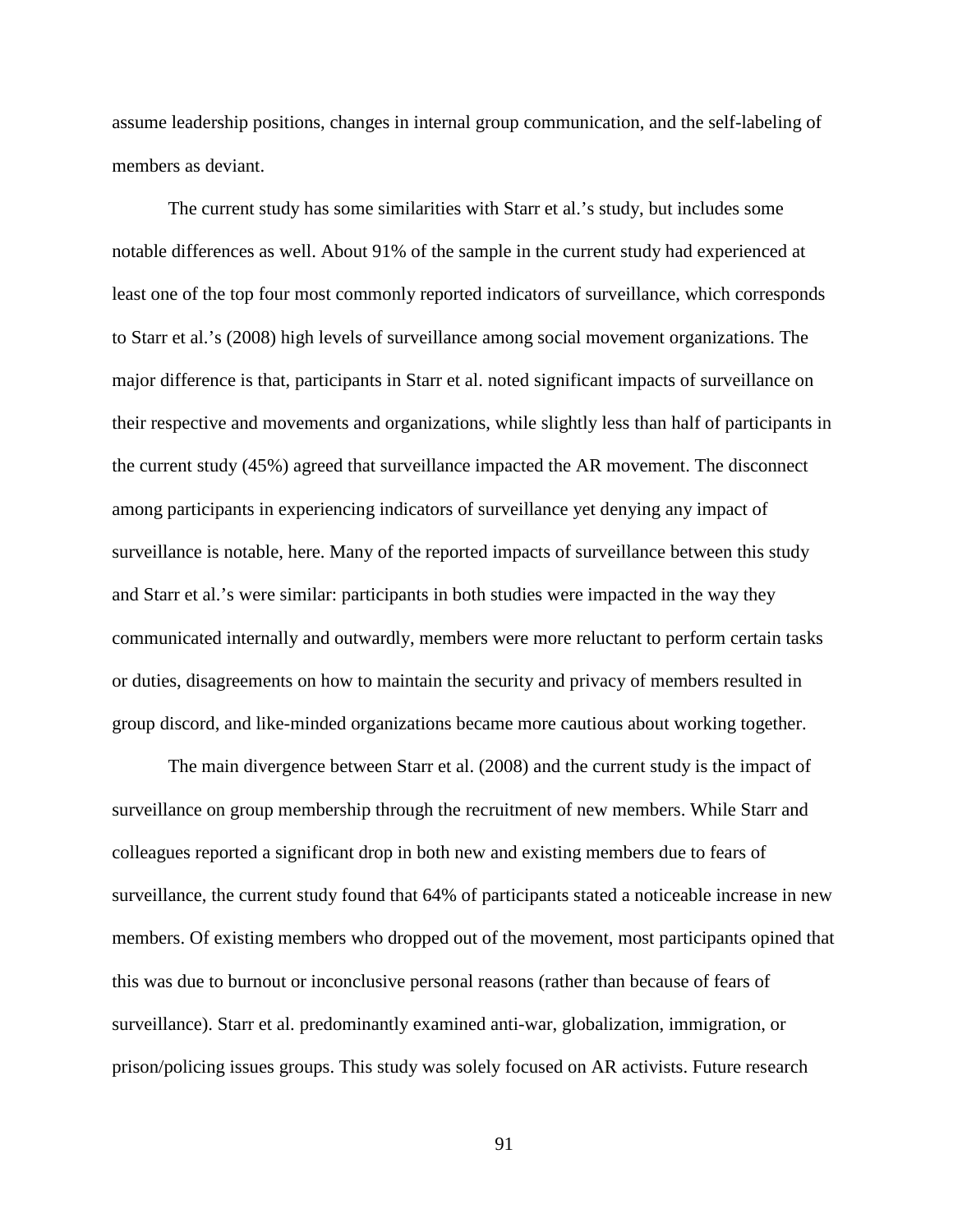should compare the membership levels of AR groups versus other leftist or social justice groups related to impacts of surveillance.

A new finding independent of Carson et al. (2012) and Starr et al. (2008) is the involvement of private intelligence/security groups and animal enterprises in conducting surveillance on AR activists. Similar to Walby and Monaghan's (2011) research where AR activists were being surveilled by private entities in collusion with law enforcement agencies in Canada, U.S. activists in the current study were also being surveilled by private entities. The phenomenon whereby activists are being surveilled by private entities, then, is not exclusive to Canada. Future research should seek to explore the level of involvement private entities have in surveilling AR activists in the U.S., although this topic might be difficult to access seeing as how private businesses and groups are not obligated to share private records of such accounts.

As noted earlier, another unexpected finding of the study was that participants frequently identified animal enterprises to be a significant threat that loomed larger than the threat posed by law enforcement agencies. This was mostly because participants had often encountered harrowing experiences with animal enterprises, specifically with circuses. Participants often shared they had personally experienced hostile or violent encounters with circus actors (precipitated by the circus actors) or could relate a similar story of an activist known to them. Another possible future research direction could examine the levels of violence directed at AR activists by circus employees.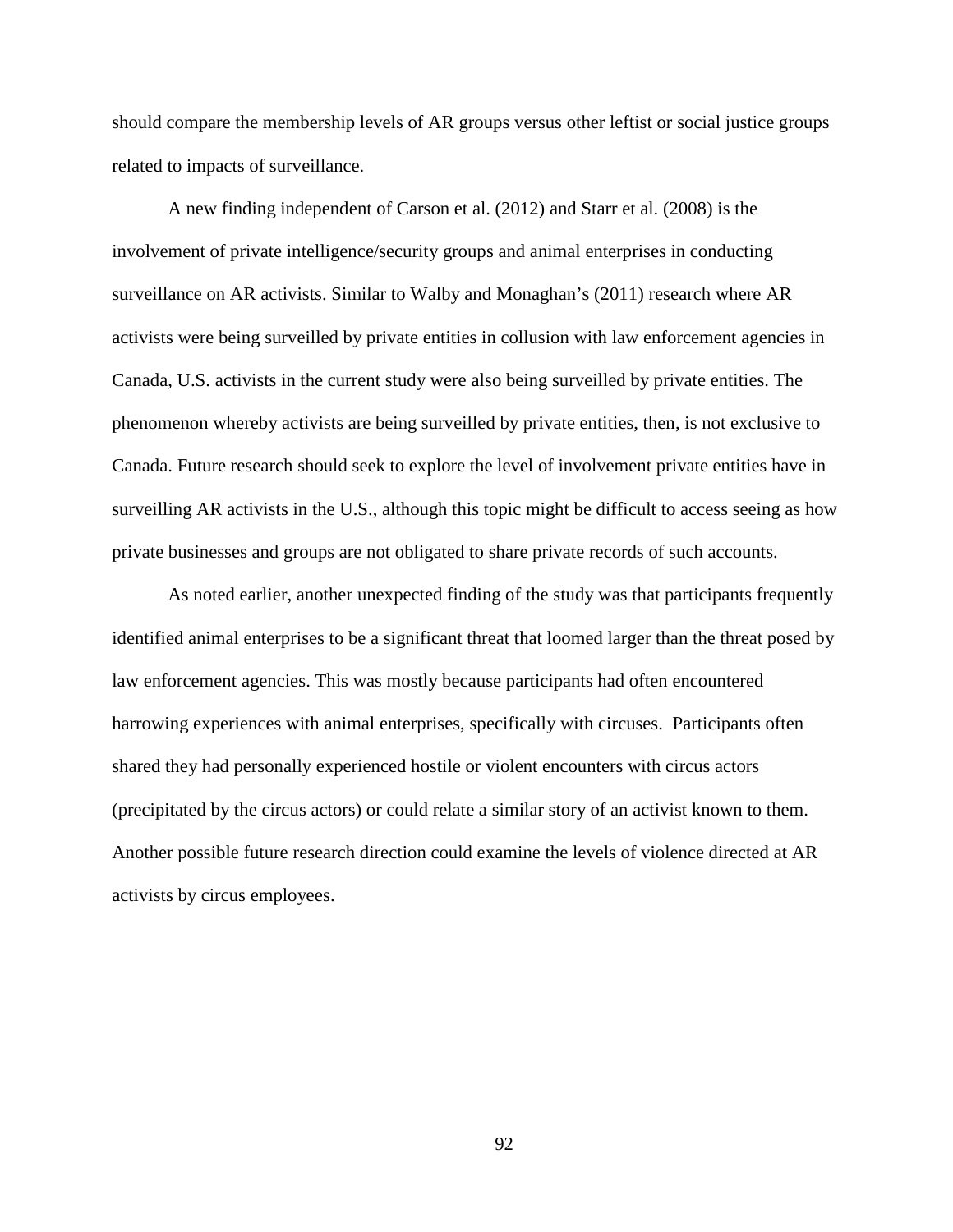### CHAPTER 9

#### **CONCLUSION**

The purpose of the current study was firstly to discern the extent of surveillance among participants within the AR movement. Almost all of the participants in the sample (91%) had experienced at least one indicator of surveillance. Based on this finding, the study herein asserts that activists in the AR movement are likely to encounter indicators of surveillance and that the extent to which the activists in this sample encounter this phenomenon is quite frequent. Next, the second purpose of this research was to examine the impact of surveillance on the AR movement. The findings from this study found some support for impacts of surveillance on activists' individual actions, their group, and the movement as a whole. Last, based on the findings related to the extent and impact of surveillance on AR activists, this study also attempted to the resilience of the Green Scare today in impacting the activism of AR and environmental activists. Because activists in this sample exhibited a high rate of experiencing indicators of surveillance and many could identify an impact of surveillance on their own activism and their group operations, this study is inclined to conclude that the Green Scare is not over.

Guided by Boykoff's (2007) mechanism-based social movement theory, the findings of this study lend support to this study. Activists in the larger AR movement have contended with government repression such as extraordinary rules and laws embodied in the AEPA, PATRIOT Act, AETA, and various state eco-terrorism bills. They have notable experiences with overt and covert forms of surveillance that impacts the movement on multiple levels (individually, group, and the movement). These forms of government repression have worked to create paranoia and dissuade activists from working with like-minded groups, created internal dissension, and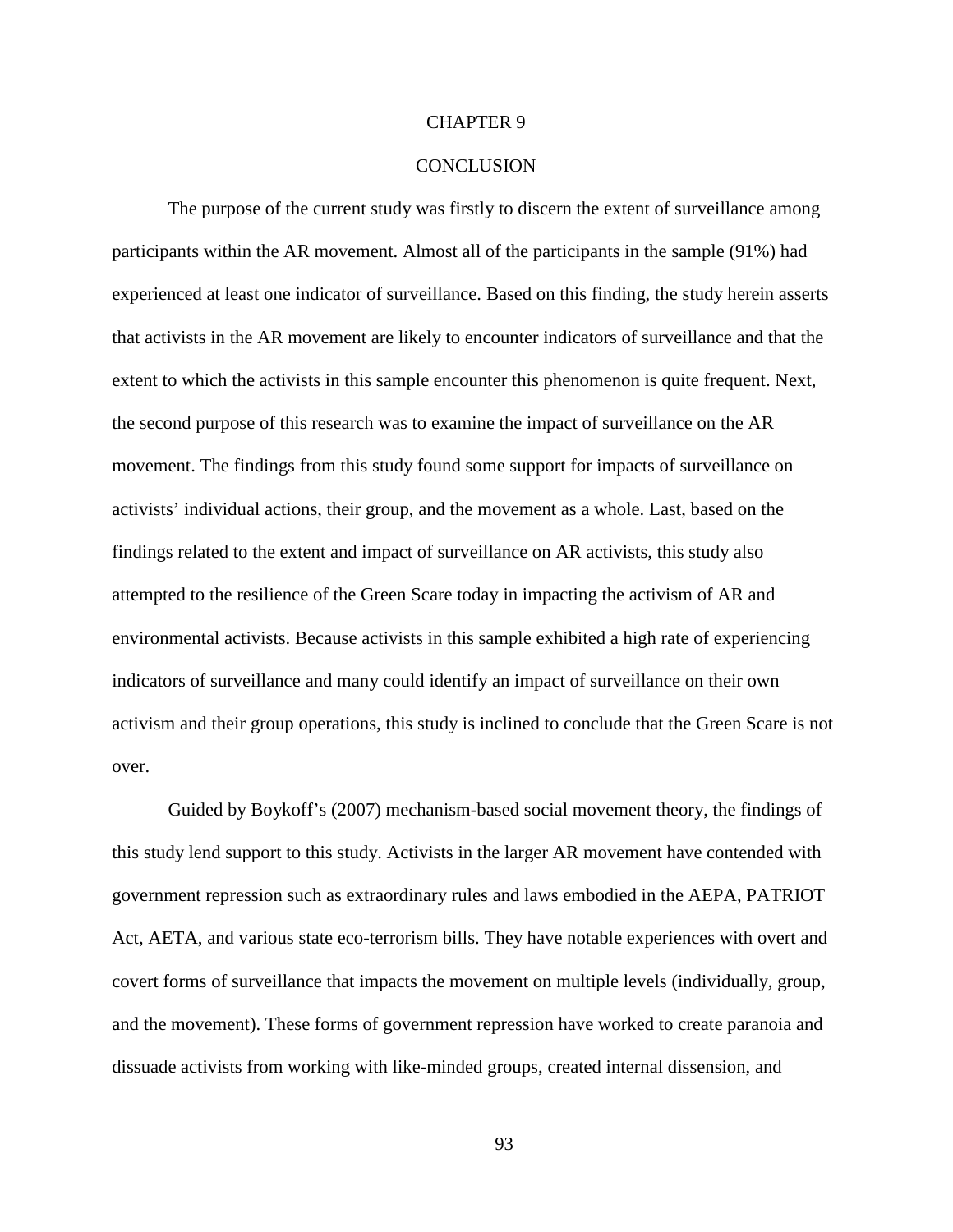impacted group resources (human and material capital). The final component in Boykoff's theory occurs when steady government repression results in the demobilization of a social movement organization or the withdrawal of activists from their political claims making activities. Interestingly, despite being affected by extraordinary rules/laws and surveillance, government repression in this study has not resulted in demobilization. In fact, the opposite has occurred since 66% of the sample reported an increase in new membership.

This research incorporated views from activists of varying backgrounds. Some were legislative advocates and social media activists, while others were traditional activists and organizers. One participant was formerly involved in the underground animal rights movement. There was diversity within this small sample of activists, yet 91% of activists experienced one of the top three reported indicators of surveillance (police driving by or parking near activist events, being photographed or videotaped, and being followed). Additionally, 73% of the sample reported being impacted by surveillance through one (1) of the top four (4) most commonly described situations where surveillance or fears of it had impacted group operations or member activity. Based on these findings and in light of recent prosecutions of animal rights activists described above, it is difficult to say that the Green Scare era has completely come to a close.

The Green Scare speaks to an era in which animal rights and environmental activists are singled out through legislation and sought after for prosecution by law enforcement agencies. The Green Scare above all revolves around a discourse on domestic terrorism. The impetus given to law enforcement agencies to investigate and surveil AR activists through legislation like AETA and the USA PATRIOT contributes to the Green Scare. The more grandiose and severe attributes of the Green Scare, such as arrests, grand jury indictments, and raids, were definitely not as pronounced in the study compared to what has been reviewed in the literature. In fact,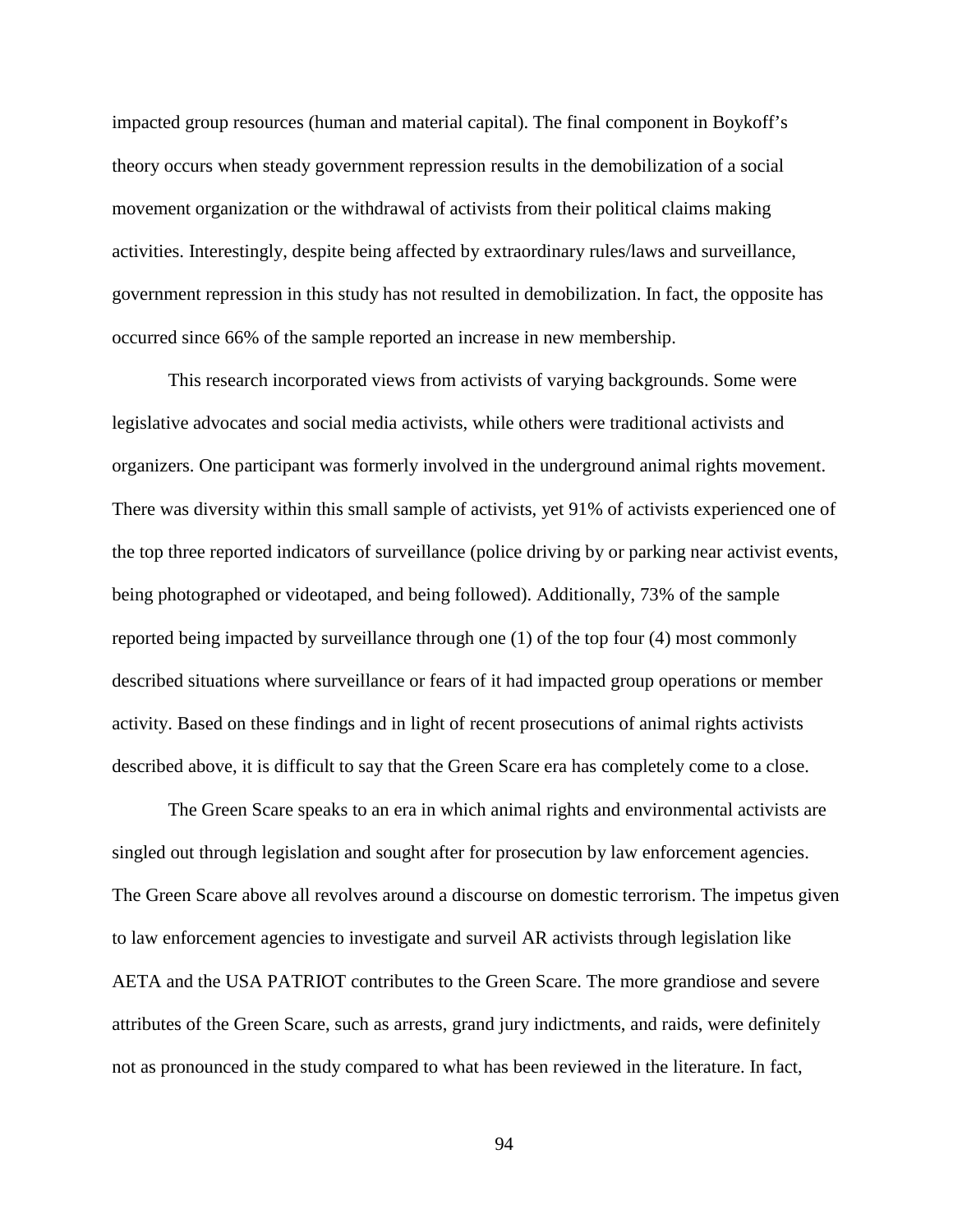only two (2) activists disclosed being arrested for their activism and only one (1) could speak of group members being indicted in a grand jury.

The Green Scare is about an overreaction to the policing of AR and environmental rights groups. While most of the activists reported that they had experienced an indicator of surveillance and many could provide concrete examples of how fears of surveillance had impacted their own work, the group's operations, or the movement, it would be a stretch to say that the participants in the sample overall were being "persecuted" for their actions. Still, it proves the point that AR activists are being watched because of their involvement with the movement.

As an exploratory study, this research has yielded many possible future research directions, including examining the resiliency of AR activists. The AR movement has withstood federal and state legislation targeting the behavior of AR activists as well as heavy levels of surveillance for nearly thirty years, yet the AR movement has not demobilized according to Boykoff's (2007a) theory. Future research should also seek to replicate the findings of the study with a larger and more diverse sample that includes a more proportionate amount of males and females and more underground or radical participants, for example. Another important research direction would be investigating the role private entities in the U.S. play in surveilling AR activists. Additionally, AR activists' fear of animal enterprises and heightened experiences with violence when protesting animal enterprises should also be explored. Finally, future research could compare the experiences and perceptions of surveillance among activists based in Southern Nevada versus those residing in "hot beds" of AR activism, such as Los Angeles, CA or Portland, OR.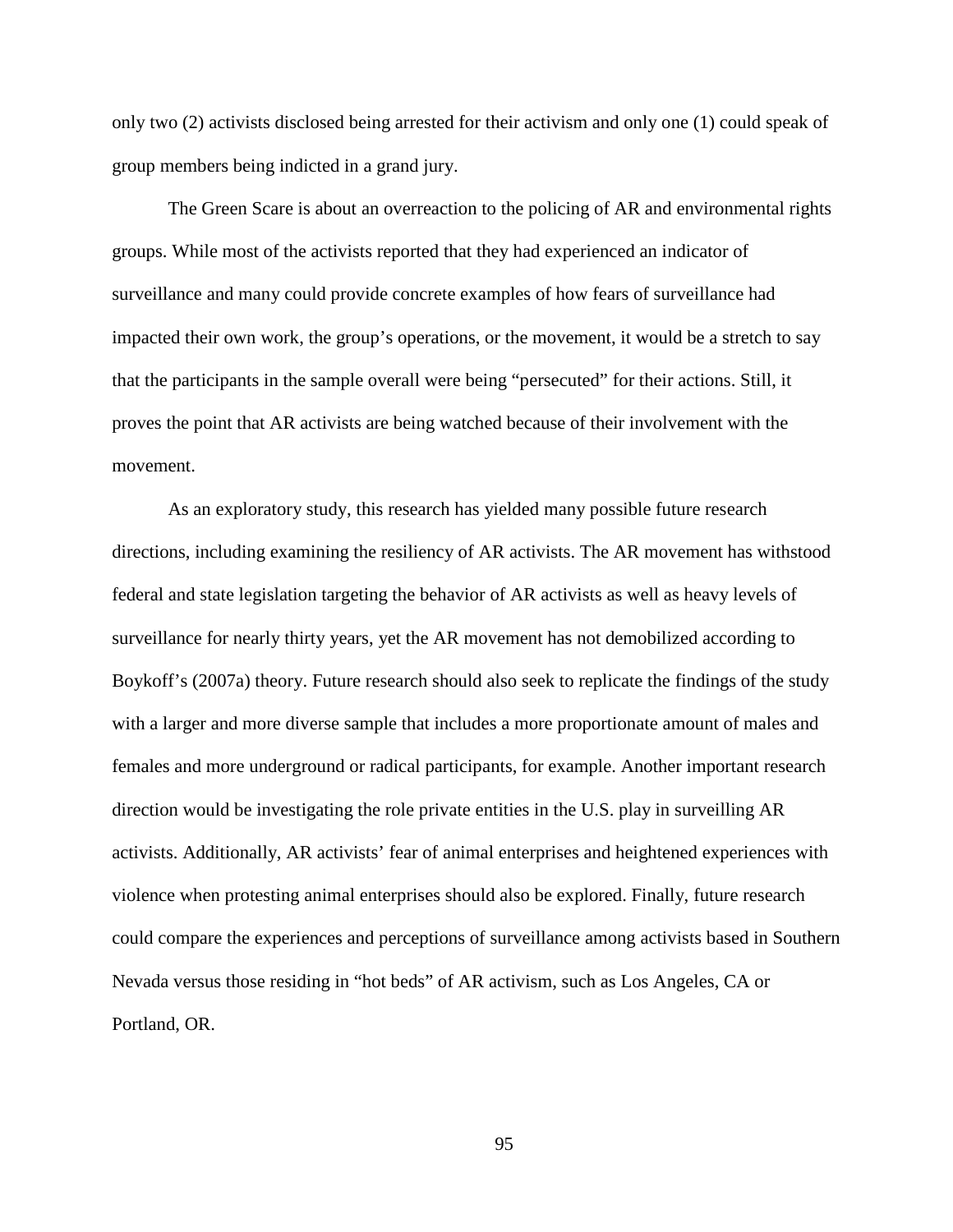Recommended policy implications are similar to what was argued by previous researchers (Amster, 2006; Engelhardt, 2006; Hill, 2010; McCoy, 2007; Potter, 2008, 2011): Animal rights radicals should not be labelled as domestic terrorists and the actors of the AR movement should not be investigated, surveilled, and policed in blanket fashion under preemptive operations conducted by law enforcement agencies. Carson et al. (2012) and the findings of this study support the argument that the AR movement tend to be non-violent, and in instances where violence occurs (direct action), they are largely directed at property rather than people. As Amster (2006) stated, the labeling of AR activists as domestic terrorists diminishes the true meaning of terrorism. Potter (2008, 2011) also notes that the largescale effort of law enforcement agencies to indulge time in investigating, surveilling, and policing AR activists diverts scare resources that may very well be better spent elsewhere.

### Summary of Strengths and Limitations of Current Research

The purpose of this thesis was to study a specific subpopulation that engages in animal rights activism, and to examine how state sponsored surveillance has impacted their participation in the political arena. A qualitative study allowed for adaptability in understanding the extent of how state repression affects AR activism. Specifically, it enabled the researcher to deviate from the structured interview format when necessary and expand on or address unexpected findings and more importantly, connect with respondents in a genuine manner. Additionally, interviews with research participants allows for the possibility of the research to ask additional follow-up questions, seek clarity on answers, and elicit more spontaneous responses.

Overall, the main strength of qualitative research is that it allows researchers to obtain an in-depth understanding of a certain event (Tewksbury, 2009). In this case, interviewing animal rights activists allowed the researcher to gain a better understanding of the extent in which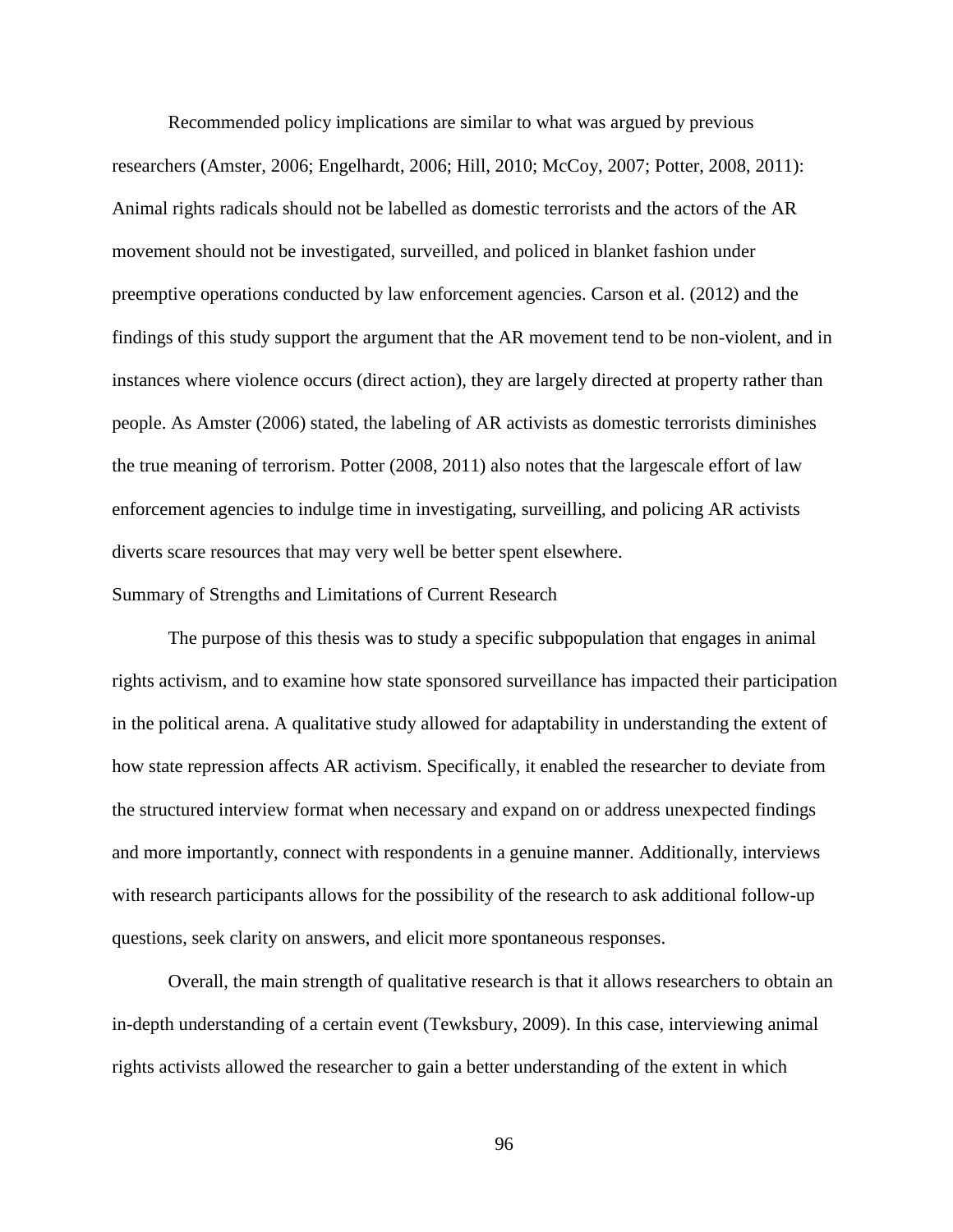participants were being surveilled as well how they felt about being surveilled. Participants also voiced whether they thought surveillance had impacted them and the movement overall. The research team was able to obtain a rich data set that helped paint a portrait of the lives of activists along with their experiences with both surveillance and being policed. The paramount goals of qualitative research are to achieve breadth, depth, and saturation in the interview process (Tewksbury, 2009). Additionally, interviews with research participants allows for the possibility of the researcher to ask additional follow-up questions, seek clarity on answers, and elicit more spontaneous responses. Due to time constraints, the researcher was able to interview fifteen (15) activists but was only able to transcribe eleven (11) interviews for qualitative coding.

As mentioned throughout this chapter, some of the limitations associated with the methods of this research project include a lack of diversity within the sample in that there was only one male interviewed and most participants were college-educated White middle-aged women. In general, the movement is represented by similar demographics (Hill, 2010). Additionally, the sample included only one radical member of the AR movement. Radicals are far outnumbered by mainstream activists in the movement overall, however (Glasser, 2011). The researcher's decisions to refrain from taking field notes while conducting interviews may be another limitation because it may indicate the researcher's disinterest. The utilization of gendered and empathetic interviewing could be a limitation of the study because this interviewing style may impact respondents' answers.

Furthermore, interviews are limiting in that they are time consuming. For example, each interview lasted an average of 45 minutes, although some took as short as 25 minutes and others lasted nearly two hours. The length of the interview was ultimately dependent on how much detail and information participants were willing to disclose. The passion that these activists had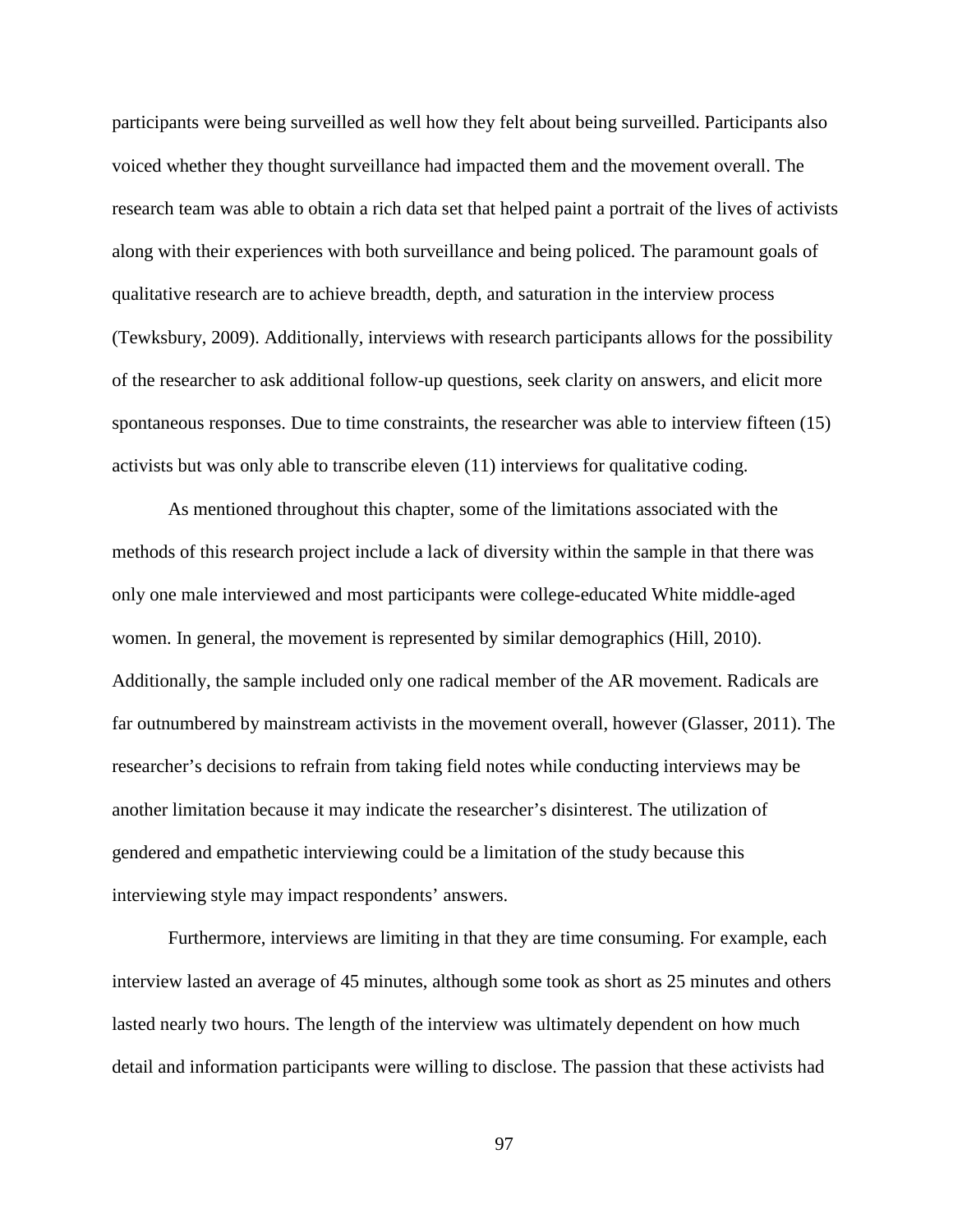for their work and animals often carried through into the interviews. Researcher effects and biases (i.e. lack of neutrality, involvement in AR activism, gendered lens) were minimized by implementing the use of a structured script derived from several past studies recently completed. Additionally, a research team of three (3) individuals transcribed interviews, transcripts were then double-checked for consistency, and themes were coded based on multiple conversations with one another. Therefore, inter-researcher reliability also helped to curb any principal research effects (Singelton & Straits).

These limitations are notable. However, the current study's employment of a structured interview format with a script and questions formerly used and published by research professionals is a notable strength. In addition, the adaptability of the qualitative interview in gathering detailed information from participants is highly regarded.

#### *Coda*

At my first protest in Las Vegas in December 2016, animal rights activists gathered to protest the annual National Finals Rodeo (NFR). We stood together silent on the public sidewalk of a busy intersection, holding signs that had illustrations of animal abuse that occurs in rodeos. Patrol vehicles intermittently parked across the street and drove by where the group stood protesting, and I thought the police were there to direct congested traffic or keep an eye out for scalpers. Then, a single middle-aged man walked behind the group off to the side, silently watching his surroundings. An hour later, there were three men standing in that group, with everyone in plainclothes. By the end of the protest, there were five men gathered nearby. The group of protestors noticed this gathering of suspicious nondescript men, and finally the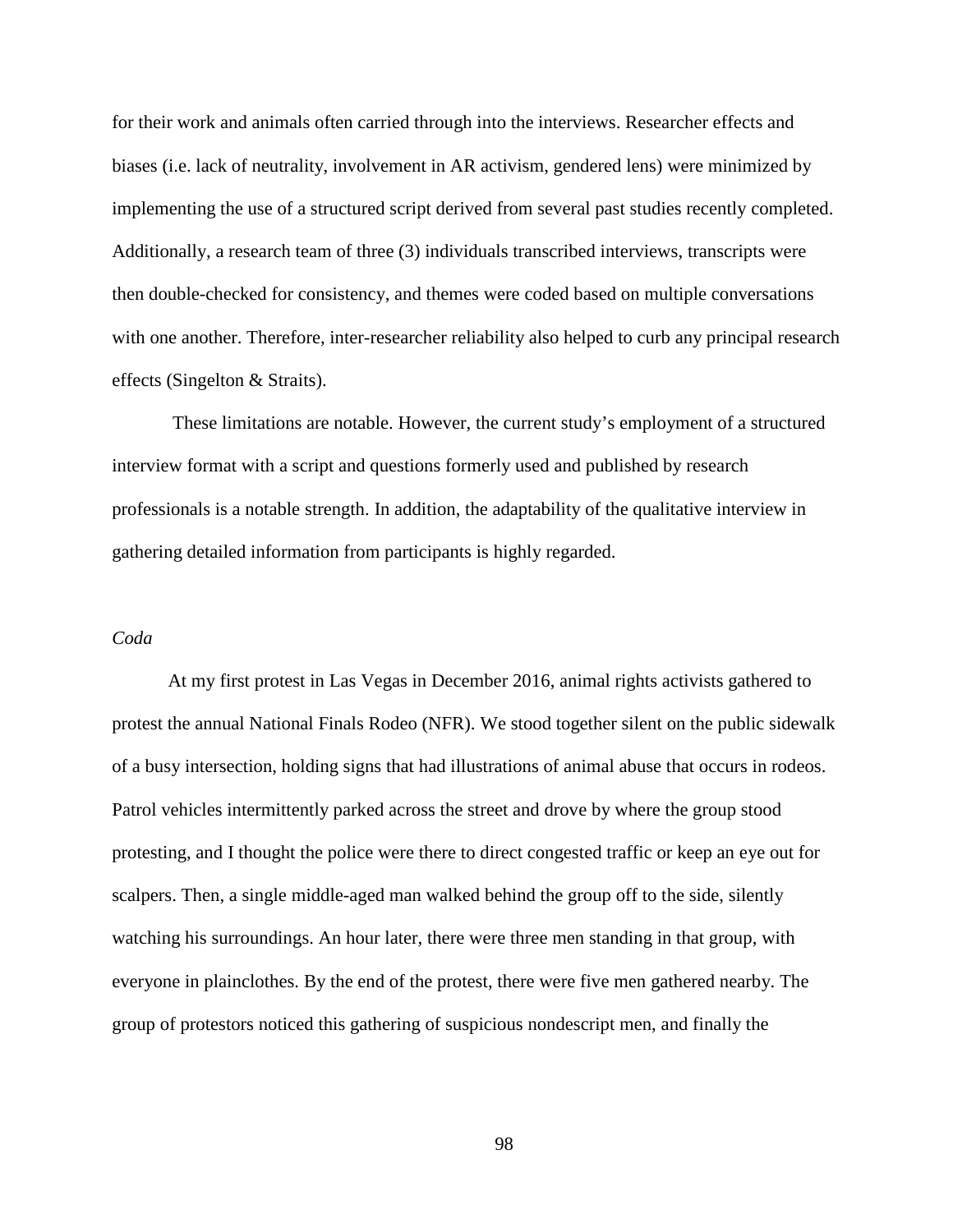organizer of the protest approached the men. "You're making us uncomfortable," she said. "What are you doing here?"

One man in the group showed the organizer his identification and credentials. These groups of men were FBI agents, and stated they were there to essentially do crowd control and ensure the safety of everyone at the protest. Most everyone accepted this explanation. But then later I realized, it is not the job of the FBI to do crowd control duties or ensure protestors' safety at events. That is the work of uniformed patrol officers. Why did a non-violent and uneventful protest warrant the attention of five FBI agents? How did they know our event was going to take place at that time and location? It is from this personal experience lead me to be believe that the Green Scare is not yet over.

This thesis is a reflection about these personal experiences that thousands of individuals involved in the animal rights movement share. I hope that this thesis provided the answers to the questions raised throughout this research and that it will encourage readers to pose additional queries. This research was exploratory, and much more research is needed in this area.

#### **IRB Structured Interview Questions**

\* Please see the attached structured interview questions on page 101.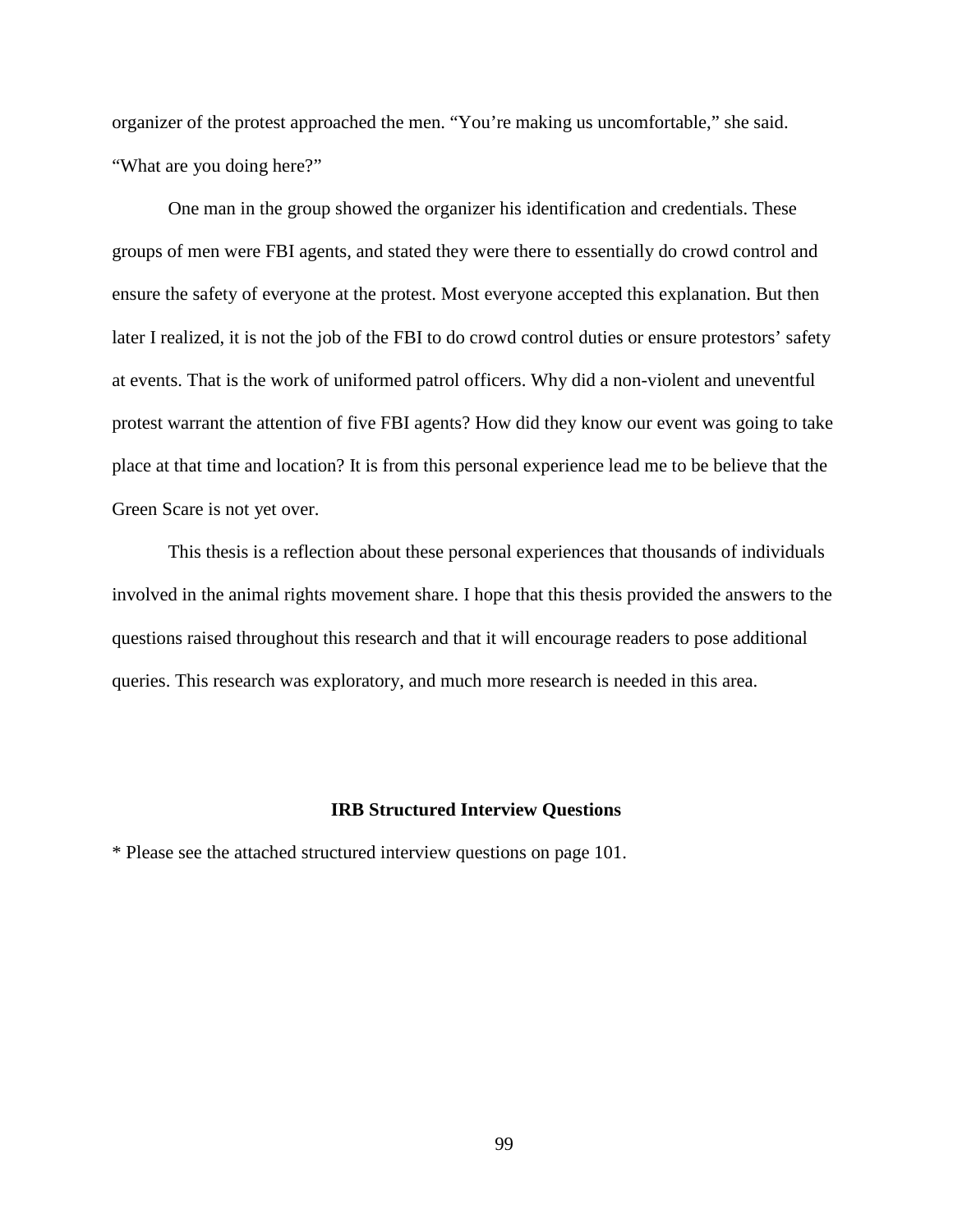## APPENDIX A

## Interview Script

**The interview has five parts. First I will ask you a few screening questions to discern whether you are a qualified participant for this study. Next I will ask you some questions about your ideology and your knowledge of certain legislation. Then I'll ask about the surveillance and related repression that your group has directly experienced. Then I will ask you about your perceptions of repression that has happened elsewhere. The last section is about the** *effects* **of repression.** 

**Reminder: This research is completely voluntary. You are not obligated to provide an answer to any of the following questions. You are also free to leave the interview at anytime. Are there any questions before we begin?** 

I'm only studying surveillance in the last fifteen years. Keep in mind that all the questions we ask are with regard to that time period.

## **I. Screening Questions**

## **This section will determine if you qualify to participate in the study.**

- 1. How did you first get involved in the animal rights movement?
- 2. What kinds of activities do you participate in?
- 3. When was the last time you answered a call to action or engaged in some type of activism?

## **II. Ideology and Awareness of Legislation concerning Animal Rights Activists. This section will ask about your ideology and your awareness of certain legislation pertaining to animal rights activists.**

4. Are you familiar with the Animal Enterprise Protection Act of 1992? How about the USA PATRIOT Act of 2001? What about the Animal Enterprise Terrorism Act of 2006? a. If yes…has this legislation influenced your behavior in any way?

b. Follow up: Do laws or potential legal sanctions affect your behavior in any way?

5. Do you think that harming a human is ever justified? What about threatening harm? Do you think that violence is a possible strategy in obtaining an environmental or animal rights goal?

## **III. Direct experience of repression**

In this section I'm going to ask you about state activity directed at people in your group. In this section, it's okay to talk about your experiences with more than one group, but only about groups you are PART OF. I'd like you to focus on events that you have directly experienced or that happened to a group that you are a member of. This means that I am not interested in information you only know through media reports or through the grapevine. You may tell me about the experiences of other people in *your group.* You do not need to mention any names: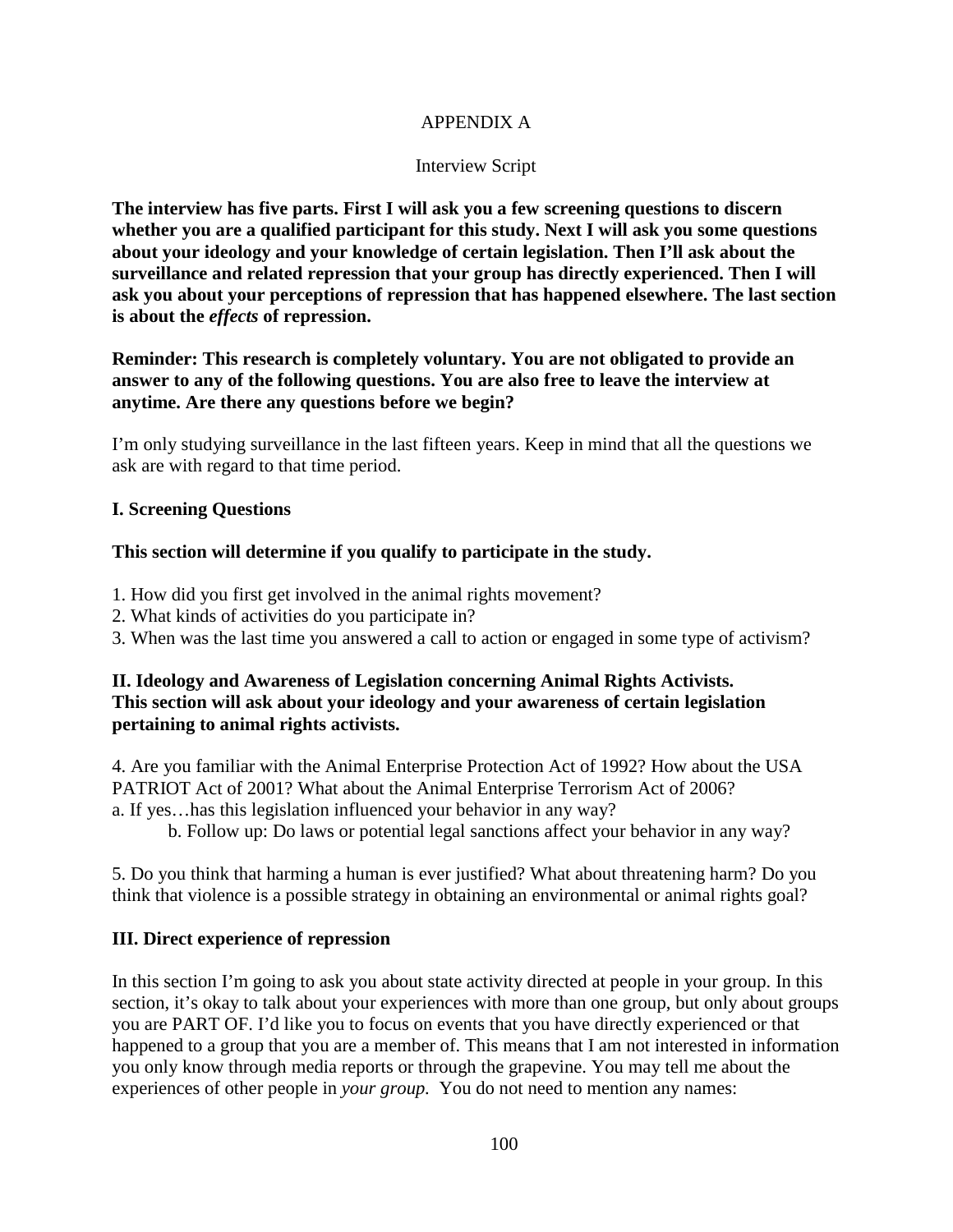#### *6. Surveillance*

- a. Has your group been videotaped by law enforcement or people you suspect of being law enforcement agents at protests? *(Follow up*: can you describe a typical example?*)* If yes, how does being videotaped by police make you feel? Do you know which police agency was responsible?
- b. Has your group been videotaped by law enforcement agents outside of protests (such as meetings or offices)? If yes, how does that make you feel? Do you know which police agency was responsible?
- c. Has your group been photographed by law enforcement officials at demonstrations? If yes, how does that make you feel? Do you know which police agency was responsible?
- d. Have you had police driving by or parking outside your events or meetings? How do you feel about the police doing these things? Do you know which police agency was responsible?
- e. Do you suspect your email is being surveilled? If yes, how does that make you feel? Do you know which police agency was responsible?
- f. Have the police made comments to you about having access to your email? If yes, how does that make you feel? Do you know which police agency was responsible?
- g. Have you noticed law enforcement agents recording the group's license plates at protests or meetings? If yes, how does that make you feel? Do you know which police agency was responsible?
- h. Do you suspect you or your group is experiencing any phone surveillance? (*usually they say "how would you know?"* ask about dropped calls? static? no dial tone? clicking? echoes?) If yes, how does that make you feel? Do you know which police agency is responsible?
- i. Have you suspected the presence of any undercover police at your events? If yes, how does that make you feel? Do you know which police agency was responsible?

#### *7. (Searches, raids, and questioning...)*

- j. Have agents or officers visited your group's office? If yes, do you know which agency was responsible?
- k. Have law enforcement agents visited any group members' homes? If yes, do you know which police agency was responsible?
- l. Have law enforcement agents visited group members' workplaces? If yes, do you know which police agency was responsible?
- m. Have any group members received telephone calls for questioning from law enforcement agents? If yes, do you know which police agency was responsible?
- n. Have family members or non-activist social friends received visits from officers or telephone calls for questioning? If yes, do you know which police agency was responsible?
- o. Have you had any items gone missing, or noticed signs of break-in to homes, offices, or cars? If yes, do you know which police agency was responsible?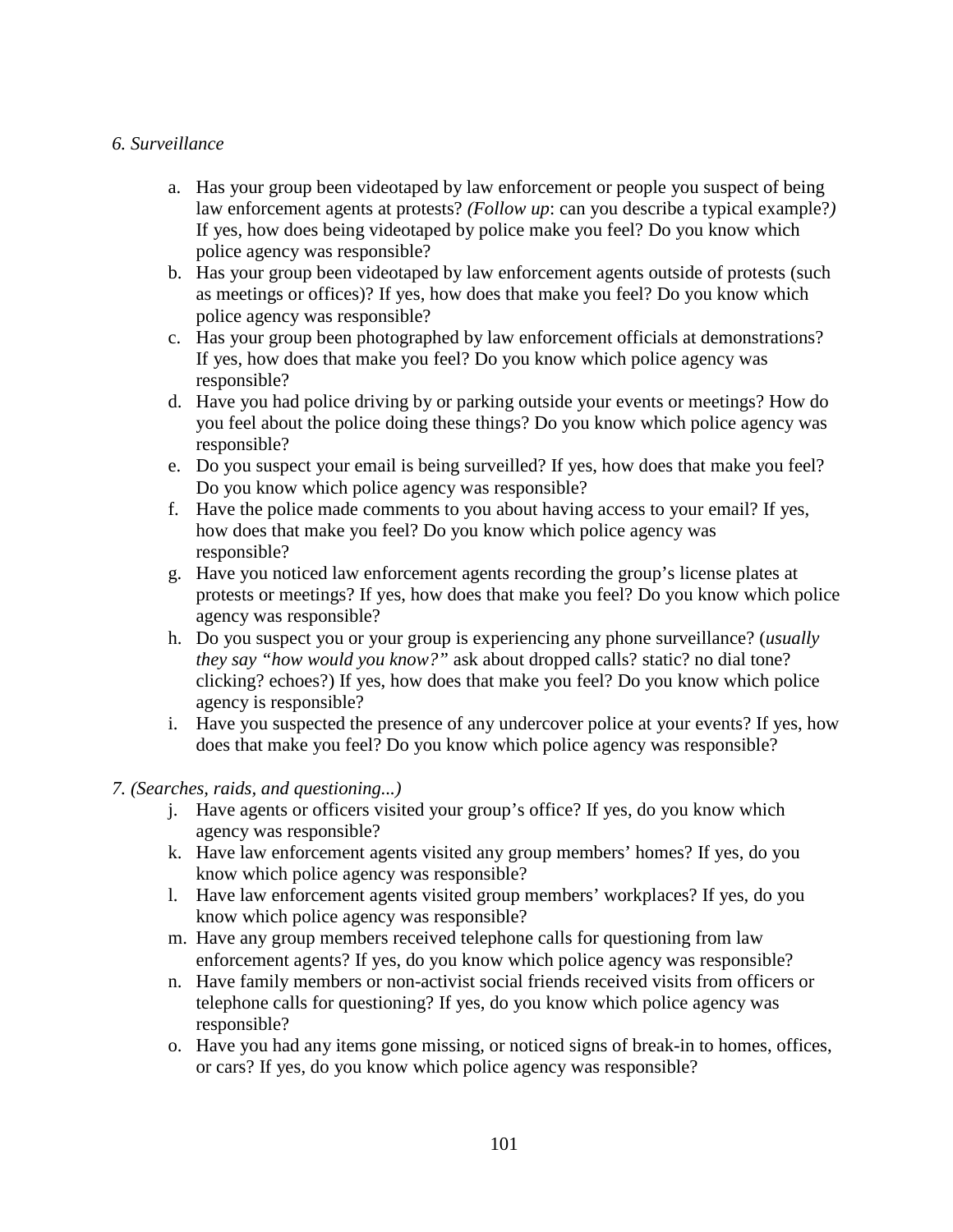- p. Have officers responded to a 911 call that they claim was made from a group member's house? If yes, do you know which police agency was responsible?
- q. Have officers raided any homes or workplaces, or the offices of your group? If yes…
	- c. Did they have a warrant?
	- d. Did they take materials?
	- e. What did they take?
	- f. Did these include lists?
	- g. Did you check your computer to see if it had been accessed?
	- h. Was anyone cited, fined, or arrested in this visit?
	- i. Did your lawyers take action?
	- j. Do you know which police agency was responsible?

8. Has your group had any concerns about infiltration in the last 5 years? If yes, please describe. (*interviewer: I don't need the WHOLE story or all the examples, just a careful description of one instance.)*

3.1. Did you discover which law enforcement agencies were behind the infiltration?

9. Has your group dealt with any arrests, charges filed, indictments, trials, or incarcerations? If yes…

- r. were these other than for civil disobedience? *If yes Please tell me only about the legal action taken against the person. Do not tell me about what you think they did. You do not need to mention any names*
- s. what were they charged with?
- t. was there an investigation?
- u. how was the case resolved?
- v. how do people in the group feel about this event and how has the case unfolded?

10. Has your group experienced unexpected investigation by agencies other than law enforcement, such as having an IRS audit, building code inspections, etc?

11. Has anyone in your group been subject to excessive or unusual car stops or been followed? If yes, could you please describe some specific instances?

12. Has anyone in your group had indication that they are on lists that trigger special treatment at airports or when crossing a border?

If yes, please describe this experience in detail.

13. Thinking about how your group has been portrayed in the media, have there been any implications of criminality?

w. Has your group been the subject of police press conferences?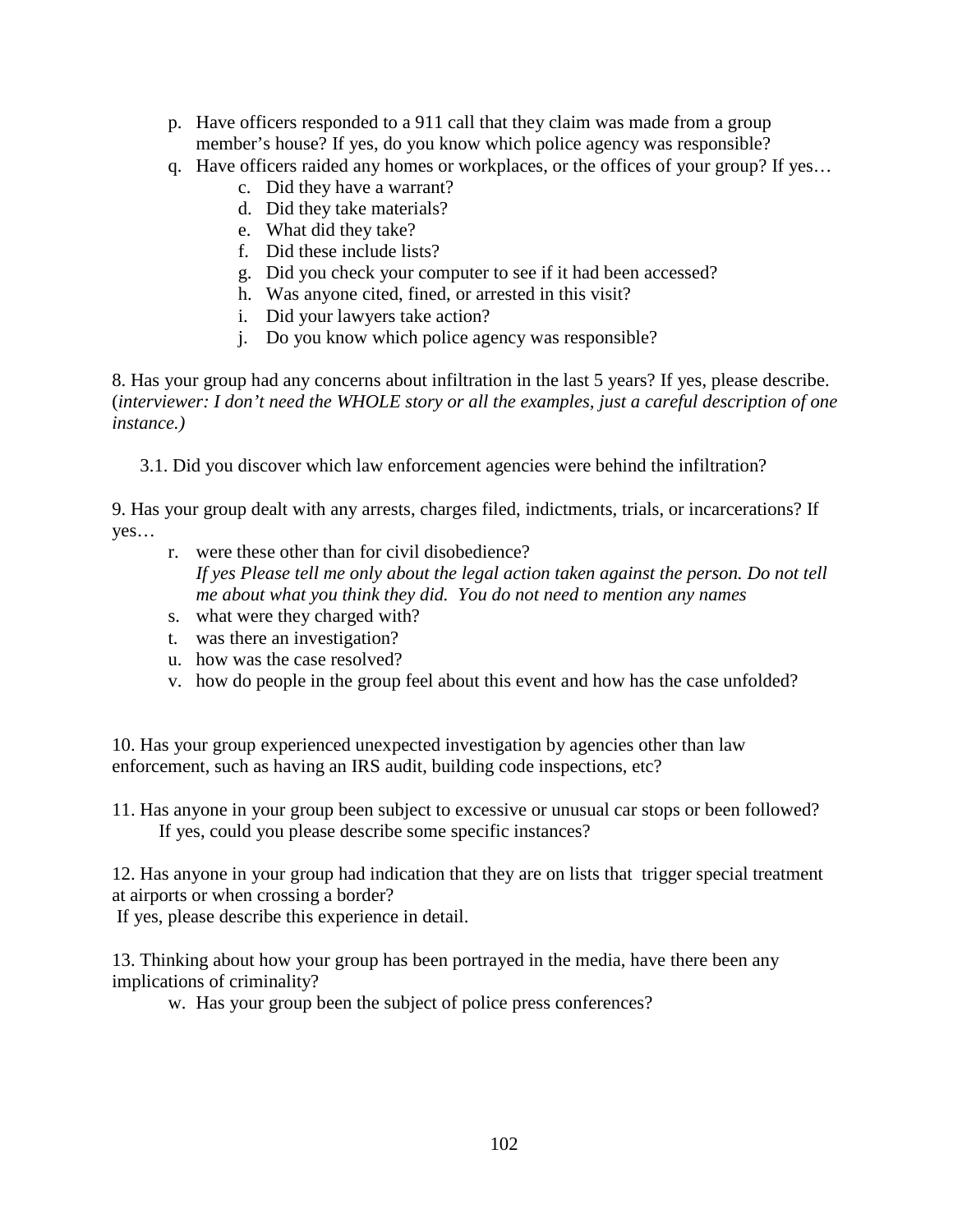### **IV. Perceptions of the Landscape of Repression**

We are now moving on to the fourth section of the interview. In this section, it's okay to talk about things you have NOT directly experienced. *(Make sure they don't just answer about their own personal feelings, keep reminding them about others in their group.)*

14. Thinking about the types of state activity that we've just discussed, can you think of things that have happened here *locally* to other groups that have caused concern in your group?

15. Are there things people have heard about happening in *other* cities or states that have caused concern?

16. If you had to choose the most intimidating thing that has happened in the last 5 years, what would it be? (It's ok if you want to say more than one thing.) *(if they talk about riot cops or other street policing, ask:* "why is that so scary?" and "what is the impact/effect of that")

#### **V. Effect of surveillance and infiltration**

Now we are moving to the last section of the interview. In this section, I want to learn about how these experiences you've been discussing are affecting your group's political work. It is very important that you be as specific as possible.

17. First, I want to look at how surveillance and related activities and fears of them has affected **individuals** (meaning you and people in your group or people you know well)

- x. Has surveillance, related activities, and fears of those activities affected you financially?
- y. Has surveillance, related activities, or fears of those activities affected your legal status?
- z. Can you think of friendships that have been affected by surveillance, related activities, or fears of those activities?
- aa. Has surveillance, related activities, or fears of those activities affected your perception of physical safety?
- bb. Has surveillance, related activities, or fears of those activities affected you psychologically or emotionally?
- cc. Has surveillance, related activities, or fears of those activities affected your freedom of movement?
- dd. Has surveillance, related activities, or fears of those activities caused people in your group to be uncomfortable with working with particular groups?
- ee. Has surveillance, related activities, or fears of those activities caused people to be unwilling to do certain kinds of work? (like not wanting to have their name on articles in the newsletter)
- ff. Do people you know feel safe expressing their political views? (why not? how does it affect their behavior, speech, or action)

18. Next I want to look at how surveillance and related activities and fears of them have affected your **group**: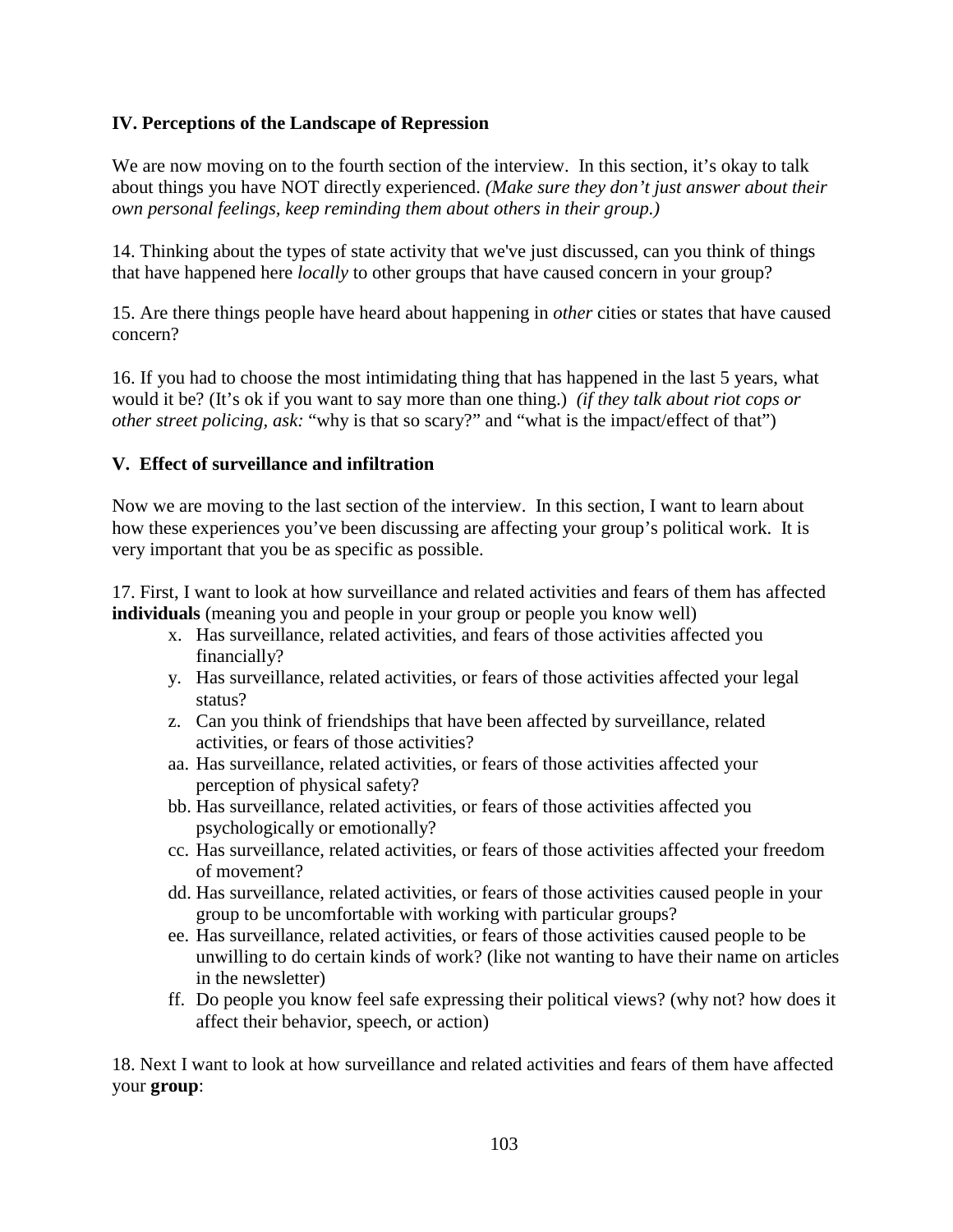- gg. Have you seen a drop in new participants? If yes, what do you attribute this decline in new members to?
- hh. Can you think of specific people who have stopped doing political work? How many people come to mind? Do you suspect that these people stopped doing political work because of surveillance, infiltration or fears of those activities?
- ii. Has surveillance, related activities, or fears of those activities made it harder for your group to communicate or changed your method or amount of communication?
- jj. Has your decision making process changed because of surveillance and related government activity?
- kk. Has surveillance, related activities, or fears of those activities affected the reputation of your group?
- ll. Have there been financial impacts associated with surveillance, related activities, or fears of those activities?
- mm.Have there been internal struggles in the group about how to deal with surveillance, how to keep people safe, or about people's fears?
- nn. Has the group's goals or priorities changed as a result of surveillance or fears of it?
- oo. Has it been harder for your group to organize events because of surveillance, related activities, or fears of those activities?
- pp. Has surveillance, related activities, or fears of those activities affected the survival or stability of your group?
- qq. Has surveillance, related activities, or fears of those activities resulted in conflict or alienation with other groups or organizations?

19. Next I want to look at how surveillance and related activities and fears of them have affected your **community**:

- rr. Do you know of any groups that were divided over issues related to questions of safety or how to remain safe from state repression? If yes…Without telling me the names of the group, can you tell me what you know about whether and how they resolved this division?
- ss. Are there groups that don't work together because of these concerns?
- tt. Have there been any grand jury investigations in your community? *follow up:* how did they affect people?
- uu. Can you think of times when people in your community were really scared of state repression in terms of animal rights activism? What scared them?

# **VI. Conclusion**

We just have three more questions now to wrap it up:

20. First, we want to give you a chance to make a sort of summary statement. How have surveillance, infiltration, and related government activity affected the quantity and quality of political work getting done on issues you care about? In other words, how have surveillance and related activities affected your **movement**?

21. Next, is there anything that we did not ask that you feel is relevant to our study?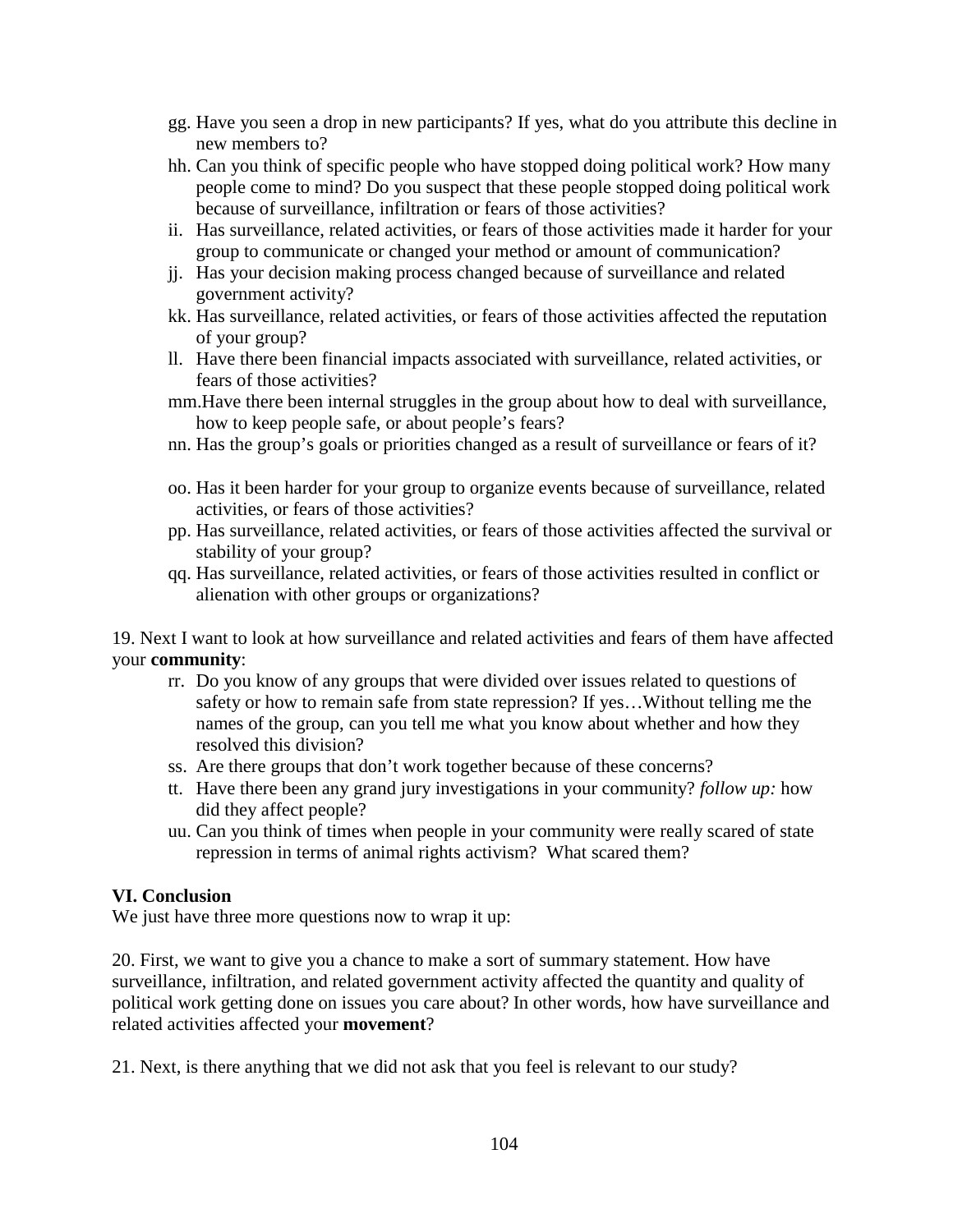Thank you very much for participating in this interview. I really appreciate you taking the time to speak with me. If you have any questions, please don't hesitate to reach me at \_\_\_\_\_\_\_\_\_\_\_\_. Give your business card.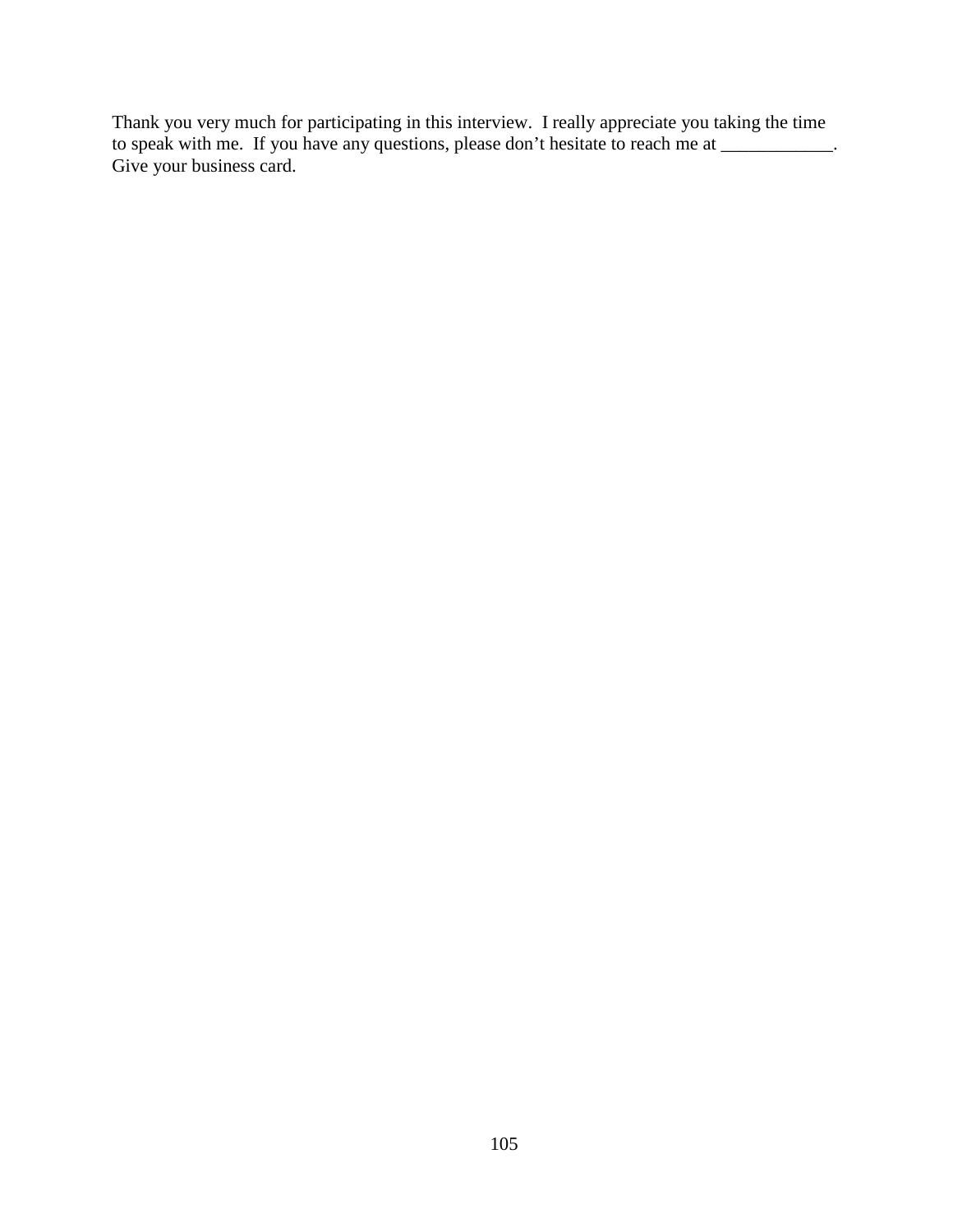#### APPENDIX B

#### Biographies of Activists Interviewed

Activist #1 is a young female college student of Asian descent who currently lives in Southern Nevada. She describes herself as an advocate and is involved in several social justice movements. Her work as an advocate in the animal rights movement is primarily focused on being a "plant-based educator", highlighted by her management of social media platforms to raise awareness about veganism. She does not self-identify with any animal rights or other social justice organizations. Her involvement in protests was with a human rights movement and her involvement in the AR movement is minimal overall. She is a vegan.

Activist #2 is a middle-aged white female who currently lives in Oregon. She self-identifies as an advocate and was formerly associated with a local group in Southern Nevada. The majority of her activism involves managing several Facebook pages concerned with animal welfare and rights and volunteering for the Humane Society. The pages she administers mostly seek to advocate for legislation changes on behalf of animals. She appears to be a legislative advocate.

Activist #3 is a young female foreign national based in Southern Nevada. She is an event organizer and does not claim membership in any animal rights organization. She is very active in the movement, taking direct action and participating in protests and disruptions. She is also an administrator for an activist AR page. She is involved in other social justice movements as well. Activist #3 acknowledges engaging in illegal forms of activism, such as trespassing. She is a vegan.

Activist #4 is a white middle-aged female. She is part of a local animal welfare group in Southern Nevada that focuses on improving the lives of animals through legislation. She is a vegan and admits that although she does not engage in illegal direct action, admires those who participative in clandestine activities to rescue animals. She volunteers with local shelters and rescues. She appears to be a legislative advocate.

Activist #5 is a white middle-aged female based in Southern Nevada. She has been participating in protests for less than a year, but she is steadily becoming more involved in the animal rights movement. She is a vegan and began her journey as a rescue and foster volunteer.

Activist #6 and #7 are part of a vegan activist family. They are relatively new to veganism and activism in general, but are heavily involved with a couple of social justice movements. Activist #6 is a white middle-aged female. Activist #7 is a white younger female in her teens. They currently live in Southern Nevada. They do protests, marches, and disruptions as well as organize events.

Activist #8 is a white middle-aged female who is very involved in the AR movement. She does a wide range of activist actions like protests, animal rescues, and advocacy. She is based in Southern Nevada.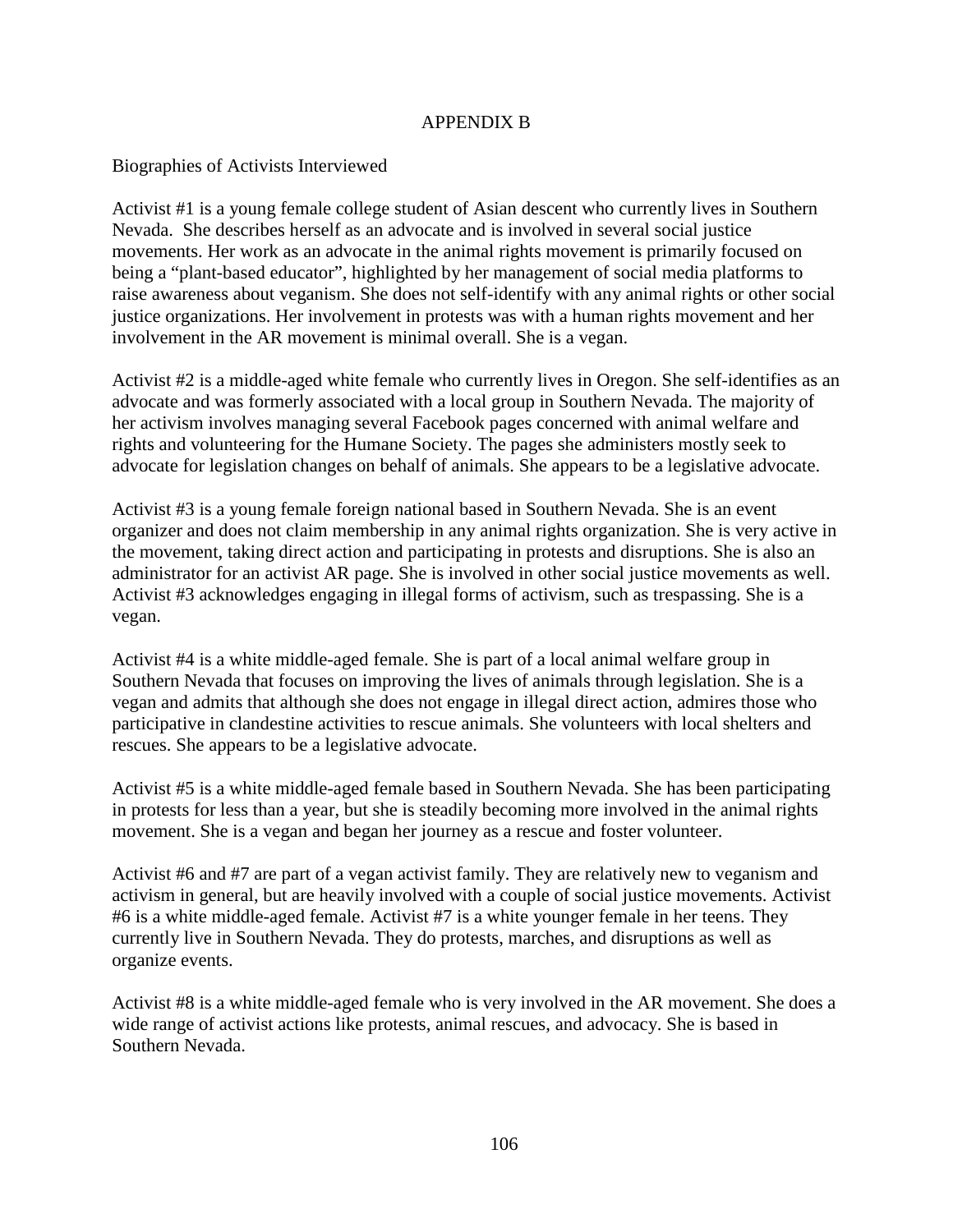Activist #9 is a young female college student and is biracial. She prefers the term advocate and mostly does social media activism. She has also done some rescue work and volunteered for local animal rescue organizations. A9 is a vegan. She is not heavily involved in the movement. She is based in Southern Nevada.

Activist #10 is a young white female. She previously identified with a Nevada animal rights group but is no longer associated with that group. She is primarily focused on legislative advocacy and following animal abuse cases, but has also participated in rallies. She is an organizer within the movement. She is based in Southern Nevada.

Activist #11 is a white middle aged male formerly involved with the Animal Liberation Front. He is still involved in the movement as a protestor, speaker, and has done media outreach. Due to his involvement with the justice system, he no longer partakes in any forms of illegal activism. His legal status as a felon and domestic terrorist has meant that the justice system is heavily involved in his life. He currently lives in Colorado. He is a vegan.

| Table 5     |                                                                                  |
|-------------|----------------------------------------------------------------------------------|
|             | <b>Self-Identification and Group Membership</b>                                  |
| Activist 1  | Human rights activist, advocate, a radical, not associated with any group, vegan |
| Activist 2  | Advocate, affiliated with several AR groups                                      |
| Activist 3  | Activist, not affiliated with any AR group, vegan                                |
|             |                                                                                  |
|             |                                                                                  |
| Activist 4  | Advocate/Activist, vegan                                                         |
| Activist 5  | Doesn't identify with a group, vegan                                             |
| Activist 6  | Vegan, affiliated with a social justice organization                             |
| Activist 7  | Vegan, affiliated with a social justice organization                             |
| Activist 8  | Activist/Advocate & vegan                                                        |
| Activist 9  | Advocate & vegan                                                                 |
| Activist 10 | Animal lover, formerly identified with a group                                   |
| Activist 11 | Not affiliated with any AR group, vegan, former ALF member                       |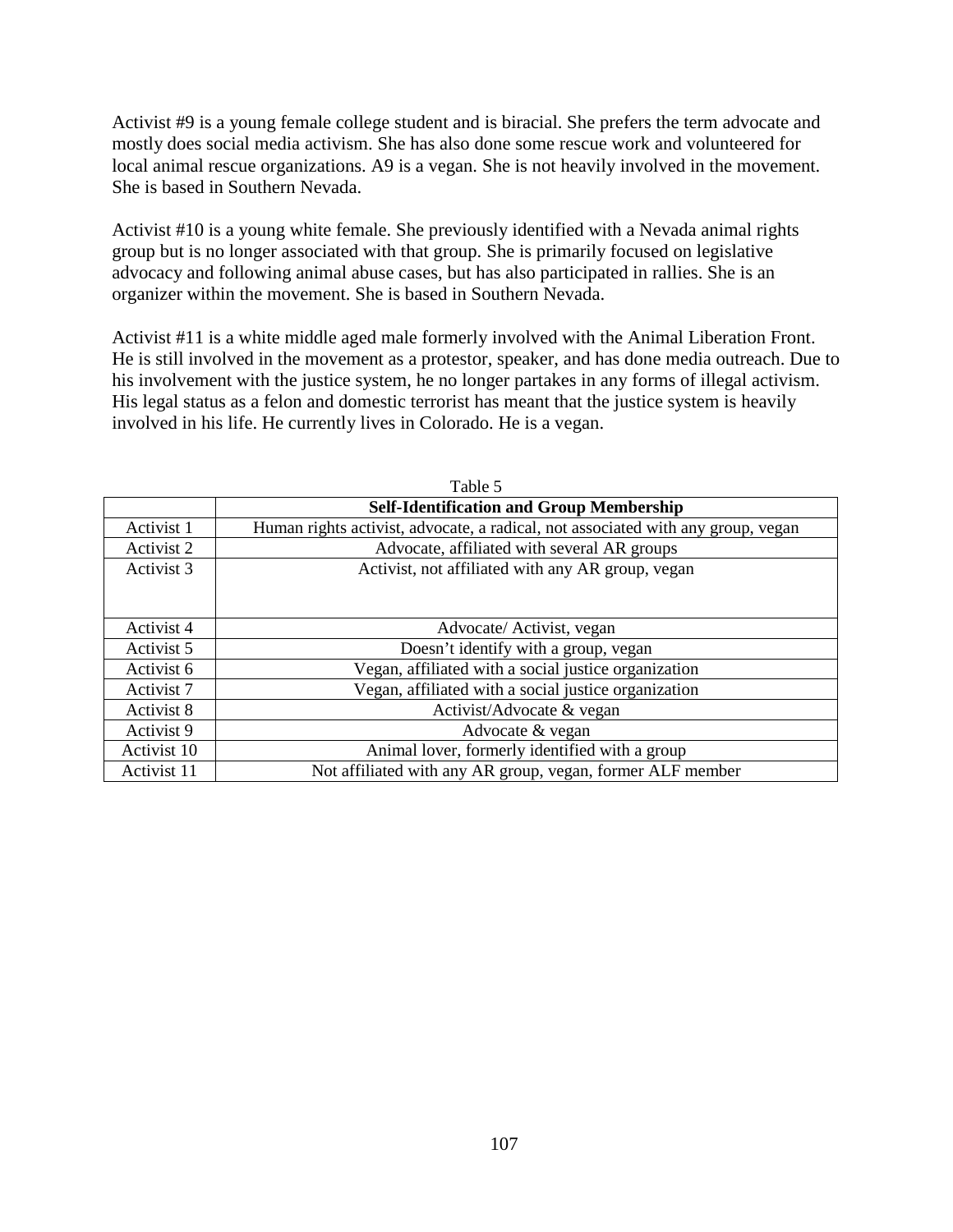#### REFERENCES

- Adams, C. J. (2006). An animal manifesto gender, identity, and vegan-feminism in the twentyfirst century. *Parallax*, *12*(1), 120-128.
- Amster, R. (2006). Perspectives on ecoterrorism: Catalysts, conflations, and casualties. *Contemporary Justice Review*, *9*(3), 287-301.
- Bamford, J. (2017). Donald Trump has the keys to the most invasive surveillance state in history. *Foreign Policy*. Retrieved from [http://foreignpolicy.com/2017/01/06/donald-trump-has](http://foreignpolicy.com/2017/01/06/donald-trump-has-the-keys-to-the-most-invasive-surveillance-state-in-history-nsa-cia/)[the-keys-to-the-most-invasive-surveillance-state-in-history-nsa-cia/](http://foreignpolicy.com/2017/01/06/donald-trump-has-the-keys-to-the-most-invasive-surveillance-state-in-history-nsa-cia/)
- Barkan, S. (2006) "Criminal prosecution and the legal control of protest." Mobilization: An International Quarterly, 11.2: 181-194.
- Barkan, S. E. (1984). Legal control of the southern civil rights movement. *American Sociological Review*, 552-565.
- Boykoff, J. (2007a). Limiting dissent: The mechanisms of state repression in the USA. *Social Movement Studies*, *6*(3), 281-310.
- Boykoff, J. (2007b). Surveillance, Spatial Compression, and Scale: The FBI and Martin Luther King Jr. *Antipode*, *39*(4), 729-756.
- Carley, M. (1997). Defining forms of successful state repression: A case study of COINTELPRO and the American Indian Movement. *Research in Social Movements, Conflict, and Change*.
- Carson, J. V., LaFree, G., & Dugan, L. (2012). Terrorist and non-terrorist criminal attacks by radical environmental and animal rights groups in the United States, 1970–2007. Terrorism and Political Violence, 24(2), 295-319.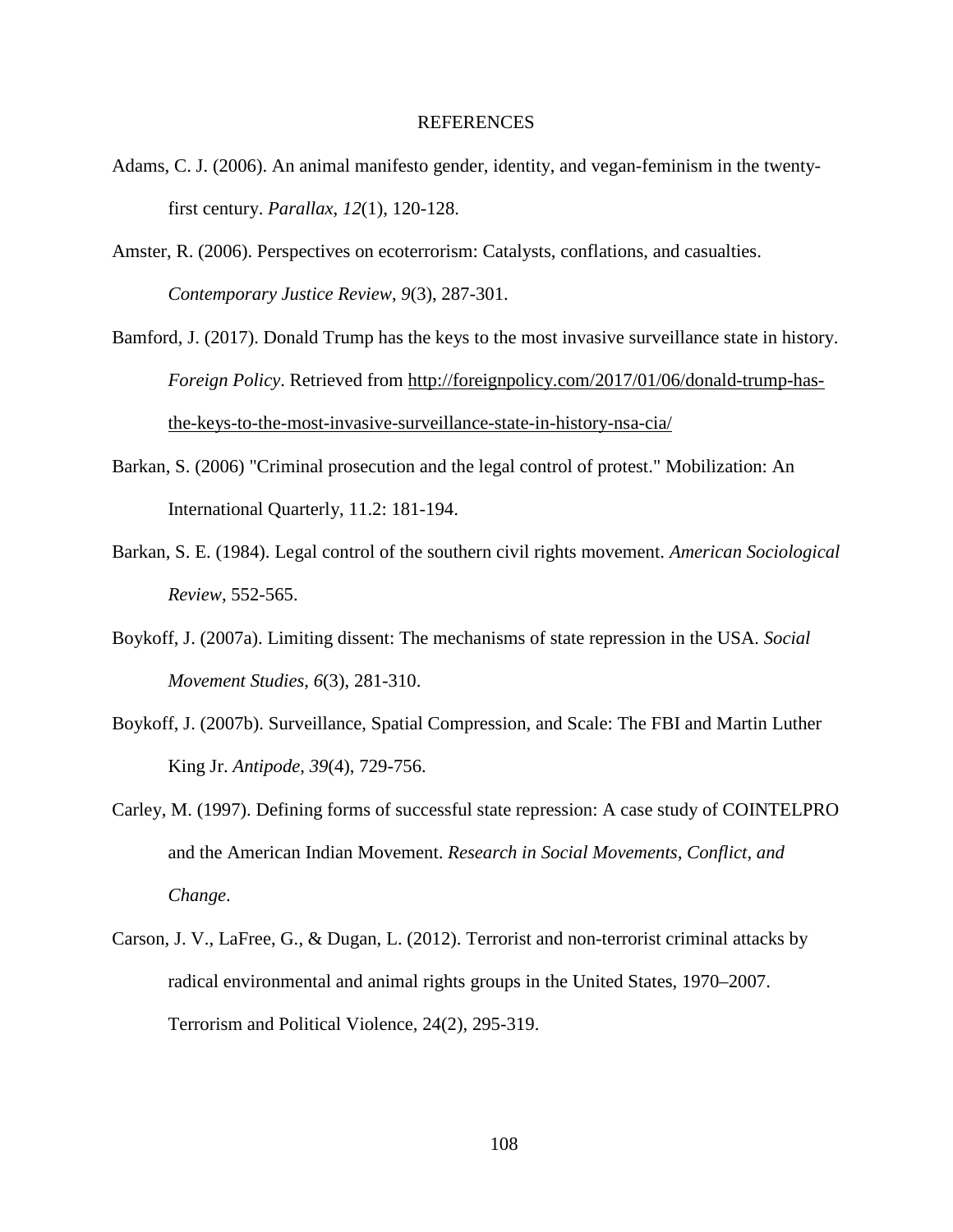- Chase, S. E. (2005). "Narrative inquiry: Multiple lenses, approaches, voices". In Denzin, N.K. & Lincoln, Y.S. (eds.), *The SAGE handbook of qualitative research*, 651-679.
- Civil Liberties Defense Center. (2014). Animal Enterprise Terrorism Act (AETA). Retrieved from<https://cldc.org/organizing-resources/animal-enterprise-terrorism-act-aeta/>
- DoD, U. S. (2010). Department of Defense dictionary of military and associated terms. Joint Publication, 1-02.
- Donovan, J. (1990). Animal rights and feminist theory. *Signs: Journal of Women in Culture and Society*, *15*(2), 350-375.
- Earl, J. (2011). Political repression: Iron fists, velvet gloves, and diffuse control. *Annual Review of Sociology*, *37*, 261-284.
- Eddy, E. C. (2005). Privatizing the Patriot Act: The criminalization of environmental and animal protectionists as terrorists. *Pace Environmental Law Review*, *22*, 261 - 327.
- Engelhardt, T. (2006). Foiling the Man in the Ski Mask Holding a Bunny Rabbit: Putting a Stop to Radical Animal Activism with Animal and Ecological Terrorism Bills. *Whittier L. Rev.*, *28*, 1041.
- Fontana, A., & Frey, J. (2005). "The interview, from neutral stance to political involvement." Denzin, N., K., and Lincoln, Y., S., (eds.), *The Handbook of Qualitative Research*: 695- 727.
- Freilich, J. D., Chermak, S. M., & Simone Jr, J. (2009). Surveying American state police agencies about terrorism threats, terrorism sources, and terrorism definitions. *Terrorism and Political Violence*, *21*(3), 450-475.
- Gaard, G. (1993). Living interconnections with animals and nature. *Ecofeminism: Women, animals, nature*, 1-12.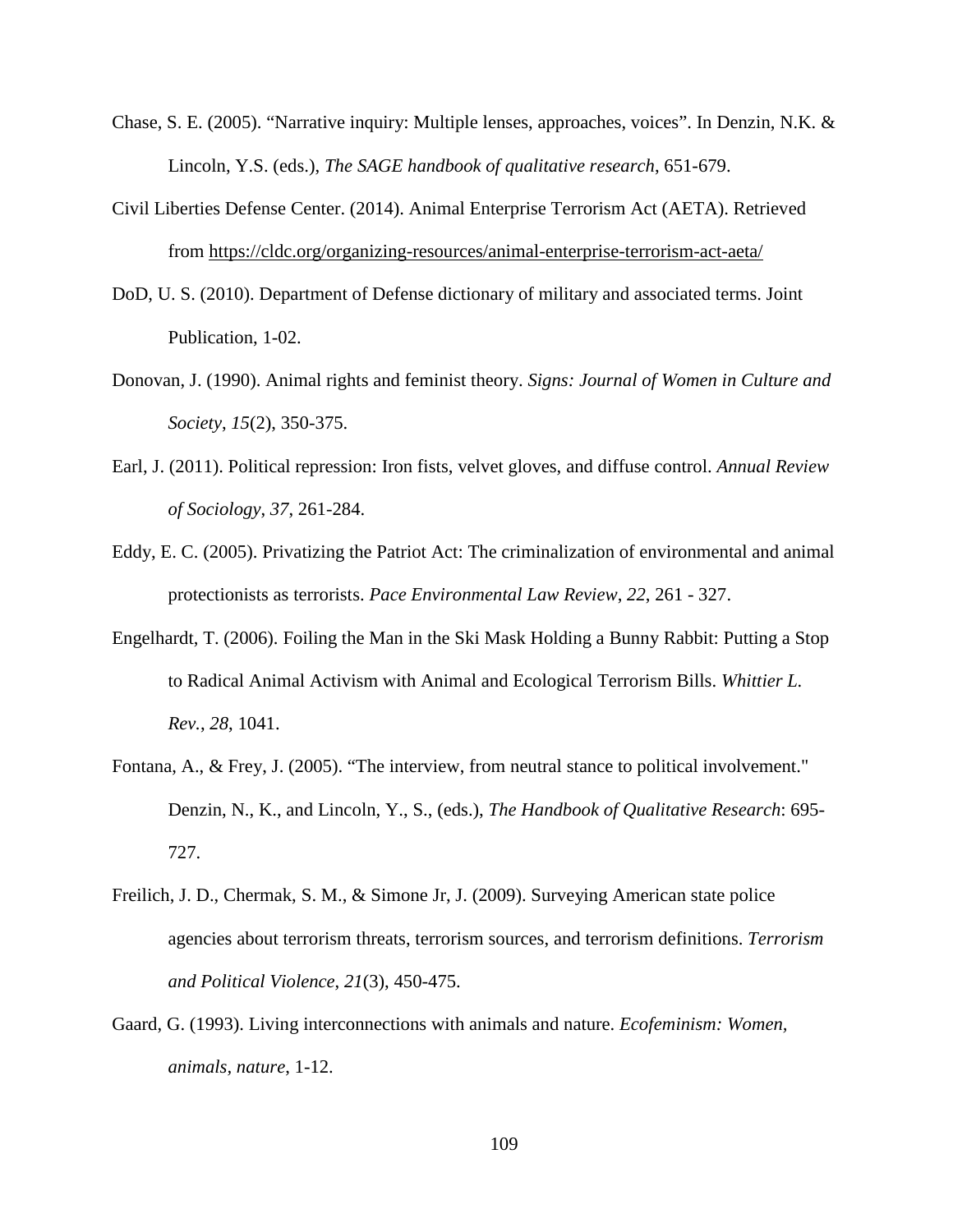- Glasser, C. L. (2011). *Moderates and radicals under repression: The US animal rights movement, 1990-2010*. University of California, Irvine.
- Goodman, J. S. (2007). Shielding corporate interests from public dissent: An examination of the undesirability and unconstitutionality of eco-terrorism legislation. *Journal of Law and Policy*, *16*, 823.
- Greenberg, I. (2011). The FBI and the making of the terrorist threat. *Radical History Review*, *2011*(111), 35-50.
- Grubbs, K. R. (2010). Saving lives or spreading fear: The terroristic nature of eco-extremism. *Animal Law*, *16*, 351.
- Hill, M. (2010). United States v. Fullmer and the Animal Enterprise Terrorism Act: True threats to advocacy. *Case Western Reserve Law Review*, 61(3), 981-1048.

Jung, H. (2014). Rebecca Rubin, former eco-saboteur and fugitive, sentenced to five years in prison. *The Oregonian*. Retrieved from http://www.oregonlive.com/portland/index.ssf/2014/01/rebecca\_rubin\_former\_eco-[sabot.html](http://www.oregonlive.com/portland/index.ssf/2014/01/rebecca_rubin_former_eco-sabot.html)

- Kahn, R. (2009). Operation get fired: A chronicle of the academic repression of radical environmentalist and animal rights advocate-scholars. *Academic Repression: Reflections from the Academic Industrial Complex*, 200-15.
- Kurzman, C., & Schanzer, D. (2015). Law enforcement assessment of the violent extremism threat. *Triangle Center on Terrorism and Homeland Security. Accessed*, *8*(6), 2015.
- Lovitz, D. (2007). Animal lovers and tree huggers are the new cold-blooded criminals: Examining the flaws of ecoterrorism bills. *Journal of Animal Law*, 3, 79-98.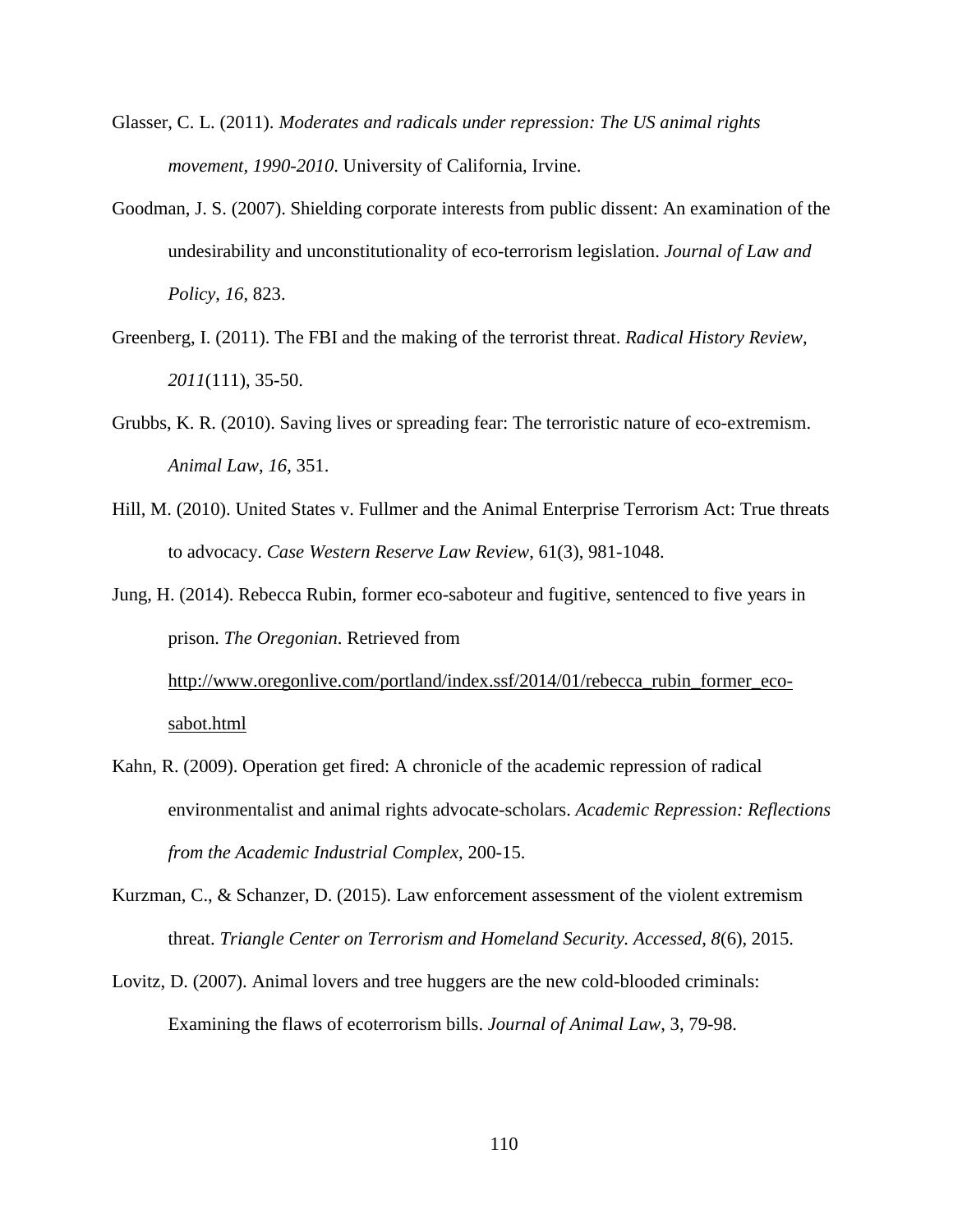- McCoy, K. E. (2007). Subverting justice: An indictment of the animal enterprise terrorism act. *Animal Law*, *(14)*, 53-70.
- Meisner, J. (2014). Lawyer plans constitutional challenge in mink farm sabotage case. *Chicago Tribune*. Retrieved from [http://www.chicagotribune.com/news/local/breaking/chi](http://www.chicagotribune.com/news/local/breaking/chi-activists-plead-not-guilty-in-mink-farm-case-20140729-story.html)[activists-plead-not-guilty-in-mink-farm-case-20140729-story.html](http://www.chicagotribune.com/news/local/breaking/chi-activists-plead-not-guilty-in-mink-farm-case-20140729-story.html)
- Miller, J. (2005). "The status of qualitative research in criminology." *Proceedings from the National Science Foundation's Workshop on Interdisciplinary Standards for Systematic Qualitative Research*. Retrieved from http://www.wjh.harvard.edu/nsfqual/Miller% 20Paper.pdf.
- Pilkington, E. (2015). Animal rights 'terrorists'? Legality of industry-friendly law to be challenged. *The Guardian*. Retrieved from https://www.theguardian.com/usnews/2015/feb/19/animal-rights-activists-challenge-federal-terrorism-charges

Potter, W. (2008). The Green Scare. *Vermont Law Review*, *33*, 671.

- Potter, W. (2011). *Green is the new red: An insider's account of a social movement under siege*. City Lights Publishers.
- Salter, C. (2011). Activism as terrorism: The green scare, radical environmentalism and governmentality. Anarchist Developments in Cultural Studies, *1*, 211-238.

Scarce, R. (1990). Eco-warriors. *Chicago: Noble*.

Singer, Peter. (2002). "Animal Liberation, Rev. Ed." New York: HarperCollins.

Singleton Jr., R. A. & Straits, B. C. (2010). *Approaches to Social Research*.

Sorenson, J. (2009). Constructing terrorists: Propaganda about animal rights. *Critical Studies on Terrorism*, *2*(2), 237-256.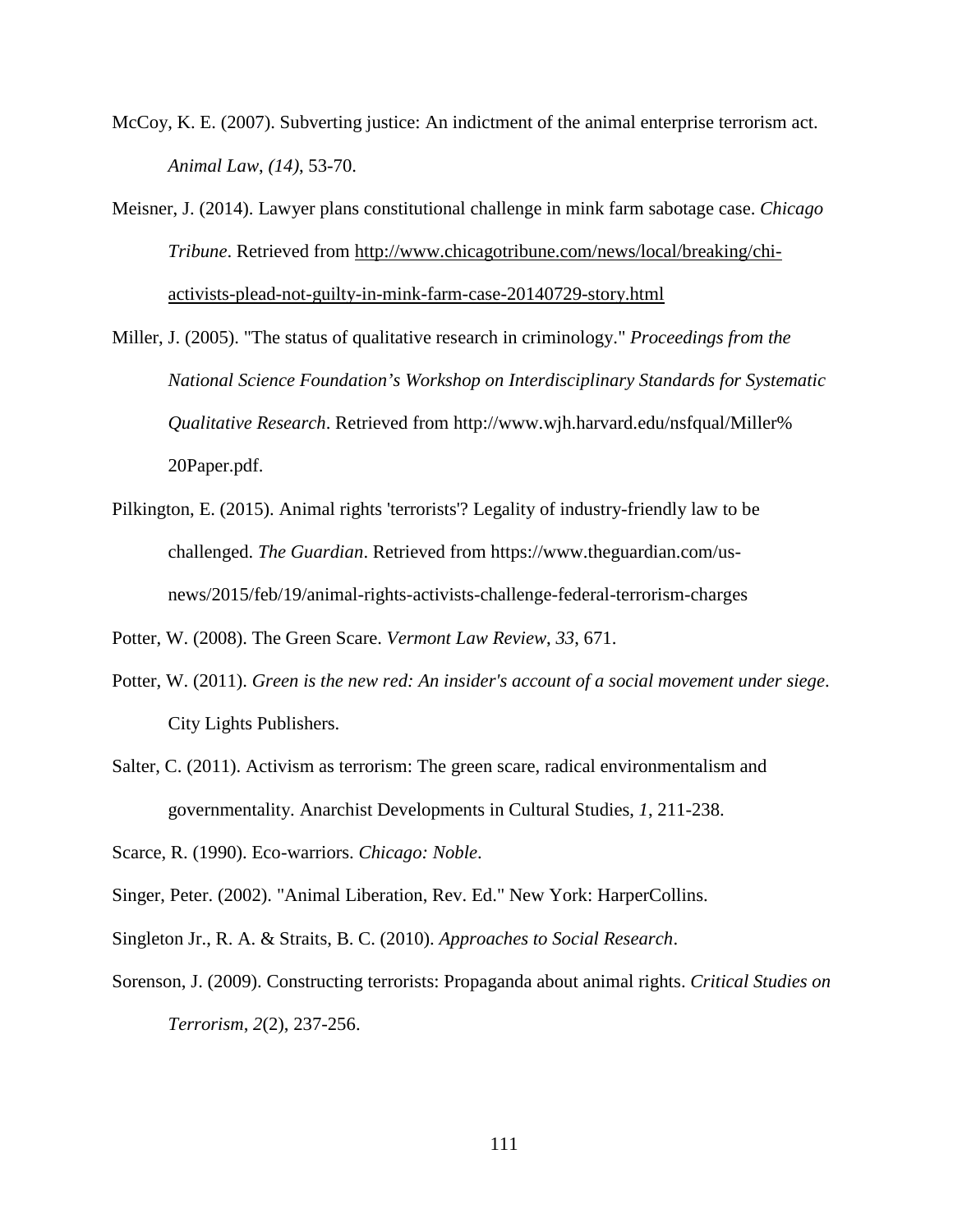- Smith, B. L., & Damphousse, K. R. (2009). Patterns of precursor behaviors in the life span of a US environmental terrorist group. *Criminology & Public Policy*, *8*(3), 475-496.
- Smith, R. K. (2008). Ecoterrorism: A critical analysis of the vilification of radical environmental activists as terrorists. Environmental Law, 38, 537-576.
- Starr, A., Fernandez, L., Amster, R., Wood, L., & Caro, M. J. (2008). The impact of surveillance on the exercise of political rights: an interdisciplinary analysis 1998-2006. *Qualitative Sociology*, *31*(3), 251-270.
- Tewksbury, R. (2009). Qualitative versus quantitative methods: Understanding why qualitative methods are superior for criminology and criminal justice. *Journal of Theoretical and Philosophical Criminology*, *1*(1), 38-58.
- Walby, K., & Monaghan, J. (2011). Private eyes and public order: policing and surveillance in the suppression of animal rights activists in Canada. *Social Movement Studies*, *10*(01), 21-37.
- Walker, S. (2014). Former FBI Undercover Agent Testifies to Infiltration, Illegal Actions Against Vietnam Veterans Against the War (VVAW). *Today in Civil Liberties History.* Retrieved from [http://todayinclh.com/?event=former-fbi-undercover-agent-testifies-to](http://todayinclh.com/?event=former-fbi-undercover-agent-testifies-to-infiltration-illegal-actions-against-vietnam-veterans-against-the-war-vvaw)[infiltration-illegal-actions-against-vietnam-veterans-against-the-war-vvaw](http://todayinclh.com/?event=former-fbi-undercover-agent-testifies-to-infiltration-illegal-actions-against-vietnam-veterans-against-the-war-vvaw)
- Warren, K. J. (1987). Feminism and ecology: Making connections. *Environmental Ethics*, *9*(1), 3-20.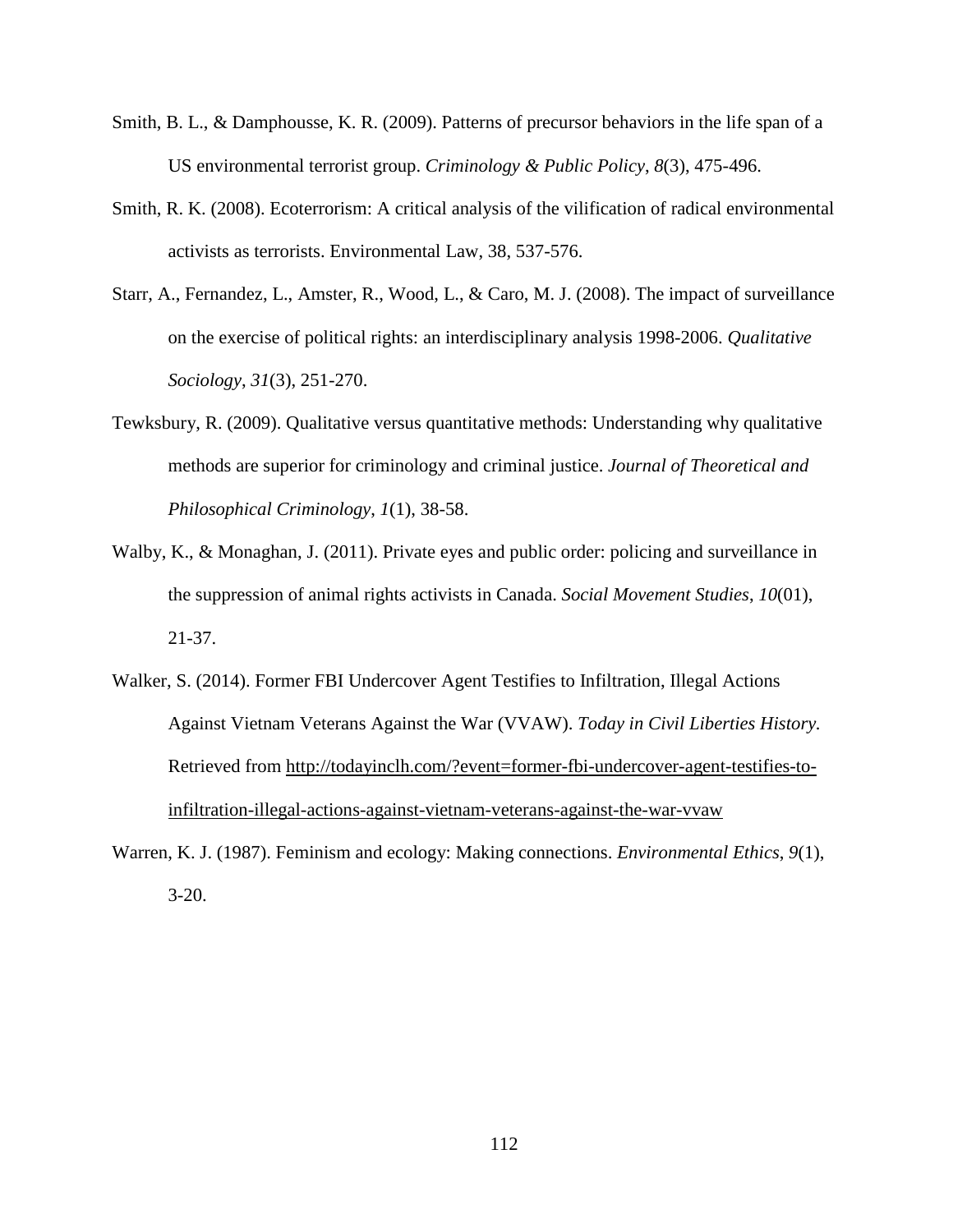### CURRICULUM VITAE

**CASSANDRA A. BOYER** The University of Nevada, Las Vegas *CURRICULUM VITAE* Greenspun College of Urban Affairs Master's Student Department of Criminal Justice January 2017 4505 S. Maryland Parkway Las Vegas, Nevada 89154 Email: [boyerc1@unlv.nevada.edu](mailto:boyerc1@unlv.nevada.edu)

# **EDUCATION**

- **2017 MA Criminal Justice** (Traditional Track), University of Nevada, Las Vegas, NV *Thesis: Examining the Impact of Surveillance on Animal Rights Activists* Committee: Drs. Emily Troshynski (chair), Terance Miethe, Melissa Rorie & Robert Futrell. Current GPA: 3.92
- **2015 BA Criminal Justice**, University of Nevada, Las Vegas, NV Cumulative GPA: 3.95
- **2013 AS Administration of Justice** (Honors, Dean's List), Modesto Junior College, CA Cumulative GPA: 3.65

#### **ACADEMIC APPOINTMENTS**

2015 – current *Graduate Assistant*, Department of Criminal Justice, UNLV Duties include grading assignments and papers, proctoring exams, and completing other administrative or technological tasks as assigned.

Summer 2016 *Research Assistant*, Department of Criminal Justice, UNLV Organized and coded data from the Nevada Gaming Control Board under the direction of Dr. Rorie. Researched mental health facilities in Nevada and compiled a list of available services for victims under Dr. Margaret Kennedy and Dr. Troshynski.

#### **NON-ACADEMIC APPOINTMENTS**

2016 – current *Peta2 Campus Representative*, People for the Ethical Treatment of Animals (PETA), University of Nevada, Las Vegas

Engaged in advocacy efforts to promote veganism and animal rights on campus. Responsible for organizing a minimum of eight outreach events per semester. Reported campaign progress to advisor at peta2 headquarters in Los Angeles, CA.

2015 – current *Student Worker*, Executive Office of the Vice President & Provost, UNLV Responsible for a variety of administrative tasks, such as receiving incoming office phone calls and rerouting calls as necessary, logging in/out official documents, and checking P&T submissions for errors.

# **AREAS OF RESEARCH AND SCHOLARLY INTERESTS**

Surveillance Technology in the Criminal Justice System, Social Movements, Critical Criminology, Feminist Theory, Policing of Dissidents, Qualitative Methods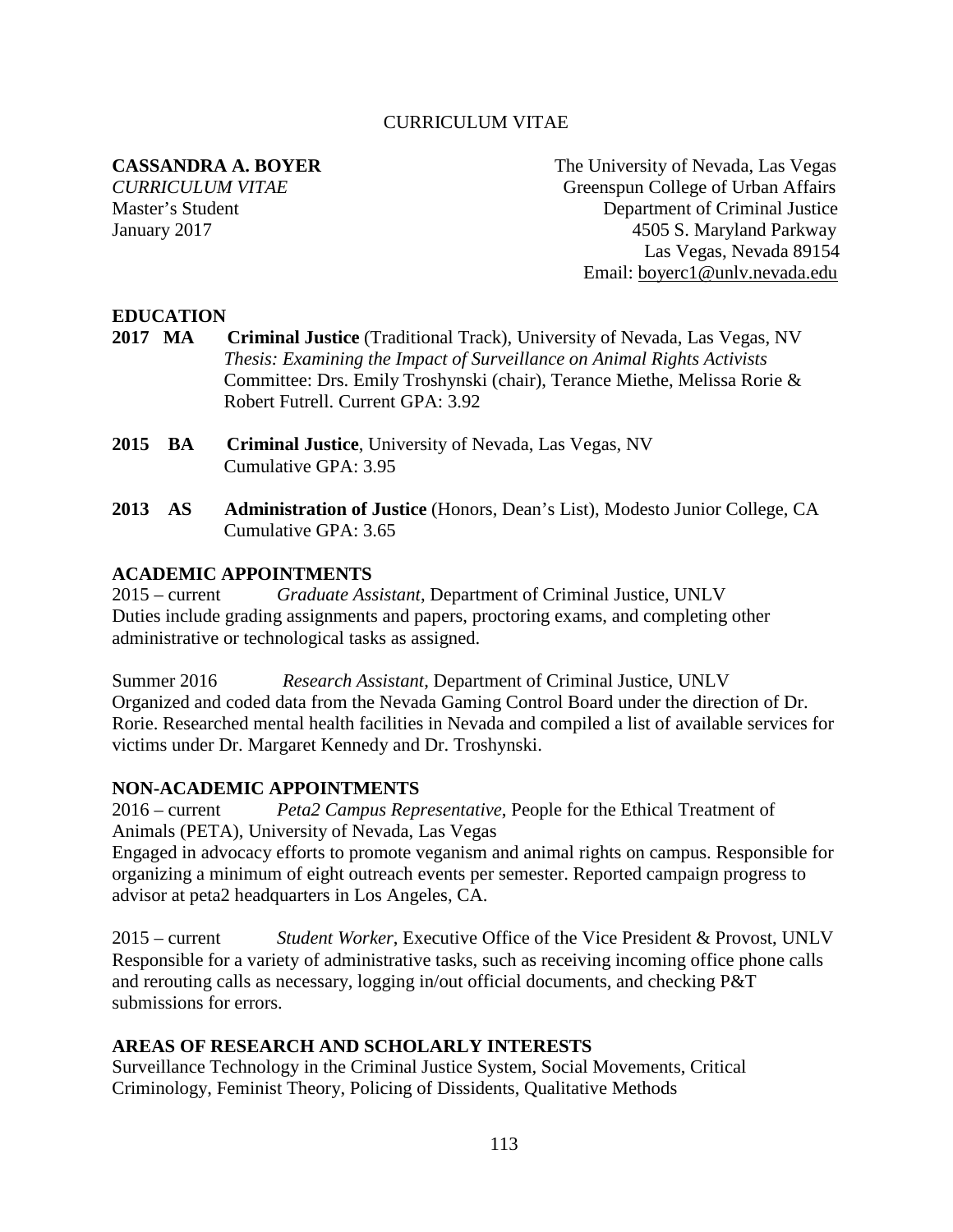# **PROFESSIONAL PUBLICATIONS**

**Boyer, C**., & Boppre, B. (2018). Correctional Officers with Military Experience. In Vidisha B. Worley and Robert M. Worley (Eds.), *Lockdown Nation: An Encyclopedia of Controversies and Trends in American Prisons*. ABC-CLIO.

**Boyer, C.** & Troshynski, E. (in press). Female SWAT Officers. In Frances P. Bernat and Kelly Frailing (Eds.), *The Encyclopedia of Women and Crime*.

# **PRESENATIONS**

# ACADEMIC PAPER PRESENTATIONS

Understanding the Social Impacts of Surveillance Technology. Thematic Roundtable. Paper presented at the annual meeting of the American Society of Criminology, New Orleans, LA (ASC) (11/18/2016).

Let Them Eat Lead: Flint, Race, and the Devastating Effects of Neoliberalism in the World. Thematic Panel. Presented with Professor Randall Shelden at the annual meeting of the American Society of Criminology, New Orleans, LA (ASC) (11/18/2016).

# **AWARDS**

2016 *Southwest Travel Award with UNLV Foundation*. Funding for airfare to travel to the annual meeting of the American Society of Criminology (ASC) conference, New Orleans, LA.

2016 *Graduate and Professional Student Association (GPSA) Conference Travel Award*. Funding towards the annual meeting of the American Society of Criminology (ASC) conference in New Orleans, LA (\$600).

# **TRAINING AND CERTIFICATIONS**

*Research Certificate*, Graduate College, University of Nevada, Las Vegas (in progress). Yearlong professional development program that aims to provide graduate students with the tools and knowledge necessary to initiate, conduct, and complete research projects.

*Green Dot Training for Faculty and Staff*, Jean Nidetch Women's Center, University of Nevada, Las Vegas. A 60-minute session that introduces the concepts of Green Dot and encourages university employees to keep the campus community free from violence or fear of violence (2/8/2017).

*Lobby 101 Training Workshop*, Graduate and Professional Student Association (GPSA) & Consolidated Students of the University of Nevada (CSUN), University of Nevada, Las Vegas (12/8/2016).

*Forensic Interviewing: Interviewing Abused and Exploited Youth*, Criminal Justice Department, University of Nevada, Las Vegas. Conducted by Dr. Alexis Kennedy. Training included forensic interviewing of children, best practices and ethics (12/3/2016).